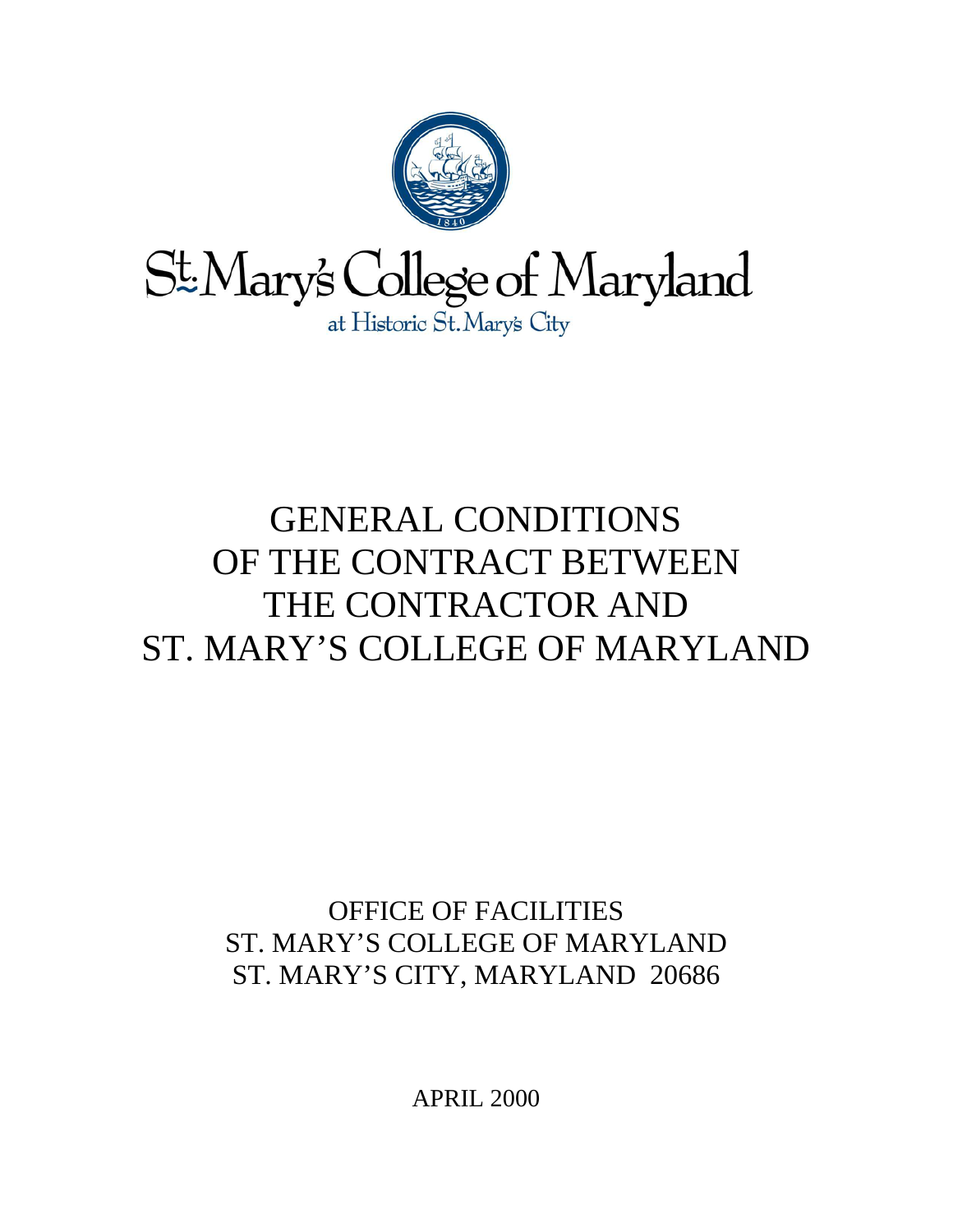#### **TABLE OF CONTENTS GENERAL CONDITIONS OF THE CONTRACT** BETWEEN THE CONTRACTOR AND ST. MARY'S COLLEGE OF MARYLAND

| 2,02 Submittals: Shop Drawings, Product Data Documents And Samples 8 |  |
|----------------------------------------------------------------------|--|
|                                                                      |  |
|                                                                      |  |
|                                                                      |  |
|                                                                      |  |

Legal Sufficiency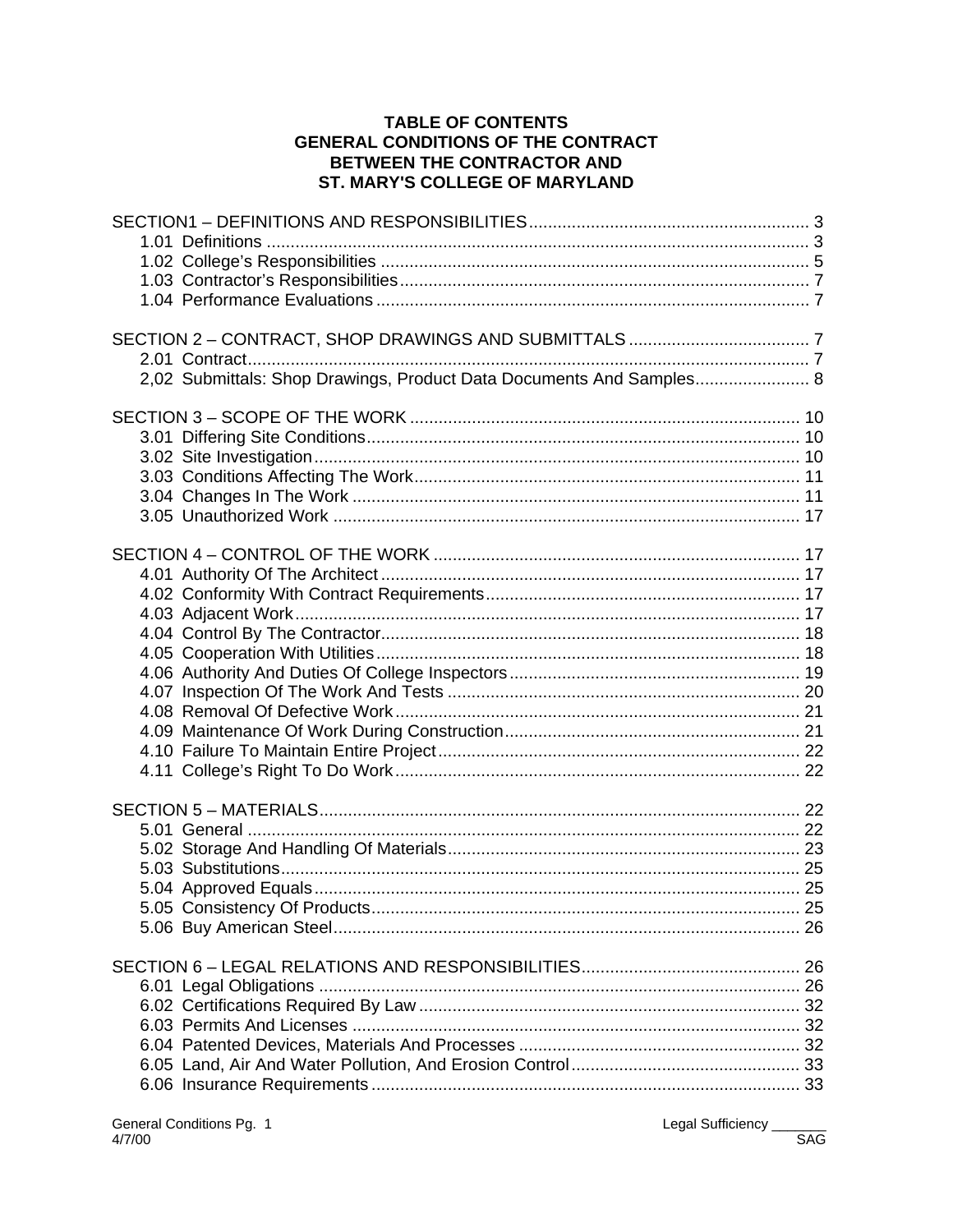| 6.08 Relationship Of Contractor To Public Officials And Employees 35     |  |
|--------------------------------------------------------------------------|--|
|                                                                          |  |
|                                                                          |  |
|                                                                          |  |
|                                                                          |  |
|                                                                          |  |
|                                                                          |  |
|                                                                          |  |
|                                                                          |  |
|                                                                          |  |
|                                                                          |  |
|                                                                          |  |
|                                                                          |  |
|                                                                          |  |
|                                                                          |  |
| 7.12 Termination For Default - Damages For Delay - Liquidated Damages 56 |  |
|                                                                          |  |
|                                                                          |  |
|                                                                          |  |
|                                                                          |  |
|                                                                          |  |
|                                                                          |  |
|                                                                          |  |
|                                                                          |  |
|                                                                          |  |
|                                                                          |  |
|                                                                          |  |
|                                                                          |  |
| SECTION 9 - EMPLOYEES, SUBCONTRACTORS AND WORK CONDITIONS 66             |  |
|                                                                          |  |
|                                                                          |  |
|                                                                          |  |
|                                                                          |  |
|                                                                          |  |
|                                                                          |  |
|                                                                          |  |
|                                                                          |  |
|                                                                          |  |
|                                                                          |  |
|                                                                          |  |
|                                                                          |  |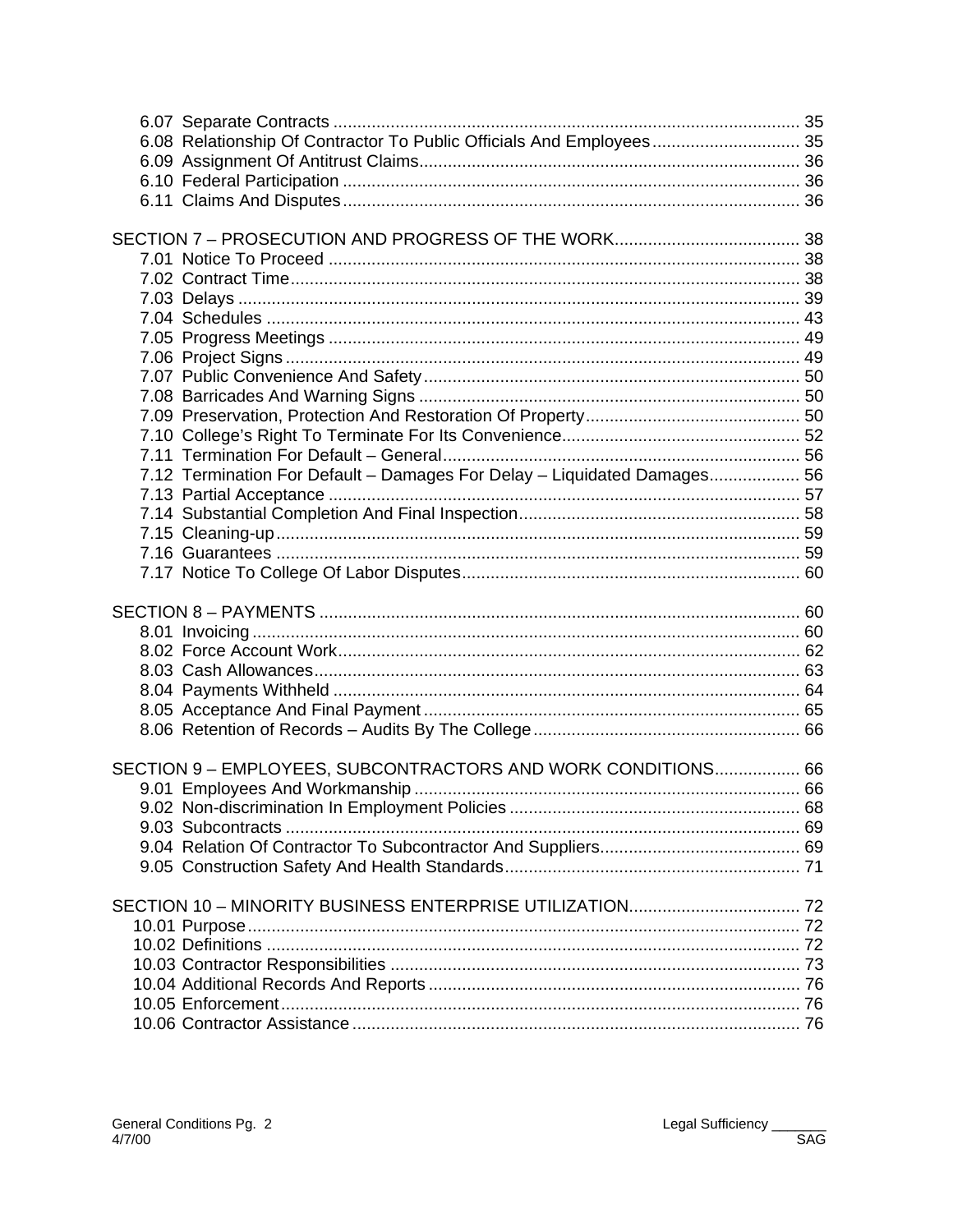#### *GENERAL CONDITIONS OF THE CONTRACT BETWEEN THE CONTRACTOR AND ST. MARY'S COLLEGE OF MARYLAND*

# **SECTION 1 - DEFINITIONS AND RESPONSIBILITIES**

**1.01 Definitions** - Definitions as used in this document, have the meaning indicated herein.

A. Approved Equal - Those supplies or services, or compatible items of construction whose quality, design or performance characteristics are functionally equal or superior to an item specified and meet all salient characteristics and other requirements of the Contract as determined by the Associate Vice President of Facilities.

B. Architect - A person, partnership or corporation, registered in the State of Maryland to practice architecture and commissioned by the College to prepare various documents including, but not limited to the plans and specifications ("the documents"), for the designated project. Whenever the documents are prepared by an individual, corporation or partnership ("the entity") other than a College employee or an architect commissioned by the College, all reference to the Architect shall be construed to refer to the entity. Should no architect have been commissioned by the College to prepare the documents and/or provide construction phase architectural or engineering services, then St. Mary's College of Maryland is the agency referred to as the Architect and the Associate Vice President of Facilities will be designated as the Architect for the College when no Architect has been appointed.

C. As-Builts - A set of drawings annotated by the Contractor to record all changes in the work as they occur, and the specific location of all elements of the work as installed.

D. Change Order - A duly authorized written order issued by the College's Purchasing Agent modifying the Contract in accordance with the Change Clause in Section 3.04 herein.

E. Claim - A complaint by the Contractor or by the College relating to the Contract.

F. College - The Board of Trustees of St. Mary's College of Maryland or its authorized representative(s) as defined in Trustee established policy(s).

G. College Inspector - An authorized individual representing the College to observe the performance of the Contractor.

H. Contract - The written Agreement executed by the College Procurement Authority and the Contractor, which describes the services to be provided by the Contractor, compensation to be paid by the College, and the time provided for its completion. The Contract includes the written agreement executed by the College Procurement Authority and the Contractor, any documents specifically incorporated in the document, including but not limited to the construction bid form, contract forms and bonds, Instructions to Bidders, any addenda, the executed Bid/Proposal Affidavit and Contract Affidavit, General Conditions, specifications, supplemental conditions and specifications, all special conditions and provisions, all technical provisions, and all drawings . The Contract shall include, when issued by a duly authorized representative of the College, all approved submittals and additional documents such as the Notice to Proceed, any executed Change Orders, supplemental written agreements, and written directives.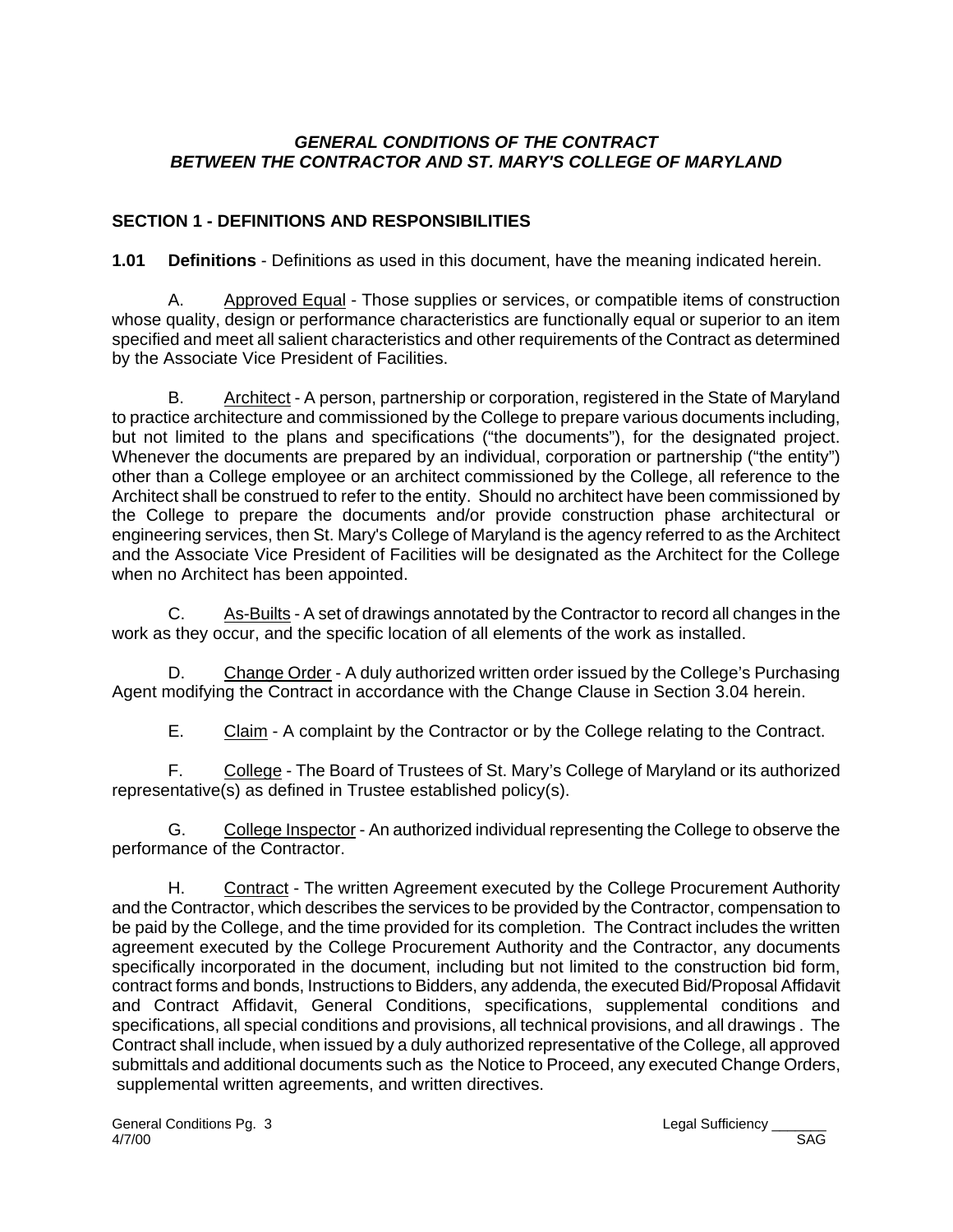I. The Contractor - The person or organization having direct contractual relation with the College for the execution of the work.

J. Contract Time and Completion Date - The number of calendar days (including weekends and holidays) designated in the Contract as the time allowed for the completion of the work. The contract time shall begin to run from the starting date established in the Notice to Proceed. In case a calendar date of completion is shown in the Contract in lieu of the number of calendar days, the work shall be completed on or before that date.

K. Critical Path Method (CPM) - A scheduling/management tool showing a network of work elements or activities for a construction project as commonly used in the construction industry.

L. Day - A calendar day unless otherwise designated.

M. Associate Vice President of Facilities - The individual defined by the College to be the Associate Vice President of Facilities. The Associate Vice President of Facilities is responsible for providing certain direction and communication with the Contractor as provided in the Contract. Except as otherwise stated in the Contract, all matters relating to the performance of this Contract shall be referred to the Associate Vice President of Facilities for action. When required by the College's Procurement Policy, the Associate Vice President of Facilities shall seek approval of the appropriate Procurement Authority. At the discretion of the College, his designation can be changed by written notice to the Contractor provided by the Vice President of Business and Finance, the President of the College or their designee.

N. Dispute - A disagreement between the parties which has not been resolved by mutual agreement.

O. Notice to Proceed - A written notice issued by the Associate Vice President of Facilities to the Contractor after the execution of the Contract which establishes the date on which the work shall commence under the Contract.

P. Payment Bond - Security in a form approved by the Purchasing Agent and executed by the Contractor and his surety, and paid for by the Contractor, to assure payment(s) as required by law to all person(s) supplying labor or material(s) for the completion of the work under the Contract.

Q. Performance Bond - Security in a form approved by the Purchasing Agent, executed by the Contractor and his surety, and paid for by the Contractor to protect the College from loss due to the Contractor's failure to complete the Contract as agreed.

R. Plans and Specifications - The documents and any addendum, if any, provided by the College for the purpose of establishing a contract price with the Contractor which describe in detail the scope of services to be provided under the Contract and the materials to be utilized.

S. Procurement Authority - The entities and/or individual(s) authorized to enter into the Contract and execute Change Orders as provided by College Procurement Policy.

T. Procurement Policy - That policy established by the St. Mary's College of Maryland Board of Trustees regarding procurement policy as modified from time to time.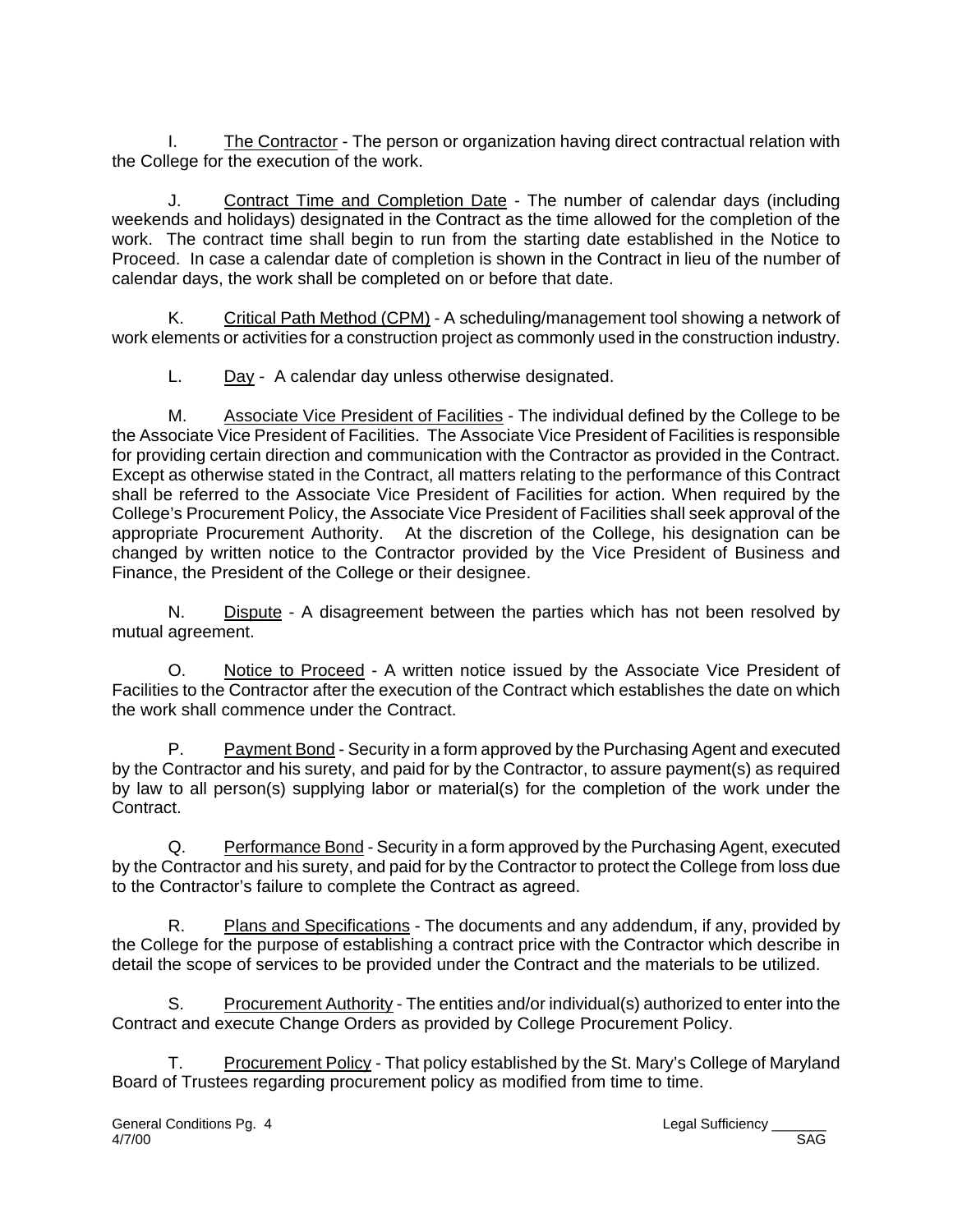U. Procurement Review Committee (PRC) - The Committee authorized by the College as provided by the College Procurement Policy, as may be amended from time to time, and also with authority as set forth in these General Conditions.

V. Project Manager - The individual assigned by the Associate Vice President of Facilities to coordinate routine matters with the Contractor on behalf of the College. At the discretion of the College, the Project Manager may be changed by written notice to the Contractor by the Associate Vice President of Facilities.

W. Purchasing Agent - The individual in the College responsible for issuing Change Orders to the Contract, receiving Notices of Dispute(s), and providing administrative support to the Procurement Authority and Procurement Review Committee. At the College's sole discretion, the Purchasing Agent may be changed by written notice to the Contractor by the Vice President of Business and Finance or the President of the College, or designee.

X. Section - As used in this document, any reference to any section means the specific portion of these General Conditions referenced unless the sentence refers to a section of another document. If a reference to a Section does not include a specific numerical or caption heading, the reference is understood to relate to the Section of these General Conditions in which the reference is placed.

Y. Subcontractor - Individuals and entities other than St. Mary's College of Maryland that have a contractual relationship with the Contractor for the project.

Z. The Owner - St. Mary's College of Maryland, a unit of the State of Maryland.

AA. Work - The furnishing of any and all labor, materials, equipment, services, utilities and other incidentals and the manufacture or fabrication of materials or equipment necessary to the successful completion of the project and the carrying out of all the duties and obligations imposed upon the Contractor by the Contract.

BB. Written Notice - Written notice shall be deemed to have been duly served on the Contractor if delivered in person to the individual or to the member of the firm or to an office of the corporation to whom it is directed, or if delivered or sent by regular mail, certified mail, overnight mail, or by facsimile transmission to the last business address known to the College. Written notice shall be deemed to have been given to the College upon actual receipt of written notice to the authorized representative as defined herein.

# **1.02 College's Responsibilities**

A. If appropriate, the College may furnish the most recent survey it may have describing physical characteristics, legal boundaries, other known restrictions, and a legal description of the site. The College does not warrant the accuracy of the survey information.

B. The College will, with reasonable promptness, respond to the Contractor's request for information and approval.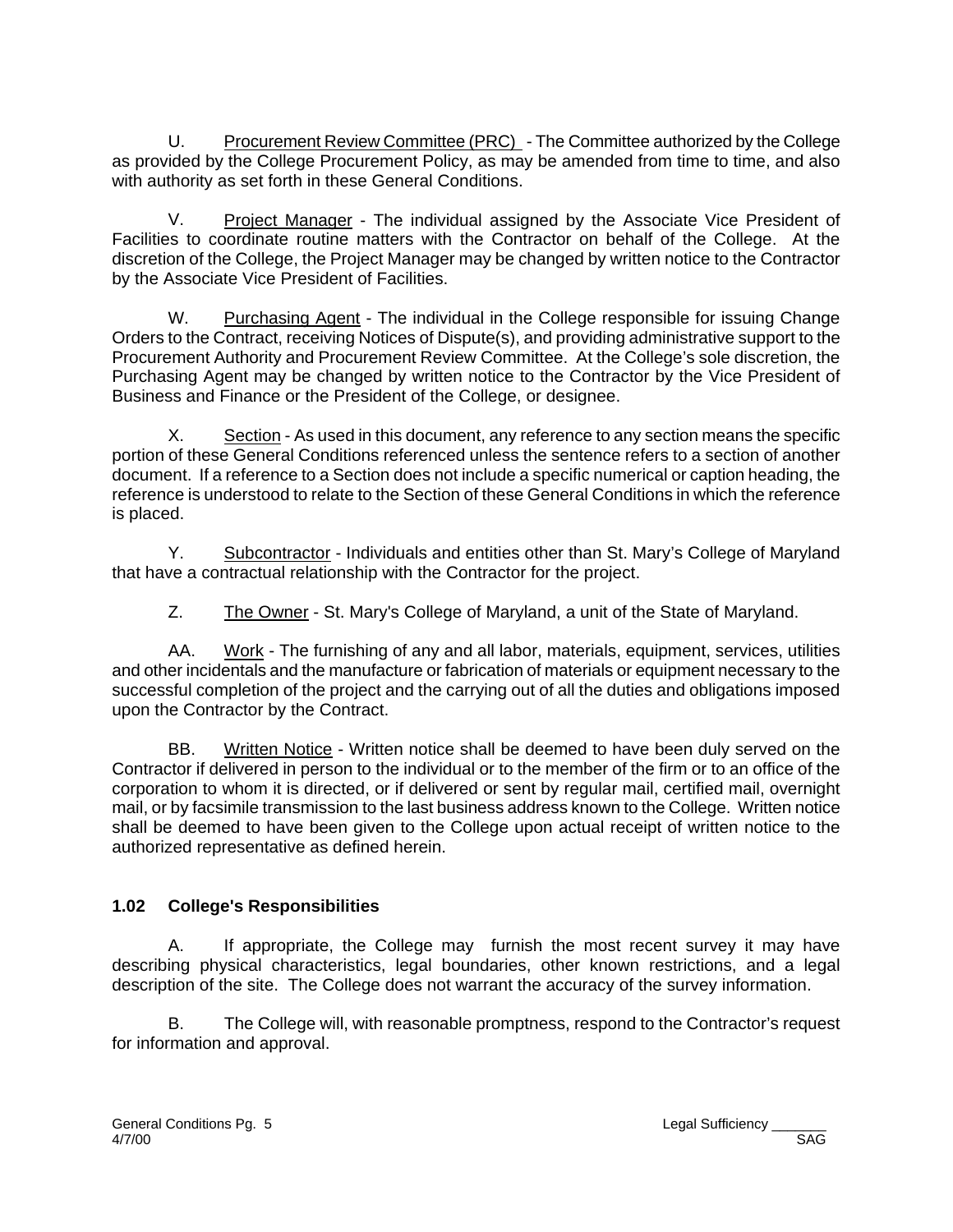#### **1.03 Contractor's Responsibilities**

A. The Contractor shall supervise and direct the work. He shall be solely responsible for all construction means, methods, techniques, sequences and procedures and for coordinating all portions of the work under the Contract. The Contractor must aggressively and diligently pursue completion of the Contract within the contract time.

 B. The Contractor shall be responsible to the College for the acts and omissions of his employees, subcontractors and their agents and employees, and other persons performing any of the work under a contract with the Contractor.

C. The Contractor shall be responsible for the performance of the work in accordance with the Contract and may not be relieved of such responsibilities by the activities or duties of the Architect, or by inspections, tests or approvals required or performed by persons other than the Contractor.

D. The Contractor shall perform all work in accordance with the lines, grades, typical cross sections, dimensions, and other data required by the Contract or as modified by written orders, including the furnishing of all materials, services, implements, machinery, equipment, tools, supplies, transportation, labor, and all other items necessary for the satisfactory prosecution and completion of the project in full compliance with the requirements of the Contract.

E. The Contractor is required to maintain on site at all times when work is in progress a qualified individual who is authorized to represent the Contractor. This individual must be responsible for the entire project, and must be able to communicate with the College's representatives.

F. The Contractor shall confine operations at the site to areas permitted by law, ordinances, permits and the Contract and shall not unreasonably encumber the site with any materials or equipment.

G. If at any time the Contractor, during the performance of work on this Contract, finds or has reason to suspect the presence of asbestos in any areas, he shall immediately notify the Associate Vice President of Facilities in writing setting forth his observations or suspicions and requesting instructions. At the same time the Contractor shall withdraw all his personnel from the potentially contaminated area.

- H. Cutting and Patching of Work:
	- (1) The Contractor shall be responsible for all cutting, fitting or patching that may be required to complete the work or to make its several parts fit together properly.
	- (2) The Contractor shall not damage or endanger any portion of the work or the work of the owner or any separate contractors by cutting, patching or otherwise altering any work, or by excavation. The Contractor shall not cut or otherwise alter the work of the owner or any separate contractor except with the written consent of the owner. The Contractor shall not unreasonably withhold from the owner or any separate contractor his consent of cutting or otherwise altering the work.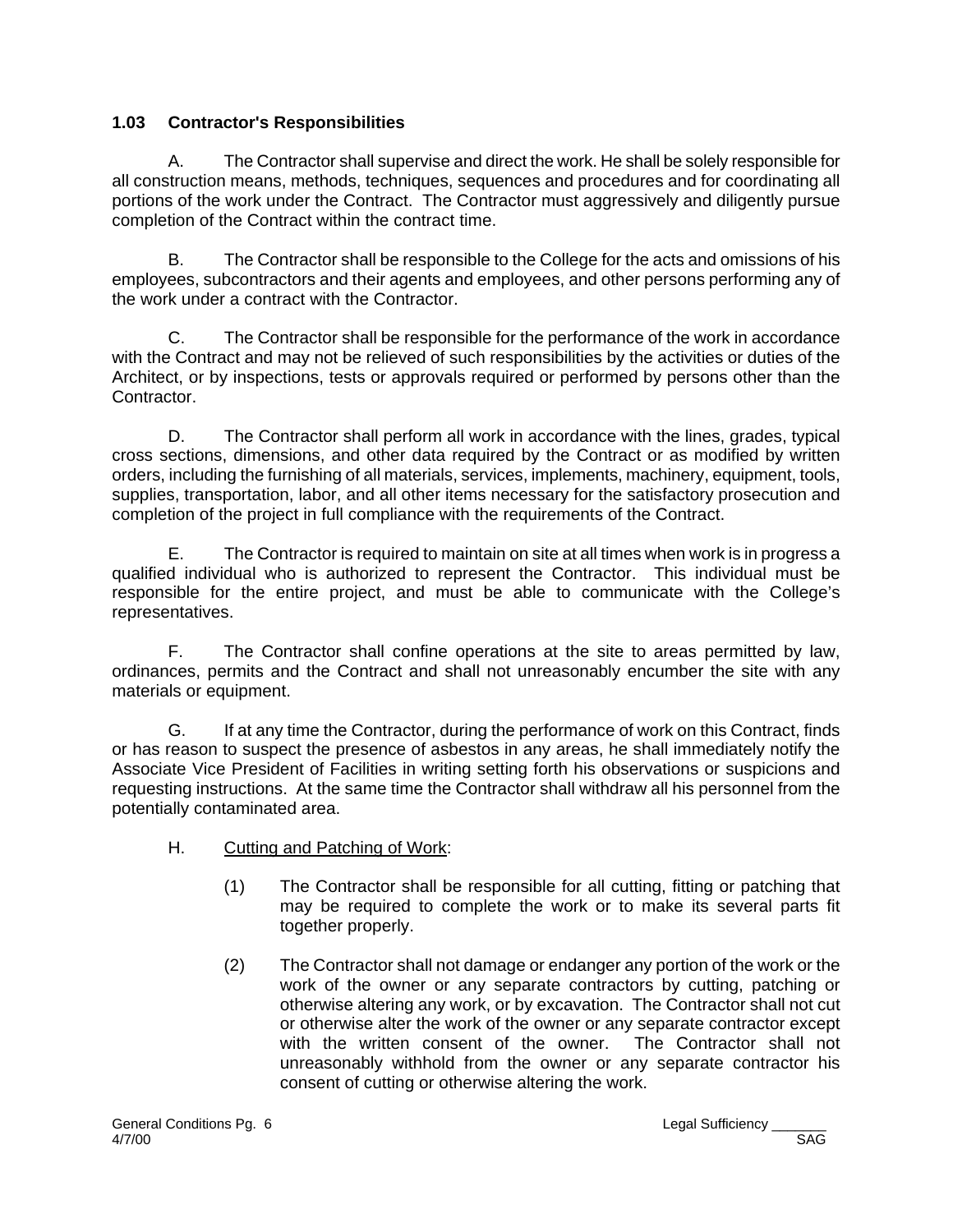#### **1.04 Performance Evaluations**

A. The College may perform for the benefit of itself evaluations of the performance of the Contractor and Subcontractors and Suppliers.

B. Unsatisfactory performance of this Contract (or any part of it), whether or not the Contract is terminated for default may result in a determination that the Contractor is not a responsible bidder or offeror on future projects and/or revoke pre-qualification status if previously established.

# **SECTION 2 - CONTRACT, SHOP DRAWINGS AND SUBMITTALS**

## **2.01 Contract**

A. The Contract documents are complementary. That which is called for by any one shall be as binding as if called for by all. Technical or trade jargon or terms may be used in the Contract and shall be construed, unless defined herein, to have the standard meaning recognized by the industry. The intent of the documents is to include all work necessary for proper, efficient and timely completion of the project. It is not intended, however, to include any work not properly inferable.

B. Clarification: Prior to bidding, the Contractor shall obtain clarification of all questions which may have arisen as to intent of the Contract, or any actual conflict between two or more items in the Contract. Should the Contractor have failed to obtain such clarification, then the Associate Vice President of Facilities may direct that the work proceed by any method indicated, specified or required or reasonably inferable by the Contract. Such direction shall not constitute the basis for a claim for extra time or costs by the Contractor. The Contractor acknowledges that he had the opportunity to request clarification prior to submitting his bid to the College and therefore agrees that he is not entitled to claim extra costs as a result of such clarification.

C. Drawings: The Contractor shall not do any work without proper drawings and/or instructions. Drawings are in general drawn to scale, and symbols are used to indicate materials and structural and mechanical requirements. When symbols are used those parts of the drawings are of necessity diagrammatic and it is not possible to indicate all connections, fittings, fastenings, etc. which are required to be furnished for the proper execution of the work. Diagrammatic indications of piping, duct work and conduit and similar items in the work are subject to field adjustment in order to obtain proper grading, fitting, passage over, under, or past obstructions, to avoid exposure in finished rooms and unsightly and obstructing conditions. The Contractor shall make these adjustments provided that such adjustments do not alter the design performance of the work, at no increased cost to the College.

- (1) Copies Furnished: Copies of the drawings and specifications may be obtained by the Contractor by requesting copies from the reproduction company at the Contractor's expense unless otherwise provided in the bid documents.
- (2) Copies At the Site: The Contractor shall keep in the job site office a complete set of all drawings, specifications, shop drawings, schedules, etc., in good order and available to the Architect and the College. Additionally,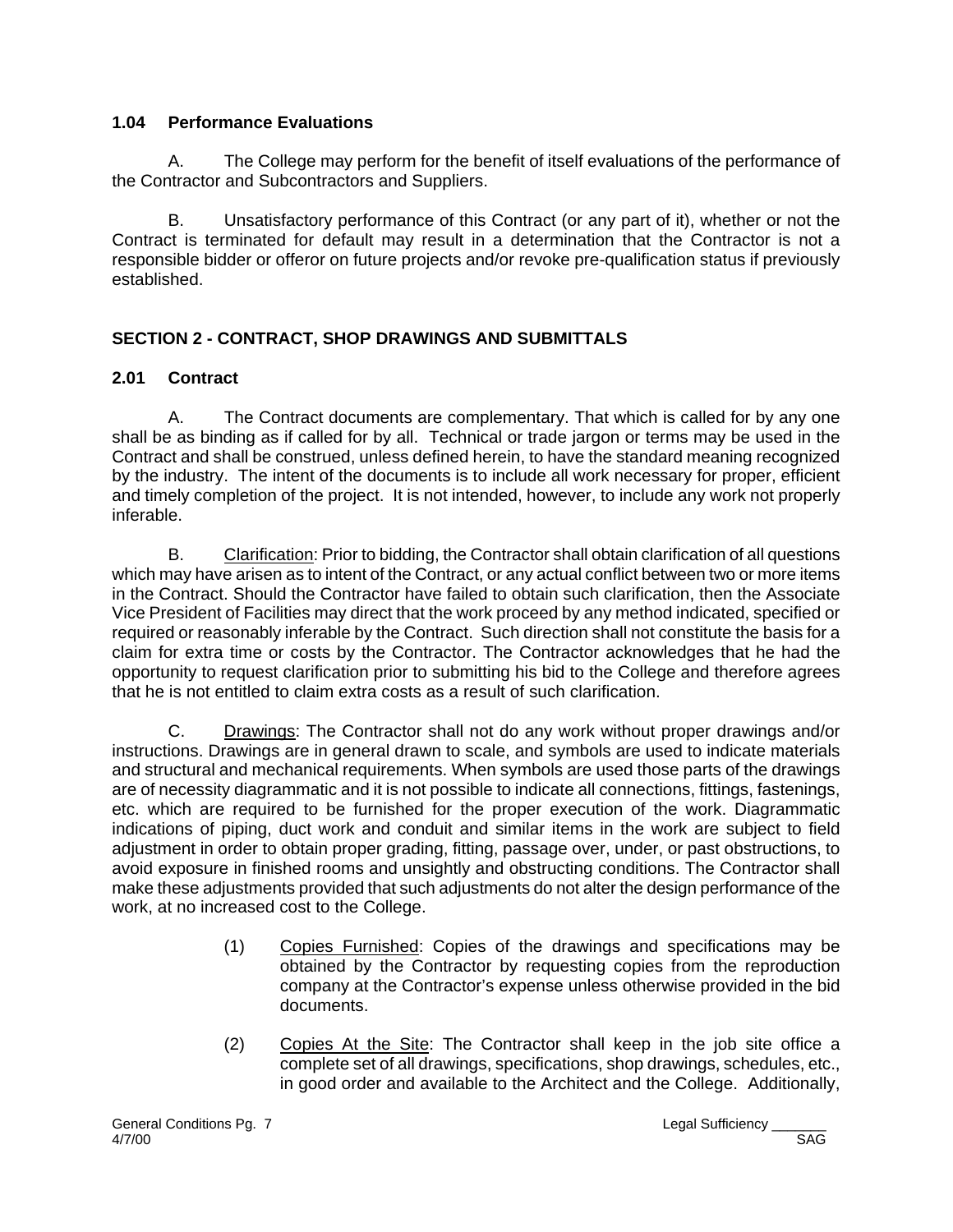one set of all contract drawings should be maintained as record (As-Built) drawings. As-Built drawings shall be marked up by the Contractor in the field on an ongoing basis to record all changes in the work as they occur, and the exact location of all exposed and concealed pipe runs, valves, plugged outlets cleanouts and other control points including electrical conduits and ducts, in such manner as will provide a complete, accurate As-Built record. The location of pipes or control points concealed underground, under concrete, in chases or above hung ceiling shall be dimensioned. As-Built drawings shall be delivered to the College with a copy to the Architect, in a condition satisfactory to the College, as a condition precedent to final acceptance of work. Release of final retainage will be subject to receipt of the as-built drawings by the College.

(3) Ownership: All documents remain the property of the College. They must not be used on other work and they shall be returned to the College upon completion of the work.

D. Large Scale Detail Drawings: The Architect shall furnish, when the College directs, additional instructions, in the form of large scale developments of the drawings used for bidding, or to amplify the specifications for the proper execution of the work. These shall be true developments of the bidding documents and reasonably inferable therefrom. The work shall be executed in conformity therewith.

E. Dimensions: The Contractor shall carefully check all dimensions prior to execution of the particular work. Whenever inaccuracies or discrepancies are found, the Contractor shall immediately consult the Associate Vice President of Facilities prior to any construction or demolition. Should any dimensions be missing, the Associate Vice President of Facilities will be consulted and supply them prior to execution of the work. Dimensions for items to be fitted into constructed conditions at the job will be taken at the job and will be the responsibility of the Contractor. The obvious intent of the documents or obvious requirement dictated by conditions existing or being constructed supersedes dimensions or notes which may be in conflict therewith. Whenever a stock size manufactured item or piece of equipment is specified by its normal size, it is the responsibility of the Contractor to determine the actual space requirements for setting or entrance to the setting space. No extra costs or time extensions will be allowed by reason of work requiring adjustments in order to accommodate the particular item of equipment.

F. Whenever new work, building, addition or portions thereof is not accurately located by plan dimensions, the Associate Vice President of Facilities will supply exact position prior to execution of the work upon the request of the Contractor.

## **2.02 Submittals: Shop Drawings, Product Data Documents and Samples**

A. Submittals: Shop drawings, product data documents, samples and any other information required by the Contract to be submitted by the Contractor for review and approval by the Architect and/or the College are commonly referred herein as submittals.

B. Submission Requirements: After checking and verifying all field measurements and after complying with applicable procedures specified in the Contract, the Contractor shall submit to Architect for review and approval, with a copy to the Project Manager, in accordance with the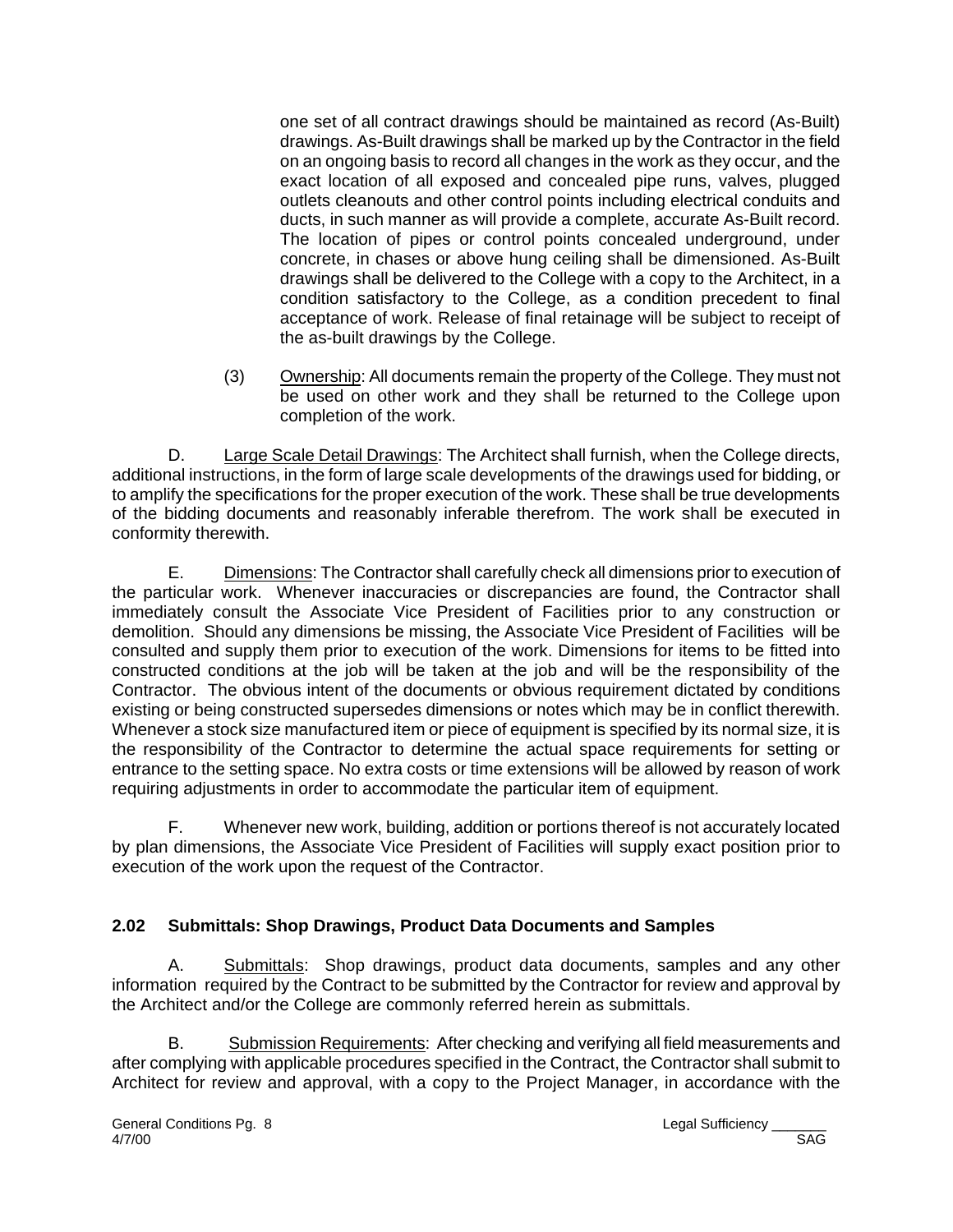Contractor's schedule, submittals which will bear a stamp or specific written indication that the Contractor has satisfied its responsibility under the Contract with respect to the review of such submittals . The data on the documents submitted by the Contractor shall be complete with respect to quantities, dimensions, specified performance and design criteria, materials and similar data to enable the Architect and the College to review the information. These documents shall be prepared in conformity with the best practice and highest standards for the trade concerned. Due regard shall be given to speed and economy of fabrication and erection. All submittals must show the name of the project, the date submitted, and the College contract number.

C. Size of Shop Drawings: All shop drawings and details submitted to the Architect for approval shall be printed on sheets of the same size as the contract plans or drawings. When a standard of a fabricator is of such size to print more than one drawing on a sheet of the size of the Architect's drawings, this is acceptable. Sheets larger than the Architect's drawings will not be accepted except when specifically permitted by the College. Shop details supplied on a sheet of letter size 8-1/2" x 11" is acceptable for product schedules and small details.

D. Items for which shop drawings will be required: Shop drawings shall be required for all items which are specifically fabricated for the work or when the assembly of several items is required for a working unit. Shop drawings are required for all reinforcing and structural steel, specially made or cut masonry units, miscellaneous metal work, specially made millwork, plaster molds, or moldings, marble and slate, special rough hardware and all heating, ventilating, plumbing and electrical items requiring fabrication or detailed connections including refrigeration, elevators, dumb waiters, laboratory equipment, ducts, etc.

E. Copies Required: The Contractor shall supply two copies of submittals for the Architect's file and two copies for the College (send to the Project Manager), in addition to such copies as the Contractor may desire to be returned for his own use.

F. Samples: Samples should be provided as required by the Contract. Samples must remain on the project site until final closeout unless the Contractor obtains written permission by the Project Manager for removal.

G. Examination and Approval: The Architect will examine all submittals with reasonable promptness, noting required corrections, or accepting or rejecting them. Review of Contractor proposed "Substitutions" and "Equals" will require sufficient time for the Architect and College to fully evaluate the characteristics of the proposed "substitution" or "equal" product.

H. Field Dimensions and Conditions: The Architect is not responsible for the check of dimensions or existing conditions in the field. This is the sole responsibility of the Contractor.

I. Resubmission: When the Architect notes required corrections, or rejects submittals, the Contractor shall timely resubmit with corrective changes. Any delays to the project, in whole or in part, caused as a result of the Contractor needing to resubmit submittals in order to obtain approval of the Architect or College are the responsibility of the Contractor.

J. Contractor's Responsibility: Unless the Contractor has, in writing, explicitly notified the Architect and the Associate Vice President of Facilities to the contrary, at the time of the submission, the College and the Architect assume that the submittals are in conformity with the Contract and do not involve any change in the contract price or time or any change which will alter the space within the structure or alter the nature of the work from that required by the Contract, or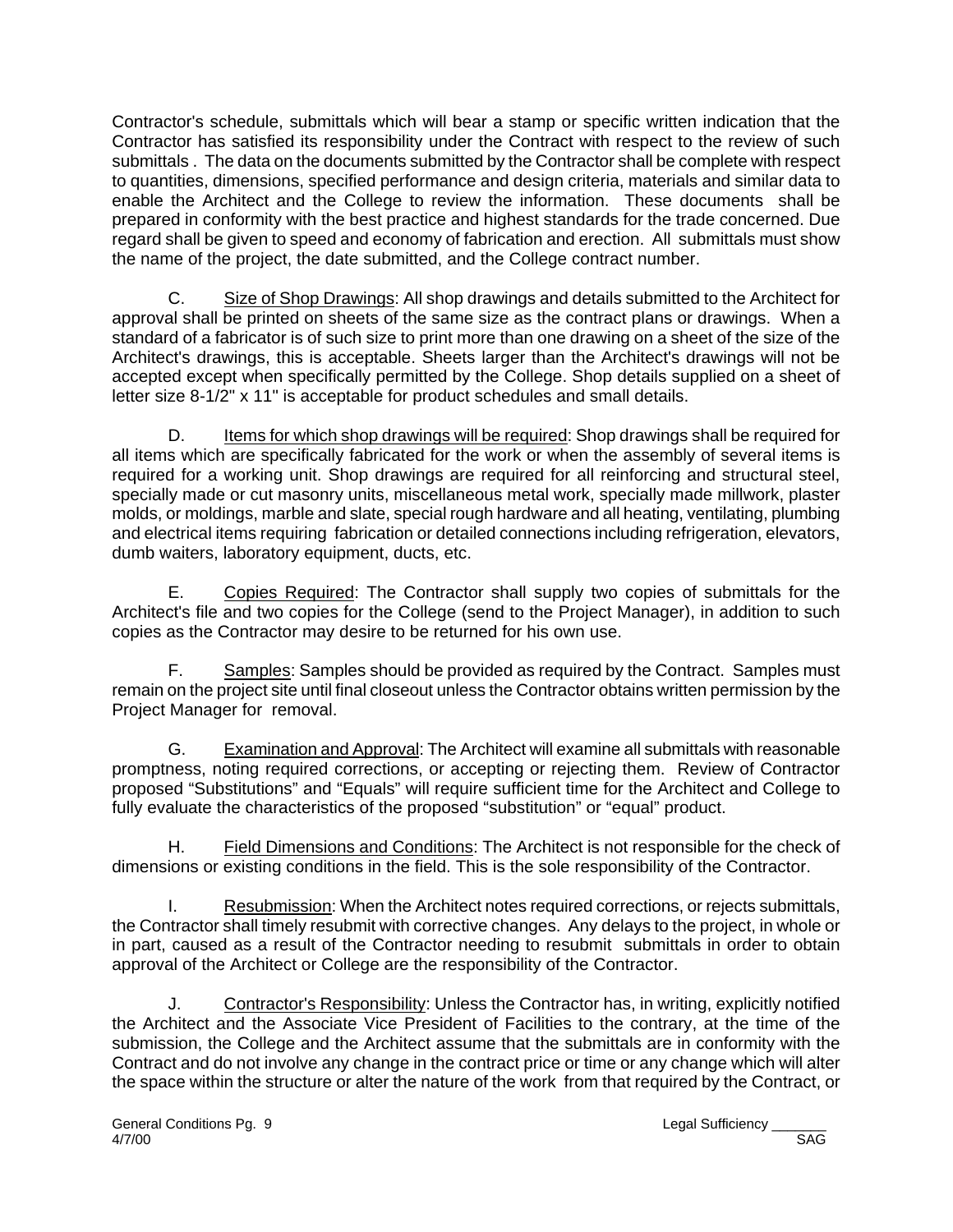constitute a substitution of materials or equipment. Failure of the Contractor to serve written notice as above required shall constitute a waiver by the Contractor of any claim in relation thereto.

K. Architect's Notations: Should the Contractor consider any rejection or Architect's notation on the submittals to cause an increase in the cost of the work from that required by the Contract, then the Contractor shall desist from further action relative to the item he questions and shall notify both the Architect and the Associate Vice President of Facilities, in writing, within three days of determination there is additional or less cost involved.No work on this matter shall be executed until the Contractor is ordered by the Associate Vice President of Facilities to proceed. Failure of the Contractor to serve written notice as required above shall constitute a waiver by the Contractor of any claim in relation thereto. Similarly, should the Architect's notation or change involve less work than is covered by the Contract, the Contractor shall allow the College an equitable credit resulting from the change in the work.

L. Approval: Approval of the submittals by the Architect will not relieve the Contractor from conforming to the requirements of the Contract.

## **SECTION 3 - SCOPE OF THE WORK**

#### **3.01 Differing Site Conditions**

A. The Contractor shall immediately, and before such conditions are further disturbed, notify the Associate Vice President of Facilities orally, and followed within 3 days in writing, of: (1) subsurface or latent physical conditions at the site differing materially from those indicated in the Contract, or (2) unknown physical conditions at the site, of an unusual nature, differing materially from those ordinarily encountered and generally recognized as inherent in work of the character provided for in this Contract. The Associate Vice President of Facilities, or designee, shall promptly investigate the conditions, and if he finds that such conditions do materially so differ and cause an increase or decrease in the Contractor's cost of, or the time required for, performance of any part of the work under the Contract, whether or not changed as a result of such conditions, an equitable adjustment shall be made and the Contract modified in writing accordingly.

B. No claim of the Contractor under this clause shall be allowed unless the Contractor has given the notice required in 3.01A above provided, however, the time for notice prescribed therefore may be extended by the Associate Vice President of Facilities in writing.

C. No claim by the Contractor for an equitable adjustment hereunder shall be allowed if asserted after final payment under the Contract.

#### **3.02 Site Investigation**

The Contractor acknowledges that he has investigated and satisfied himself as to the conditions affecting the work, including but not limited to those bearing upon transportation, disposal, handling and storage of materials, availability of labor, water, electric power, roads and uncertainties of weather, river stages, tides or similar physical conditions at the site, the conformation and conditions of the ground, the character of materials, equipment and facilities needed preliminary to and during prosecution of the work. The Contractor further acknowledges that he has satisfied himself as to the character, quality and quantity of surface and subsurface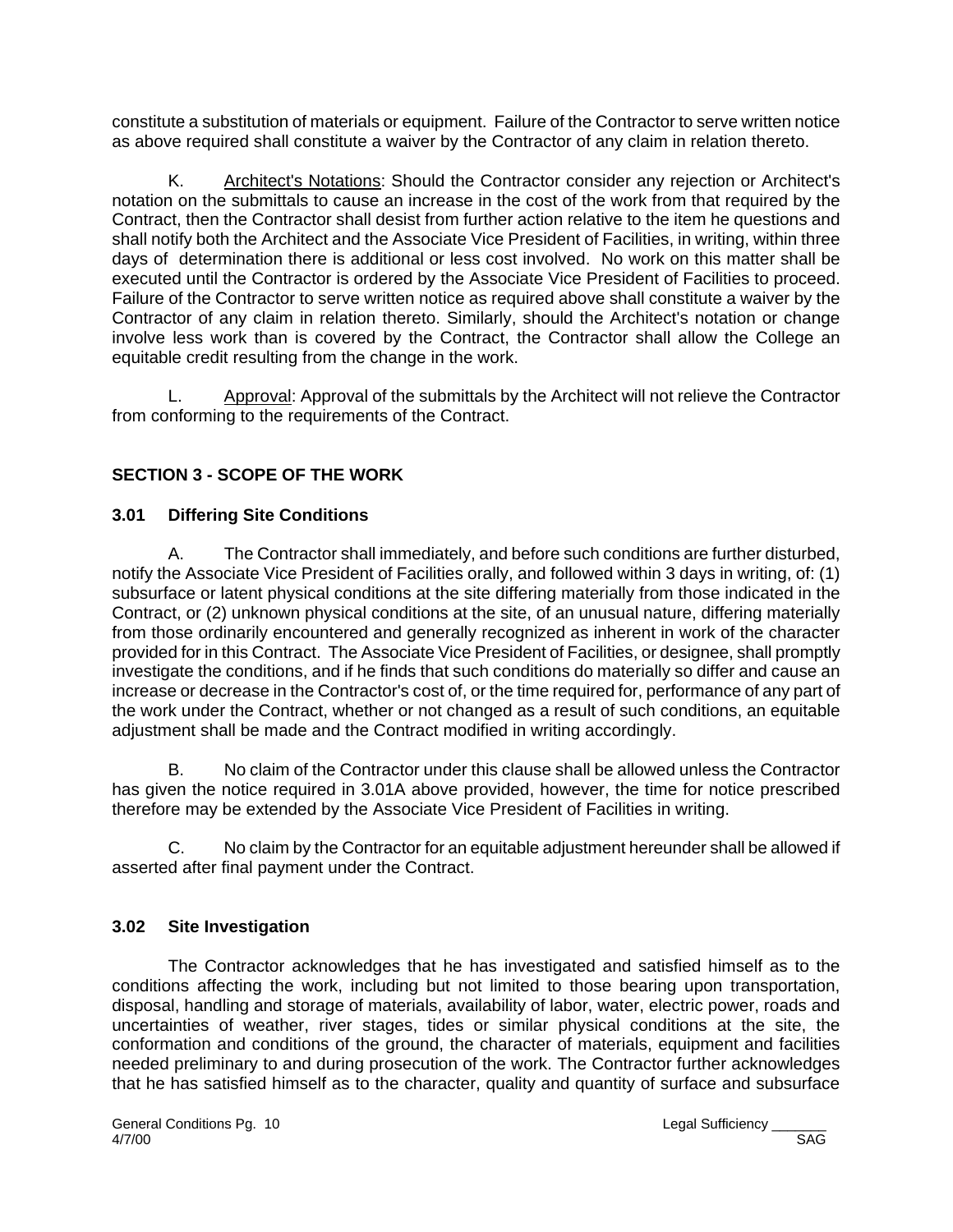materials, which shall include the presence of lead or other substances classified by EPA as hazardous materials or controlled substances and the requirements for their removal and disposal, or obstacles to be encountered insofar as this information is reasonably ascertainable from an inspection of the site, including all exploratory work done by the College, as well as from information presented by the drawings and specifications made a part of this Contract. Any failure by the Contractor to acquaint himself with the available information will not relieve him from responsibility for estimating properly the difficulty or cost or time of successfully performing the work. The College assumes no responsibility for any conclusions or interpretations made by the Contractor on the basis of the information made available by the College.

## **3.03 Conditions Affecting The Work**

The Contractor shall be responsible for taking steps reasonably necessary to ascertain the nature and location of the work and the general and local conditions which can affect the work or the cost thereof. Any failure by the Contractor to do so will not relieve him from responsibility for successfully performing the work without additional Contract Time or expense to the College. The Contractor agrees not to rely on any understanding or representation concerning conditions made by any College employee or agents prior to the execution of this Contract, unless such understanding or representation are expressly stated in the Contract.

## **3.04 Changes In The Work**

A. Except as herein provided, no order, statement, action, inaction, or conduct of any College representative or agent, shall be treated as a contract modification or entitle the Contractor to an adjustment in the contract price, time or quality.

B. The Procurement Authority or its authorized representative may, at any time, without notice to the sureties, if any, by written order designated or indicated to be a change order, make any change in the work within the general scope of the Contract, including but not limited to changes:

- (1) In the specifications (including drawings and designs);
- (2) In the method or manner of performance of the work;
- (3) In the College-furnished facilities, equipment, materials, services or site;
- (4) or, directing acceleration or suspension in the performance of the work.

## C. Change Directives:

(1) The Procurement Authority or its designee, as per the chart below, may direct the Contractor to add or reduce services prior to issuance of a formal Change Order, through the issuance of a written Change Directive signed by the designees below. A Change Directive is used when time is of the essence. A Change Directive does not modify the Contract. The Procurement Authority makes the following designations for purposes of signing Change Directives: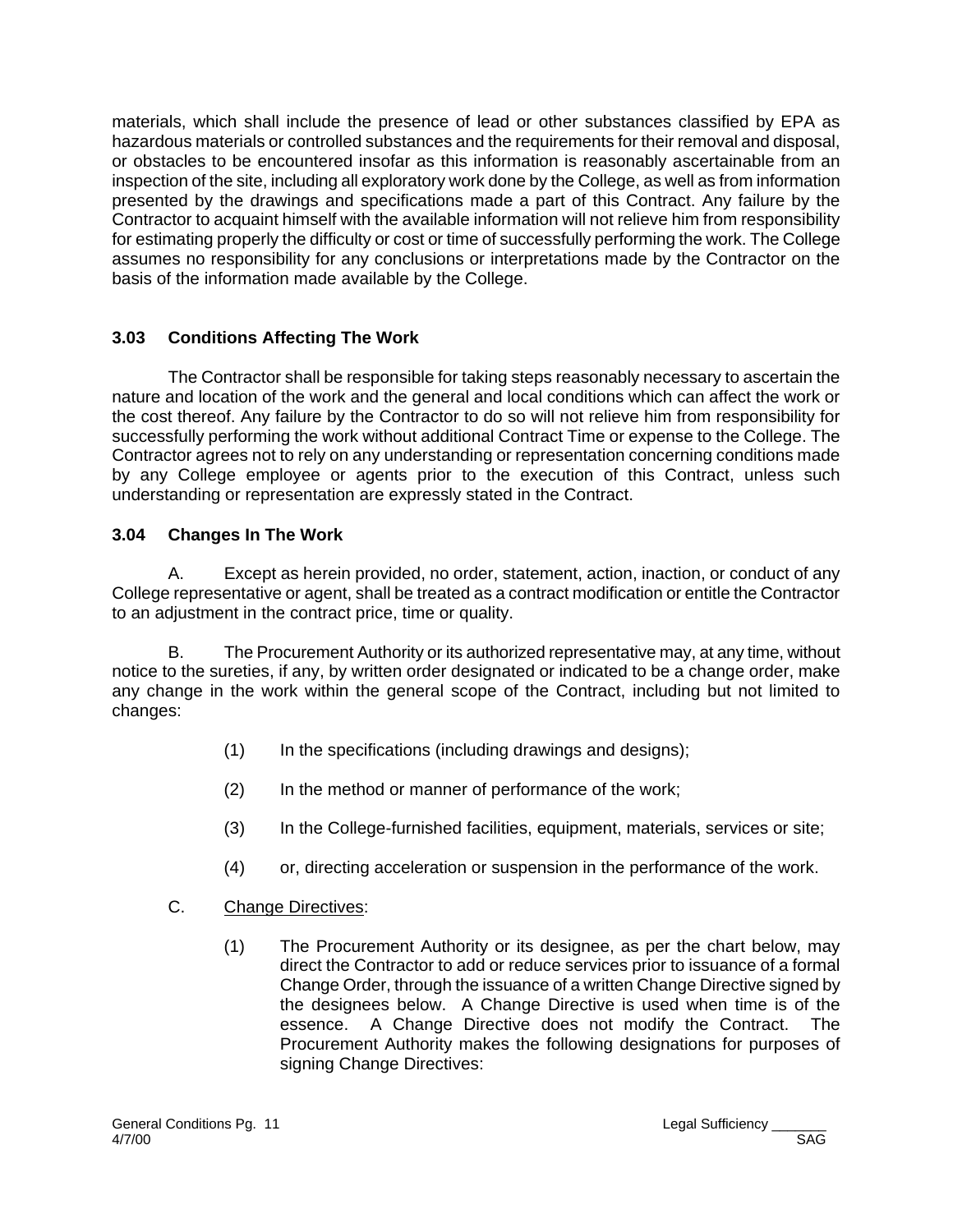| Amount<br>\$0 - \$10,000 | <b>Designated Signature Authority</b><br>Associate Vice President of Facilities AND<br><b>Project Manger</b> |
|--------------------------|--------------------------------------------------------------------------------------------------------------|
|                          | Between \$10,000 & \$100,000 Vice President of Business and Finance<br>AND                                   |
|                          | Associate Vice President of Facilities                                                                       |
| Greater than \$100,000   | Not Applicable-can only be modified via<br><b>Change Order</b>                                               |

(2) When all necessary approvals are obtained, the College will issue a Change Order to the Contract associated with a duly authorized Change Directive within a reasonable time period, provided the Contractor fulfills all its obligations in providing complete information as may be required per Section 3.04. Under certain conditions, the College must obtain approval from the Maryland State Board of Public Works prior to issuance of a Change Order. Authorized Change Orders to this Contract will be conveyed to the Contractor by the Purchasing Agent of the College. Services completed under a Change Directive to this Contract may not be invoiced by the Contractor until issuance of the actual Change Order and shall not be payable before that time.

D. When changes in the work require modification of the contract price and/or time, such modification shall be accomplished using the following procedures:

- (1) When unit prices are stated in the Contract or have been subsequently agreed upon, the change in contract price shall be based on the unit prices as applied to the quantity of work approved by the Project Manager.
- (2) When unit prices are not applicable, then the modification of the contract price shall be a lump sum price agreed upon by both the Associate Vice President of Facilities and Contractor.

The Contractor shall promptly submit to the Associate Vice President of Facilities with a copy to the Project Manager and Architect a Change Proposal which includes a fully itemized breakdown of the quantities and prices used in computing the value of the requested change along with a detailed explanation and justification for the proposed change regardless of the nature of the change.

For all changes in the work to be performed by a Subcontractor, the Contractor shall furnish the Subcontractor's fully itemized breakdown of quantities and prices which shall bear the original signature of a representative of the Subcontractor authorized to act for the Subcontractor. If requested by the College or its representatives or the Architect, proposals from Suppliers or other supporting data required to substantiate costs shall be furnished.

(a) Modification of the Contract as to price shall be proposed as follows: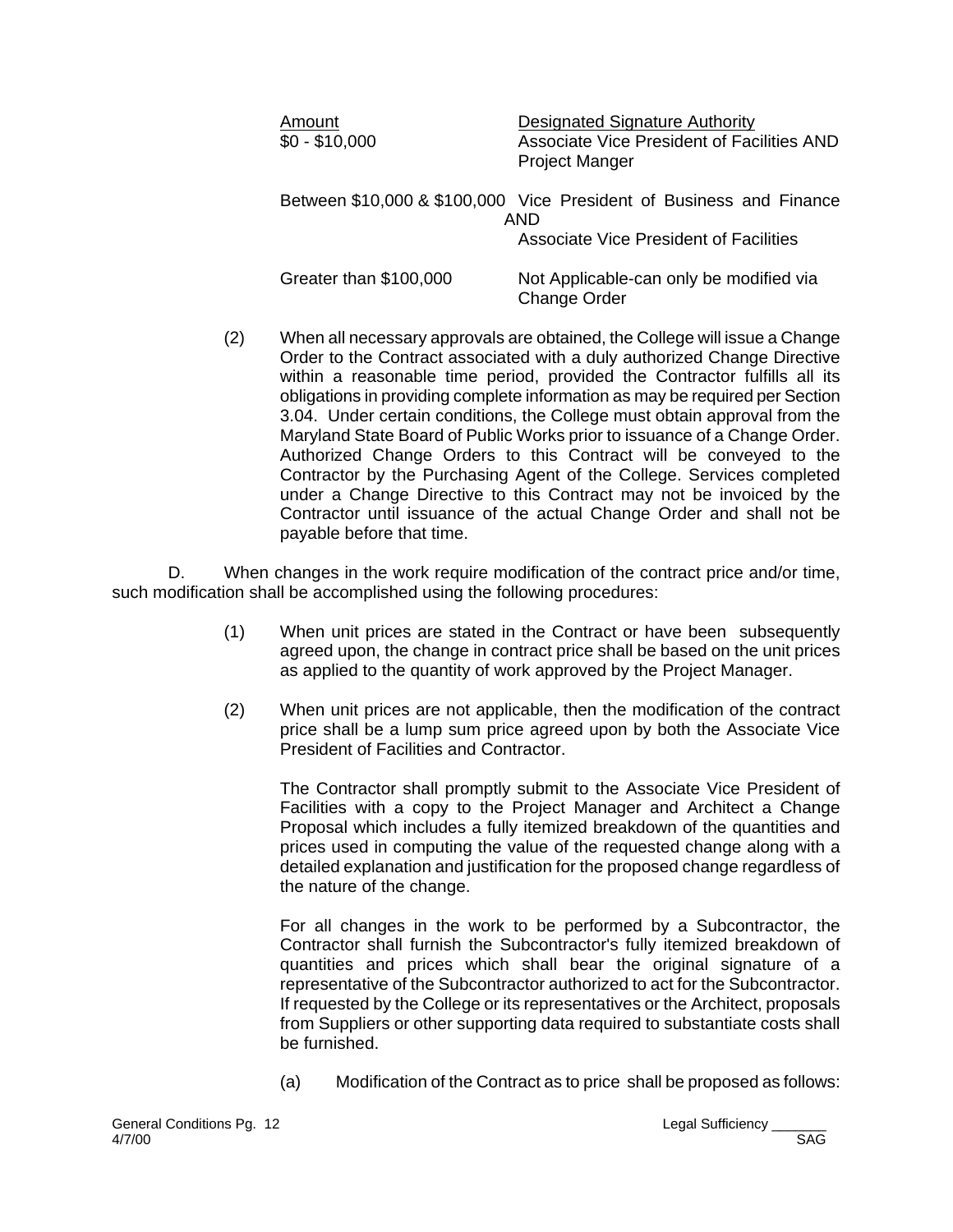- (i) If the change involves only a credit, as to the College, the contract price will be reduced by the amount it would have cost the Contractor if the work omitted had not been eliminated; including overhead and profit, however, the Contractor will be allowed to retain a sum not in excess of three percent (3%) for handling.
- (ii) If the change involves both a credit and a debit, both sums shall be shown on the change proposal and the two sums balanced to determine the adjusted total cost or credit. No allowance to the Contractor shall be made or allowed for loss of anticipated profits on account of any changes in the work.
- (iii) Unless otherwise specified, the allowable mark-up for combined overhead and profit for work performed by the Contractor with his own forces will be 15% based upon the monetary value of the work.
- (iv) For work performed by a Subcontractor with his own forces, the percentages for combined overhead and profit for a Subcontractor will be 15% based upon the monetary value of the work. On work partly or solely performed by a Subcontractor, the Contractor will be allowed five percent (5%) of the total cost of the Subcontractor's labor, materials overhead and profit, including taxes and insurance on labor required by statute.
- (v) For labor costs, unless otherwise specified, the Contractor will be reimbursed for his normal usual rates to include direct hourly rates and his expenditures for Worker's Compensation Insurance, Social Security Taxes and Unemployment Compensation Taxes covering persons actually engaged in the work and the actual increased cost of bonds.
- (vi) The cost of foremen and superintendents may be added only when the Associate Vice President of Facilities determines it was necessary for the Contractor to hire additional supervisory personnel or makes the Contractor's employment for time additional to that required by the basic contract.
- (vii) The Contractor shall be allowed the actual cost for rental of machine power tools or special equipment, including fuel and lubricants which are necessary to execute the work required on the change, but no percentages shall be added to this cost. The rental rate is to be agreed upon by the College and the Contractor; the rate shall relate generally to the latest as filed by the Associated Equipment Distributors.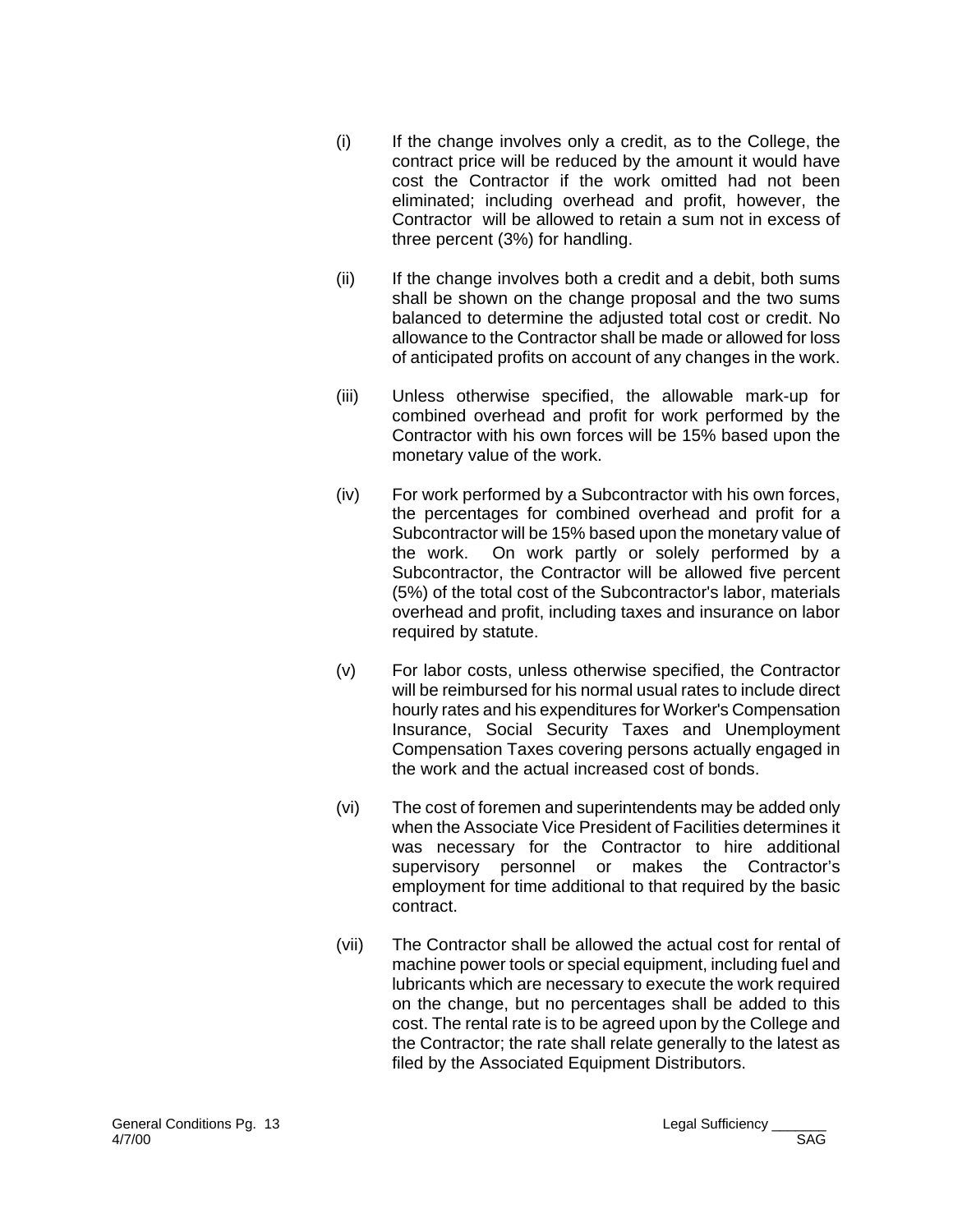- (viii) The allowable percentages of cost for overhead and profit are deemed to include any and all such costs, but not limited to, job supervision and field office expense required by the Contract; expenses for timekeepers; clerks and watchmen; cost of correspondence of any kind; insurance not specifically mentioned herein; all expenses in connection with the maintenance and operation of the field office; use of small tools; and cost of small trucks generally used for transporting either workmen, materials, tools or equipment to job location; and incidental job burdens. No percentage allowances will be made for maintenance or operation of Contractor's regularly established principal office, branch office or similar facilities.
- (ix) Under no circumstances will overhead or profit be permitted as items of a claim when such overhead or profit are for periods during which a "Stop Work" order is in effect due to an act, error or omission for which the Contractor is responsible.
- (x) No profit or overhead which includes rental of equipment and the salaries of supervisory personnel will be allowed the Contractor for stoppage of work when written notice of such stoppage, or impending stoppage, is not given reasonably in advance to prevent such stoppage.
- (3) Request for Time Extension: If the Contractor contends that any Change Order, potential Change Order, Change Directive, proposal for a Change Order or other order issued under Section 3.04 will or may cause an increase in the time required for performance, or damages, additional overhead, or costs to the Contractor or his Subcontractor or Supplier at any tier, the Contractor must include the specific additional time, if any, and compensation claimed to be due in the Contractor's change order proposal.

In the event that the Contractor seeks an adjustment in contract time as a result of delays, suspensions or for any other reasons, he shall submit a written request for time extension to the Associate Vice President of Facilities within 15 days of the Contractor's knowledge of the event or the resolution of the event, whichever is later. Failure to timely submit the request shall constitute a waiver of claim as to all matters related thereto. The written request for time extension shall be in addition to any notice(s) of delay as may be required in other Sections of these General Conditions.

The Contractor is entitled to no additional costs or extensions of the completion time or damages for which he has failed to file a timely notice, or the request for time extension itself, in the proper form and supported by complete and proper documentation, as required by this Section 3.04 and Sections 7.02 and 7.03 and all other applicable provisions of the Contract.

The request for time extension shall include: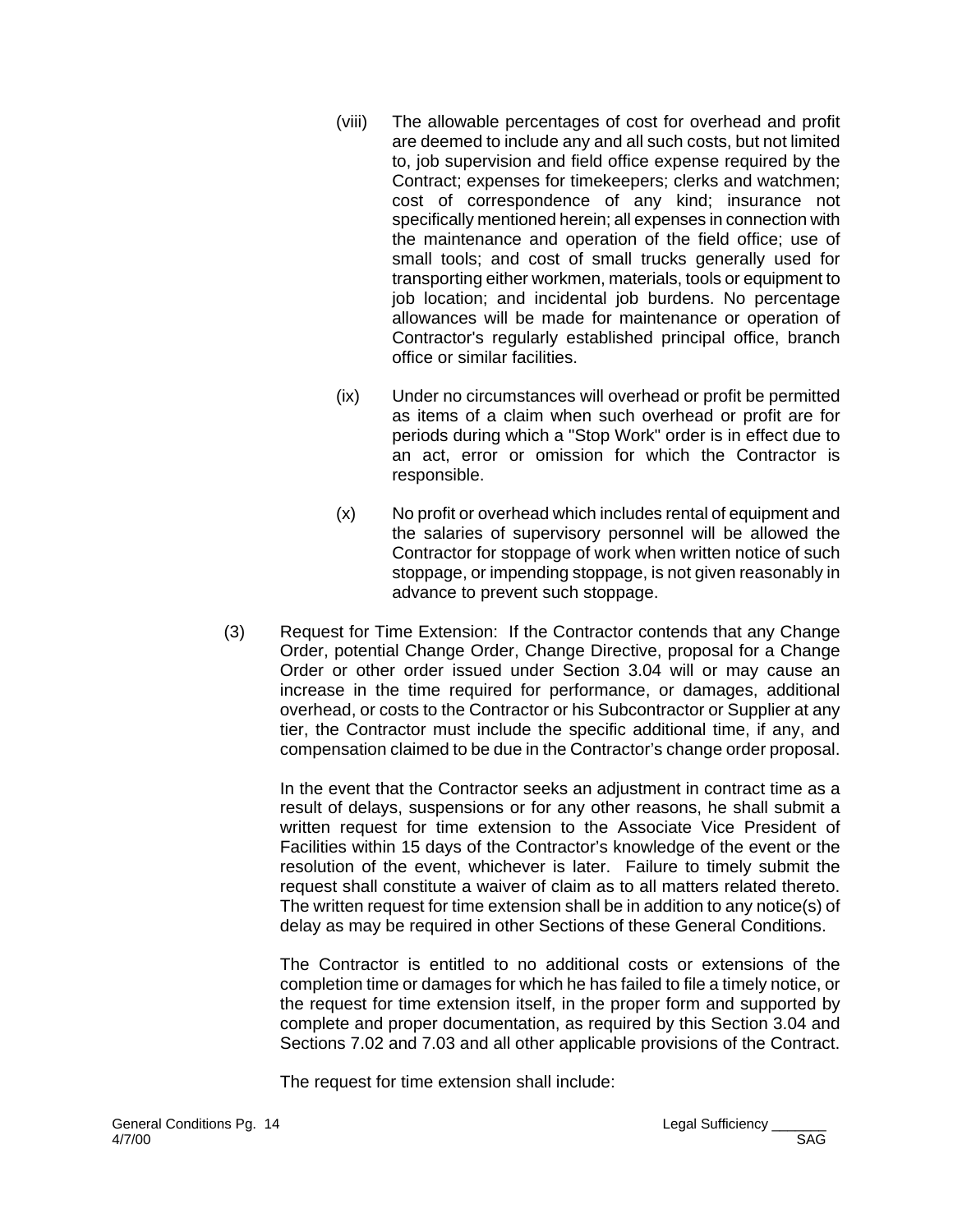- (a) A justification as to the circumstances and cause of the work, delay or other event that is the basis for the request for additional time. The Contractor shall also provide specific reference to the section of these General Conditions for which his request is based;
- (b) A reasonably detailed description of the effect of the event on the adjusted as-planned/as-built critical path;
- (c) A specific proposed number of days to be added/deducted to the contract time based on the information provided above;
- (d) Copy of his timely notice of delay, if any; and
- (e) Any other documentation required to support the request for time extension.

The burden is on the Contractor to substantiate the merits of any request for time extension. Upon receipt of a written request for time extension, the Associate Vice President of Facilities may require any supplemental information reasonably required to ascertain the facts and to make a determination. The mere existence of a change order or other event does not entitle the Contractor to an extension of time, compensation for delay, or damages or costs associated with delay. The Contractor's entitlement thereto shall be subject to the requirements of Sections 7.02 and 7.03. A change order granting a time extension may provide (a) that the contract completion date will be extended only for specific critical activities, (b) that the remaining contract completion date(s) for all other portions of the work will not be altered, and/or (c) for an equitable adjustment of liquidated damages under the new required completion dates.

- (4) If the College and the Contractor fail to agree upon a lump sum price or the application of unit prices to determine the cost of any proposed change, the work shall be done on the basis of a Force Account as hereinafter stated under Section 8.02, Force Account Work. Under these conditions, the College shall have the right to issue a Change Directive for the work to be performed and the Contractor shall promptly proceed as directed under the provisions of Section 8.02.
- (5) (a) If the Contractor and the Associate Vice President of Facilities cannot agree as to the scope or price for any proposed change, then the Contractor shall request a Final Decision by the Associate Vice President of Facilities. Any disagreement with this Final Decision may be appealed by the Contractor under the Disputes Clause.
	- (b) If the Contractor and the Associate Vice President of Facilities cannot agree as to the extent the Contract time shall be modified, then the Contractor shall request a Final Decision by the Associate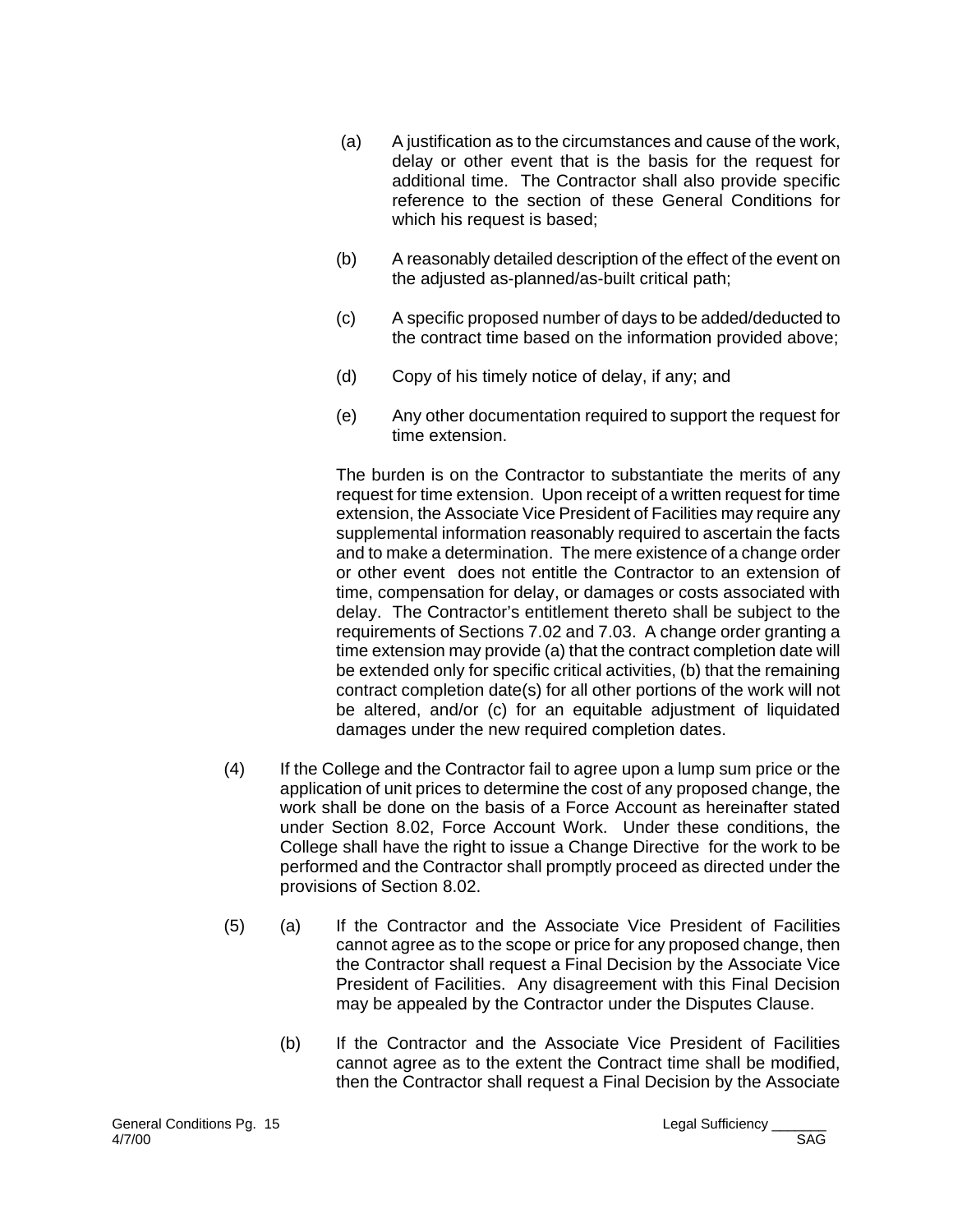Vice President of Facilities. Any disagreement with this Final Decision may be appealed by the Contractor under the Disputes Clause of this Contract.

- E. (1) If the Contractor believes that a written or oral order, direction, instruction, interpretation or determination issued by a College representative or agent, or some other material change in the terms or conditions stipulated under the Contract (defined here to be a Potential Change Order), causes an increase in the Contractor's cost of, or time required for, the performance of any part of the work under this Contract, the Contractor must take the following action:
	- (a) The Contractor must, while continuing the Work, provide written notice to the Associate Vice President of Facilities, and simultaneously send a copy to the Purchasing Agent, that such written or oral order, direction, instruction, interpretation or determination or other material change in the terms or conditions stipulated under the Contract is regarded by the Contractor as a Potential Change Order, within 14 days of the written or oral order, and
	- (b) the Contractor must then follow the procedure for modification of the contract time and or price as is described in Section 3.04D.
	- (2) Should the College agree to modify the Contract it will issue a Change Order. If in the judgment of the Associate Vice President of Facilities, the Potential Change Order does not increase or decrease the Contractor's cost of, or time required for, performance of any part of the work or is not in fact a material change in the terms and conditions stipulated under the Contract he may direct the Contractor to proceed with the work, in writing, with no adjustment in compensation or contract time. If the Contractor and the Associate Vice President of Facilities cannot resolve to mutual satisfaction whether a Potential Change Order shall result in an adjustment in the Contractor's cost or time for performance, then the Contractor can only seek recourse under the Disputes Section of this Contract. Failure by the Contractor to provide written notice within the stated time period explicitly stating that the Contractor has encountered a Potential Change Order will result in the Contractor forfeiting any rights to seek compensation or additional time arising from the Potential Change Order .
	- (3) Upon receipt of a written order of the Associate Vice President of Facilities under this Section 3.04E, the Contractor shall comply with the order promptly, within the requirements of the completion schedule, whether or not the Contractor agrees with the terms of the order. Failure to comply with the order in a timely manner shall constitute a breach of contract and grounds for termination for default or any other remedy available to the College.

F. The Architect, with the concurrence of the Project Manager, shall have authority to make minor changes in the work not involving extra cost or additional time, and not inconsistent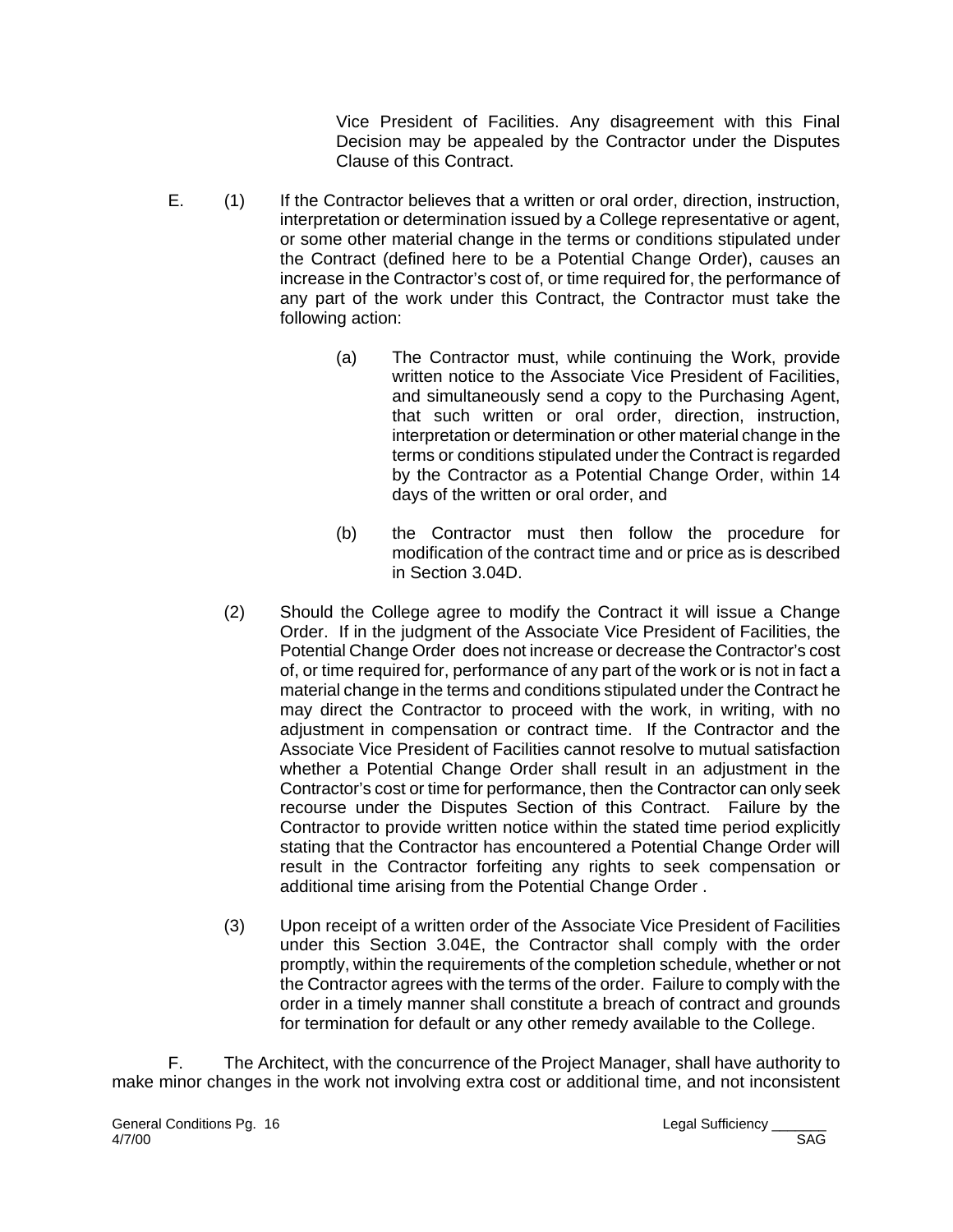with the purposes of the project. Otherwise, except in any emergency endangering life or property, no extra work or changes to the work shall be done unless authorized by the College in accordance with the Changes Clause of this Contract prior to any such work or changes to the work being done.

#### **3.05 Unauthorized Work**

The Contractor shall not be paid or granted additional performance time for any work not authorized in writing by the College.

# **SECTION 4 - CONTROL OF THE WORK**

## **4.01 Authority Of The Architect**

A. Under the direction of the College, the Architect shall be the initial interpreter of the Plans and Specifications. He will furnish with reasonable promptness such clarifications as he may deem necessary for the proper execution of the work. Such clarifications are to be consistent with the intent of the Contract. When in special instances he is authorized in writing by the Associate Vice President of Facilities to act, the Architect has authority to stop work whenever such stoppage may be necessary to insure the proper execution of the Contract.

B. Except as otherwise provided in the Contract, all the Architect's decisions are subject to approval by the College.

C. In the event that the Contractor and Architect can not reach mutual agreement on a decision by the Architect involving submittals, clarifications, etc., then the Contractor shall appeal the Architect's decision to the Associate Vice President of Facilities for determination.

## **4.02 Conformity With Contract Requirements**

A. All work performed and all materials furnished shall be in conformity with the Contract.

B. In the event the Architect or College finds the materials or the finished product in which the materials are used are not in complete conformity with the contract requirements, then the Associate Vice President of Facilities shall make a determination whether the work shall be accepted. If accepted, a Change Order will be issued to provide for an appropriate decrease in the contract price, if any.

C. In the event the Architect or College finds the materials or the finished product in which the materials are used or the work performed are not in complete conformity with the Contract requirements, and the Associate Vice President of Facilities determines that the work is not acceptable, the work or materials shall be removed and replaced or otherwise corrected by and at the expense of the Contractor.

## **4.03 Adjacent Work**

A. The College shall have the right, at any time, to contract for and/or perform other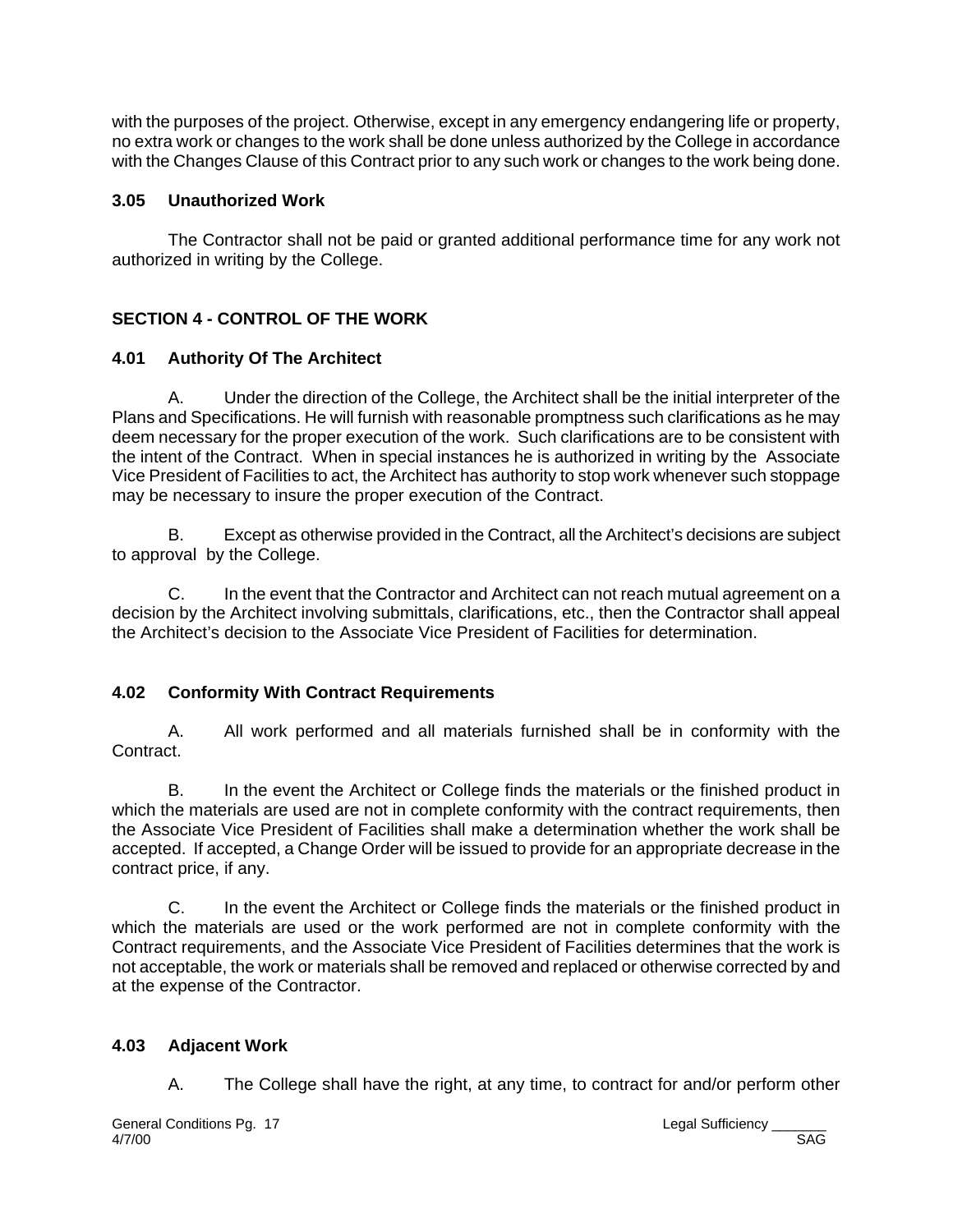work on, near, over or under the work covered by this Contract. In addition, other work may be performed under the jurisdiction of another State agency. The Contractor shall cooperate fully with such other Contractors and carefully fit his own work and schedule to such other work as may be directed by the College.

B,. The Contractor agrees that in event of dispute as to cooperation or coordination with adjacent Contractors the College will attempt to mediate any such dispute. All decisions made by the College will be binding on all Contractors, their Subcontractors and Suppliers. The Contractor agrees to make no claims against the College for any inconvenience, delay or loss experienced because of the presence and operations of other Contractors.

# **4.04 Control By The Contractor**

A. The Contractor shall constantly maintain efficient supervision of the work. The Contractor shall furnish labor and services (1) which expeditiously, economically and properly complete its particular scope of the work in the manner most consistent with the College's interests and objectives, (2) in accordance with the Contract, and (3) in accordance with the highest standards currently practiced by persons and entities performing comparable labor and services on projects of similar size and complexity.

B. The Contractor shall carefully study and compare all drawings, specifications and other instructions and check them against conditions existing or being constructed on the project. He shall at once report, in writing, to the Associate Vice President of Facilities with a copy to the Project Manager and Architect any error, inconsistency or omission which he may discover.

## **4.05 Cooperation With Utilities**

A. The Contractor warrants he has considered in his bid all of the permanent and temporary utility appurtenances in their present or relocated positions and that no additional compensation or time will be allowed for normal delays, inconvenience, or damage sustained by him due to any interference from the said utility appurtenances, the operation of moving them, or the making of new connections thereto.

B. The Contractor shall have responsibility for providing timely written notice in advance to the College Project Manager and all affected utility companies prior to performing any work on or near utilities and shall cooperate with them in achieving the desired results. In no case shall this notice be provided less than seven days prior to starting this work. All damage or interruption to utility facilities caused by the Contractor's operations shall be the responsibility of the Contractor. In such cases, the Contractor shall promptly notify the Associate Vice President of Facilities and shall immediately take necessary action at its own cost to repair, replace or reimburse for the damaged utility to the complete satisfaction of the utility company.

C. At points where the Contractor's operations are on College property or adjacent to properties which have on them railway, telegraph, telephone, cable, fiber optics, water, sewer, power, or other utilities or are adjacent to other property, damage to which might result in expense, loss or inconvenience, work shall not be commenced until all arrangements necessary for the protection thereof have been made by the Contractor.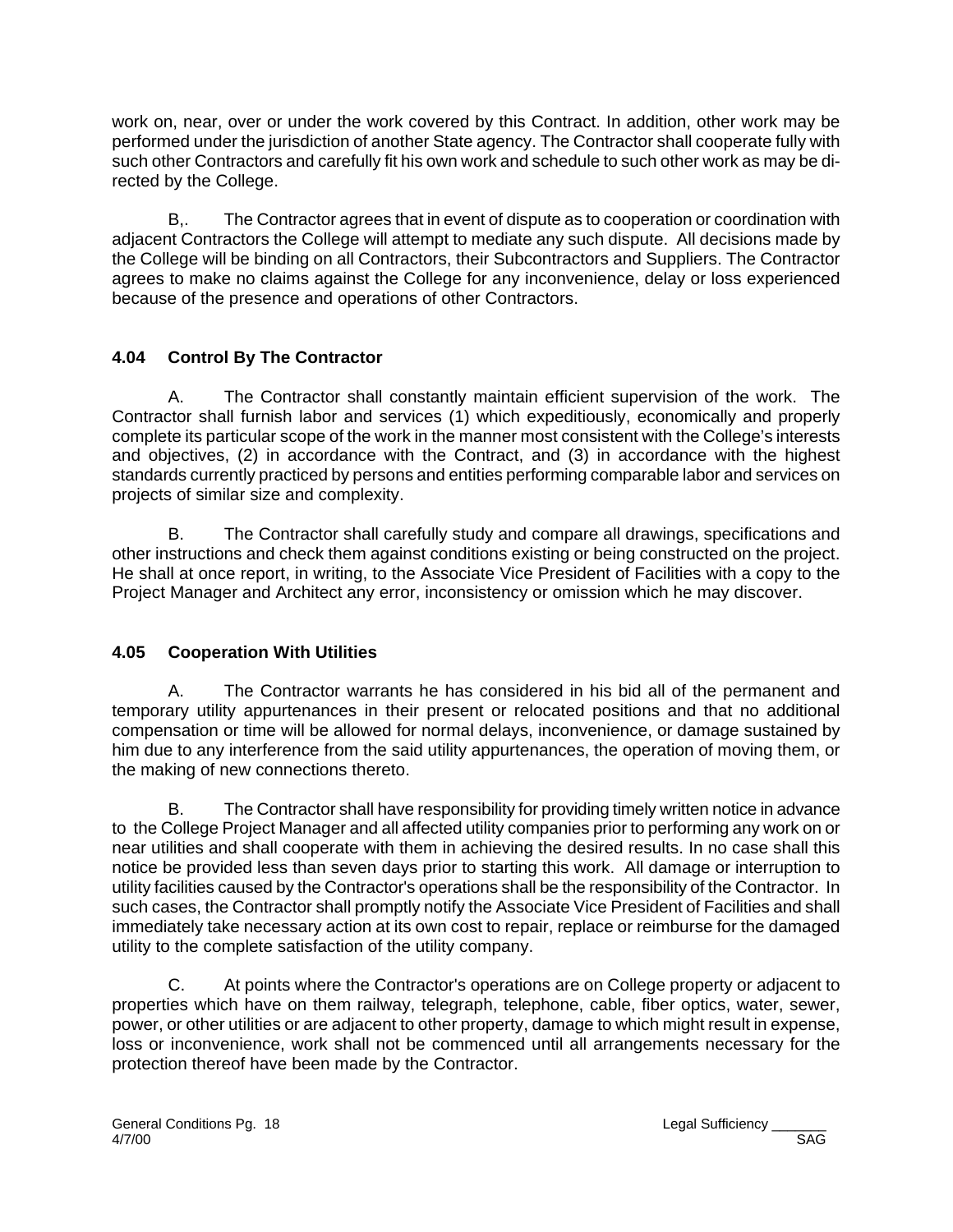D. The Contractor shall cooperate with the owners of any underground or overhead utility lines in their removal and rearrangement operations in order that the project progresses in a reasonable manner, that duplication or rearrangement work may be reduced to a minimum and that utility services rendered by those parties will not be unnecessarily interrupted.

E. In the event of interruption to utility services as a result of accidental breakage or as a result of being exposed or unsupported, the Contractor shall promptly notify the Associate Vice President of Facilities and shall cooperate with said authority in the restoration of service.

F. No work shall be undertaken around fire hydrants until provisions for continued service have been approved by the College. The Contractor is responsible for seeking and obtaining the necessary approvals.

G. Certain utilities are owned and operated directly by the College. In such cases, the Contractor shall cooperate with the College in accordance with the above requirements.

# **4.06 Authority And Duties Of College Inspectors**

A. College Inspector(s) ("Inspector") shall be authorized to inspect all work done and all material furnished. Such inspection may extend to all or any part of the work, and to the preparation, fabrication or manufacture of the materials to be used. The Inspector is not authorized to revoke, alter, modify or waive any requirements of the Contract, nor is he authorized to approve or accept any portion of the project. He is authorized, but not required, to call to the attention of the Contractor any failure of the work or materials to conform to the Contract. He is authorized to recommend to the Associate Vice President of Facilities to reject materials or temporarily suspend the work, at no additional cost to the College, until any questions at issue can be referred to the Architect and College and decided by the Associate Vice President of Facilities. Inspectors shall perform their duties at such times and in such manner as will not unnecessarily impede progress on the Contract. In the case where the College does not assign an Inspector to the project, the Project Manager shall assume all responsibilities of the Inspector.

 B. The Inspector shall in no case act as foreman or perform other duties for the College or Contractor, nor interfere with the management of the work by the latter.

C. Any advice which the Inspector may give the Contractor shall not be construed as binding the College in any way, or releasing the Contractor from fulfilling all of the terms of the Contract. The duty of the Inspector on the project is to observe the progress of the work and to report to the College any deviations from the requirements of the Contract.

D. Where there is disagreement between the Contractor and the Inspector, the Inspector will immediately direct the Architect's and Associate Vice President of Facilities attention to the issues of disagreement. The Associate Vice President of Facilities will make a determination as to the conformance of the work. If such work is determined to be in nonconformance, the Associate Vice President of Facilities will prepare and deliver in writing to the Contractor, by mail or otherwise, a written order directing the Contractor to correct the work or to suspend the work and explaining the reason for such direction. As soon as the Inspector is advised of the delivery of a shutdown order, the Inspector shall immediately leave the site of the work. Any work performed during the Inspector's absence will not be accepted or paid for and the Contractor may be required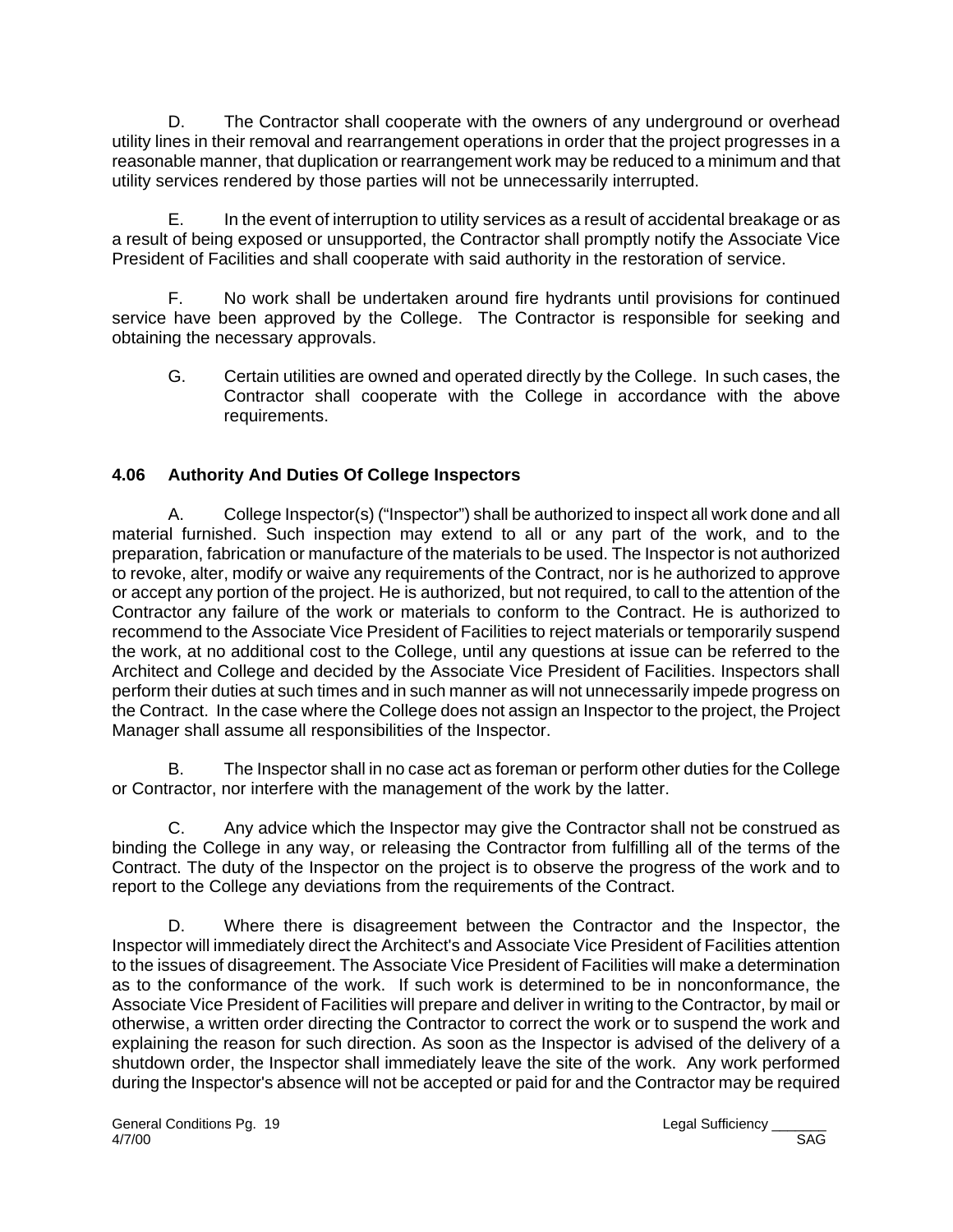to have such work removed and disposed of at the Contractor's expense.

## **4.07 Inspection Of The Work And Tests**

A. All work, including the fabrication and source of supply, is subject to inspection by the Architect and the various College representatives, and those agencies required by law to inspect specific items.

B. The Contractor shall provide at its own cost accommodations for access and inspection as required by the College.

C. If the Contract , the College's instructions, laws, ordinances, or any public authority require any work to be specially tested or approved, the Contractor shall give the College and the Architect timely notice of its readiness for inspection, and if the inspection is by another authority, the date fixed for such inspection. Inspections by the College shall be made promptly and where practicable at the source of supply. Any work covered without approval of the Architect or other agency with authority to perform inspections must, if required by the Architect or the College, be uncovered for examination at the Contractor's expense. The Contractor is responsible for arranging and obtaining all necessary inspections and approvals.

The Contractor shall arrange and coordinate all inspections required and shall give the College and the Architect timely notice of its readiness so the College or the Architect may observe such inspection, testing or approval. The Contractor shall bear all costs of such inspections, tests or approvals.

D. If the Associate Vice President of Facilities determines that any work requires special inspection, testing, or approval which the Contract does not include, the Architect will, upon written authorization from the College, instruct the Contractor to order such special inspection, testing or approval, and the Contractor shall give notice as provided in C above. If such special inspection or testing reveals a failure of the work to comply with the requirements of the Contract, the Contractor shall bear all costs thereof, including compensation for the Architect's additional services made necessary by such failure and any other costs incurred by the College.

E. Required certificates of inspection, testing, approval or occupancy shall be obtained and paid for by the Contractor and promptly delivered by him to the Architect. Required inspections and certificates shall include, but not be limited to an electrical certificate from an independent (non-governmental) electrical inspection agency approved by the State Fire Marshal. This certificate must be submitted to the College prior to or with the Contractor's invoice for final payment. Also, the Contractor must make application for the inspection, coordinate same, and pay the required inspection fees. The independent electrical inspection agencies are not considered local authorities.

F. The College may charge the Contractor any additional cost of inspection when work is not ready at the time specified by the Contractor, or when prior rejection makes reinspection necessary.

G. Inspections by the College or the Architect are for the sole benefit of the College. Inspections by the College or the Architect, or the presence or absence of a College Inspector or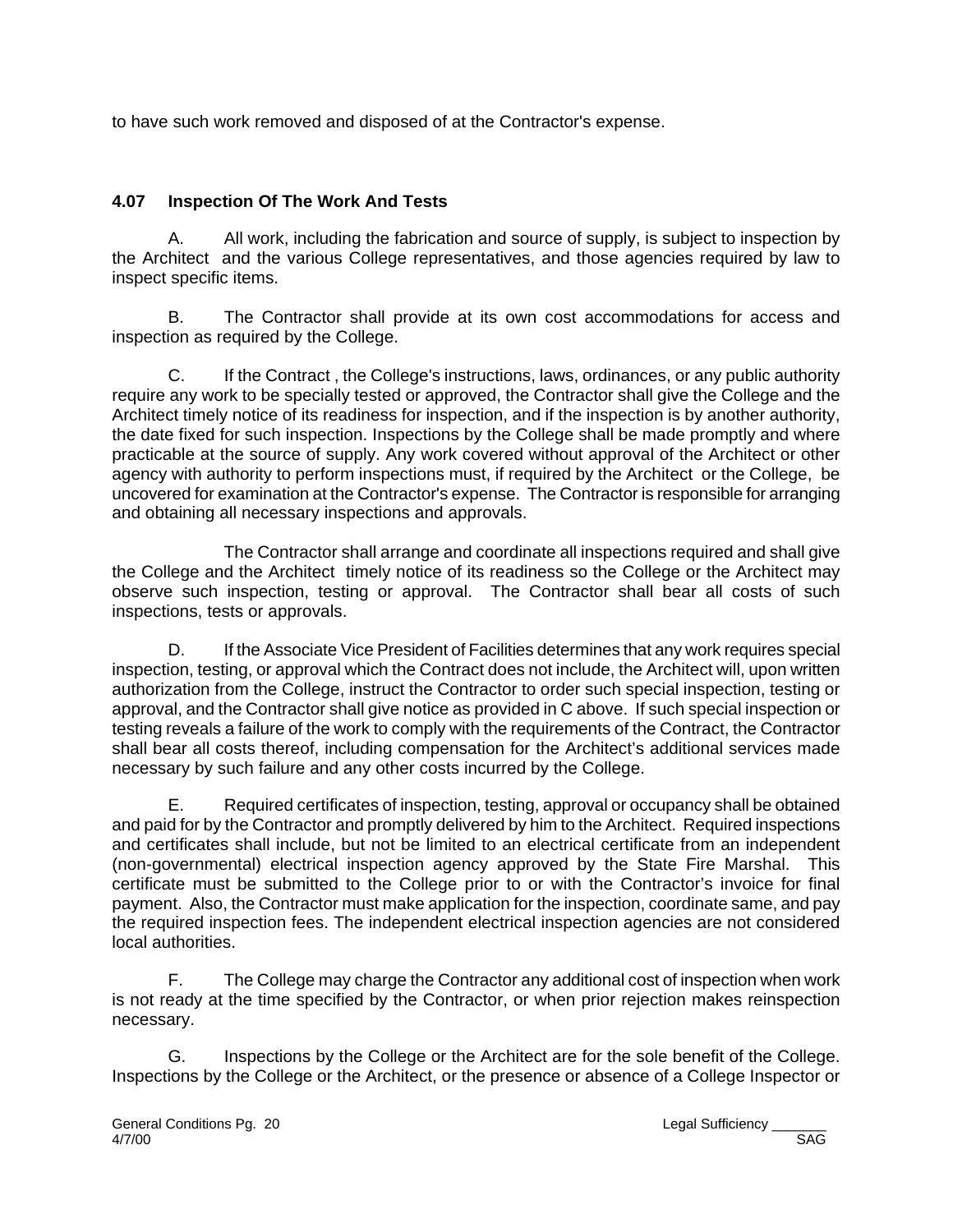the Architect at any inspection, or the failure of the College Inspector or Architect to report any deviation by the Contractor from contract requirements shall not: (1) relieve the Contractor of responsibility for adequate quality control measures, compliance with contract requirements, or damage to or loss of material: (2) constitute or imply acceptance of any work: or (3) affect the continuing rights of the College to hold Contractor responsible for failure to meet contract requirements.

# **4.08 Removal Of Defective Work**

A. All work and materials which do not conform to the requirements of the Contract will be considered unacceptable except as provided in Section 4.02B.

B. Any unacceptable or defective work, whether the result of poor workmanship, use of defective materials, damage through carelessness, or any other cause, found to exist shall be removed without undue delay by the Contractor and replaced by the Contractor with work and materials which shall conform to the Contract or shall be remedied otherwise in an acceptable manner authorized by the Associate Vice President of Facilities. The cost and time to perform any work required to correct or remedy unacceptable or defective work will be the responsibility of the Contractor. The acceptance of the work set forth herein by the College shall not relieve the Contractor of the responsibility of subsequent correction of such unacceptable or defective work.

C. Upon failure on the part of the Contractor to comply promptly with any order of the Associate Vice President of Facilities, made under the provisions of this Section, the Associate Vice President of Facilities shall have authority to take any action he deems appropriate including, but not limited to causing defective or unacceptable work to be remedied or removed and replaced and unauthorized work to be removed and to cause the costs to be deducted from the contract price via a unilateral Change Order.

# **4.09 Maintenance Of Work During Construction**

A. The Contractor shall maintain the work during construction and until acceptance. This maintenance shall be continuous and effective, prosecuted with adequate equipment and forces to the end that all parts of the work be kept in satisfactory condition at all times and protected from damage of any kind from external sources.

B. Particular attention shall be given to drainage, both permanent and temporary. The Contractor shall use all reasonable precautionary measures to avoid damage or loss that might result from accumulations and concentrations of drainage water, and material carried by such waters and such drainage shall be diverted or dispensed when necessary to prevent damage to excavation, embankments, surfaces, structures or property. Suitable measures shall be taken by the Contractor to prevent the erosion of soil in all construction areas where the existing ground cover has been removed. Such measures shall be in compliance with the requirements of any governmental entity having jurisdiction.

C. All cost of maintenance work during construction and before final acceptance shall be included in the base bid and the Contractor will not be paid any additional amount for such work.

D. In the event that the Contractor's work is halted by the College or other agency with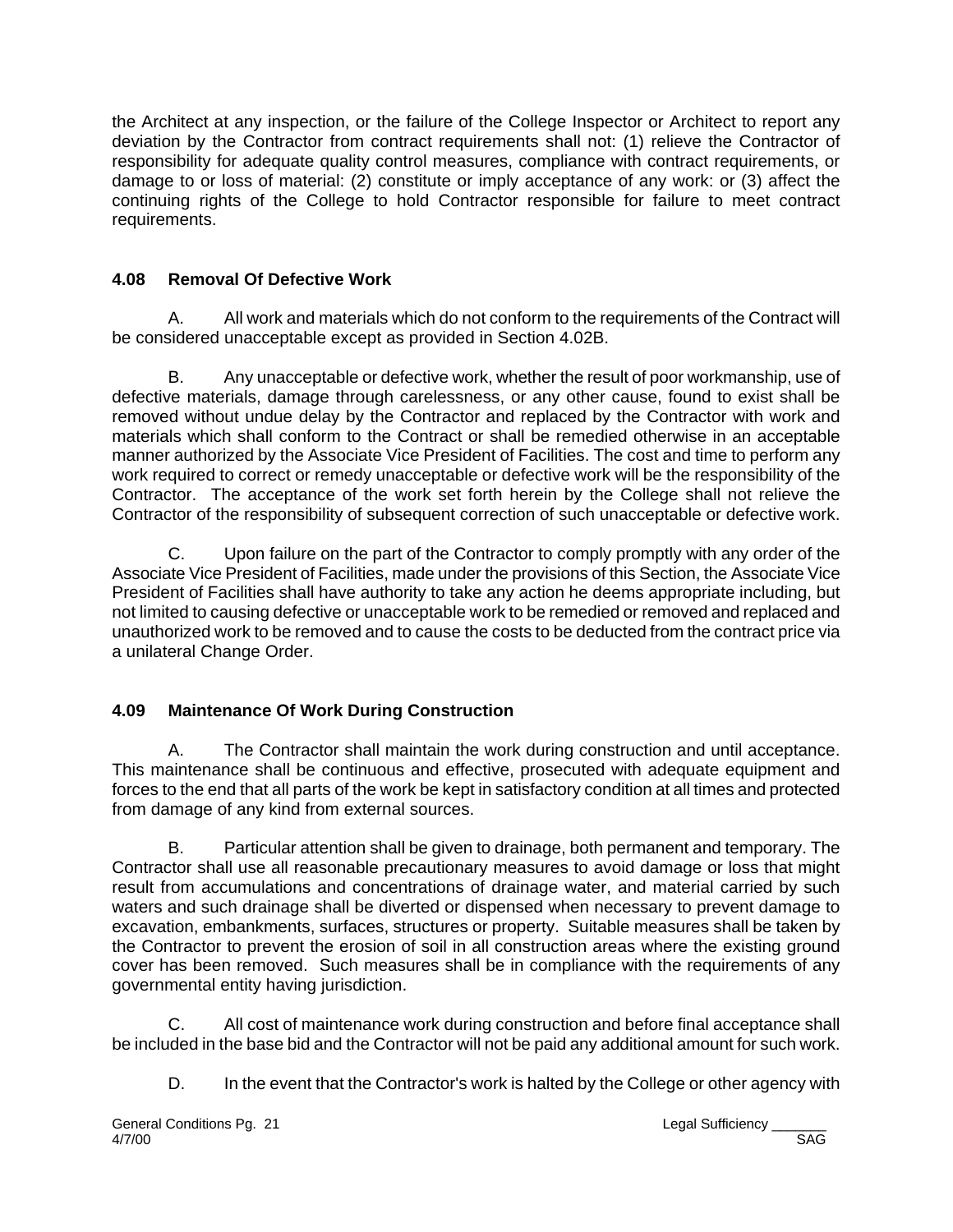jurisdiction for failure to comply with any provisions of the Contract, the Contractor shall maintain the entire project as provided herein, and provide such ingress and egress for local residents or tenants adjacent to the project site, for tenants of the project site, and for the general public as may be necessary during the period of suspended work or until the Contractor has been declared in default.

E. On projects where traffic flow is maintained, the Contractor shall be responsible for repair and restoration of all traffic damage to the work, either partially or totally completed, until such time as the work is accepted by the College.

# **4.10 Failure To Maintain Entire Project**

Failure on the part of the Contractor, at any time, to comply with the provisions of Section 4.09 shall result in the Associate Vice President of Facilities or Project Manager notifying the Contractor in writing to comply with the required maintenance provisions. In the event that the Contractor fails to remedy unsatisfactory maintenance within 24 hours after receipt of such notice, the College may immediately proceed with adequate forces and equipment to maintain the project, and the entire cost of this maintenance will be deducted from monies due the Contractor. In addition, the Contractor will be held responsible for all costs to repair deterioration or damage to any portion of the work found to be the result of the Contractor's failure to properly maintain the project.

# **4.11 College's Right To Do Work**

If the Contractor should neglect to prosecute the work properly or diligently, fail to correct any deficiency, or fail to perform any provision of this Contract, the College may after three days' written notice from the Associate Vice President of Facilities to the Contractor, correct such deficiencies and deduct the cost thereof from the monies then or thereafter due the Contractor. In cases where life safety may be at risk, the College may take immediate actions to reduce such risk.

# **SECTION 5 - MATERIALS**

## **5.01 General**

A. Definition and Appropriate Use: Materials include all manufactured products and processed and unprocessed natural substances required for completion of the Contract. In accepting the Contract, the Contractor warrants he is thoroughly familiar with the materials required and their limitation as to use, and requirements for connection, setting, maintenance and operation. Whenever an article, material or equipment is specified and a fastening, furring, connection (including utility connections), access hole, flashing closure piece, blocking, bed or accessory is normally considered essential to its installation in good quality construction, such shall be included as if fully specified. Nothing in the Contract shall be interpreted as authorizing any work in any manner contrary to applicable laws, codes, and/or regulations.

B. Quality: All materials shall meet all quality requirements of the Contract. If not specified, all materials shall be of the best quality of the respective kinds. In order to expedite the inspection and testing of materials, the Contractor shall notify in writing the Associate Vice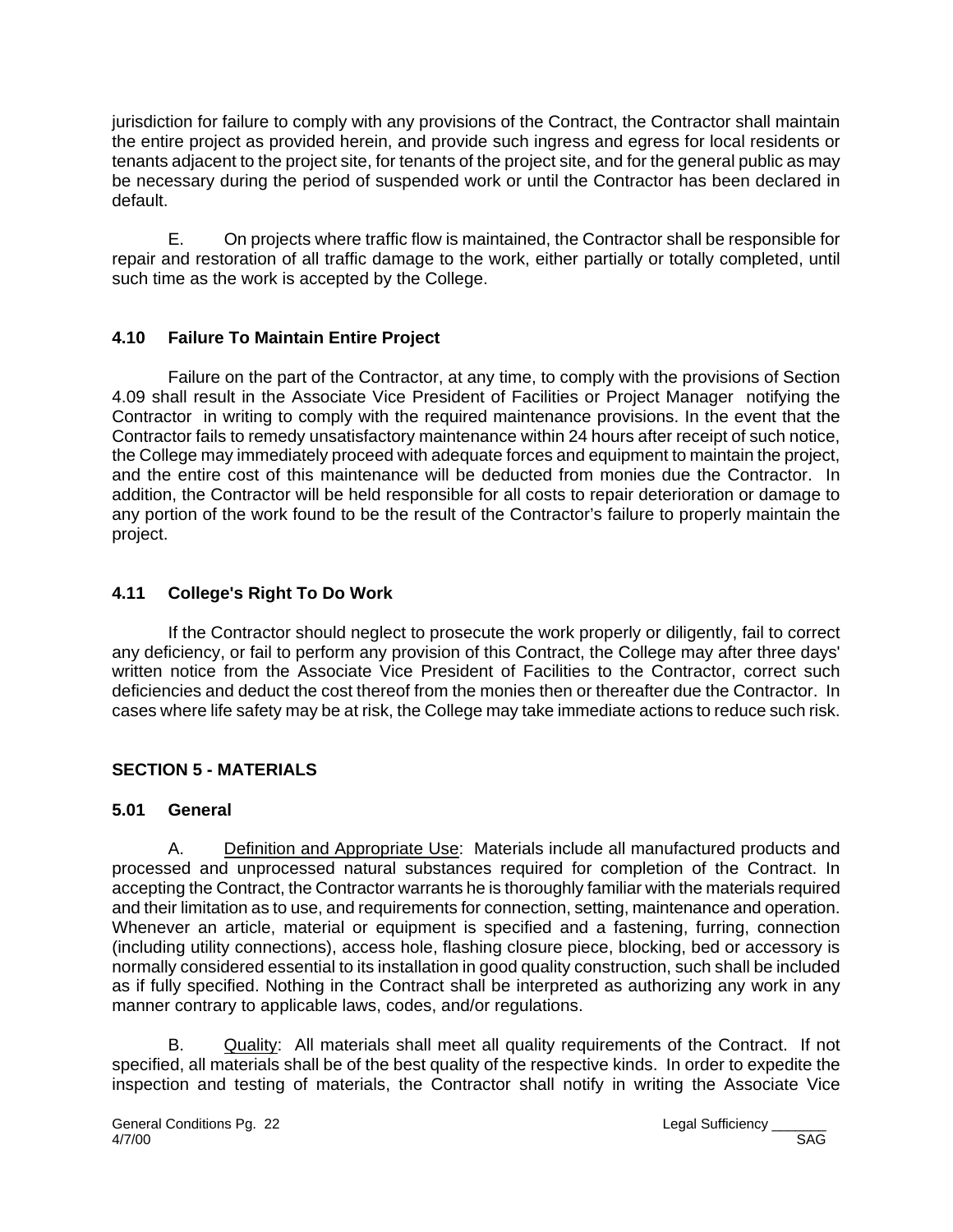President of Facilities with a copy to the Architect of the sources from which he proposes to obtain all materials requiring approval, testing, inspection, or certification prior to incorporation into the work as soon as possible after receipt of notification of award of the Contract. The Contractor shall, if requested, either before or after installation, furnish satisfactory evidence as to the kind and quality of materials. The Contractor shall pay for any tests or inspections called for in the specifications and such tests as may be deemed necessary for "substitutions" and "approved equals" as set forth in Section 5.03 and 5.04 of these General Conditions.

C. Approval: All materials are subject to the Architect's approval as to conformity with the specifications, quality, design, color, etc. No work for which approval is necessary shall be used until written approval is given by the Architect. Approval of a subcontractor or supplier as such does not constitute approval of a material which is other than that included in the specifications.

D. New Materials: Unless otherwise specified, all materials shall be new. Used or old materials must not be used as substitutes for new, regardless of condition or repair, unless approved in advance in writing by the Associate Vice President of Facilities.

E. Samples: The Contractor shall furnish for approval all samples as required by the Contract. The materials used in the project shall be the same as the approved samples. All samples shall be retained on the project site until final approval of the project.

F. Standard Specifications: When no specification is cited and the quality, processing, composition or method of installation of an item is only generally referred to, then:

- (1) For items not otherwise specified below, the latest edition of the applicable American Society for Testing Materials specification is the applicable specification.
- (2) For items generally considered as plumbing and those items requiring plumbing connections, the applicable portions of the latest edition of the BOCA Code are the applicable specification.
- (3) For items generally considered as heating, refrigerating, air conditioning or ventilation, the applicable portions of the latest edition of the A.S.H.R.A.E. Handbook published by the American Society of Heating, Refrigerating and Air Conditioning Engineers, Inc. are the applicable specification.
- (4) For items generally considered as site work, i.e., lawns, planting, etc., the applicable portions of the Maryland S.H.A. Standards and Specifications is the applicable specification.
- (5) For items generally considered as electrical, the applicable provisions of the latest edition of the BOCA Code and National Electric Code are the applicable specification.
- (6) For items generally considered as fire protection, the applicable portion of the latest edition of the State Fire Prevention Code and the National Fire Protection Association Code is the applicable specification.

#### **5.02 Storage And Handling Of Materials**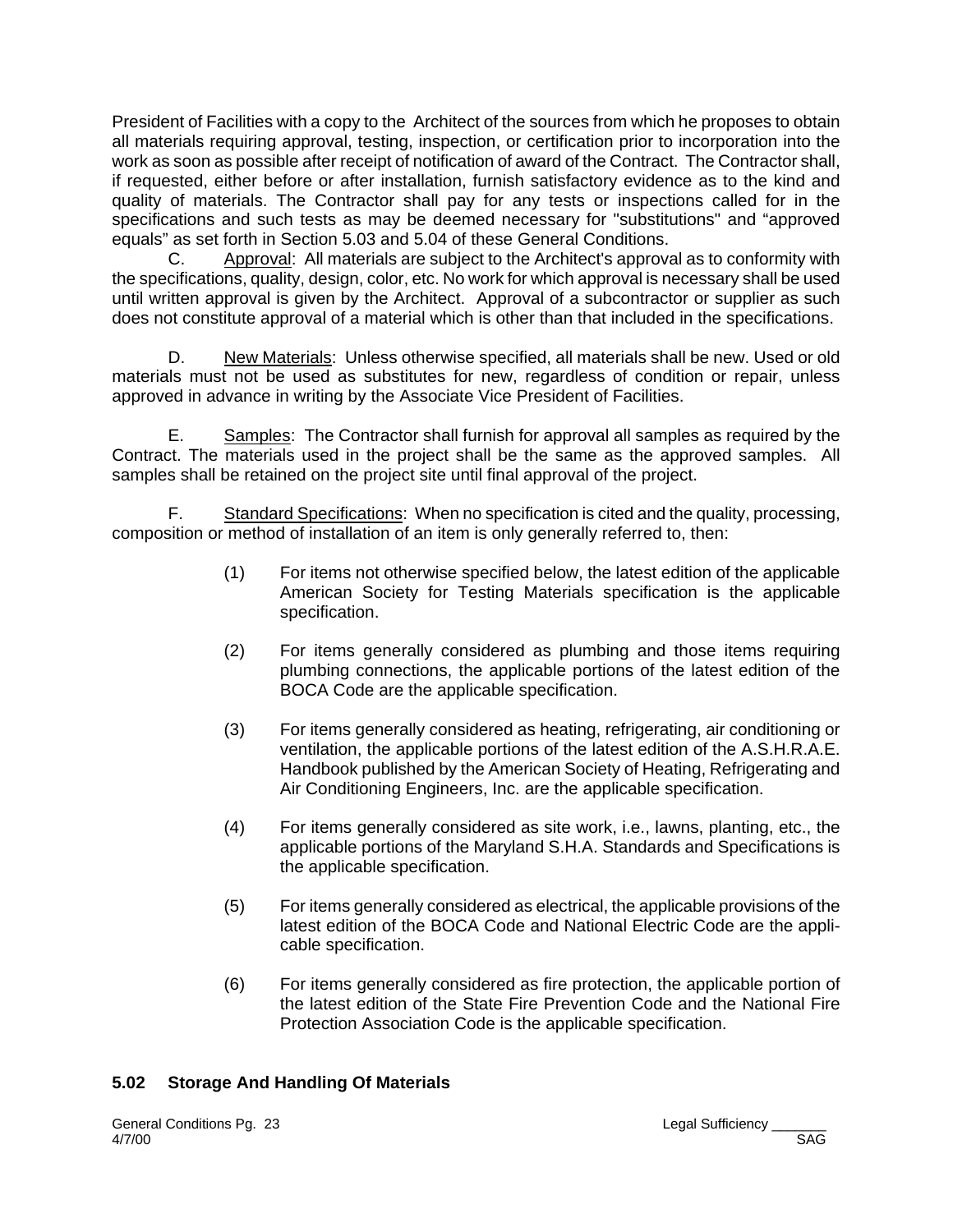A. Materials shall be stored so as to assure the preservation of their quality and acceptability for the work. Stored materials, even though approved before storage, may again be inspected prior to their use in the work. Stored materials shall be located so as to facilitate their prompt inspection. Approved portions of the project site may be used for storage purposes and for the placing of the Contractor's plant and equipment; such storage areas must be restored to their original condition by the Contractor at his expense.

B. All mechanical and/or electrical equipment delivered to the job site shall be stored on pedestals, above ground and under roof or other approved covering. All enclosures for equipment shall be weatherproof. Any motors, which are not totally enclosed, and dry type transformers that are involved in the work, shall be stored in a heated area with a minimum temperature of fifty degrees Fahrenheit (50° F). All valves shall be stored under roof on wood pedestals, above ground. All insulation shall be stored under roof or in trailers, adequately protected from the weather. The Contractor shall follow all written instructions and recommendations of the manufacturer and all requirements of the Architect on oiling, protection and maintenance of equipment during storage. It shall be the Contractor's complete responsibility for the storage and care of the equipment and materials. Material not properly stored prior to installation shall not be considered for payment.

C. Materials shall be handled in such a manner as to preserve their quality and acceptability for the project.

D. The Contractor shall confine his tools and equipment and the storage of materials to the area delineated in the contract as the location for storage of materials. If no location is provided in the Contract, the Contractor shall request a location for storage of tools and equipment from the Associate Vice President of Facilities.

- E. Explosives.
	- (1) Explosives shall not be stored upon any property belonging to the College.
	- (2) Should the Contractor desire to use explosives on any project he shall first receive written approval of the Associate Vice President of Facilities and obtain all permits required by law, at the Contractor's expense.
	- (3) The Contractor shall assume all responsibility for injury to persons or property damage which may result from the use or transportation of explosives, as well as complying with any and all ordinances, regulation and restriction in relation to the use of explosives.
- F. Paints.
	- (1) Oil base paints and flammable liquids shall not be stored in large quantities on the project. Containers shall be limited to a five gallon size. Any liquid with a flash point of less than one hundred Fahrenheit (100° F) shall be contained in safety cans, UL approved. Liquid with a higher flash point shall be stored in rigid cans.
	- (2) Oily rags, waste, etc. must be removed from the work site at the close of each working day.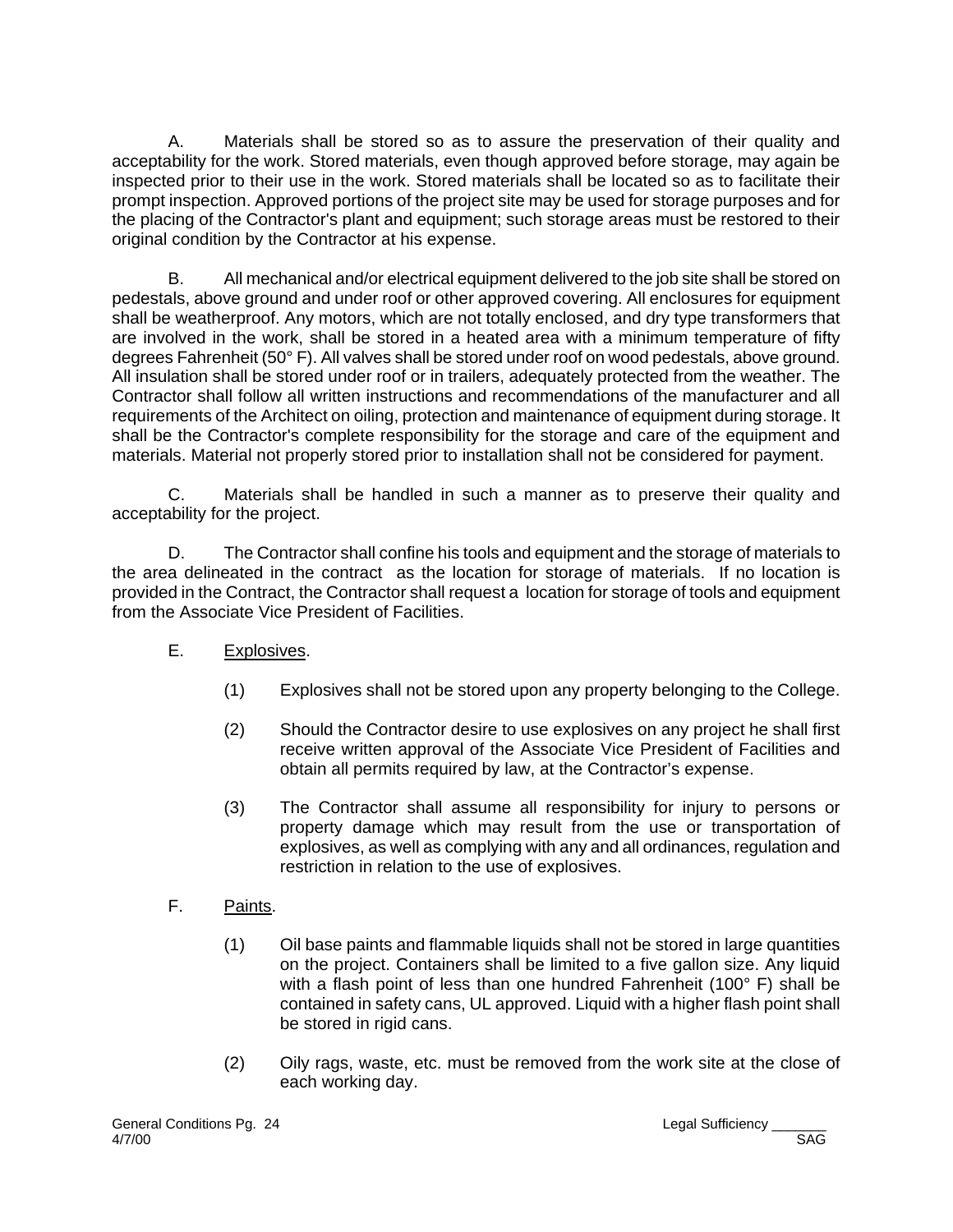G. Contractor shall not load or permit any part of a structure to be loaded with a weight that will endanger the safety of the structure or any part thereof.

#### **5.03 Substitutions**

A. Should the Contractor desire to: a) substitute another material for one or more specified by name or b) substitute a product or material different in any way from that specified, then he shall apply, in writing to the Associate Vice President of Facilities and to the Architect, for such permission and state the credit or extra cost involved by the use of such material and the impact on the contract time, if any. The Contractor shall also provide complete technical information on the proposed substitution to allow the Architect and College to adequately evaluate the substitution. The Associate Vice President of Facilities will not consider any substitution unless such substitution effects a benefit to the College. The Associate Vice President of Facilities retains the right to accept any substitution and to establish any credit or extra cost.

B. The Contractor shall not submit for approval materials, other than those specified, without a clear, express, written statement that such a substitution is proposed. Approval in any form or by any means of a "substitute material" when the Contractor has not designated such material as a "substitute" shall not be binding on the College nor release Contractor from any obligations of his contract, unless the Associate Vice President of Facilities approves such "substitution" in writing.

C. Any additional architectural or other costs and fees incurred by the College required to consider or evaluate a substitution will be deducted from the contract amount due the Contractor.

D. When the specifications specifically limit a product or material to one or several manufacturers, any submittal proposed by the Contractor utilizing a manufacturer not listed shall be considered a substitution and must be submitted per Section 5.03(A) above.

#### **5.04 Approved Equals**

A. The terms "Or Equal," "Equal," "Approved Equal" are used as synonyms throughout the specifications. They are implied in reference to all named manufacturers in the specifications unless otherwise stated. Only materials fully equal in all details will be considered. The College is the final judge as to equality. The College does not represent or warrant under any circumstances, including by use of the words "or equal," that there exists an equal to any item specified.

B. It is the Contractor's responsibility to provide sufficient information on proposed "Equal" products to facilitate the review of the product as an acceptable equal. Failure by the Contractor to provide sufficient information to evaluate all pertinent details of a proposed "Equal" will result in the proposed material being rejected as an equal. The Contractor may submit the product as a substitution. If the Associate Vice President of Facilities accepts the product as a substitution, an appropriate price reduction will be made.

## **5.05 Consistency Of Products**

General Conditions Pg. 25 Conservations of the Conditions Pg. 25 Conservation of the Conditions of the Conservation of the Conditions of the Conditions of the Conservation of the Conservation of the Conservation of the Con 4/7/00 SAG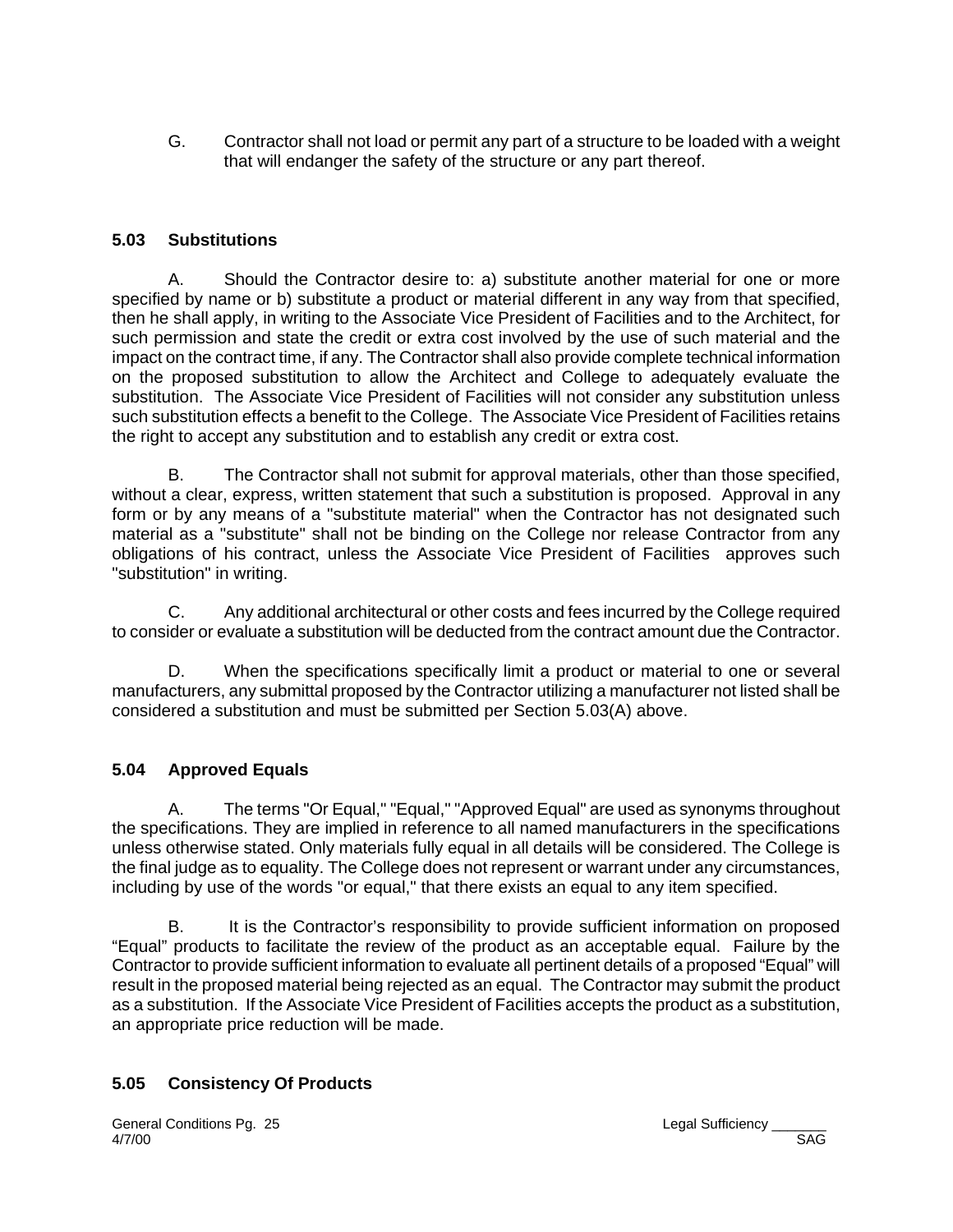When several products or manufacturers are named in the specifications for the same purpose or use, then the Contractor may select any of those so named. However, whenever a product is used in multiple instances, all of the units required for, and used in, the product must be the same in material and manufacture.

#### **5.06 Buy American Steel**

Only steel products made in the United States shall be used or supplied in the performance of this Contract or any subcontract thereunder. Steel products include products rolled, formed, shaped, drawn, extruded, forged, cast, fabricated or otherwise similarly processed from steel made in the United States. This requirement shall not apply if the College shall have determined that the cost of such steel products is unreasonable or inconsistent with the public interest. The provisions of this Section shall not apply where they are in conflict with any Federal or State grant, law, or regulation affecting this Contract.

# **SECTION 6 - LEGAL RELATIONS AND RESPONSIBILITIES**

#### **6.01 Legal Obligations**

A. Maryland Law Prevails, Jurisdiction, and Waiver of Jury Trial: The place of performance of this Contract shall be in St. Mary's City, Maryland. This Contract shall be construed, interpreted, and enforced according to the laws of the State of Maryland. The Contractor consents that all claims and disputes following a final decision of the Procurement Authority can only be brought to court in the State of Maryland only in either the District Court of St. Mary's County, Maryland or the Circuit Court for St. Mary's County, Maryland. The parties by contract waive their right to a jury trial.

B. Precedence of Contract Documents: (1) In the event of a conflict between any of the Contract Documents, the documents shall prevail in the following order unless a provision of the Agreement expressly provides to the contrary:

- (a) The Agreement
- (b) Instructions to Bidders
- (c) The General Conditions
- (d) The Specifications
- (e) The Plans
- (2) The Associate Vice President of Facilities has the right to decide the order of priority of Contract Documents not specifically addressed above.
- (3) Notwithstanding the precedence above, if any Contract Document contains a more detailed and stringent provision as to the Contractor's responsibilities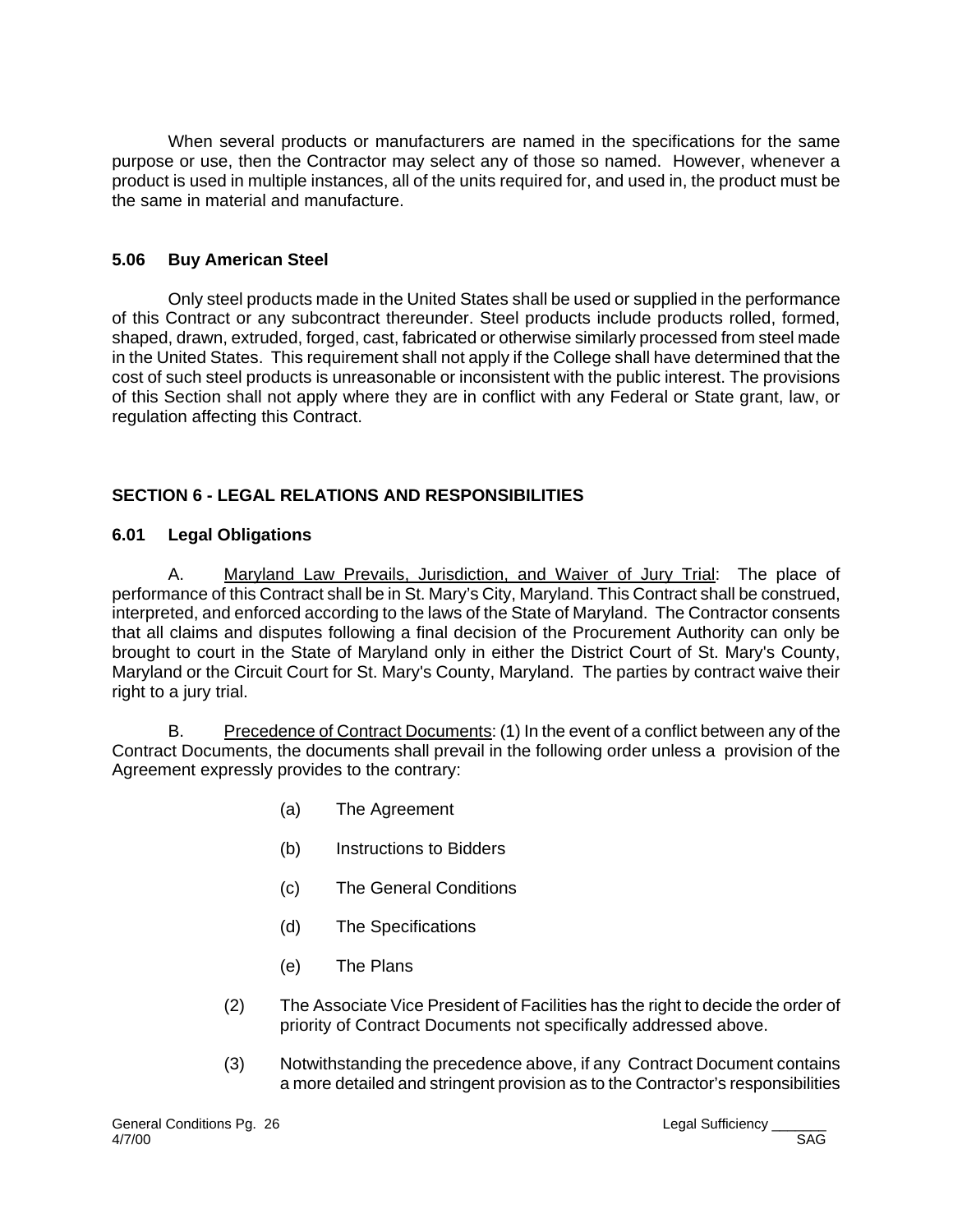than another Contract Document, the more detailed and stringent provision will control.

(4) Whenever the Contract is determined to be ambiguous, it shall be construed or interpreted in the College's favor.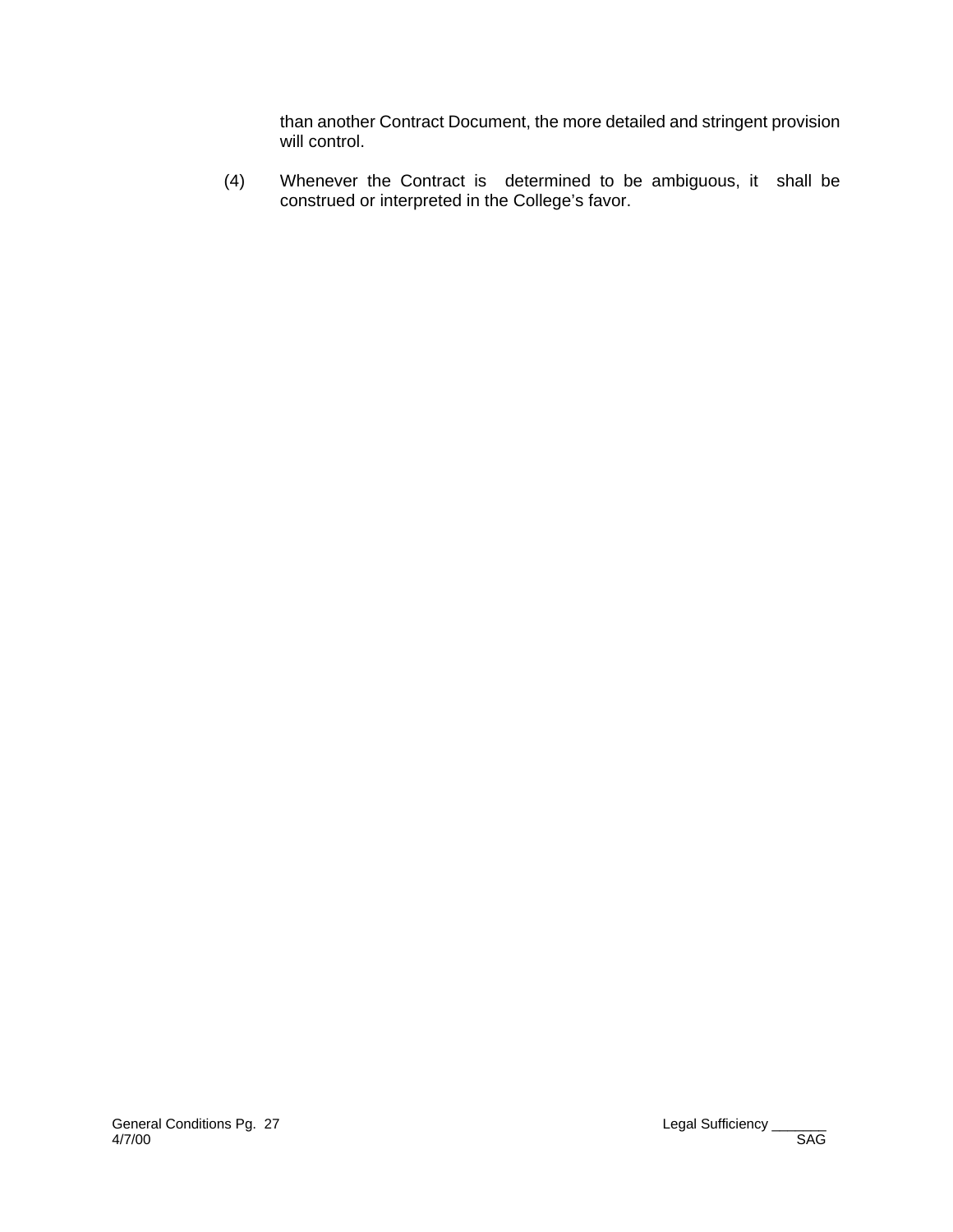C. Non-Discrimination: The Contractor agrees: a) not to discriminate in any manner against an employee or applicant for employment because of race, color, religion, creed, age, sex, sexual orientation, marital status, national origin, ancestry, or physical or mental handicap unrelated in nature and extent so as reasonably to preclude the performance of such employment; b) to include a provision similar to that contained in Section (a) above in any subcontract except a subcontract for standard commercial supplies or raw materials; and c) to post and to cause Subcontractors to post in conspicuous places available to employees and applicants for employment, notices setting forth the substance of this clause.

D. Pre-Existing Regulations: In accordance with the provisions of Section 11-206 of the State Finance and Procurement Article, Annotated Code of Maryland, the regulations set forth in Title 21 of the Code of Maryland Regulations (COMAR Title 21) which are applicable to St. Mary's College of Maryland, and all other regulations and policies of St. Mary's College of Maryland in effect on the date of execution of this Contract or as later amended, are applicable to this Contract.

## E. Indemnification:

- (1) To the fullest extent permitted by law, the Contractor shall indemnify and hold harmless the College and the Architect and their agents and employees from and against all claims, damages, losses and expenses, including but not limited to attorney's fees, arising out of or resulting from the performance of the work, provided that any such claim, damage or loss or expense (1) is attributable to actual or threatened bodily injury, sickness, disease or death, or to actual or threatened injury to or destruction of tangible property including the loss of use resulting therefrom, and including but not limited to purely economic loss, and (2) is caused in whole or in part by any failure by the Contractor or its Subcontractors or Suppliers at any tier to perform any requirement of the Contractor by any negligent act or omission on the part of the Contractor, its Subcontractors or Suppliers at any tier, or anyone directly or indirectly employed by any of them or anyone for whose acts any of them may be liable, regardless of whether or not it is caused in part by a party indemnified hereunder. Such obligation shall not be construed to negate, abridge, or otherwise reduce any other right or obligation of indemnity which would otherwise exist as to any party or person described in this Section.
- (2) In any and all claims against the College or the Architect or any of their agents or employees by any employee of the Contractor, any Subcontractor or supplier at any tier, anyone directly or indirectly employed by any of them, or anyone for whose acts any of them are liable, the indemnification obligation under this Section shall not be limited in any way by any limitation on the amount or type of damages, compensation or benefits payable by or for the Contractor or any Subcontractor or supplier under workers' or workmen's compensation acts, disability benefit acts or other employee benefit acts.
- (3) The College has no obligation to provide legal counsel or defense to the Contractor or its Subcontractors in the event that a suit, claim or action of any character is brought by any person not party to this Contract against the Contractor or its Subcontractors as a result of or relating to the Contractors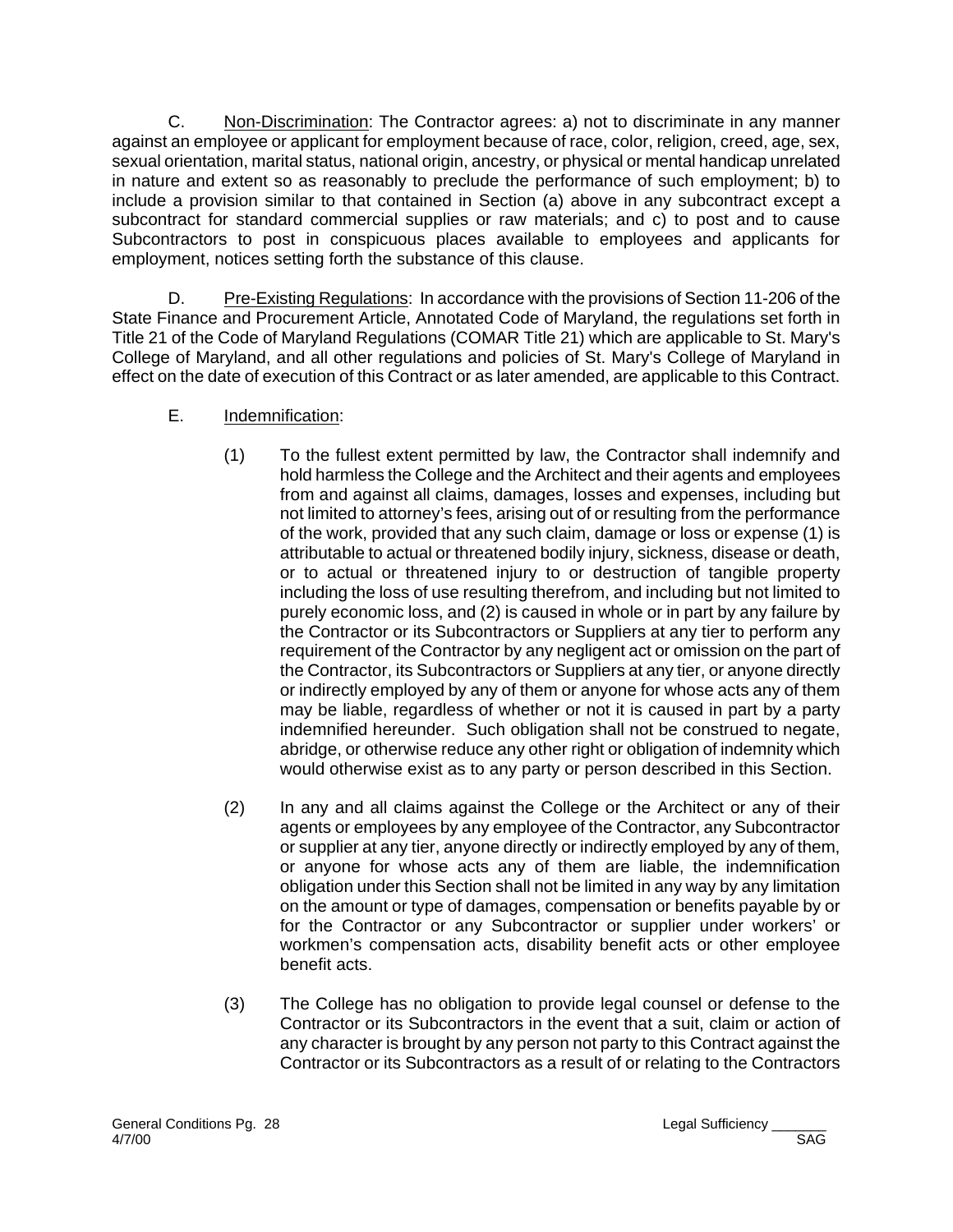obligations under this Contract. The College has no obligation for the payment of any judgments or the settlement of any claims against the Contractor or its Subcontractors as a result of or relating to the Contractor's obligations under this contract. The Contractor shall immediately notify the Purchasing Agent by phone with a follow-up in writing within two days of any claim or suit made or filed against the Contractor or its Subcontractors regarding any matter resulting from or relating to the Contractor's obligations under the Contract. The Contractor will cooperate, assist, and consult with the College in the defense or investigation of any claim, suit, or action made or filed against the College as a result of or relating to the Contractor's performance under this Contract.

F. Assignment: The Contractor shall not sell, transfer, sublease, or otherwise assign its obligation under this Contract or any portion thereof, or any of its rights, title, or interest therein, without the prior written consent of the College.

G. Novation: Recognition of a Successor in Interest Novation. When in the best interest of the College, a successor in interest may be recognized in a novation agreement in which the transferor and the transferee shall agree that:

- (1) The transferee assumes all of the transferor's obligations;
- (2) The transferor waives all rights under the Contract as against the College; and
- (3) Unless the transferor guarantees performance of the Contract by the transferee, the transferee shall, if required, furnish a satisfactory performance bond.

H. Compliance with Laws: The Contractor hereby represents and warrants that: a) it is qualified to do business in the State of Maryland and that it will take such action as from time to time, may be necessary to remain so qualified; b) it is not in arrears with respect to the payment of any monies due and owing the State of Maryland or any department or unit thereof, including but not limited to the payment of taxes and employee benefits, and that it shall not become so in arrears during the term of this Contract; c) the Contractor shall keep fully informed of all Federal, State, and Local laws, ordinances, and College regulations as well as orders and decrees of bodies or tribunals having any jurisdiction or authority, which in any manner affect those engaged or employed on the work, or which in any way affect the conduct of the work. The Contractor shall at all times observe and comply with all such laws, ordinances, regulations, orders and decrees; he shall protect and indemnify the College and its representatives against any such claim or liability arising from or based on the violation of any law, ordinance, regulation, order, or decree, whether by himself or his employees or Subcontractors; d) the Contractor must comply with the provisions of the Workmen's Compensation Act and Federal, State and City laws relating to hours and conditions of labor and e) it shall procure, at its expense, all licenses, permits, insurance and governmental approvals, if any, necessary to the performance of its obligations under this Contract.

I. Notification of Non-Compliance: If the Contractor observes that the drawings and specifications are at variance with any law, he shall promptly notify in writing, the Architect and the Associate Vice President of Facilities, and any necessary changes shall be adjusted as provided in the Contract for changes in the work. If the Contractor performs any work knowing it to be contrary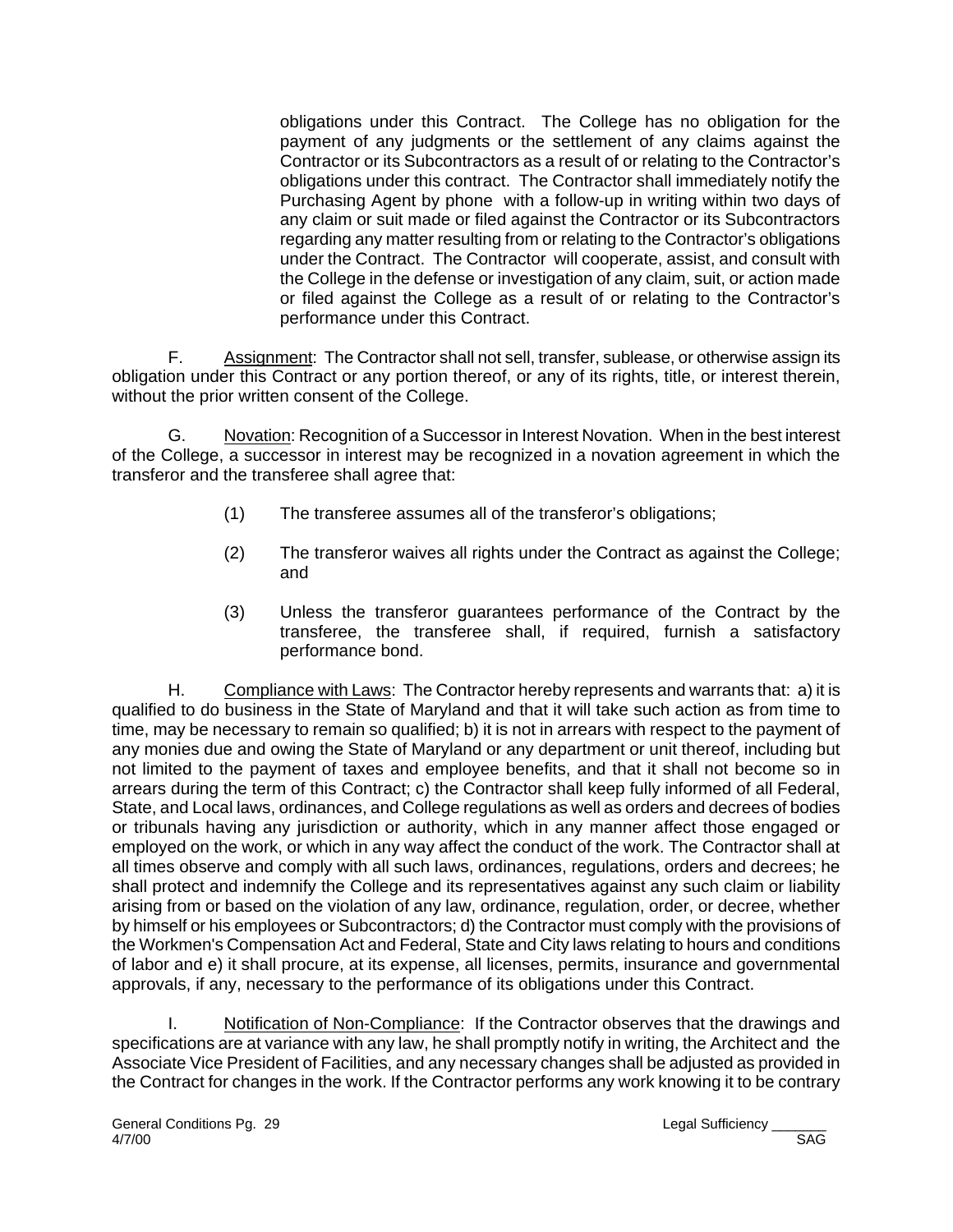to such laws, ordinances, rules and regulations, and without such notice to the Architect and the College, he shall bear all costs arising therefrom.

J. College Policies, Rules, and Regulations: The Contractor agrees to abide by all applicable College policies, rules and regulations as may be amended from time to time while working on the campus.

- K. Contingent Fees:
	- (1) The Contractor, Architect, or Engineer warrants that it has not employed or retained any person, partnership, corporation or other entity, other than a bona fide employee, bona fide agent, bona fide salesperson, or commercial selling agency working for the Contractor, Architect, or Engineer, to solicit or secure this agreement, and that it has not paid or agreed to pay any person, partnership, corporation or other entity, other than a bona fide employee, bona fide salesperson, or commercial selling agency, any fee or other consideration contingent on the making of this agreement. Further, except as provided in Section (a) of this Section, unless a person is a bona fide employee, bona fide salesperson, or commercial selling agency working for the Contractor, the person may not offer or agree to solicit or secure a procurement contract under this subtitle if the person's fee is contingent on, or results from, the making of the procurement contract.
		- (a) A regulated lobbyist, who is described in Section 15-701 (a) (1), (2), or (3) of the State Government Article, may not offer or agree to solicit or secure a procurement contract under this subtitle if the lobbyist's fee is contingent on, or results from, the making of the procurement contract. Except as provided in Section (b) of this Section, a Contractor may not offer to pay a fee or other consideration that is contingent on the making of a procurement contract under this article.
		- (b) This Section does not apply to a payment to a bona fide employee, bona fide salesperson, or commercial selling agency working for the Contractor.
	- (2) An employee of a unit of Maryland State Government may not solicit or secure or offer to solicit or secure a procurement contract under this article between the unit and any other person for which the employee is paid or is to be paid a fee or other consideration that is contingent on the making of the procurement contract.

L. Non-Availability of Funding: If funds are not appropriated or otherwise made available for continued performance for any fiscal period of this Contract succeeding the first fiscal period, this Contract shall be canceled automatically as of the beginning of the new fiscal year for which funds were not appropriated or otherwise made available; provided, however, that this will not affect either the College's rights or the Contractor's rights under any termination clause in this Contract. The effect of termination of the Contract hereunder will be to discharge both the Contractor and the College from future performance of the Contract, but not from their rights and obligations existing at the time of termination. The Contractor shall be reimbursed for the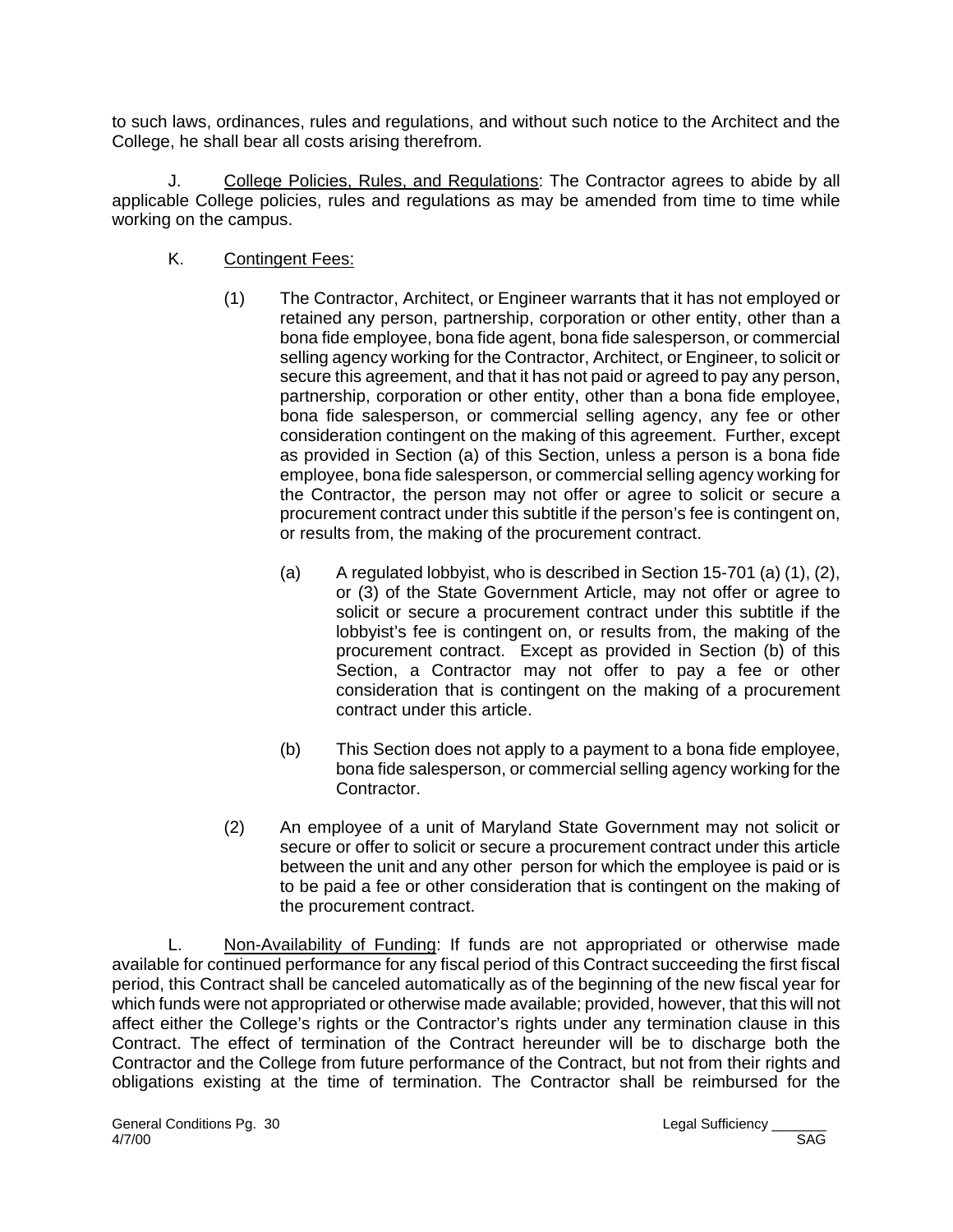reasonable value of any nonrecurring costs incurred but not amortized in the price of the Contract. The College shall notify the Contractor as soon as it has knowledge that funds may not be available for the continuation of this Contract for each succeeding fiscal period beyond the first.

M. Liability for Loss of Data: In the event of loss of any data or records necessary for the performance of the Contract where such loss is due to the error or negligence of the Contractor, the Contractor shall be responsible, irrespective of the cost to the Contractor, for recreating such lost data or records.

N. Cost and Price Certification: By submitting cost or price information, the Contractor certifies to the best of its knowledge that the information submitted is accurate, complete, and current as of two months of the submission of the cost or price information. The price under this Contract and any change order or modification hereunder, including profit or fee, shall be adjusted to exclude any significant price increases occurring because the Contractor furnished cost or price information which, as of two months of the submission of the cost or price information referenced above , was inaccurate, incomplete, or not current.

O. Taxes: The Contractor shall be responsible for all applicable Federal, State and local taxes and all payroll related taxes.

P. [Paragraph Deleted]

Q. Drug and Alcohol Free Workplace: The Contractor warrants that the Contractor shall comply with COMAR 21.11.08 Drug and Alcohol Free Workplace and requires his Subcontractors to do the same, and that the Contractor and his Subcontractors shall remain in compliance throughout the term of the Contract.

R. Century Compliance Warranty: The Contractor warrants that the products provided or systems developed under this Contract are century compliant. "Century Compliant" means that the product:

- (1) Is able to process date data accurately including date data century recognition, calculations that accommodate same century and multi-century formulas and date values (including leap year factors), and date data interface values that reflect the century - when used either in a stand-alone configuration or in combination with other century compliant products used by the College.
- (2) Will not abnormally terminate its function or provide or cause invalid or incorrect results due to incompatibility with the calendar year.
- (3) In addition to any other warranties applicable to this Contractor any remedies otherwise available to the College, the Contractor agrees to promptly repair or replace any product furnished under this Contract that is not century compliant, provided the College gives notice within a reasonable time following discovery of such failure.

S. The College is not responsible for the actions, orders or interpretations of Federal, county, municipal, or other local officials or representatives respecting the application to the work of Federal, State, or local laws, ordinances, regulations or codes. Contractor shall not be entitled to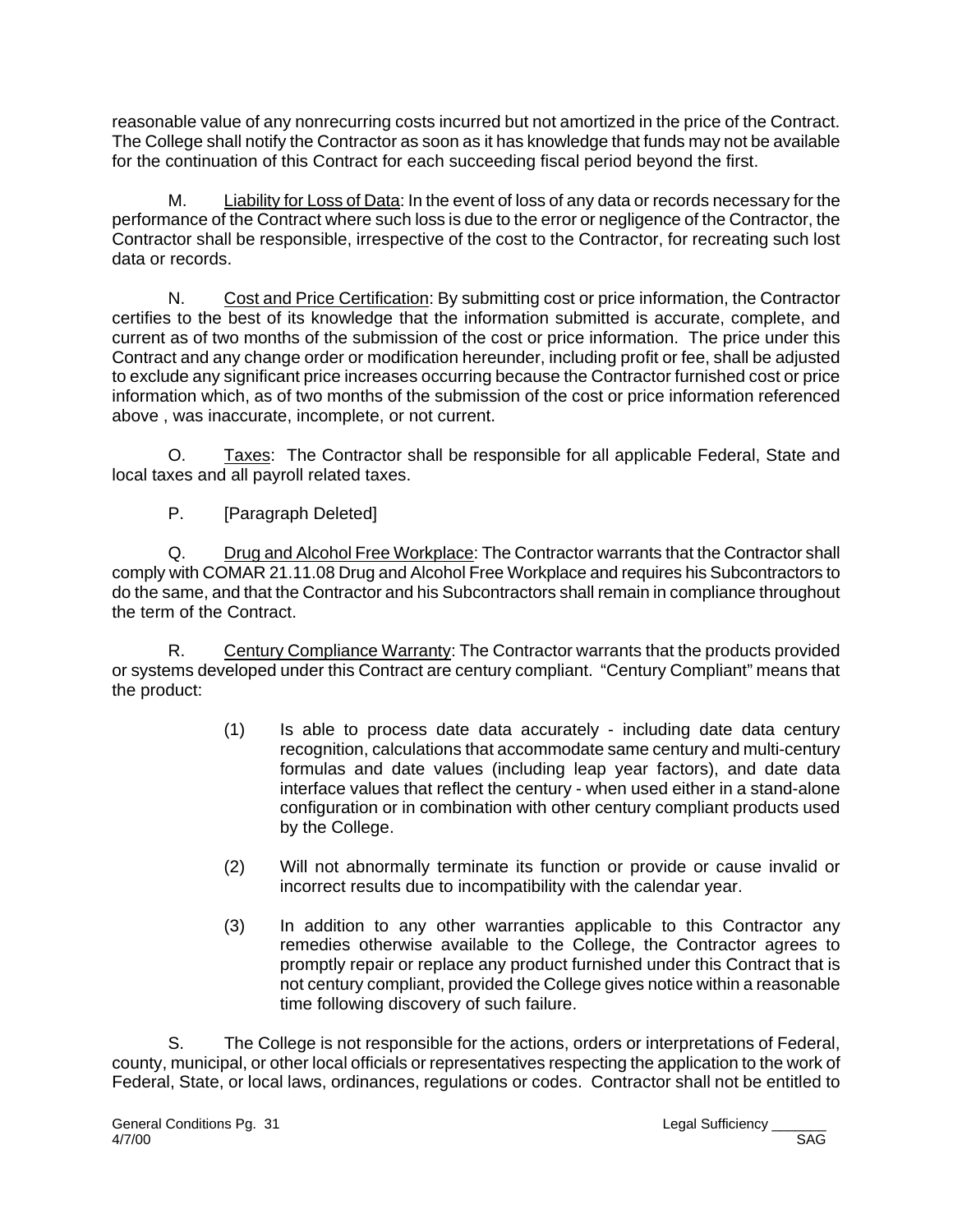additional compensation for unanticipated costs of complying with any such actions, orders or interpretations.

T. The College shall not be precluded or estopped by any measurement, estimate, change order, contract modification, certificate of payment, or payment from showing the true amount and character of the work furnished by the Contractor or from showing that any measurement, estimate, change order, contract modification, certificate of payment, or payment is untrue or was incorrectly made, or from showing that the work does not in fact conform to the Contract. The College may recover from the Contractor or his sureties, or both, such damages, loss, or additional expense incurred as a result of any such error in measurement, estimate, change order, contract modification, certificate of payment, or payment as a result of such failure to conform to the Contract. The College's rights in this respect shall not be waived or barred by any inspection, acceptance or approval of the work, or by payment therefore, or by granting an extension of time, or by taking possession, or by execution of a change order based on the erroneous measurement, estimate or change order, contract modification, certificate of payment, or payment.

- (1) The activities of the Architect and College personnel respecting this Contract, including inspection of the work, review of submittals, monitoring of progress, and so forth are for the benefit of the College only and are not for the benefit of the Contractor. The College's failure to bring to the attention of the Contractor deficiencies in the work or the Contractor's performance will not constitute waiver or excuse of the Contractor's failure to comply strictly with contract requirements.
- (2) The waiver by the Procurement Authority or Associate Vice President of Facilities of any breach of contract by the Contractor shall not operate as a waiver of any other or subsequent breach.
- (3) The rights and remedies of the College and the obligations of the Contractor under various provisions of the Contract and under provisions of applicable law are cumulative and not exclusive.
- (4) For any claim or cause of action accruing to the College as a result of or arising out of this Contract, the College may collect damages of any kind, including, but not limited to, consequential damages and damages for purely economic loss.

U. State Property Not Subject to Lien: Neither the Contractor nor any Subcontractor or Supplier at any tier may have or acquire any lien against the State of Maryland and/or St. Mary's College property.

V. St. Mary's Not Subject to Limitations: The College is not bound by laches or any statue of limitation or repose, and Contractor may not assert laches, limitations, or a statute of repose as a defense against any claim or action brought by the College or the State.

W. Notices: All notices to the College, unless specifically stated otherwise, shall be in writing and given by the Contractor to:

Associate Vice President of Facilities St. Mary's College of Maryland St. Mary's City, MD 20686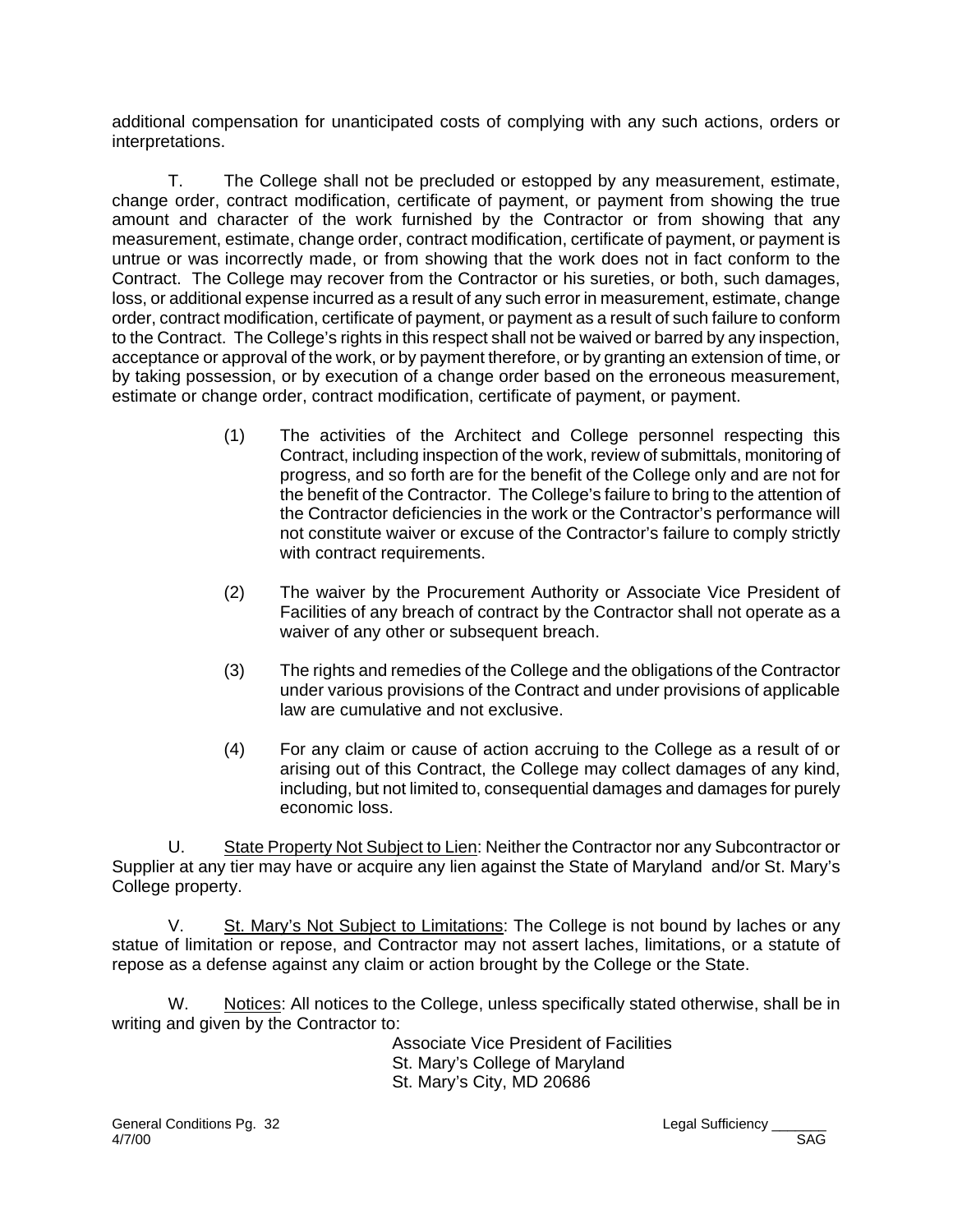#### **6.02 Certifications Required By Law**

A. Cost and Price Certification. If the parties are negotiating for a change order which is expected to exceed \$100,000, the Contractor shall truthfully execute a Cost and Price Information Certificate on a form provided him by the College; said certificate will provide, in relevant part, that the Contractor's price and cost information is accurate, complete and current as of a mutually determined date prior to the change order.

B. Corporate Registration and Tax Payment Certification. At the time the parties execute the Contract, if not sooner, the Contractor, if it is a corporation, shall truthfully execute a certification on the Contract/Bid Affidavit provided by the College certifying that it is a properly registered corporation and that it has and will pay all appropriate taxes prior to final settlement.

## **6.03 Permits And Licenses**

A. When required by law, regulation, or the Contract, the College or its authorized representative will file with the appropriate local authority, drawings and specifications and any pertinent data reasonably proper for their information. The Contractor will be required to pay all necessary fees to local authorities for inspection or for the privilege or right to execute the work as called for in the Contract and he shall include the cost of said fees in his base bid. The College shall not be responsible for the actions or interpretations of county, municipal, or other local agencies or officials respecting the application of Federal, State, or local laws, rules, ordinances, regulations, codes, or policies to the work.

B. The Contractor must be licensed as required by Laws of the State of Maryland as required by Title 17, Subtitle 6 or Title 8 of the Business Regulation Article, Annotated Code of Maryland.

## **6.04 Patented Devices, Materials And Processes**

A. The Contractor assumes the responsibilities that any materials, equipment, processes, or other items required under the Contract furnished by the Contractor (including CPM software furnished to the College under Section 7.04) are subject to any patent, copyright, trademark, trade secret or other property rights of another. The Contractor shall pay for all royalties and license fees and shall obtain all necessary licenses or permits to permit use of any such item by the College. Contractor shall defend all suits or claims of infringement of any patent, copyright, trademark, trade secret or other property rights of another and shall save the College harmless from loss or expense on account thereof.

B. When an item specified by the College or furnished by the Contractor infringes or is alleged to infringe any patent, copyright, trademark, trade secret or other property right of another, the Contractor will, at his option, and at no additional cost to the College, (1) procure for the College the right to use the item; (2) replace the item with an approved, non-infringing equal; or (3) modify the item so it becomes non-infringing and performs substantially the same as the original item.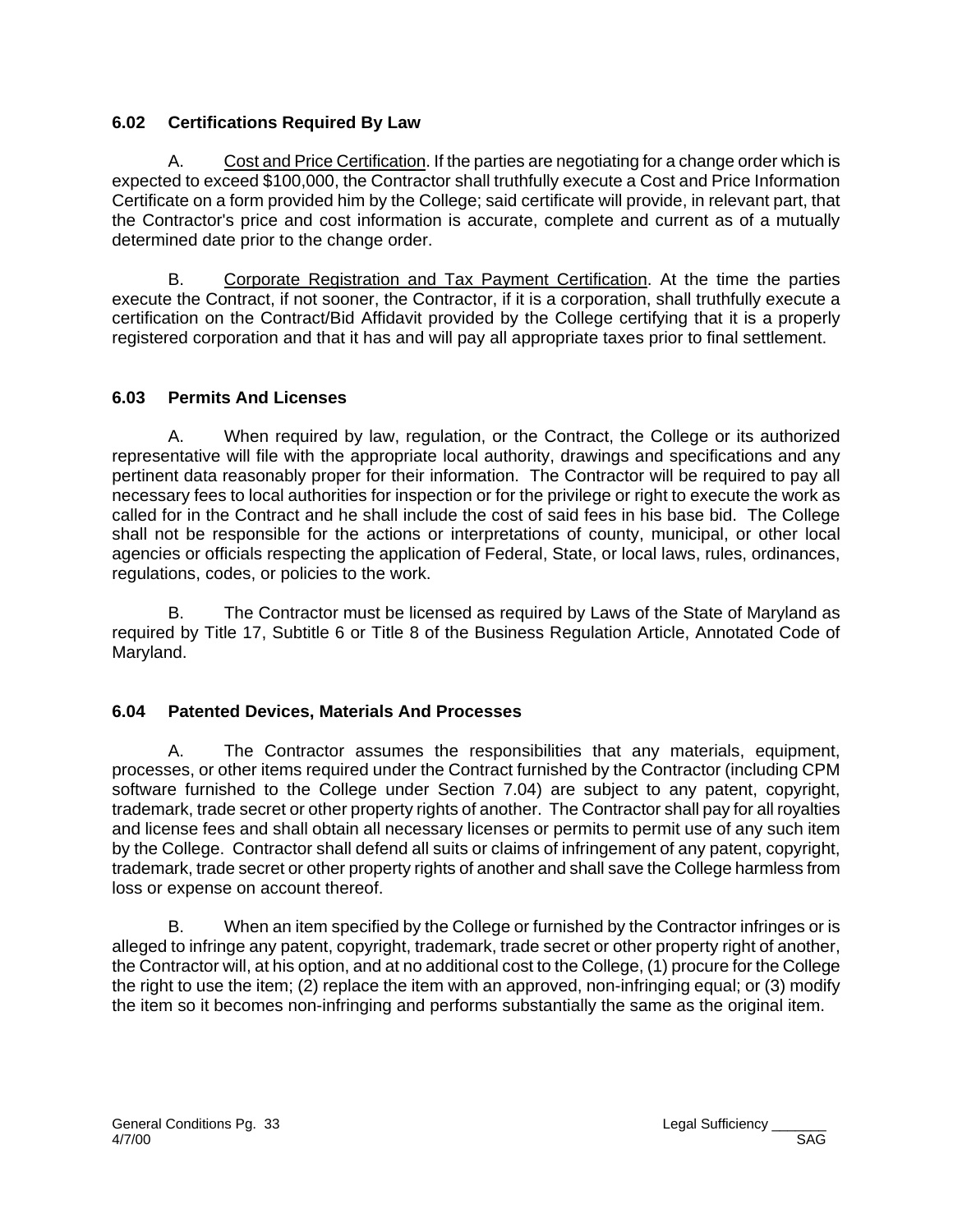# **6.05 Land, Air And Water Pollution, And Erosion Control**

A. The Contractor shall incorporate all permanent erosion control features into the work at the earliest practicable time and shall maintain them in proper condition during the course of the Contract. Temporary pollution control measures will be used to correct conditions that develop during construction that were not foreseen during design, that are needed prior to installation of permanent pollution control features, or that are needed temporarily to control erosion that develops during normal construction practices, but are not associated with permanent control features on the project.

B. The Contractor's attention is directed to the fact that temporary pollution control may include measures outside the project site where such work is necessary as a direct result of project construction. The College Project Manager shall be kept advised of all such off-site control measures taken by the Contractor. This shall not relieve the Contractor of the basic responsibilities for such work.

C. In case of failure on the part of the Contractor to control erosion, pollution and/or siltation, the College reserves the right to employ outside assistance or to use its own forces to provide the necessary corrective measures. All expenses incurred by the College in the performance of such duties for the Contractor shall be withheld from monies becoming due to the Contractor and may be deducted from the contract price.

D. The Contractor must submit evidence to the Associate Vice President of Facilities that the governing Federal, State and local Air Pollution criteria will be, and were met. This evidence and related documents will be retained by the College for on-site examination.

E. If the performance of all or any part of the work is suspended, delayed, or interrupted due to an order of a court of competent jurisdiction as a result of environmental litigation, as defined below, or by the order of any State or Federal agency or official enforcing applicable laws, such suspension, delay, or interruption shall be considered as if ordered by the Associate Vice President of Facilities. If it is determined that the suspension, delay, or interruption is due wholly or in part to acts or omissions of the Contractor in breach or violation of the terms of this Contract or acts of the Contractor not required by this Contract, Contractor shall be responsible for all additional costs and delays resulting from such acts or omissions.

F. The term "environmental litigation," as used herein, means a lawsuit alleging that the work will have an adverse effect on the environment or that the College has not duly considered, either substantively or procedurally, the effect of the work on the environment.

## **6.06 Insurance Requirements**

- A. Insurance During Construction:
	- (1) The Contractor and his Subcontractors shall purchase and maintain comprehensive third-party legal liability insurance and other such insurance as is appropriate for the work to be performed on the project. Further, the Contractor shall be responsible for the maintenance of this insurance whether the work is performed directly by the Contractor, by any Subcontractor, by any person employed by the Contractor or any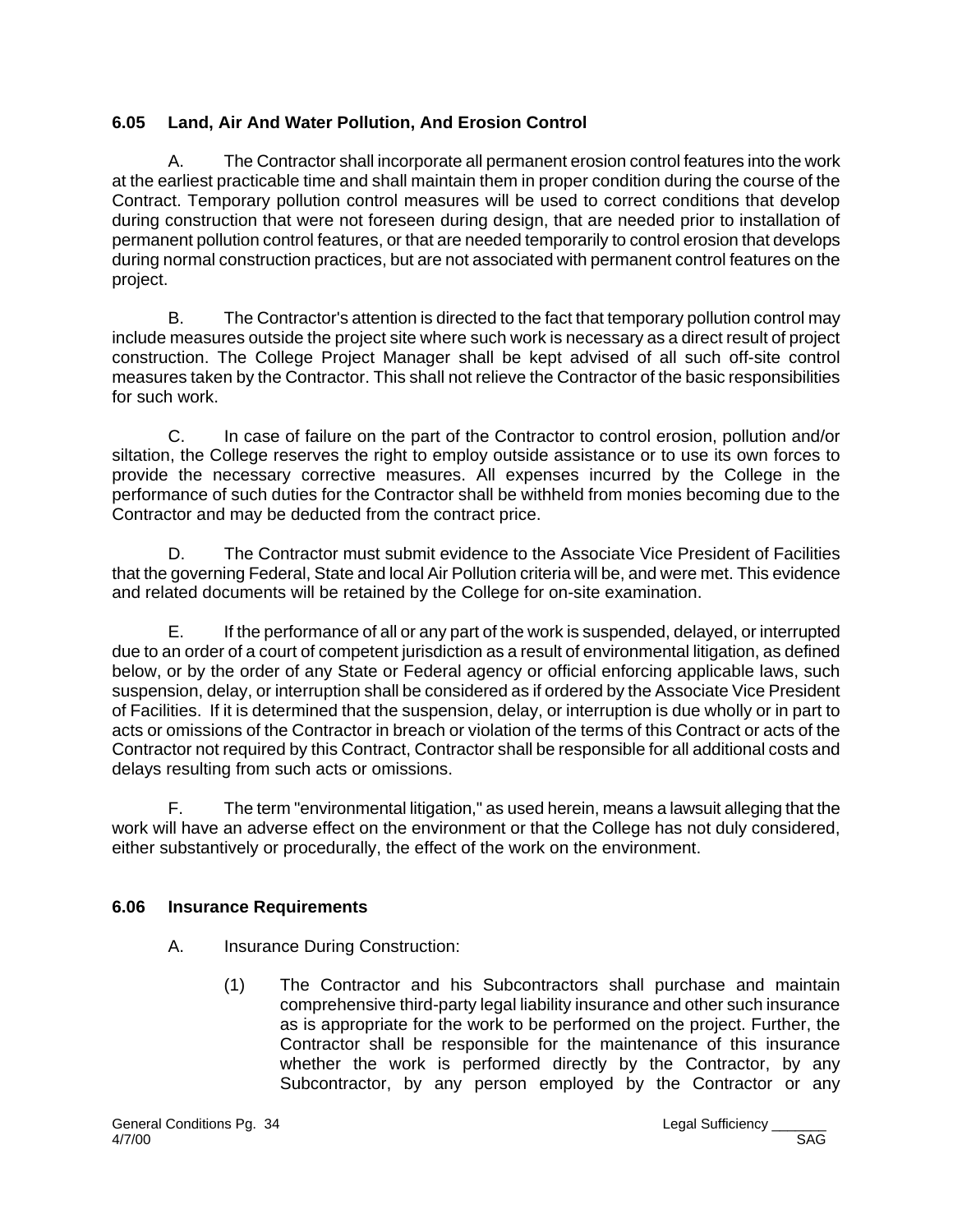Subcontractor, or by anyone for whose acts the Contractor may be liable. This insurance shall include protection for:

- (a) Claims arising from Worker's Compensation statutes or similar employee benefit acts, or third-party legal liability claims arising from bodily injury, sickness and disease, or death of Contractor's employees. The minimum limits of such coverage shall be as required by law.
- (b) Third-party legal liability claims against the Contractor arising from the operations of the Contractor, Subcontractors and Suppliers with such protection extended to provide comprehensive coverage, including personal injury, completed operations, explosion and collapse hazard, and underground hazard. The minimum-combined limit for personal injury and property damage liability shall be \$1,000,000 per occurrence and \$2,000,000 in the aggregate, unless higher limits are stated elsewhere in the Contract.
- (c) Third-party legal liability claims arising from bodily injury and/or damage to property of others from the ownership, maintenance or use of any motor vehicle, both on-site and off-site. The minimum combined limit for personal injury and property damage liability shall be: \$1,000,000 per occurrence and \$2,000,000 in the aggregate.
- (2) The Contractor shall purchase and maintain property insurance (Builder's Risk) covering the project, including improvements to real property and goods and materials on the site to be incorporated into the project. Such property insurance shall be for the full insurable value of the property covered and shall be written on an "All Risk" basis covering physical loss and damage including theft, vandalism and malicious mischief, collapse, water damage, and such other perils as may be applicable to the project. Such insurance shall include the interest of the owner, the General Contractor and all Subcontractors as their interests may appear.
- (3) If any of the work under this contract is subcontracted, the Contractor shall require the subcontractors, or anyone directly or indirectly employed by any of them, to procure and maintain the same insurance coverage in the same amounts specified above.

B. General: All insurance required shall be purchased and maintained with a company or companies lawfully authorized to do business in the State of Maryland. All required insurance policies shall be endorsed to provide thirty (30) days prior written notice by certified mail, of any material change, cancellation, or non-renewal to:

> Purchasing Agent St. Mary's College of Maryland St. Mary's City, Md. 20686

Prior to commencement of the work, proof of the required insurance and endorsements shall be made by submission to the College, of certificates of insurance and endorsements satisfactory to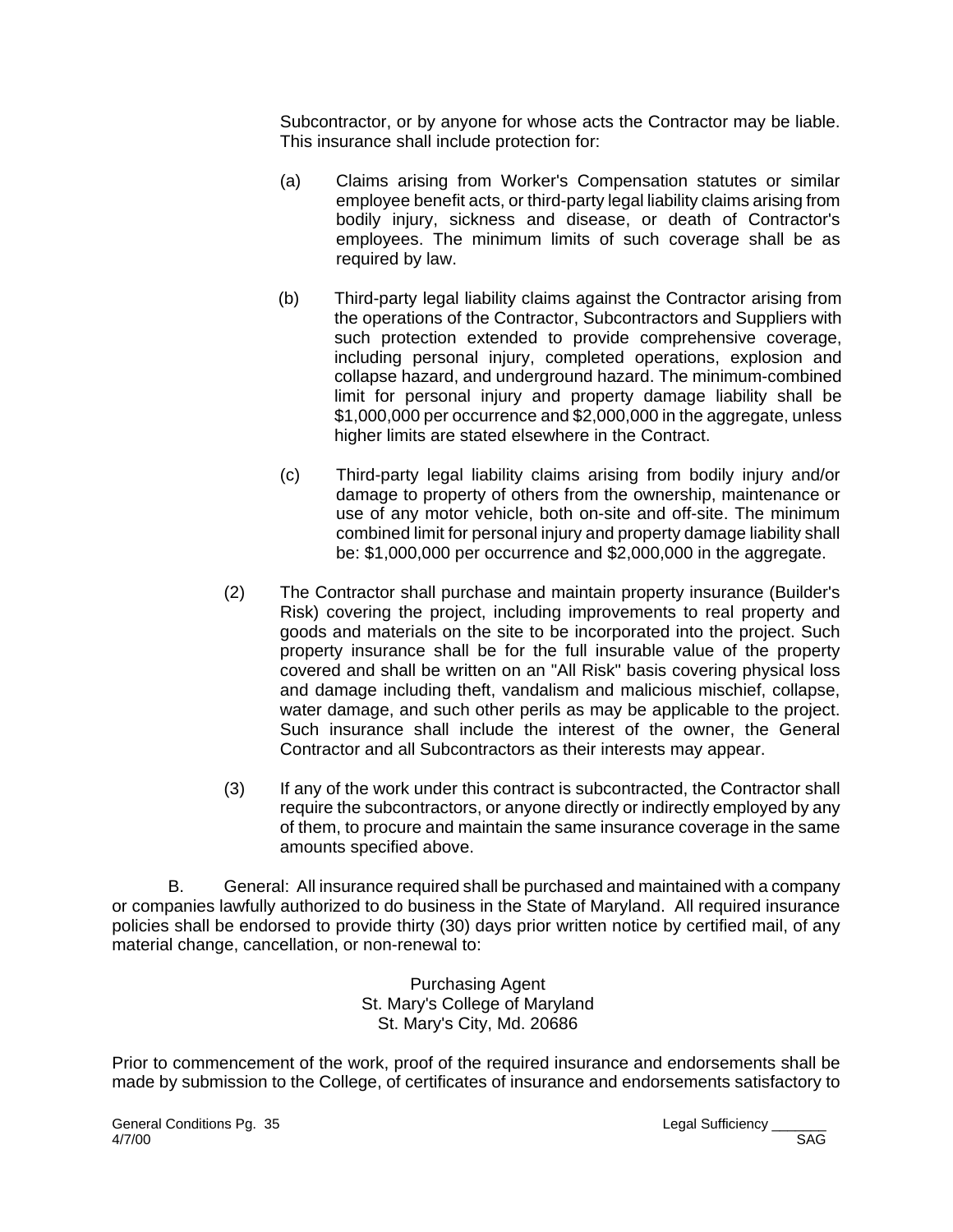the College. All required insurance shall be maintained until the College has fully accepted the work required under the Contract. Failure to obtain or to maintain the required insurance or to submit the required proof of insurance shall be grounds for termination of the Contract for default.

## **6.07 Separate Contracts**

A. The College reserves the right to let other contracts in connection with this work or work adjacent to the project. The Contractor shall afford other contractors reasonable opportunity for the introduction and storage of their materials and the execution of their work, and shall properly connect and coordinate his work with theirs. The Contractor is not entitled to any overhead, profit, or other compensation for work done for the College by other contractors.

B. If any part of the Contractor's work depends on proper execution or results of work of any other contractor, the Contractor shall inspect and promptly report to the Architect and the Project Manager any defects in such work that render it unsuitable for such proper execution and results. His failure to so inspect and report shall constitute an acceptance of the other Contractor's work as fit and proper for the reception of his work, except as to the defects which may develop in the other contractor's work after the execution of his work.

C. To insure the proper execution of his subsequent work, the Contractor shall measure work already in place and shall at once report to the Architect any discrepancy between the executed work and the drawings.

# **6.08 Relationship Of Contractor To Public Officials And Employees**

A. In carrying out any of the provisions of the Contract, or in exercising any power or authority granted to them by or within the scope of the Contract, there shall be no individual liability upon the Procurement Authority, or other authorized representatives of the College, it being understood that in all such matters they act solely as agents and representatives of the College.

B. The College may terminate the right of the Contractor to proceed under this Contract if it is found by the College that gratuities (in the form of entertainment, gifts, or otherwise) were offered or given by the Contractor, or any agent or representative of the Contractor, to any officer or employee of the College with a view toward securing a contract or securing favorable treatment with respect to the awarding or amending, or the making of any determinations with respect to the performing of such contract.

C. In the event this Contract is terminated as provided in Section B hereof, the College shall be entitled (1) to pursue the same remedies against the Contractor as it could pursue in the event of a breach of the Contract by the Contractor, and (2) in addition to any other damages to which it may be entitled by law, to exemplary damages in an amount (as determined by the Procurement Authority) which shall be not less than three nor more than ten times the costs incurred by the Contractor in providing any such gratuities to any such officer or employee.

D. The rights and remedies of the College provided in this clause shall not be exclusive and are in addition to any other rights and remedies provided by law or under this contract.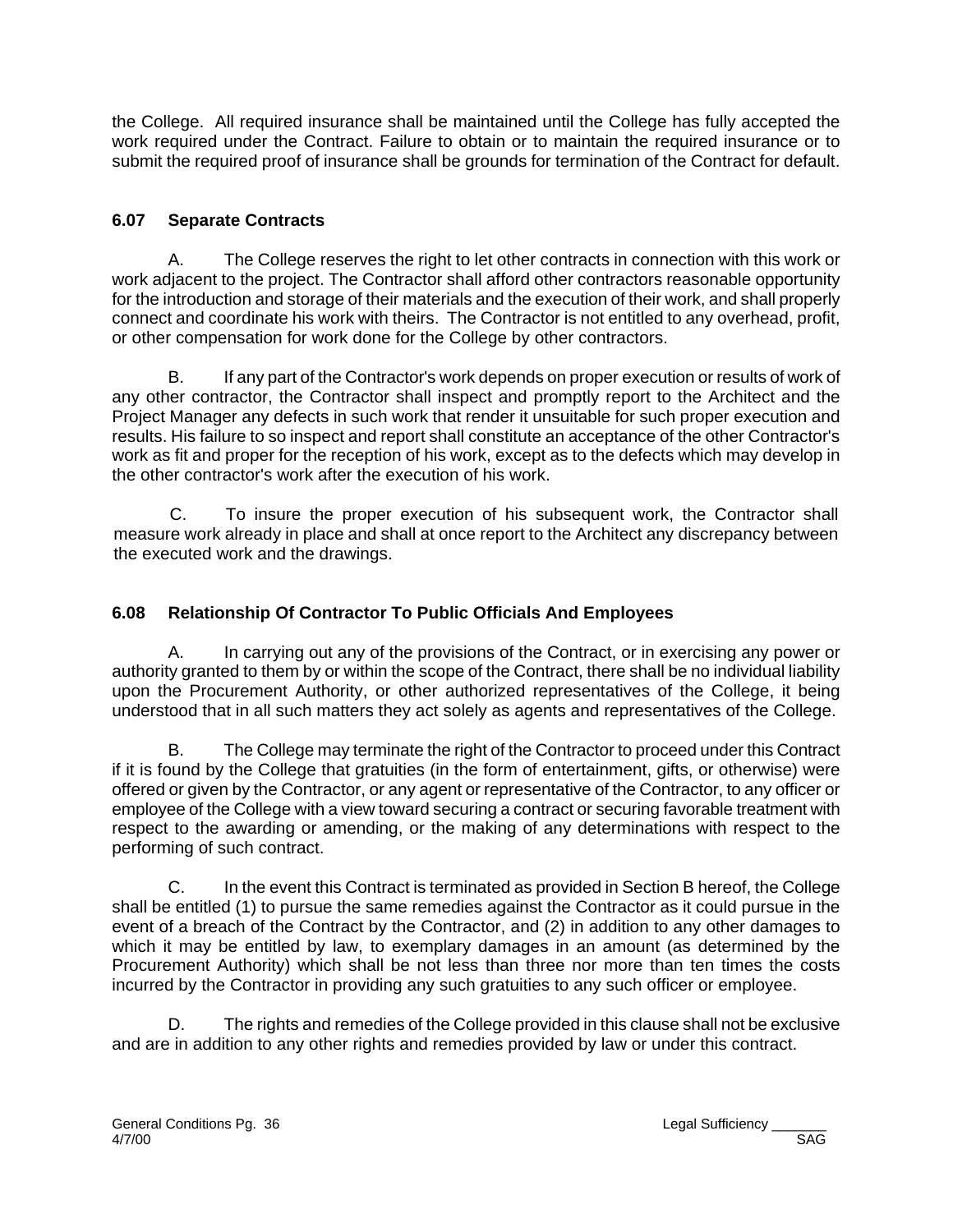E. Non-Hiring of Employees: No employee of the College whose duties as such employee include matters relating to or affecting the subject matter of this Contract shall, while such employee, or within six months after termination of employment with the College, become or be an employee of the party or parties hereby contracting with the College.

## **6.09 Assignment Of Antitrust Claims**

The Contractor sells, transfers and assigns to St. Mary's College of Maryland, a unit of the State of Maryland, all rights, title and interest of, and in and to any causes of action arising at any time before the date of this assignment or during the performance of this Contract under the antitrust laws of the United States, including Section 1 of the Sherman Act, and the antitrust law of Maryland relating to the purchase by the Contractor or St. Mary's College or the State of Maryland of any products from any supplier or source whatever that is incorporated in the structure built under the terms of this agreement. The Contractor hereby certifies that the above causes of action are lawfully owned and that no previous assignment of same has been made nor has the same heretofore been attached or pledged in any manner whatsoever.

# **6.10 Federal Participation**

When the United States Government pays all or any portion of the cost of a project, the work may be subject to the inspection of the appropriate Federal Agency. In such case, the Contractor shall comply with the Federal inspection which will be in addition to other inspection requirements of the Contract. Such Federal inspection shall in no sense make the Federal Government a party to this Contract.

### **6.11 Claims And Disputes**

A. This Contract is subject to the judicature of the Procurement Review Committee of the College. Claims or other matters in question between the Contractor and the College arising out of or relating to this agreement or breach thereof, which cannot be resolved by mutual agreement by the Contractor and the Associate Vice President of Facilities shall be resolved in accordance with this clause.

B. If the Contractor and the Associate Vice President of Facilities cannot reach mutual agreement on the resolution of a claim the Contractor shall request, in writing from the Associate Vice President of Facilities, a Final Decision. The Associate Vice President of Facilities' Final Decision shall be the final decision of the College under the Contract unless the Contractor files a timely written notice of dispute in accordance with this Section. A Final Decision of the Associate Vice President of Facilities shall be prima facie evidence of the correctness of the decision. On any appeal from a decision of the Associate Vice President of Facilities, the Contractor will have the burden of proof and the burden of going forward with the evidence of all issues, including the propriety of a termination for default.

C. Unless a lesser period is provided by applicable statute, regulation, or this Contract, the Contractor must file a written Notice of Dispute with the Purchasing Agent within thirty (30) days after the rendering of a Final Decision by the Associate Vice President of Facilities. If the Associate Vice President of Facilities does not issue a Final Decision within 180 days of the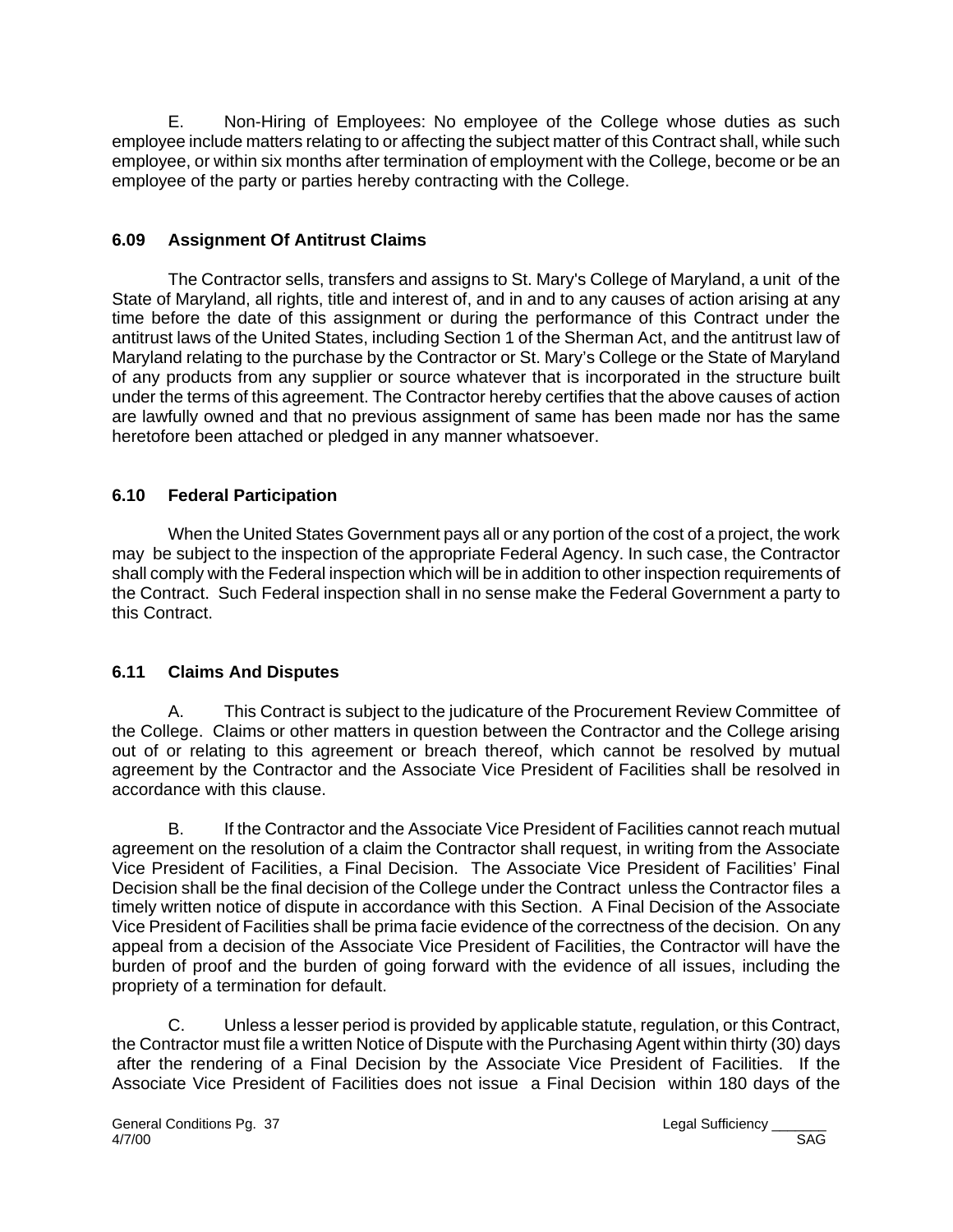Contractor's first written request, then the Contractor will have thirty (30) days from the expiration of the 180 day period to file the Notice of Dispute with the Purchasing Agent.

D. Contemporaneously with or within thirty (30) days of the filing of a Notice of Dispute, the Contractor must submit to the Procurement Authority via the Purchasing Agent its written dispute which must contain the following information:

- (1) An explanation of the dispute, including reference to all contract provisions upon which it is based;
- (2) The amount disputed;
- (3) The facts upon which the dispute is based;
- (4) All pertinent data and correspondence that the Contractor relies upon to substantiate the dispute;
- (5) A copy of the Associate Vice President of Facilities Final Decision; and
- (6) Certification by a senior official, officer, or general partner of the Contractor that, to the best of the person's knowledge and belief, the dispute is made in good faith, supporting data are accurate and complete, and the amount requested accurately reflects the contract adjustment for which the person believes the College is liable.

E. The Procurement Review Committee shall render a written decision on all disputes within ninety (90) days of receipt of the Contractor's complete written dispute, unless the PRC determines that a longer period is necessary to resolve the dispute. The PRC's decision shall be deemed the final action of the College. This Contract is not subject to the Maryland State Board of Contract Appeals.

F. Pending resolution of a dispute, the Contractor shall proceed diligently with the performance of the Contract in accordance with the Associate Vice President of Facilities' decision.

G. As used in this Section, "Subcontractor" includes Subcontractor and Suppliers of the Contractor at any tier. The College shall have no liability to the Contractor for any claim of a Subcontractor against the Contractor if the Contractor has no liability therefor to the Subcontractor or if the Contractor has a valid defense against the claim of the Subcontractor. Any agreement between the Contractor and the Subcontractor making liability on the part of the Contractor to the Subcontractor contingent upon a determination of liability on the part of the College to the Contractor shall not make the College liable to the Contractor for the claim of the Subcontractor if the Contractor would not otherwise be liable therefor. The purpose of this provision is to adopt the Severin doctrine, without exception, as a matter of contract between the College and the Contractor.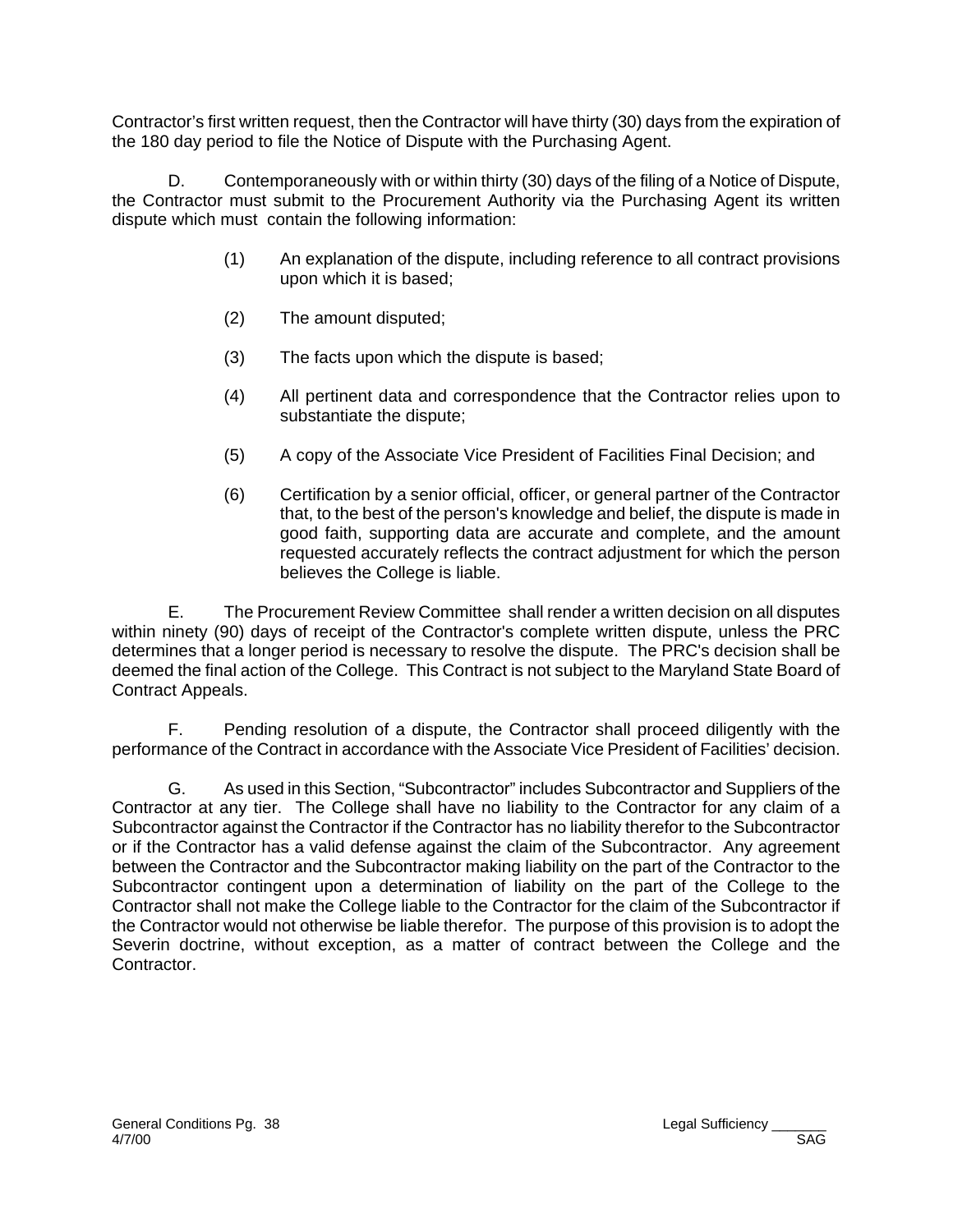# **SECTION 7 - PROSECUTION AND PROGRESS OF THE WORK**

## **7.01 Notice To Proceed**

A. After the Contract has been executed, the Associate Vice President of Facilities will issue to the Contractor a "Notice to Proceed" and this notice will stipulate the date on or before which the Contractor is expected to begin work. The specified contract time shall begin on the day work (other than the erection of the inspector's office, construction stakeout, and mobilization) actually starts or on the day stipulated in the "Notice to Proceed," whichever is earlier. Any preliminary work started, or materials ordered, before receipt of the "Notice to Proceed," shall be at the risk of the Contractor, however, in no case shall the Contractor perform any work without the insurance required by this Contract.

B. Except as provided in Section C below, if the College fails to issue a Notice to Proceed within 90 days following execution of the Contract, the Contractor will have as its sole remedy the option of (a) declaring the Contract void without any liability or obligation on the part of the College or (b) accepting an extended period, at no additional cost to the College for issuance of a Notice to Proceed.

C. If the failure of the College to issue a Notice to Proceed within 90 days following completion of award is caused, wholly or in part, by breach or default of the Contractor or other fault of the Contractor or his Subcontractors or Suppliers at any tier, the Contractor shall be entitled to no relief under Section B above based on delay in issuance of the Notice to Proceed. In such a case, the Contractor shall be bound to perform the Contract within the time allowed following actual issuance of the Notice to Proceed, at no additional cost to the College.

### **7.02 Contract Time**

A. All time limits in the Contract are of the essence of the Contract. The deadline for the completion of the work will be that deadline as defined in the written Agreement. No deadline may be extended except by written Change Order issued pursuant to the Changes Clause, Section 3.04.

B. Contractor and the College agree that the time stated in the Contract for the completion of the work is a reasonable time, considering the climatic range and the usual business conditions prevailing in the locality of the project. The contract time shall be the full time allowed or required for completion of every task involved in completion of the work, including lead-time for ordering and fabrication of equipment and materials.

C. This project is subject to limited funding and tight budgeting. The College's budgeting, including budgeting for expenses of operation after completion and for payment to the Architect and others working on the project, is based on the Contract extending for the full time allowed by the Contract for completion. The College is not obligated (a) to accept an early completion schedule from the Contractor, or (b) to accept the project prior to the completion date stated in the Contract. The College will not be liable for any claims based on the Contractor's assertion of an intention to finish early.

D. Requests for time extensions must be filed and supported as provided in Section 3.04 and other applicable provisions of the Contract. Failure of the Contractor to request a time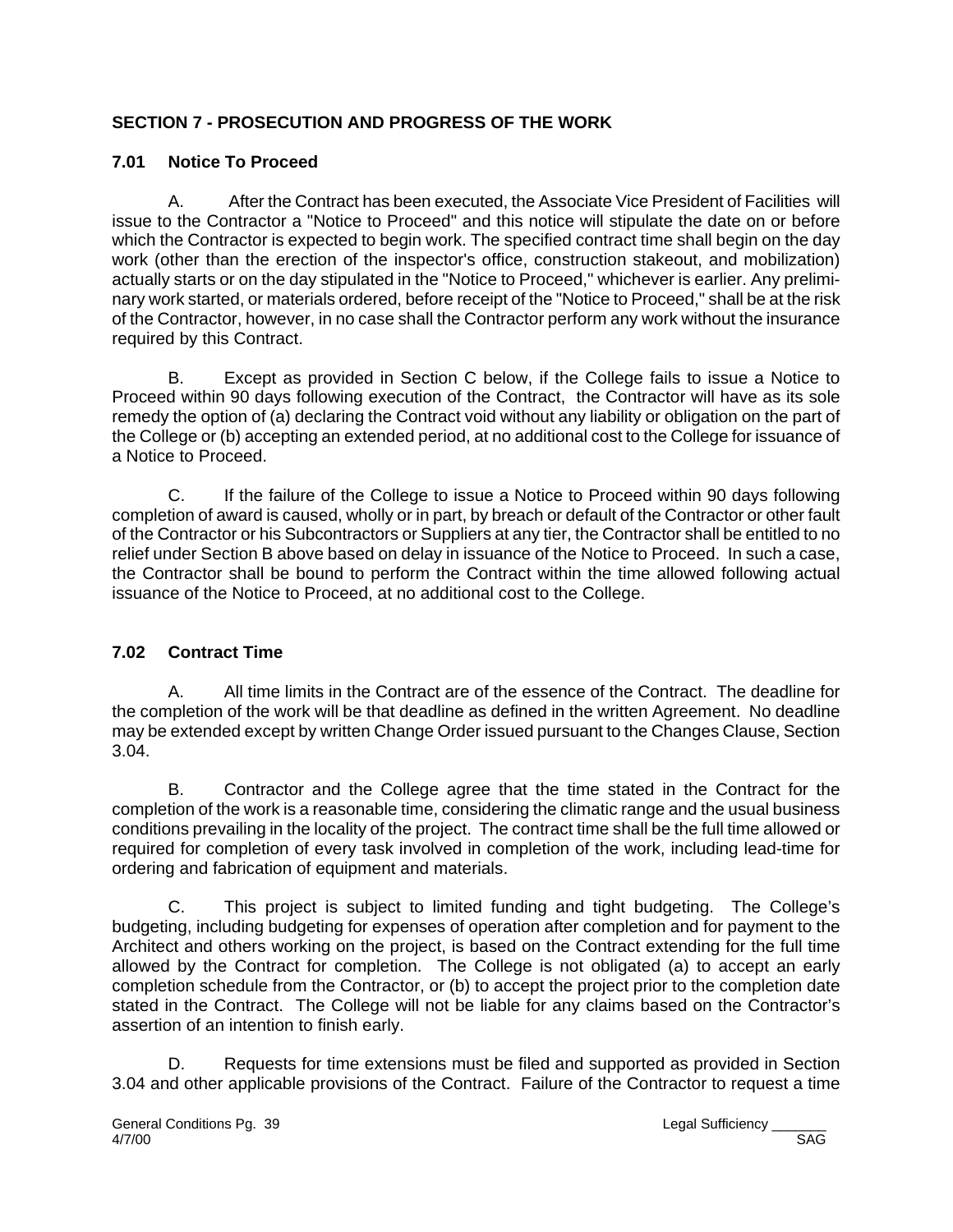extension as required by Section 3.04 and this Section 7.02, or provide proper notice as required by Sections 7.03H, shall constitute a waiver of Contractor's right to an extension of the required completion date and any damages for delay to which he might be entitled.

E. Except as may be expressly agreed otherwise by the Associate Vice President of Facilities in writing, no action or inaction by the College or its representatives shall constitute a grant of an extension of the completion date or the waiver of a delay or other default by the Contractor or agreement of the College to pay for alleged delays or acceleration of construction, including: (1) a request for a revised schedule, a recovery schedule, or an anticipated completion date from Contractor; (2) allowance, approval or acceptance of any schedule; (3) failure to terminate for default at an earlier date; or (4) demand that the Contractor finish the project by the required completion date or by any subsequent date promised by the Contractor.

F. An equitable adjustment in contract time or price for delay shall be subject to the requirements and conditions set forth in Section 3.04, 7.03 and 7.04.

### **7.03 Delays**

A. The term "delay" shall mean any act, omission, occurrence, event, or other factor which necessarily results in the extension of the time reasonably required for completion of the Contract. This Section covers every such act, omission, occurrence, event, or other factor, whether called delay, disruption, interference, impedance, hindrance, suspension, constructive suspension, extension or otherwise.

B. In the event that a delay is excusable as provided in Section 7.03D below, or is otherwise not the responsibility of the Contractor, the Contractor must take all reasonable action to avoid and/or mitigate the effects of the delay, including but not limited to:

- (1) Rescheduling or resequencing the work,
- (2) Accepting other work, and/or
- (3) Reassigning personnel.

Such action by the Contractor excludes any action that causes an increase in the Contractor's cost to perform the work unless such costs are authorized or directed by the College in accordance with Section 3.04.

C. In the event that a delay is the responsibility of the Contractor, the Contractor must take action to accelerate construction, work overtime, add additional shifts or manpower, work on weekends, or to do anything else reasonably necessary in order to finish on time, at no additional cost to the College. The Contractor does not have the unilateral right to complete the work late and pay liquidated or other damages.

D. Excusable Delays: The Contractor shall be entitled to an extension of the contract time for delay if all of the conditions listed below in (1) through (6) are met:

(1) The delay in the completion arises from either: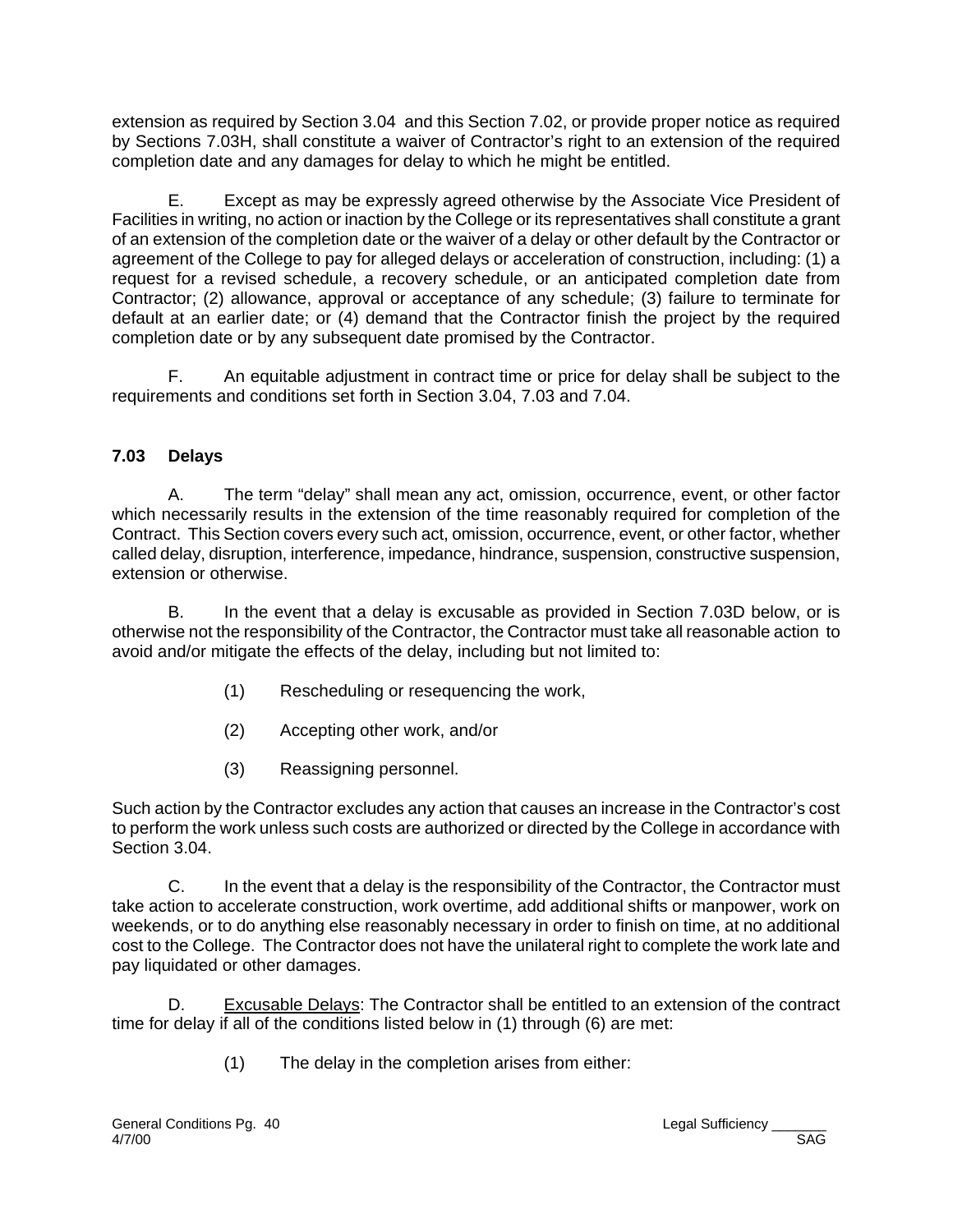- (a) unforeseeable causes beyond the control and without the fault or negligence of the Contractor, including but not restricted to, acts of God, acts of the public enemy, acts of the College in either its sovereign or contractual capacity, acts of another Contractor in the performance of a contract with the College, fires, floods, epidemics, quarantine restrictions, strikes, freight embargoes, unusually severe weather, or delays of Subcontractors or Suppliers arising from unforeseeable causes beyond the control and without the fault or negligence of both the Contractor and the Subcontractors or Suppliers, or
- (b) A suspension of the work as provided in Section 7.03E; and
- (2) The Contractor provides the Associate Vice President of Facilities proper notice per Section 7.03H;
- (3) The delay impacts the critical path identified on the Contractor's schedule per Section 7.04H;
- (4) The Contractor is reasonably unable to mitigate the impact of the delay as required by Section 7.03B;
- (5) The Contractor properly requests an extension of time in accordance with Sections 3.04 and 7.02; and
- (6) The Associate Vice President of Facilities, having ascertained the facts based on information provided by the Contractor as required in the General Conditions and any other information he may obtain, extends the time for completing the work when, in his judgment, the findings of fact justify such an extension, through a change order. The determination by the Associate Vice President of Facilities shall be final and conclusive on the parties, subject only to appeal as provided in the "Disputes" clause of this Contract.

### E. Suspension of the Work:

- (1) The Associate Vice President of Facilities or the Vice President of Business and Finance may order the Contractor in writing to suspend, delay, or interrupt all or any part of the work for a period of time as it may determine to be appropriate for the convenience of the College.
- (2) If the performance of all or any part of the work is for an unreasonable period of time, suspended, delayed, or interrupted by an act of the College in the administration of the Contract, or by its failure to act within the time specified in this Contract (or if no time is specified, within a reasonable time), an adjustment shall be made for any increase in the direct jobsite cost of performance of this Contract (in accordance with Sections 3.04) necessarily caused by an unreasonable suspension, delay, or interruption and the Contract modified in writing accordingly. However, no adjustment shall be made under this clause for any suspension, delay, or interruption to the extent (1) that performance would have been so suspended, delayed, or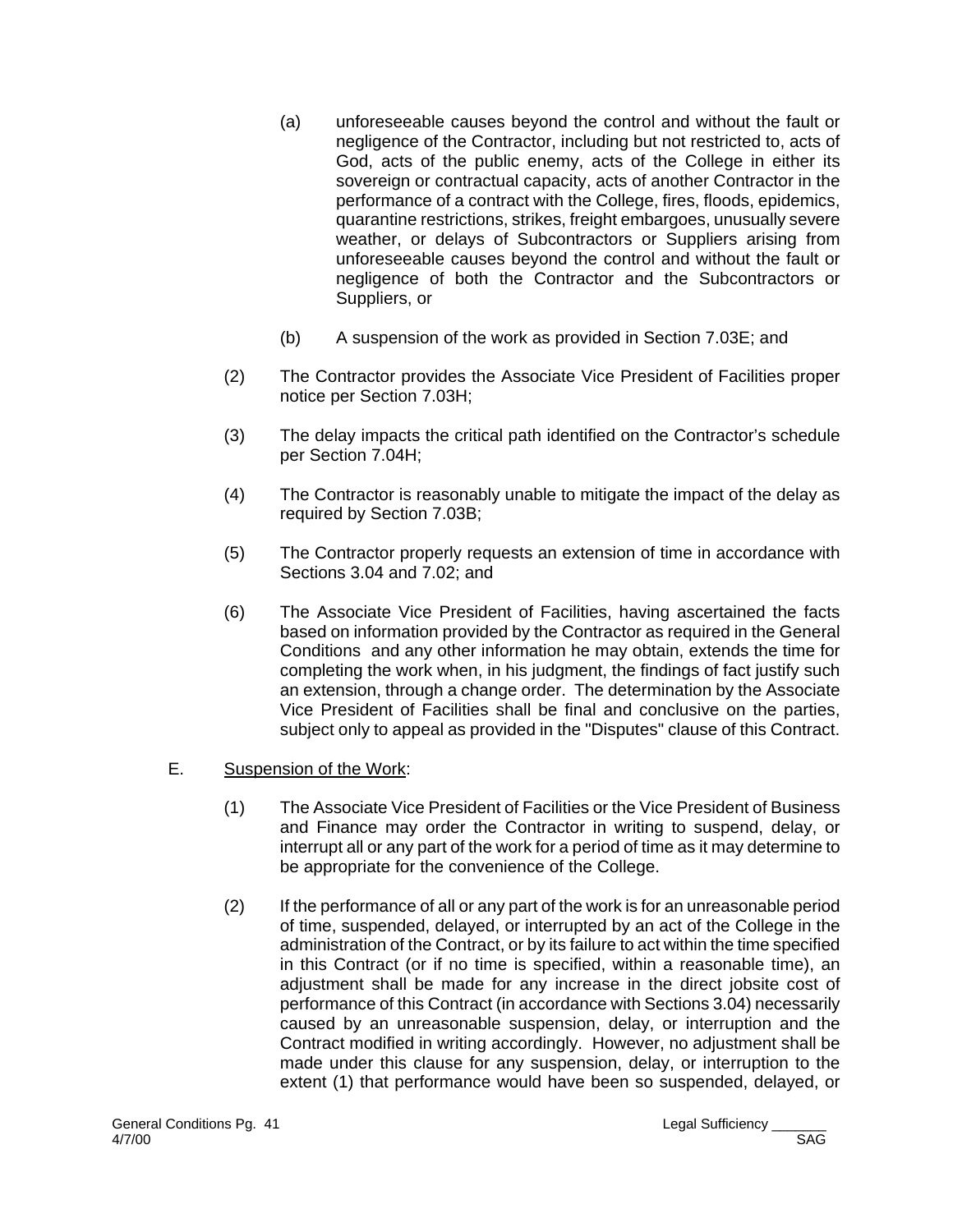interrupted by any other cause, including the fault or negligence of the Contractor; or (2) for which an equitable adjustment is provided for or excluded under any other provision of this Contract.

- (3) No claim under this clause shall be allowed: (1) unless the Contractor provides proper notice and meets all other procedural requirements of these General Conditions, (2) for any costs incurred more than 10 days before the Contractor shall have notified the Associate Vice President of Facilities in writing of the act or failure to act involved (but this requirement shall not apply as to a claim resulting from a suspension order provided under Section 7.03E(1) above), (3) unless the Contractor is entitled to an extension of the Contract time per section 7.03D, and (4) unless the claim, in an amount stated, is asserted in writing within 30 days after the termination of a suspension, delay, or interruption.
- F. Damages for Delay:
	- (1) Whenever the College shall be liable to the Contractor for an equitable adjustment for delay, the amount of the equitable adjustment shall be determined in accordance with Section 3.04 and this Section 7.03.
	- (2) Only the following items may be recoverable by the Contractor as compensation or damages for delay: (a) direct costs, consisting of (i) actual additional salaried and non-salaried on-site labor expenses; (ii) actual additional costs of materials; (iii) actual additional equipment costs, based solely on actual ownership costs of owned equipment or actual reasonable costs of rented or leased equipment; (iv) actual additional extended field office expenses, excluding those which are to be included in overhead; (v) actual additional reasonable costs of Subcontractors and Suppliers at any tier for which the Contractor is liable, subject to Section 3.04; (b) actual additional costs, proven by clear and convincing evidence, resulting from labor or other inefficiencies; and (c) an additional percentage, determined in accordance with Section 3.04 of the total of items (a)(i) through (v) above, for overhead and profit.
	- (3) No other compensation or damages are recoverable by the Contractor for compensable delays or extensions of the completion time except as expressly stated in this Section 7.03F . In particular, the College will not be liable for the following (by way of example and not of limitation) whether claimed by the Contractor or by a Subcontractor or supplier at any tier: (a) profit in excess of that provided herein; (b) loss of profit; (c) home office or other overhead in excess of that provided herein; (d) overhead calculated by use of the Eichleay formula or similar formulae; (e) consequential damages of any kind, including loss of additional bonding capacity, loss of bidding opportunities, and insolvency; (f) indirect costs or expenses of any nature except those expressly provided for herein; and (g) attorney's, accountant's or consultant's fees, costs of claims preparation and presentation, and fees and costs of litigation.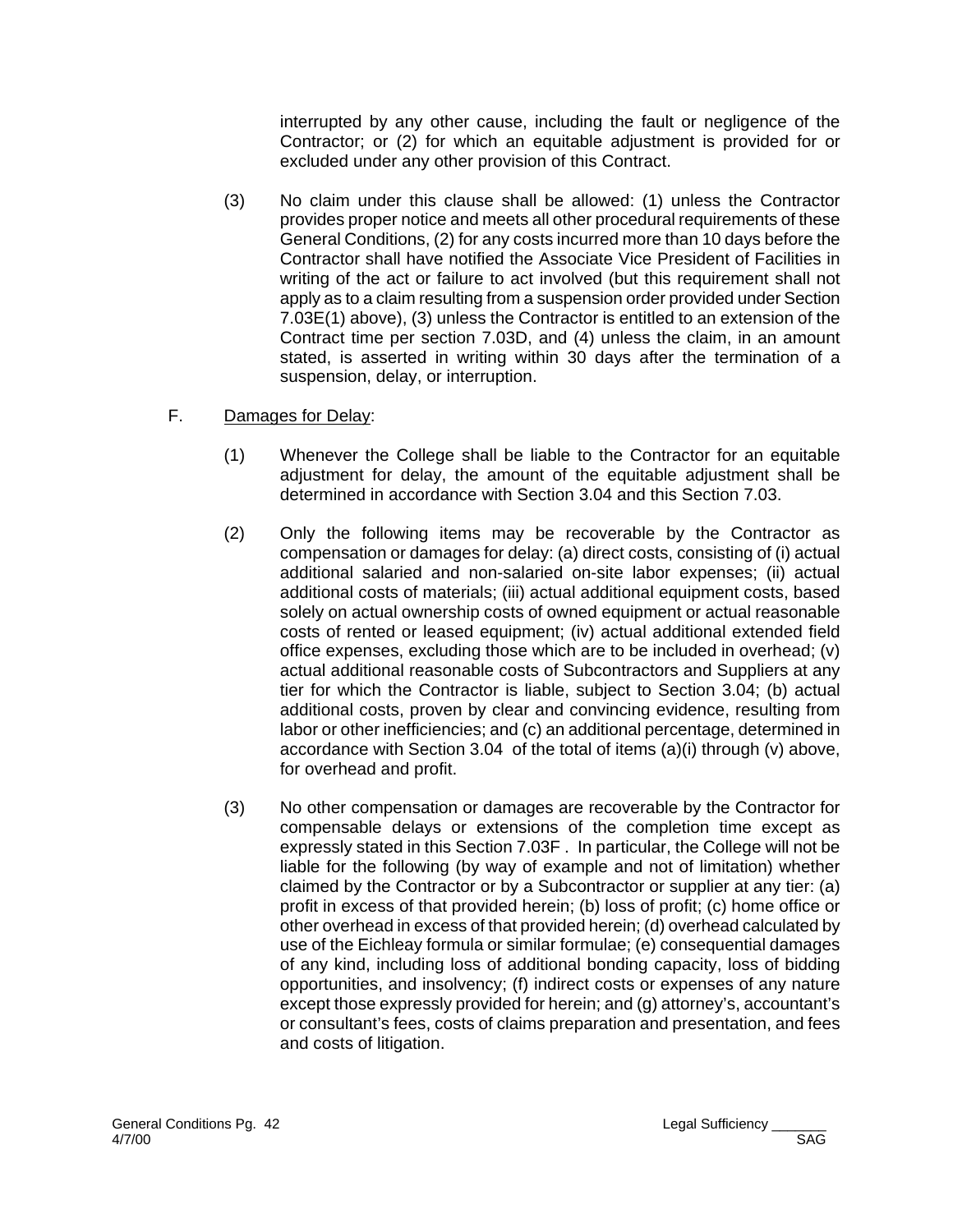(4) There shall be deducted from the compensation payable to the Contractor under this section for delay any and all costs, expenses, and overhead recovered or recoverable by the Contractor under change orders issued to the Contractor or otherwise recovered or recoverable by the Contractor.

G. Delays set forth in Section 7.03D(1)(a) shall be noncompensable even if an extension of time is granted.

H. The Contractor shall be entitled to no time extensions, compensation or damages for delay unless:

- (1) the Contractor satisfies all requirements stipulated in these General Conditions; and
- (2) the Contractor notifies the Associate Vice President of Facilities in writing, within five (5) calendar days of the act, omission, occurrence, event or other factor alleged to have caused the delay of:

(a) the alleged delay and its anticipated duration, and

(b) the act, omission, occurrence, event or other factor allegedly causing the delay.

- (3) Knowledge on the part of the College of the act, omission, occurrence, event, or other factor, or of the delay allegedly resulting therefrom, shall not excuse Contractor's failure to give the College the notice required by this Section 7.03H.
- I. Weather:
	- (1) Definition of rain days and drying days should be as follows unless otherwise agreed by the Associate Vice President of Facilities.
		- (a) Rainfall sufficient to result in a workday being potentially lost due to rain (rain day) shall be defined as liquid precipitation greater than .10 inch.
		- (b) It shall be considered normal for the workday immediately following a rain day of precipitation greater than 1.00 inch to potentially be lost due to wet ground conditions (drying day). The Associate Vice President of Facilities may allow additional drying days if deemed reasonable, in his discretion.
	- (2) Unusually severe weather rain.

To qualify as unusually severe weather due to rain, the number of actual weekdays lost due to rain days and drying days must be greater than that calculated for the month in question using the following procedure:

(a) Using the last ten (10) years of weather data from the weather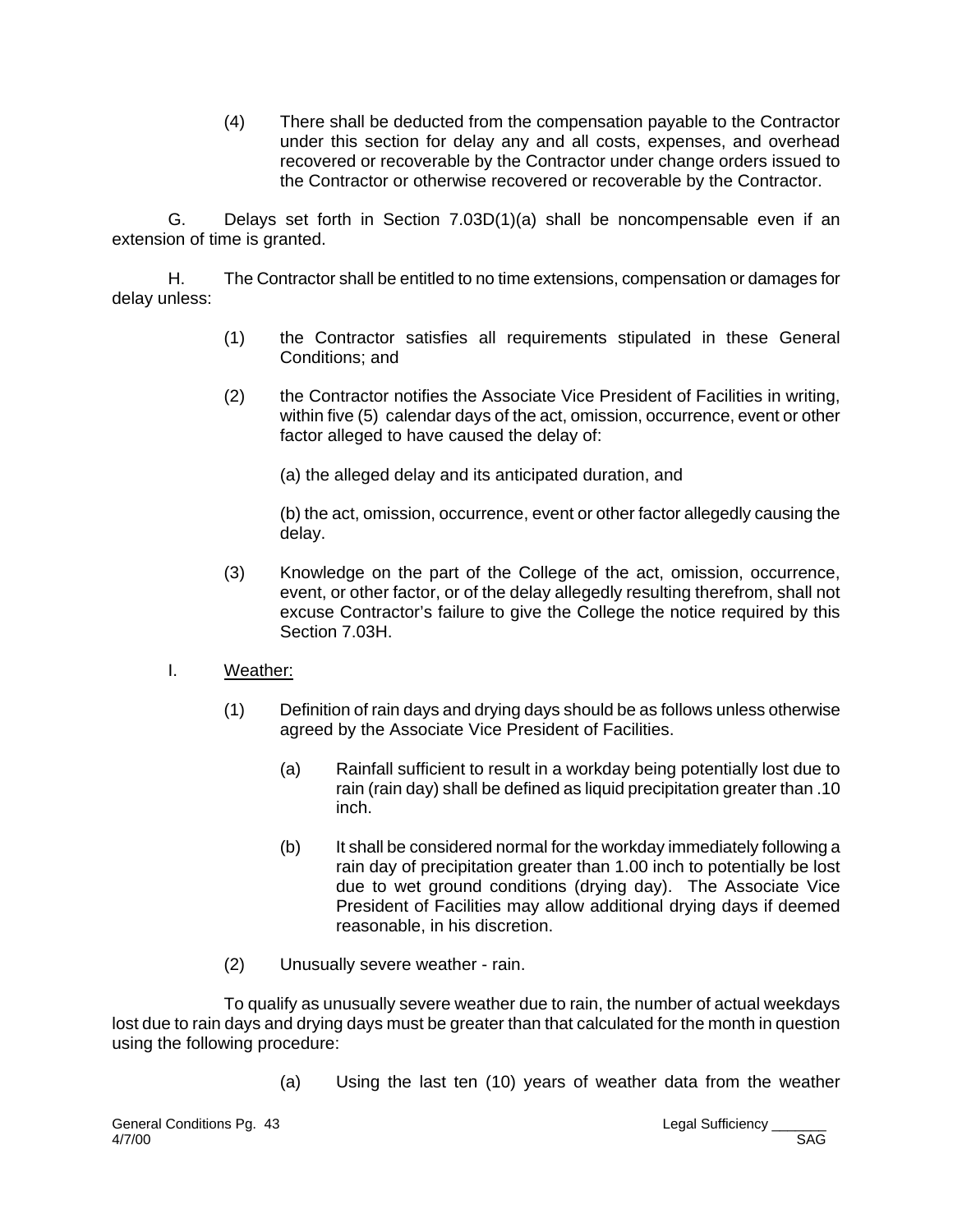station at Patuxent Naval Air Station, Contractor shall compute the average number of weekdays lost due to rain days and drying days for the month in question and one standard deviation from the average.

- (b) Contractor shall then add the average number of weekdays lost to the value of one standard deviation. The sum (the average plus one standard deviation) shall be considered normal for the month in question.
- (c) Actual weather impact shall be calculated by first determining the actual lost rain weekdays during each month in question. If any of the following conditions existed on a given weekday, the day will be deducted from the total actual rain days or drying days for the month to determine the net number of weekdays lost to rain:
	- (i) rainfall occurred on a non-work weekday such as a holiday;
	- (ii) rainfall occurred at a time when no weather-dependent work was in progress or occurred during planned or unplanned shutdowns due to other (non-weather) circumstances such as equipment failure, strikes, delays, etc.; or
	- (iii) Contractor was still working or able to work on all weather dependent activities to the extent that production was or could have been within actual normal levels established on the project.
- (d) Time adjustments for rain. If the net number of weekdays lost to rain is less than the normal number in question (average rain days and drying days plus one standard deviation), no time adjustment will be made. If the net number of weekdays lost to rain are more than the normal number for the month in question, an excusable and noncompensable time extension will be granted. No adjustments will be made for the time between the starting time stated in the Notice to Proceed and the first day of the following month or for the last partial month.
- (3) Other weather conditions. Time extensions for delays due to unusual weather conditions other than rain (such as snow; extreme cold or heat; high winds, etc.) will be considered only to the extent Contractor can prove (a) conditions were unusually severe, and (b) they caused actual delay to the adjusted as-planned/as-built critical path.

### **7.04 Schedules**

- A. Preliminary Progress Schedule:
	- (1) Unless the Contract expressly state otherwise, the Contractor is to furnish a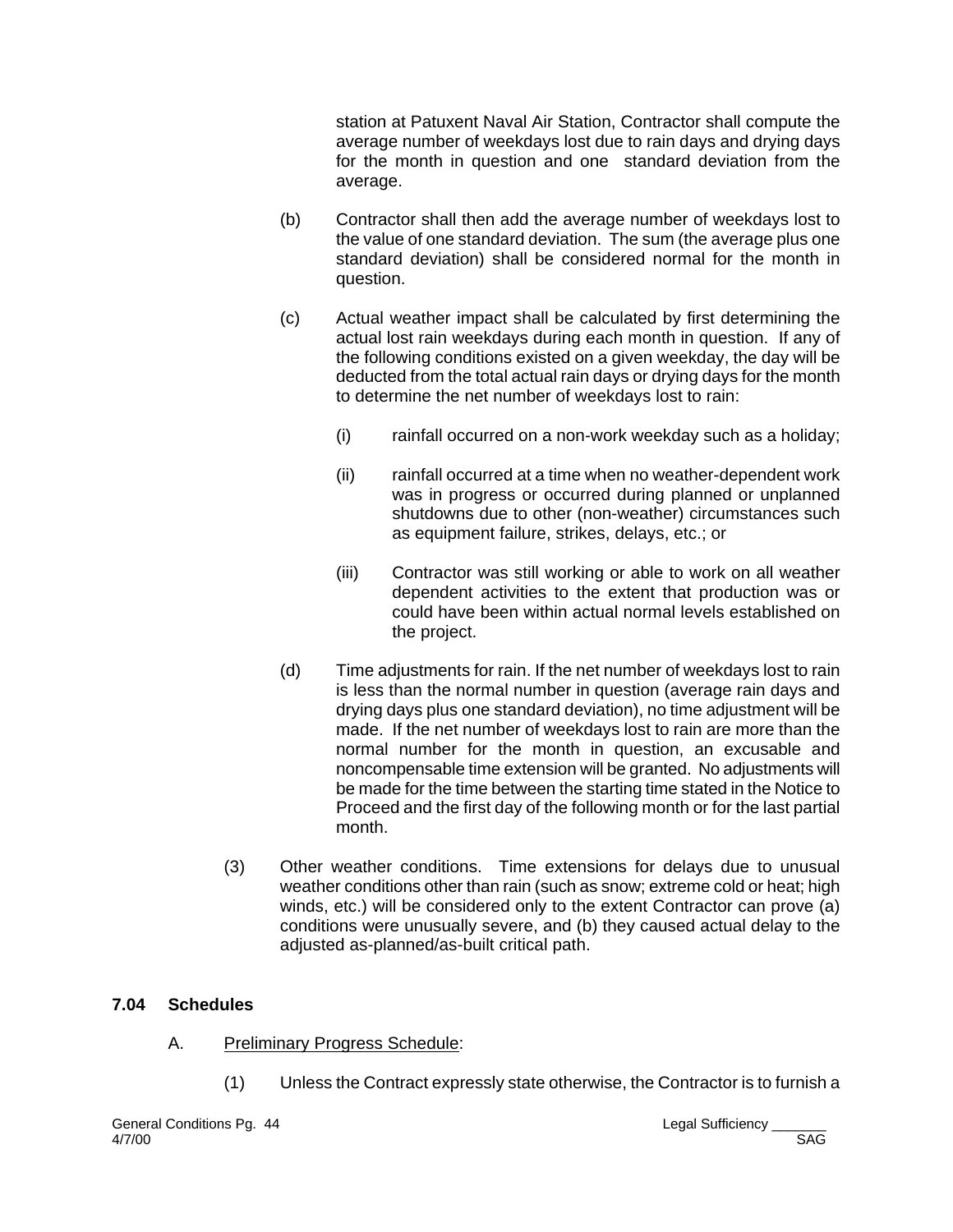preliminary progress schedule.

- (2) Within 14 days of the execution of the Contract, the Contractor must submit a preliminary progress schedule outlining activities for the first 90 days of construction. A skeleton diagram for each significant construction activity for the remainder of the work shall be included on the preliminary schedule. This preliminary progress schedule must be approved prior to the first requisition being processed. Include each significant construction activity. Each activity in the preliminary progress schedule shall be coordinated with all other activities. Each construction activity shall be in proper sequence.
- (3) The Contractor shall include with submission of the preliminary progress schedule, a tabulation by date of submission of submittals required during the first 90 days of construction. All submittals required to maintain orderly progress of the work, and those required early because of long lead time for manufacture or fabrication shall be clearly identified.
- (4) The preliminary progress schedule shall be distributed to all parties that need to know about construction activities that are scheduled early, including the Architect and the Project Manager.
- B. Completion Schedule:
	- (1) Within 45 days after contract execution and at such other times as required herein, the Contractor shall submit a schedule indicating the time allocated by the Contractor for the performance of each portion of the work, and the submittal information required by Section 7.04C When CPM scheduling is required, the schedule shall also include the dollar value of each work item (dollar loading) properly and reasonably sequenced, and the Contractor s labor requirements (labor loading) for achieving each task shown on the schedule. The schedule shall show completion of the work within the contract time.
	- (2) (a) The Contractor shall also submit, with the schedule required under (1) above, the following whenever CPM scheduling is required:
		- (i) A written narrative explaining the bases of the Contractor's determinations of durations and prices for major work activities and describing the Contractor's approach for meeting the interim and final completion dates;
		- (ii) A listing of the major items of construction equipment planned for use on the project (including type, number of units, unit capacities, and a schedule showing the proposed time each piece of equipment will be on the job, keyed to the activities on which the equipment will be used);
		- (iii) Identification of activities which may be expedited by use of overtime or additional shifts;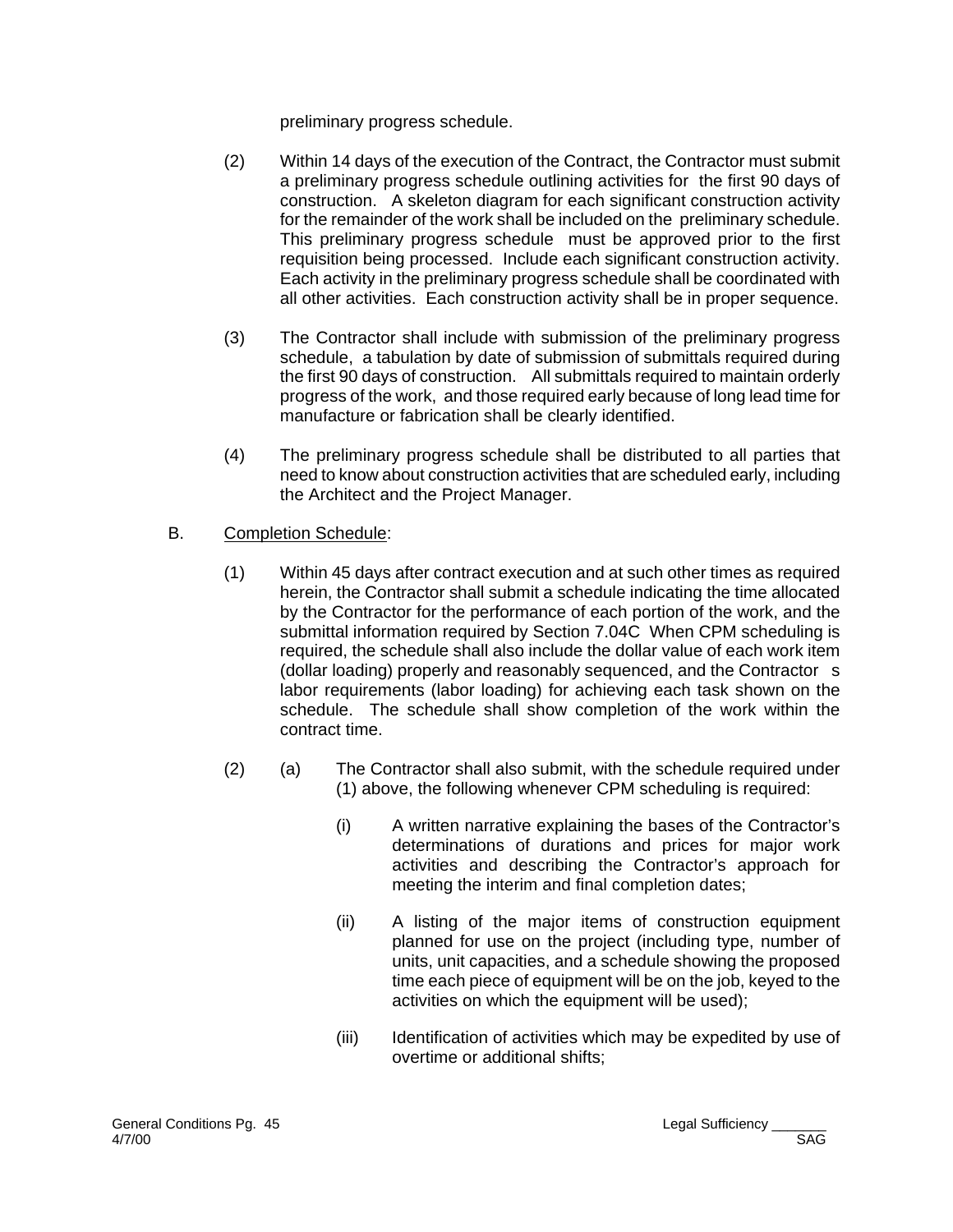- (iv) Identification of sequencing and other restraints such as manpower, material, and equipment; and
- (v) A listing of the proposed work days, holidays and any special non-work days being used for the computer reports (schedules and updates).
- (b) If required by the Associate Vice President of Facilities, such explanation shall include (at no additional cost to the College) estimated quantities and production rates, hours per shift which are proposed, unit prices of materials, and prices of installed equipment.

### C. Submittal Schedule:

- (1) The Contractor's schedule shall include as separate work activities, all necessary activities relating to submittals, including but not limited to the work or materials covered by the submittal, the Subcontractor involved, the submittal required, the activity or event number as shown in the CPM schedule (if required), and all necessary dates for submittal, review and response, resubmittal (if necessary), and final approval by the Architect and/or the College.
- (2) In the event that the Contractor intends to submit "substitute" or "equal' products, he must include sufficient time for the Architect and College to fully evaluate the submittal. Any delays to the project resulting from the Architect's and College's review of substituted or equal" products will be the responsibility of the Contractor.

D. The Contractor shall submit with each application for payment a revised schedule and accompanying written report accurately updated to reflect all: (1) revisions to the schedule; (2) changes made or planned in the construction sequence; (3) actual construction activities to date including (i) commencement and completion dates for activities started or completed during the reporting period, (ii) current progress of activities started in prior reporting periods including completion dates for activities completed during the reporting period; (4) delays and their effects on the critical path (whether or not a CPM schedule is required); (5) extensions of time granted by the College; (6) the Contractor's planned schedule for completing remaining activities; and (7) when CPM schedules are required, adjustments to the dollar loading and labor loading associated with items (1) through (6) above. This required schedule update shall be furnished monthly whether or not the Contractor submits an application for payment in that month.

E. All of the Contractor's schedules, including monthly schedule updates and recovery schedules under Section 7.04G, shall be reviewed by the Architect and the College and shall be approved or disapproved by the Associate Vice President of Facilities. Approval by the College of any schedule submitted under this Section 7.04 shall constitute approval of the schedule only for general conformity with contract requirements and shall not constitute approval, acceptance, or admission of the reasonableness, accuracy, achievability, or feasibility of the schedule or of the Contractor's ability to meet the schedule, or waiver or excuse of default or delay by the Contractor, extension of the time for completion, waiver or modification of contract requirements, admission of fault or responsibility for delay on the part of the College or the Architect, or acceptance or admission on the part of the College of any liability or responsibility for the schedule or for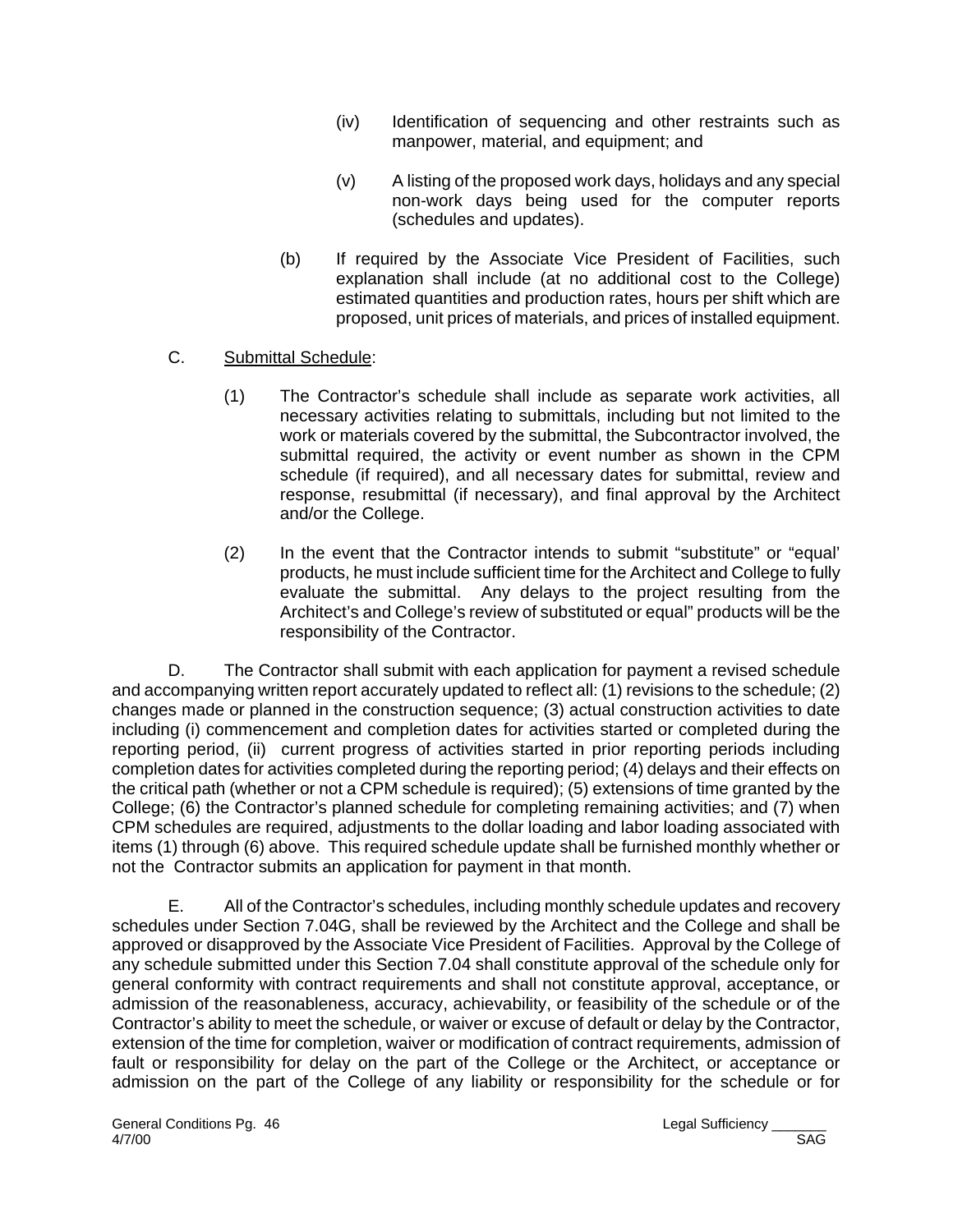acceleration or for other costs or delay damages of the Contractor which are inferable from the Contractor's schedule or update.

F. The Contractor agrees that accurate schedules and updates are critical to completion of the project efficiently and economically; to the College's ability to judge the impact of alleged delays, differing site conditions, change orders and other events; in order to deal fairly with the Contractor. If the Contractor fails to submit reasonable and accurate preliminary progress schedules, completion schedules or revisions, including recovery schedules under Section 7.04G, as required by the Contract, then (1) the College is not obligated to pay the Contractor for work completed until proper, accurate schedules, and updates are furnished as required; and (2) the College is not liable for and the Contractor is not entitled to damages, compensation, or time extensions for delays starting, occurring or continuing during the period when an accurate and reasonable schedule or update was due but not furnished by the Contractor.

G. Whenever the project shall be behind schedule or alleged by either party to be behind schedule, the Associate Vice President of Facilities may require the Contractor to furnish, at no additional cost to the College, a revised schedule (hereinafter called a "recovery schedule) showing how the Contractor will finish the project by the contract completion date. This recovery schedule shall include all of the information required under Sections B and D above, subject to the requirements of Section 7.04 I, if CPM schedules are required.

H. The Contractor's construction schedule shall begin with the date of issuance of Notice to Proceed and conclude with the required date of final completion of the project as stated in the contract. Float or slack time available in the schedule at any time shall not be for the exclusive use or benefit of either the Contractor or the College but is jointly owned. Delay for which the College is responsible in any portion of the work shall not automatically mean that the extension of the completion date is warranted or due the Contractor. The Contractor agrees that a delay in any given activity at any given time may not necessarily affect critical activities and may not necessarily cause noncritical activities to become critical. The effect of any given delay may be only to absorb float and may not necessarily delay critical activities. Subject to Sections 7.02 and 7.03, extensions of time for delays for which the College is responsible will be granted only to the extent that affected activities exceed the total float along their paths on the current adjusted as-planned/as-built schedule.

- I. CPM Scheduling
	- (1) Unless the contract expressly permits the Contractor to use a schedule other than a CPM schedule, the schedules to be furnished by the Contractor under this Section 7.04 shall be CPM schedules. The Contractor's CPM schedule must be submitted with 45 days after the Contract is executed. Following rejection by the College or conditional approval subject to correction, Contractor shall make the necessary corrections, and resubmit proper schedules within 14 calendar days. Contractor may use only CPM schedule software approved by the College.
	- (2) (a) Scheduling of construction is the responsibility of the Contractor. CPM scheduling is required to assure adequate planning and execution of the work and to assist the College, the Architect, and the Contractor in evaluating the progress of the work and the impact on the schedule of events which could affect the completion date.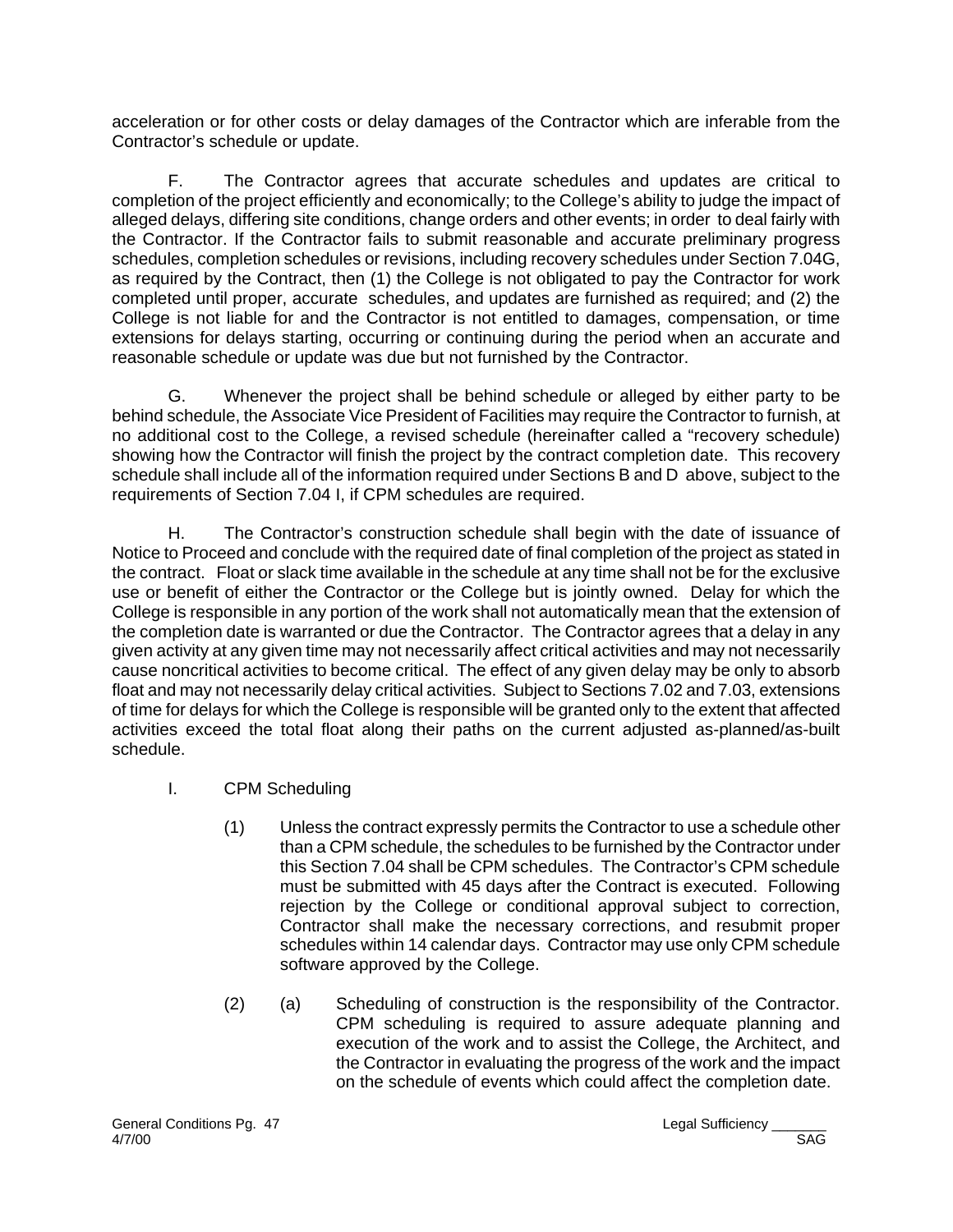- (b) Logic or network diagrams shall show the order and interdependence of activities and the sequence in which the work is to be accomplished as planned by the Contractor. These diagrams must show how the start of a given activity is dependent on preceding activities and how its completion restricts the start of following activities.
- (c) Detailed logic or network activities shall include, in addition to construction activities, the submittal and approval of samples of materials and shop drawings, the procurement of critical materials and equipment and their installation and testing. All activities of the College and the Architect that affect progress and Contract required dates for completion of all or part of the work will be shown.
- (d) The selection and number of activities shall be subject to College approval. Logic or network diagrams need not be time scaled but shall be drafted to show continuous flow from left to right with no arrows from right to left. The following information shall be shown on the diagrams for each activity: preceding and following event number, description of the activity, cost loading, labor loading, and activity duration in calendar days. Schedules shall be plotted so they can be displayed on a wall eight feet high. A summary schedule plotted on a single sheet, shall be provided also.
- (e) The mathematical analysis of the network shall include a tabulation of each activity. The following information will be furnished, at a minimum, for each activity:
	- (i) I, J numbers if Arrow Diagraming Method (ADM) is used<br>(ii) Activity and Precedence relationships if Preceden
	- Activity and Precedence relationships if Precedence Diagraming Method (PDM) is used
	- (iii) Activity Description
	- (iv) Estimated duration of activity (in calendar days)
	- (v) Percent of activity completed
	- (vi) Earliest start date (by calendar date)
	- (vii) Earliest finish date (by calendar date)
	- (viii) Actual start date (by calendar date)
	- (ix) Actual finish date (by calendar date)
	- (x) Latest start date (by calendar date)
	- (xi) Latest finish date (by calendar date)
	- (xii) Float or slack (by calendar date)
	- (xiii) A monetary value of each activity
	- (xiv) Subcontractor responsible for each activity
	- (xv) Labor requirements for each activity
- (f) Work elements should be broken down into activities of durations of from 1 to 21 days. No activity should ever represent more work than can be accomplished in 21 calendar days.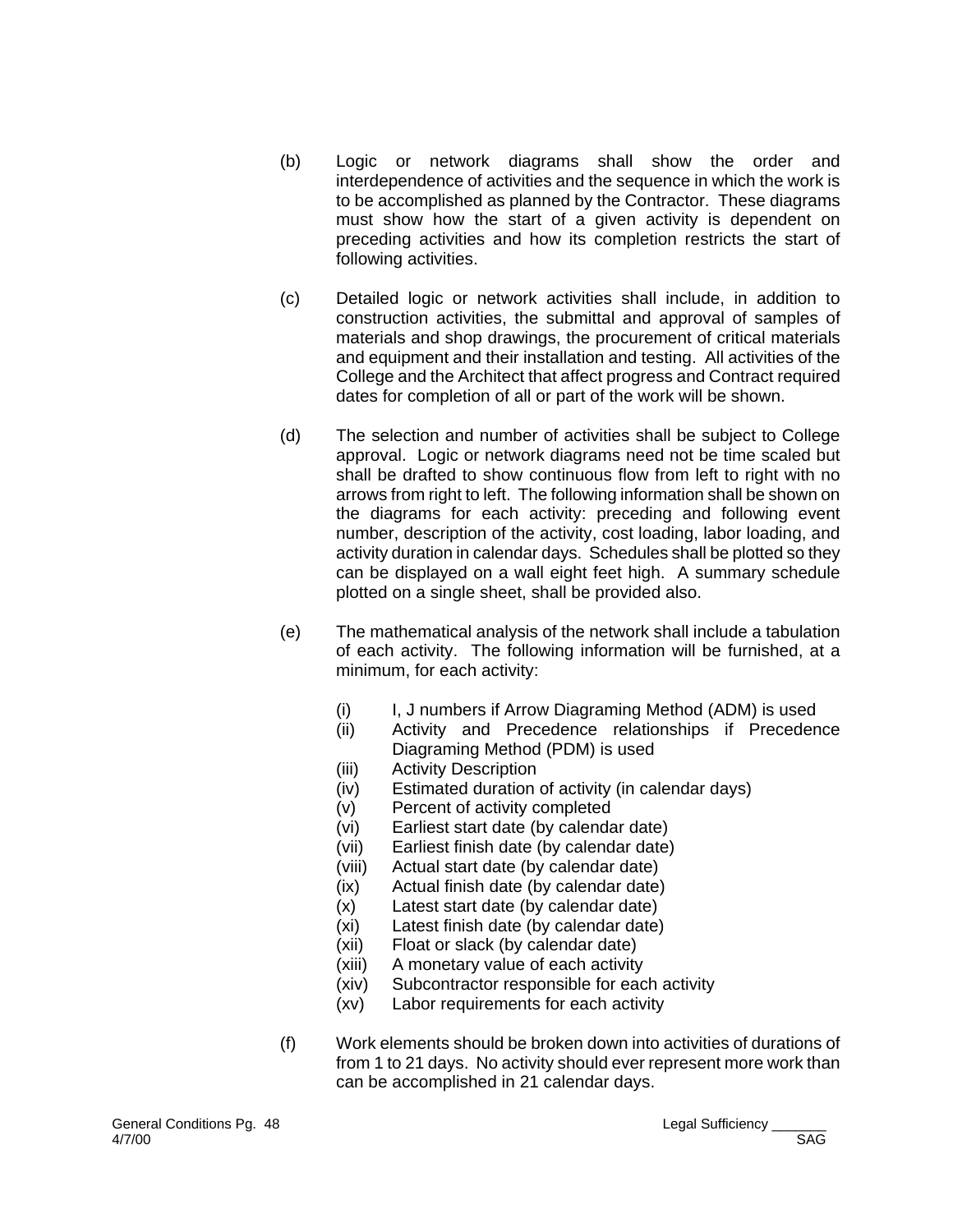- (g) The analysis shall list the activities in sorts or groups as follows:
	- (i) By the preceding event number from lowest to highest and then in order of the following event number;
	- (ii) by the amount of float, then in order of preceding event number;
	- (iii) In order of latest allowable start dates, then in order of preceding event numbers; and
	- (iv) In order of latest allowable finish dates, then in order of preceding event numbers.
- (h) In addition to the requirements of Section 7.04D, updates shall show the activities or portions of activities completed during the reporting period and their total value as basis for the Contractor's periodic request for payment. Payments made to the Contractor will be based on the total value of such activities completed or partially completed after verification by the College and the Architect, and this updated schedule analysis shall be used as a basis for partial payment. The update will state the percentage of the work actually completed and scheduled as of the report date and the progress along the critical path in terms of days ahead or behind the allowable dates. If the project is behind schedule, progress along other paths with negative float shall also be reported. The Contractor also shall submit a narrative report with the updated analysis which shall include, but not be limited to, a description of the problem areas, current and anticipated, delaying factors and their impact, and an explanation of corrective actions taken or proposed.
- (i) Sheet size of diagrams shall be 30 x 42 inches. Each updated copy shall show a date of the latest revision, and the date of the latest updating.
- (j) All schedules, including the initial schedule, recovery schedules, and monthly updates, shall be submitted in three (3) paper copies and, if requested, one (1) copy on diskette.
- (k) The Contractor shall be prepared to effect schedule revisions in the network in response to changes to the Contract under the terms thereof, at the direction of the College. In the event that change orders are experienced, they shall be reflected as new activities in the network, or as changes in logic and/or time framing of existing activities. They shall be introduced at the next updating after receipt of a change order, and shall be subject to the approval of the College. Change order logic shall affect only those intermediate activities and performance dates directly concerned. Adjustments required in completion dates for those intermediate dates, or for the Contract as a whole, will be considered only to the extent that there is not sufficient remaining float to absorb the additional time which may be authorized for completion of individual activities.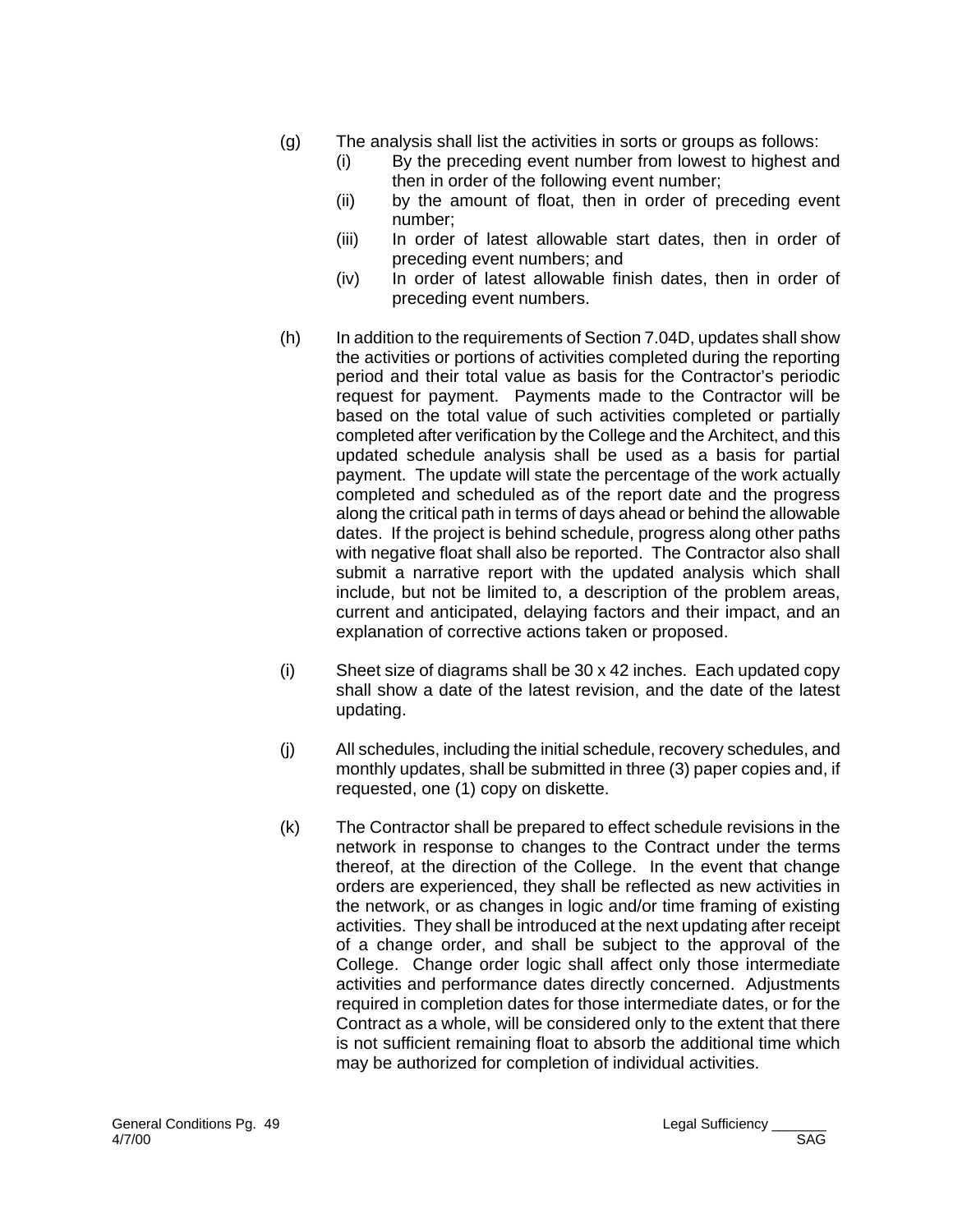- (l) When the first schedule is furnished, the Contractor shall also furnish to the College for the College's permanent use and retention, the CPM scheduling software used by the Contractor for scheduling the project and one copy of an operating and user's manual for using the software.
- (3) (a) CPM schedules and updates, including recovery schedules, shall include the following: (a) lists of activities showing early and late start and finish dates; (b) a brief time-impact comparison in graph form (preferably on one page) comparing the critical path as-built to date and as-planned for the remainder of the work (as shown on the Contractor's last schedule or update) with the critical path as-built and as-planned as of the time of the schedule or update currently being submitted; and (c) all other information normally provided in a reasonable CPM schedule or update.
	- (b) Logic or network diagrams must be furnished (1) with the first schedule submitted under this Section 7.04 I; (2) with recovery schedules submitted under Section 7.04G; (3) if requested by the College with each monthly update submitted under Section 7.04D; and (4) whenever the Contractor changes the sequence of work, whether diagrams are requested by the College or not.

### **7.05 Progress Meetings**

The Contractor shall meet with the College and the Architect (unless the Architect's absence is excused by the College) at least monthly to discuss the progress of the job and to discuss in detail the contractor's updating of the schedule, the necessity for revisions or corrections in the schedule or updates, and all other issues or matters relating to the scheduling of the project and the Contractor's obligations under the project respecting scheduling. The Project Manager may require progress meetings to be held more frequently than monthly at no additional costs. Minutes of progress meetings will be prepared and circulated by the Architect.

### **7.06 Project Signs**

A. The Contractor may provide one project sign for each major entrance to the project. The Contractor shall be responsible for installation, at a location directed by the College, and maintenance of the signs(s).

 B. Posts for sign(s) shall be supplied by the Contractor and made of 4x4 inch construction-grade lumber, pressure preservative treated, 10 feet long. The sign(s) shall be bolted to the posts using at least two 1/2 inch bolts per post. Washers shall be used between the bolts and the sign faces and the posts and nuts. The posts shall be set into the ground to a depth of three feet, six inches with the bottom of the signs two feet six inches above the ground.

C. The Contractor shall be responsible for removing the sign(s) after final acceptance of the work and shall dispose of the sign(s) off campus as directed by the College's authorized representative. The Contractor shall also restore site to its original condition.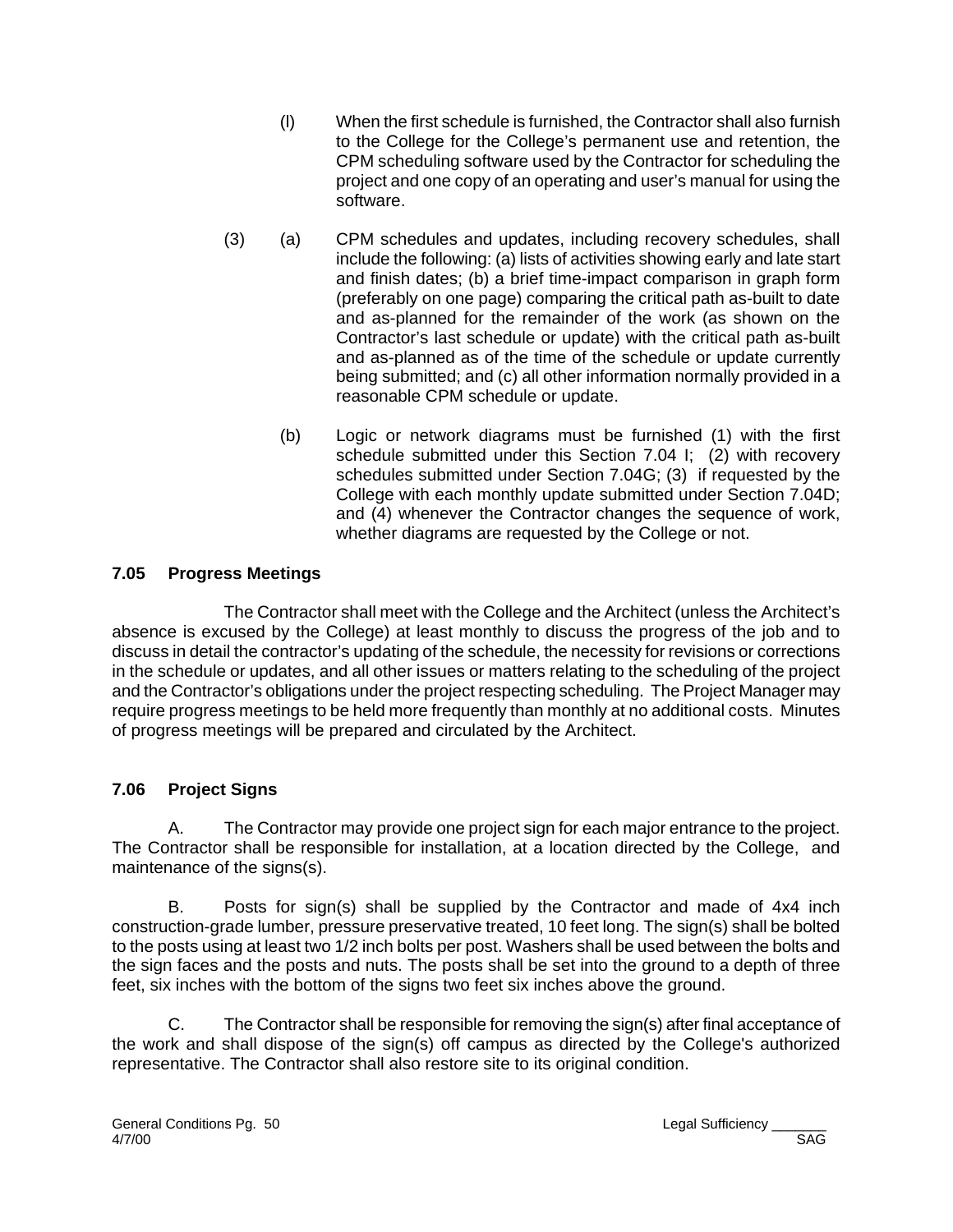### **7.07 Public Convenience And Safety**

The Contractor at all times shall conduct the work in such a manner as to create the least practicable obstruction to all forms of traffic. The convenience of the general public, tenants, and of the residents along and/or adjacent to the improvement shall be respected. Material stored upon the project shall be placed so as to cause a minimum of obstruction to the public. Sprinkling shall be performed at the direction of the College. The Contractor shall, unless otherwise specified, provide and maintain in passable condition such temporary access, roads and bridges as may be necessary to accommodate traffic diverted from the project under construction, or using the project under construction and shall provide and maintain in a safe condition temporary approaches to, and crossings of, the project. Existing facilities planned to be removed, but which might be of service to the public during construction are not to be disturbed until other and adequate provisions are made. Fire hydrants on or adjacent to the project shall be kept accessible to fire apparatus at all times, and no material or obstruction shall be placed within 15 feet of any such hydrant. Work closed down for the winter or at any other times shall be left entirely accessible at all points to fire apparatus. All footways, gutters, sewer inlets and portions of the project under construction shall not be obstructed more than is absolutely necessary.

### **7.08 Barricades And Warning Signs**

A. The Contractor shall provide, erect and maintain all necessary barricades, suitable and sufficient lights, danger signals, signs and other control devices, and shall take all necessary precautions for the protection of the work and safety of the public. All highways and other facilities closed to traffic shall be protected by effective barricades, and obstructions shall be illuminated during hours of darkness with electric lights. State Highway Administration Standards will be followed as applicable.

B. The Contractor shall erect warning signs in advance of any place on the project where operations may interfere with the use of the facility by vehicular or pedestrian traffic, and at all other points where the new work crosses or coincides with an existing roadway or traffic lane(s). Such warning signs shall be constructed and erected in accordance with the FHWA Manual on Uniform Traffic Control Devices, or as directed.

C. In cases where the Contractor's sequence of operations results in grade differentials which would be hazardous to vehicular or pedestrian traffic, the Contractor will, at the direction of the College and at no additional cost to the College provide suitable substantial guardrail to the extent determined by the College.

### **7.09 Preservation, Protection And Restoration Of Property**

A. (1) The Contractor shall continuously maintain adequate protection of all his work from damage and shall protect the College property from injury or loss arising in connection with this Contract. He shall repair and indemnify against any such damage, injury or loss, except such as may be directly due to errors in the Contract or caused by agents or employees of the College. He shall adequately protect adjacent property as provided by law and the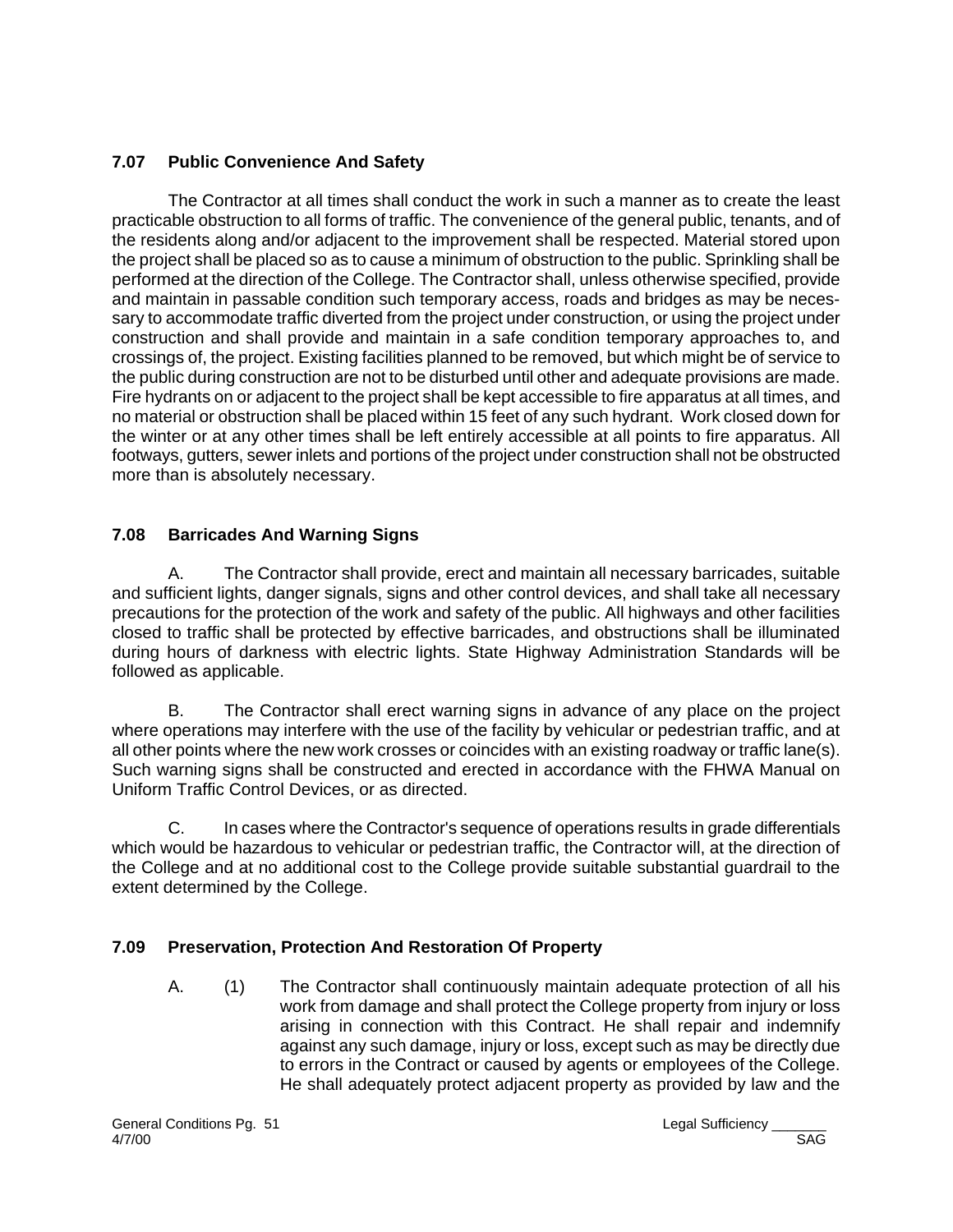Contract.

- (2) Repair Where used in the Contract, repair shall be taken to mean to restore after injury, deterioration, or wear; to mend, to renovate by such means as appropriate and to supply such materials and labor as necessary to render the item to be repaired sound, solid, true, plumb, square, even, smooth and fully serviceable. Upon completion of such repair it must be, unless otherwise stated, rendered to such conditions as to present a first class finished work, or in instances where the repaired item serves as a base for additional finish, the repaired work must be such as to permit a first-class finish, to be applied without extra cost to the College. When the word "repair" is used in connection with machinery or mechanical equipment it shall mean, in addition to the above, rendering the equipment completely serviceable and efficient ready for normal use for which it was intended originally.
- . (3) Cutting And Patching of Work:
	- (a) The Contractor shall be responsible for all cutting, fitting or patching that may be required to complete the work or to make its several parts fit together properly.
	- (b) The Contractor shall not damage or endanger any portion of the work or the work of the owner or any separate contractors by cutting, patching or otherwise altering any work, or by excavation. The Contractor shall not cut or otherwise alter the work of the owner or any separate contractor except with the written consent of the owner and of such separate contractor. The Contractor shall not unreasonably withhold from the owner or any separate contractor his consent to cutting or otherwise altering the work.
	- (c) The Contractor shall continuously maintain adequate protection of all his work from damage and shall protect the College property from injury or loss arising in connection with this Contract. The Contractor shall make any and all repairs for damages to adjacent property caused as a result of work on this Contract and he must restore conditions to their previously existing state to the satisfaction of the College.

B. The Contractor shall box and protect to the drip line, all trees which are liable to injury to either their limbs, trunk or roots, by the moving, storing and working up of materials. He shall use no tree for any attachment or anchorage. Protection shall also include avoiding over compaction of the root zone, trenching or infiltration of substances hazardous to the health of the tree.

C. The Contractor shall erect and properly maintain at all times, as required by the conditions and progress of the work, all necessary safeguards for the protection of workmen and the public and shall post danger signs warning against the hazards created by such features of construction as protruding nails, hod hoists, well holes, elevator hatchways, scaffolding, window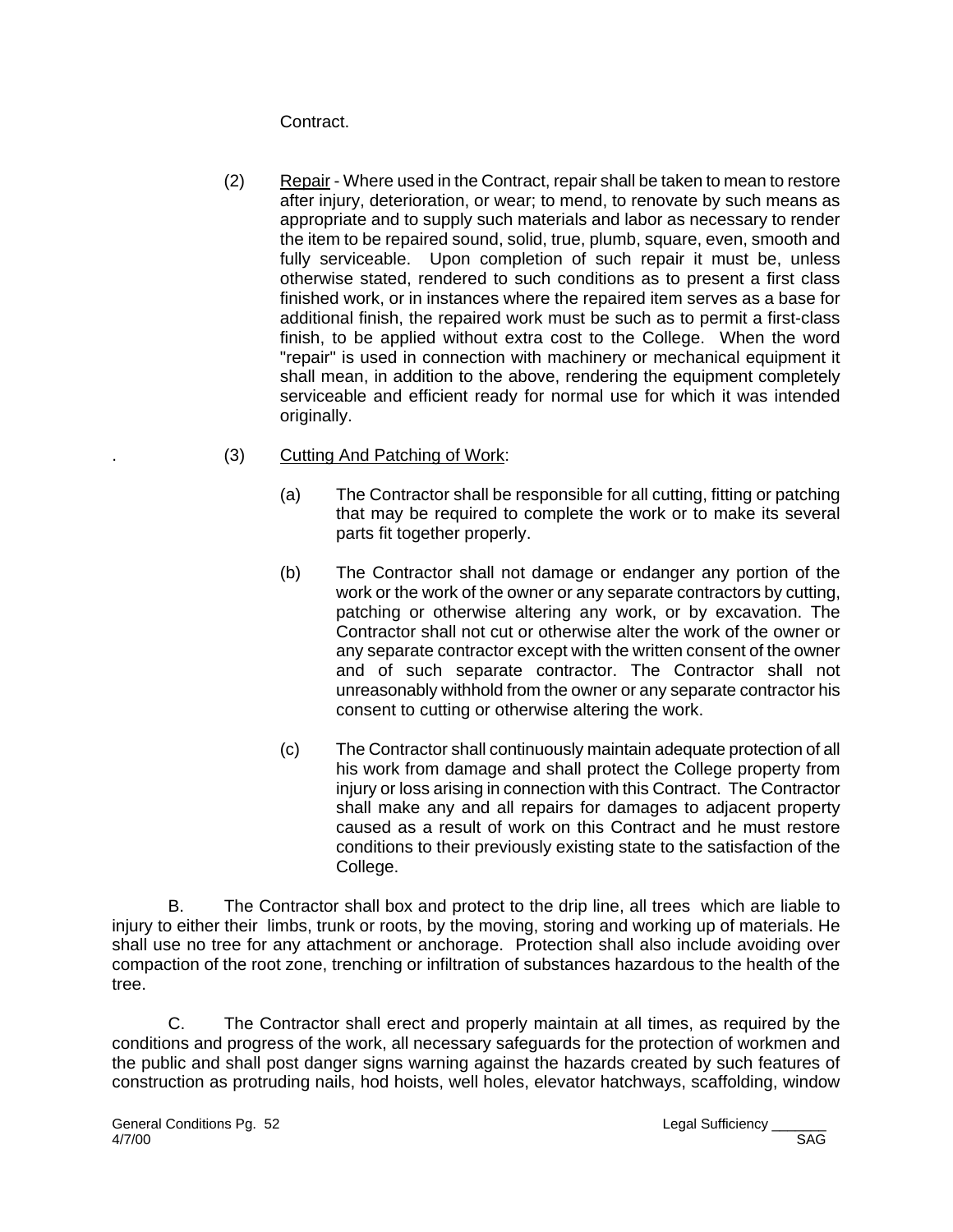openings, stairways and falling materials.

D. In any emergency affecting the safety of life, or of the work, or of the adjoining property, the Contractor, without special instruction or authorization is hereby permitted to act, at his discretion, to prevent such threatened loss or injury. If he is specifically instructed by the Associate Vice President of Facilities or the Vice President of Business and Finance to do work in an emergency, the Contractor shall do the work and will be paid compensation as outlined in Section 3.04.

### **7.10 College's Right to Terminate For Its Convenience**

A. The performance of work under this Contract may be terminated by the College in accordance with this clause in whole, or from time to time in part, whenever the Procurement Authority shall determine that such termination is in the best interest of the College. Any such termination shall be effected by delivery to the Contractor of a Notice of Termination specifying the extent to which performance of work under the Contract is terminated, and the date upon which such termination becomes effective.

B. After receipt of a Notice of Termination, and except as otherwise directed by the Procurement Authority, the Contractor shall:

- (1) Stop work under the Contract on the date and to the extent specified in the Notice of Termination;
- (2) Place no further orders or subcontracts for materials, services or facilities except as may be necessary for completion of the portion of the work under the Contract as is not terminated;
- (3) Terminate all orders and subcontracts to the extent that they relate to the performance of work terminated by the Notice of Termination;
- (4) Assign to the College in the manner, at the times, and to the extent directed by the Procurement Authority, all of the right, title, and interest of the Contractor under the orders and subcontracts so terminated, in which case the College shall have the right, in its discretion, to settle or pay any or all claims arising out of the termination of such orders and subcontracts;
- (5) Settle all outstanding liabilities and all claims arising out of the termination of orders and subcontracts, with the approval or ratification of the Procurement Authority to the extent that it may require, which approval or ratification shall be final for all the purposes of this clause;
- (6) Transfer title and deliver to the College in the manner, at the times, and to the extent, if any, directed by the Procurement Authority, the following:
	- (a) the fabricated or unfabricated parts, works in process, completed work, supplies, and other material produced as a part of, or acquired in connection with the performance of the work terminated by the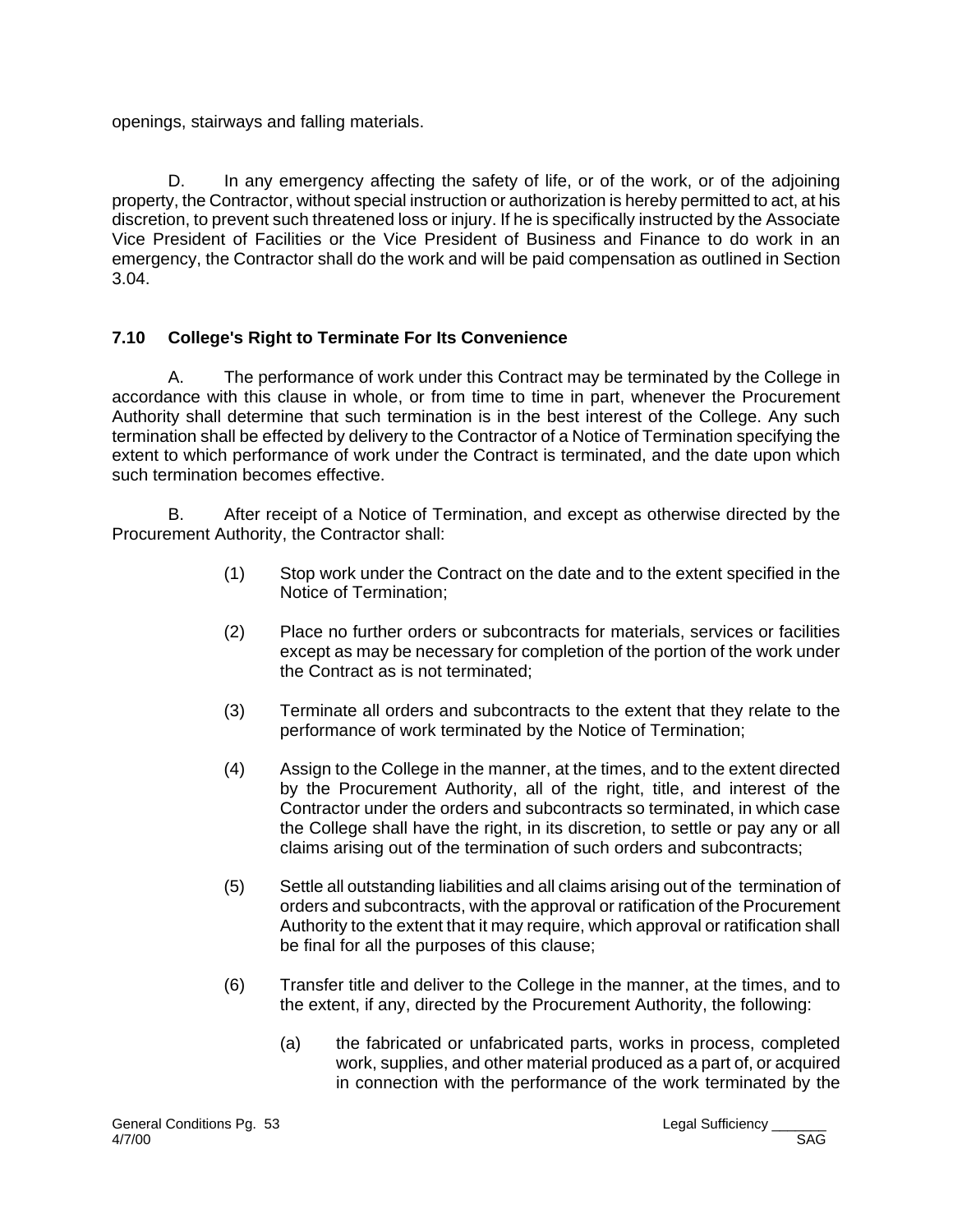#### Notice of Termination, and

- (b) the completed or partially completed plans, drawings, information, and other property which, if the Contract had been completed, would have been required to be furnished to the College;
- (7) When directed by the Procurement Authority, the Contractor shall use his best efforts to sell, in the manner, at the times, to the extent, and at the price or prices directed or authorized by the Procurement Authority, any property of the types referred to in (6) above; provided, however, that the Contractor (a) shall not be required to extend credit to any purchaser, and (b) may acquire any such property under the conditions prescribed by and at a price or prices approved by the Procurement Authority. The proceeds of any such transfer or disposition shall be applied in reduction of any payments to be made by the College to the Contractor under this Contract or shall otherwise be credited to the price or cost of the work covered by this Contract or paid in such other manner as the Procurement Authority may direct;
- (8) Complete performance of such part of the work as may not have been terminated by the Notice of Termination; and
- (9) Take such action as may be necessary or as the Procurement Authority may direct, for the protection and preservation of the property related to this Contract which is in the possession of the Contractor and in which the College has or may acquire an interest. The Contractor may submit to the Procurement Authority a list, certified as to quantity and quality, of any or all items of termination inventory not previously disposed of, exclusive of items the disposition of which has been directed or authorized by the Procurement Authority, and may request the College to remove such items or enter into a storage agreement covering them. Not later than 15 days thereafter, the College shall accept title to such items and remove them or enter into a storage agreement covering the same; provided that the list submitted shall be subject to verification by the Procurement Authority upon removal of the items, or if the items are stored, within 45 days from the date of submission of the list, and any necessary adjustment to correct the list as submitted shall be made prior to final settlement.

C. After receipt of a Notice of Termination, the Contractor shall submit to the Procurement Authority his termination claim, in the form and with certification prescribed by the Procurement Authority. Such claim shall be submitted promptly but in no event later than 90 days from the effective date of termination, unless one or more extensions in writing are granted by the Procurement Authority, upon request of the Contractor made in writing within such 90 day period or authorized extension thereof. However, if the Procurement Authority determines that the facts justify such action, the Contractor may receive and act upon any such termination claim at any time after such 90 day period or any extension thereof. Upon failure of the Contractor to submit his termination claim within the time allowed, the Procurement Authority may determine, on the basis of information available to it, the amount, if any, due to the Contractor by reason of the termination and shall thereupon pay to the Contractor the amount so determined.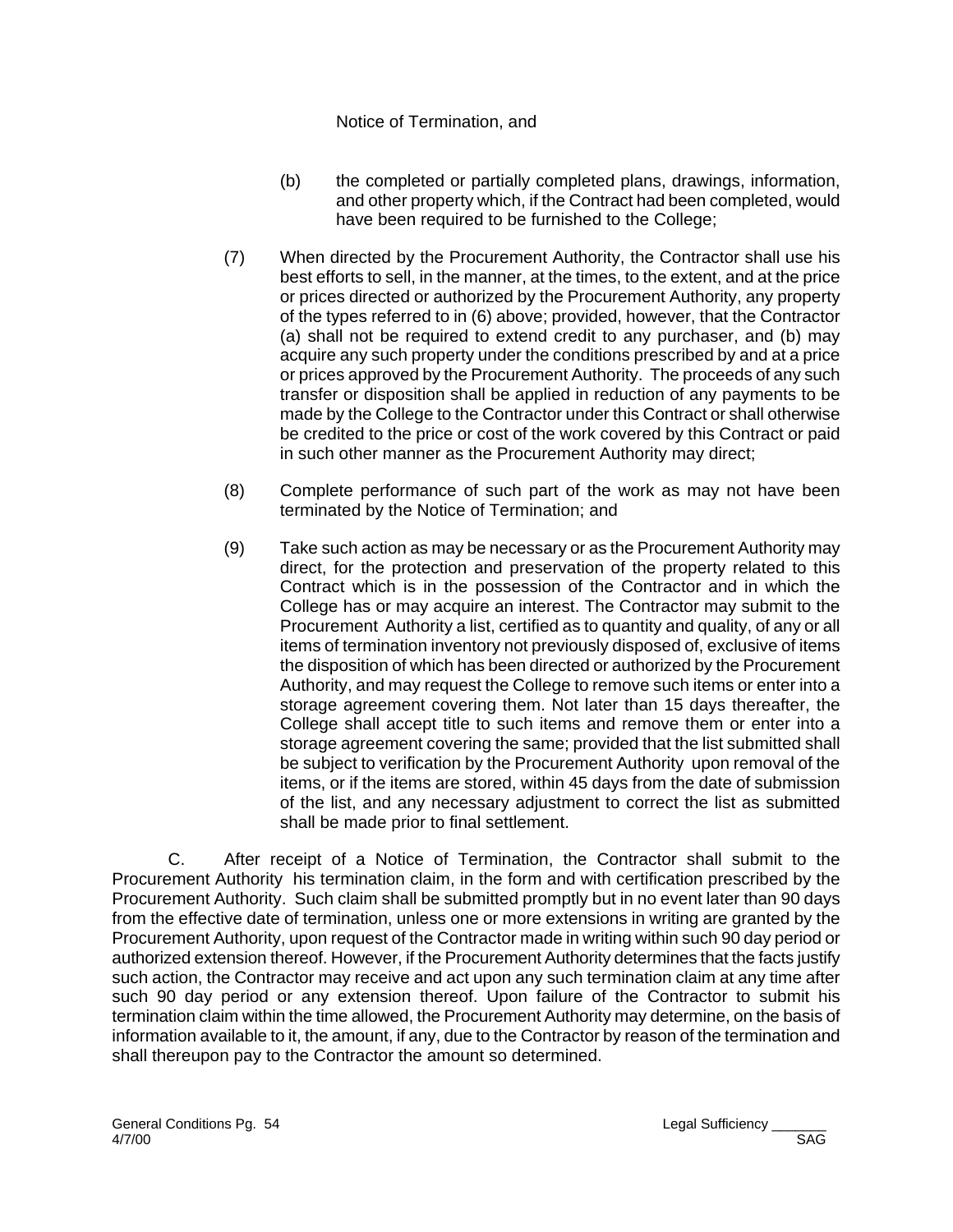D. Subject to the provisions of Section 7.10C, the Contractor and the Procurement Authority may agree upon the whole or any part of the amount or amounts to be paid to the Contractor by reason of the total or partial termination of work pursuant to this clause, which amount or amounts may include a reasonable allowance for profit on work done; provided that such agreed amount or amounts, exclusive of settlement costs, shall not exceed the total Contract price of work as reduced by the amount of payments otherwise made and as further reduced by the contract price of work not terminated. The Contract shall be amended accordingly, and the Contractor shall be paid the agreed amount. Nothing in Section 7.10 of this clause, prescribing the amount to be paid to the Contractor in the event of failure of the Contractor and the Procurement Authority to agree upon the whole amount to be paid to the Contractor by reason of the termination of work pursuant to this clause, shall be deemed to limit, restrict, or otherwise determine or affect the amount or amounts which may be agreed upon to be paid to the Contractor pursuant to this Section 7.10D.

E. In the event of the failure of the Contractor and the Procurement Authority to agree, as provided in Section 7.10D, upon the whole amount to be paid to the Contractor by reason of the termination of work pursuant to this clause, the Procurement Authority may pay to the Contractor the amounts determined by the Procurement Authority as follows, but without duplication of any amounts agreed upon in accordance with Section 7.10D.

- (1) With respect to all Contract work performed prior to the effective date of the Notice of Termination, the total (without duplication of any items) of:
	- (a) The cost of such work;
	- (b) The cost of settling and paying claims arising out of the termination of work under subcontracts or orders as provided in Section 7.10B(5) above, exclusive of the amounts paid or payable on account of supplies or materials delivered or services furnished by the Subcontractor before the effective date of the Notice of Termination of work under this Contract, which amounts shall be included in the cost on account of which payment is made under (a) above; and
	- (c) A sum, as profit on (a) above, determined by the Procurement Authority, to be fair and reasonable; provided, however, that if it appears that the Contractor would have sustained a loss on the entire Contract had it been completed, no profit shall be included or allowed under this subdivision (c) and an appropriate adjustment shall be made reducing the amount of the settlement to reflect the indicated rate of loss; and
- (2) The reasonable cost of the preservation and protection of property incurred pursuant to Section 7.09, and any other reasonable cost incidental to termination of work under this Contract, including expense incidental to the determination of the amount due to the Contractor as the result of the termination of work under this Contract.

The total sum to be paid to the Contractor under (1) above shall not exceed the total Contract price as reduced by the amount of payments otherwise made and as further reduced by the Contract price of work not terminated. Except for normal spoilage, and except to the extent that the College shall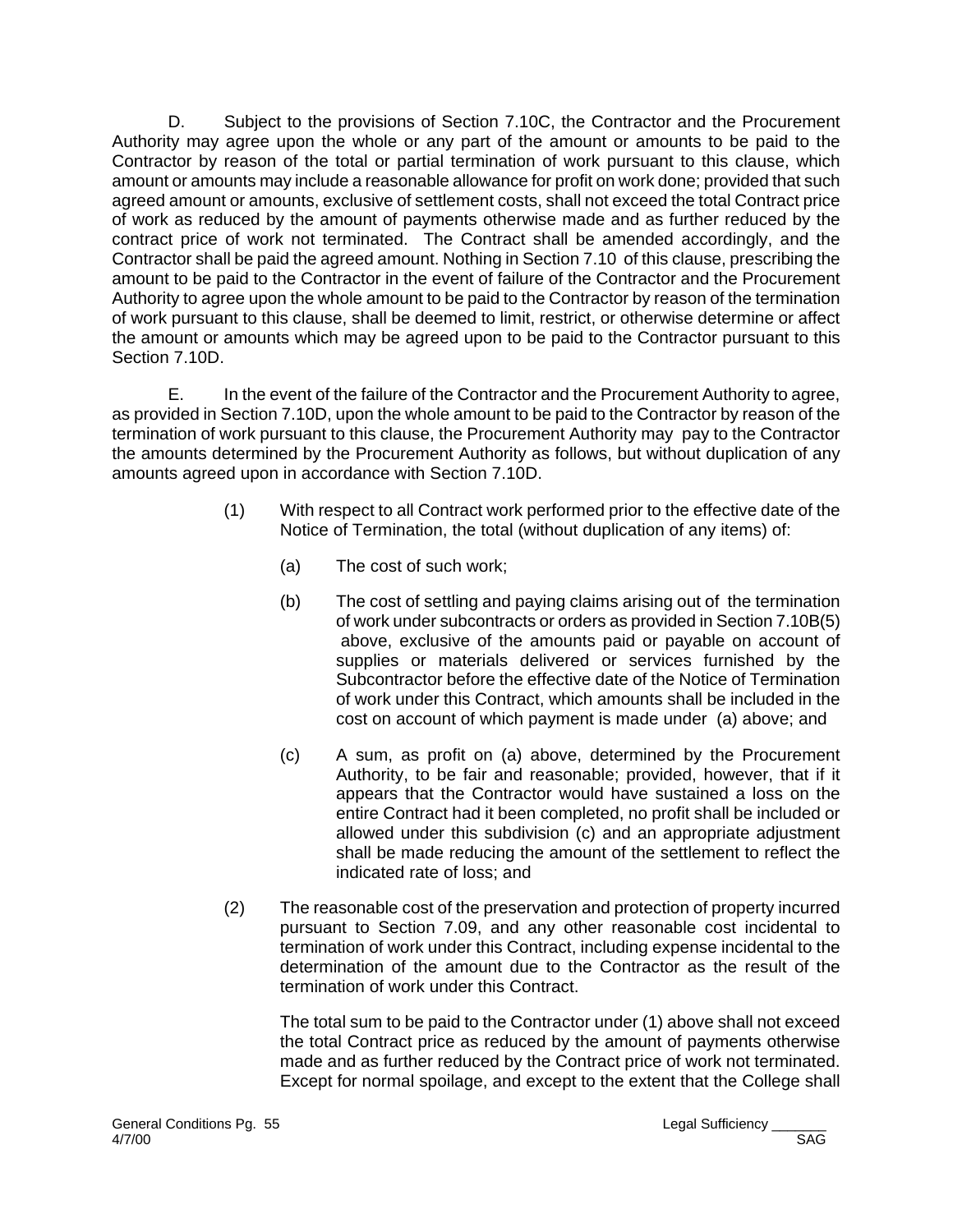have otherwise expressly assumed the risk of loss, there shall be excluded from the amounts payable to the Contractor under (1) above, the fair value, as determined by the Procurement Authority, of property which is destroyed, lost, stolen, or damaged so as to become undeliverable to the College, or to a buyer pursuant to Section 7.10 B(7) and (2).

F. Costs claimed, agreed to, or determined pursuant to Section 7.10C, D, E, and I hereof shall be in accordance with COMAR 21.09 as in effect on the date of this Contract.

G. The Contractor shall have the right of appeal, under the clause of this Contract entitled "Disputes," from any determination made by the Procurement Authority under Section 7.10C, E, or I hereof, except that if the Contractor has failed to submit his claim within the time provided in Section 7.10C or I hereof, and has failed to request extension of such time he shall have no such right of appeal. In any case where the Procurement Authority has made a determination of the amount due under Sections 7.10C, E, or I, hereof, the College shall pay to the Contractor the following: (1) if there is no right of appeal hereunder or if no timely appeal has been taken, the amount so determined by the Procurement Authority, or (2) if an appeal has been taken, the amount finally determined on such appeal.

H. In arriving at the amount due the Contractor under this clause there shall be deducted (1) all unliquidated advances or other payments on account theretofore made to the Contractor, applicable to the terminated portion of this Contract, (2) any claim which the College may have against the Contractor in connection with this Contract, and (3) the agreed price for, or the proceeds of sale of any materials, supplies, or other things acquired by the Contractor or sold, pursuant to the provisions of this clause, and not otherwise recovered by or credited to the College.

I. If the termination hereunder be partial, the Contractor may file with the Associate Vice President of Facilities a claim for an equitable adjustment of the price or prices specified in the Contract relating to the continued portion of the Contract (the portion not terminated by the Notice of Termination), and such equitable adjustment as may be agreed upon shall be made in such price or prices. Any claim by the Contractor for an equitable adjustment under this clause shall be asserted within ninety (90) days from the effective date of the termination notice, unless an extension is granted in writing by the Procurement Authority.

J. The College may from time to time, under such terms and conditions as it may prescribe, make partial payments and payments on account against costs incurred by the Contractor in connection with the terminated portion of this Contract whenever in the opinion of the Procurement Authority the aggregate of such payments shall be within the amount to which the Contractor shall be entitled hereunder. If the total of such payments is in excess of the amount finally agreed or determined to be due under this clause, such excess shall be payable by the Contractor to the College upon demand, together with interest computed at the legal rate for period from the date such excess payment is received by the Contractor to the date on which the excess is repaid to the College; provided, however, that no interest shall be charged with respect to any such excess payment attributable to a reduction in the Contractor's claim by reason of retention or other disposition of termination inventory until ten days after the date of such retention or disposition, or such later date as determined by the Procurement Authority by reason of the circumstances.

K. Unless otherwise provided for in this Contract, or by applicable statute, the Contractor shall, from the effective date of termination until the expiration of three years after final settlement under this Contract, preserve and make available to the College at all reasonable times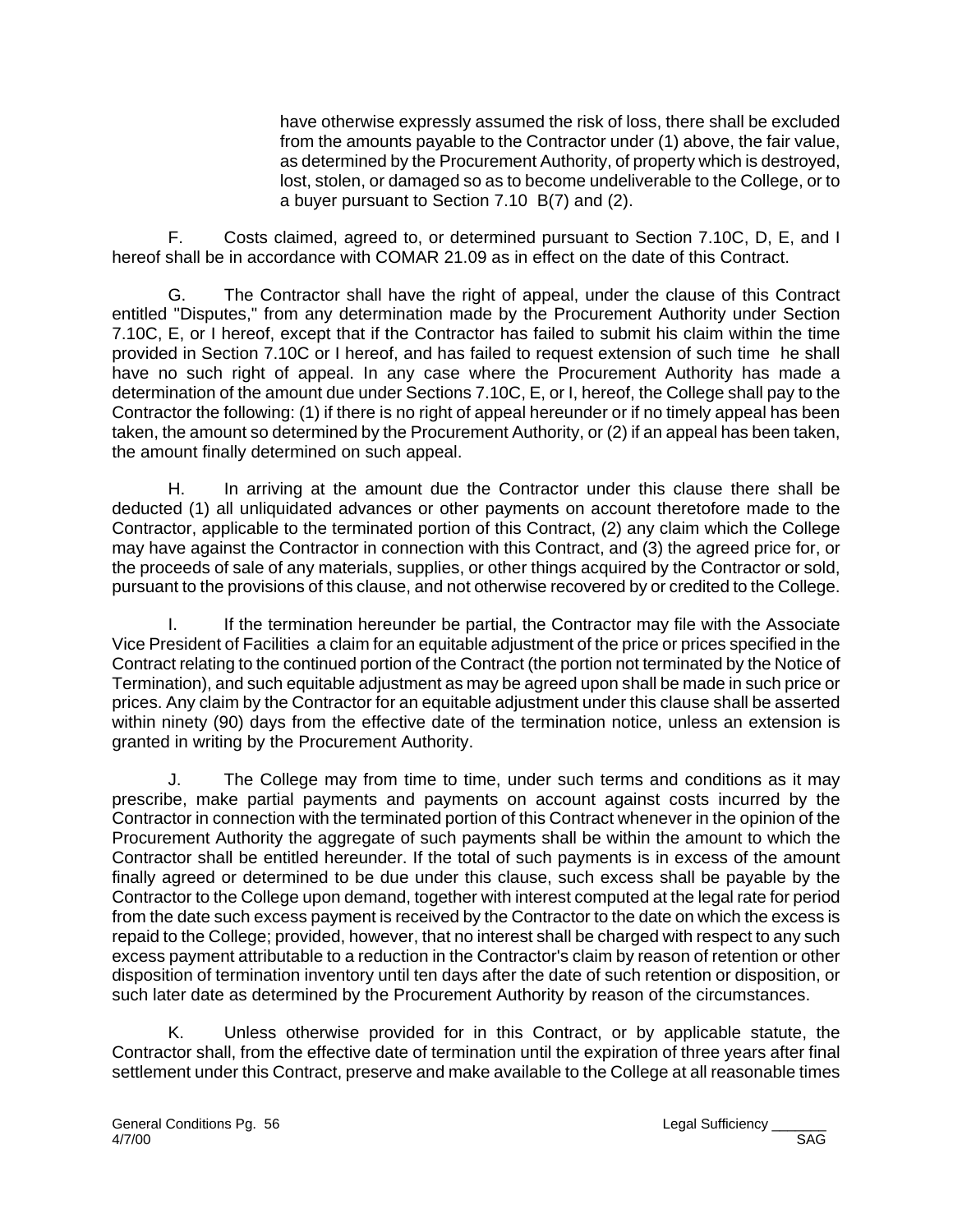at the office of the Contractor but without direct charge to the College all his books, records, documents and other evidence bearing on the costs and expenses of the Contractor under this Contract and relating to the work terminated hereunder or, to the extent approved by the Procurement Authority, photographs, microphotographs or other authentic reproductions thereof.

# **7.11 Termination For Default - General**

A. If the Contractor fails to fulfill its obligations in whole or part under this Contract properly and on time, or otherwise violates any provision of the Contract, the College may terminate the Contract in whole or in part by written notice to the Contractor. The notice shall specify the acts or omissions relied upon as cause for termination. All finished or unfinished work provided by the Contractor shall, at the College's option, become College property. The College shall pay the Contractor fair and equitable compensation for satisfactory performance prior to receipt of notice of termination, less the amount of damages caused by Contractor's breach. If the damages are more than the compensation payable to the Contractor, the Contractor will remain liable after termination and the College can affirmatively collect damages.

B. The College may terminate for default under Sections 7.11 and 7.12 at any time when the Contractor is in default or breach of any material obligation of the Contract, including after substantial completion, such as for failure in a timely manner to complete a punch list, to perform warranty work, or to perform any other substantial requirement of the Contract.

# **7.12 Termination For Default - Damages For Delay - Liquidated Damages**

A. If the Contractor refuses or fails to prosecute the work, or any separable part thereof, with such diligence as shall insure its completion within the time specified in this Contract, as may have been modified by executed change orders, or fails to complete said work within this time, the Procurement Authority may, by written notice to the Contractor, terminate his right to proceed (Termination for Default) with the work in full or in part or the part of the work as to which there has been delay. In this event the College may take over the work and prosecute the same to completion, by contract or otherwise, and may take possession of and utilize in completing the work the materials including materials stored off-site, appliances, and plant as may be on the site of the work and necessary therefore. Whether or not the Contractor's right to proceed with the work is terminated, he and his sureties shall be liable for any damage to the College resulting from his refusal or failure to complete the work within the specified time.

B. The Contractor's right to proceed may not be so terminated nor the Contractor charged with resulting damages if the delay in the completion of the work is determined to be an excusable delay in accordance with Section 7.03D.

- C. Liquidated Damages:
	- (1) For each day that the work shall be uncompleted after the contract completion date, as may be extended through a Change Order, the Contractor shall be liable for liquidated damages in the amount specified in the contract. Prior to and after expiration of the contract completion time, the College may withhold an amount equal to liquidated damages whenever the progress of construction is such that, due to the fault or responsibility of the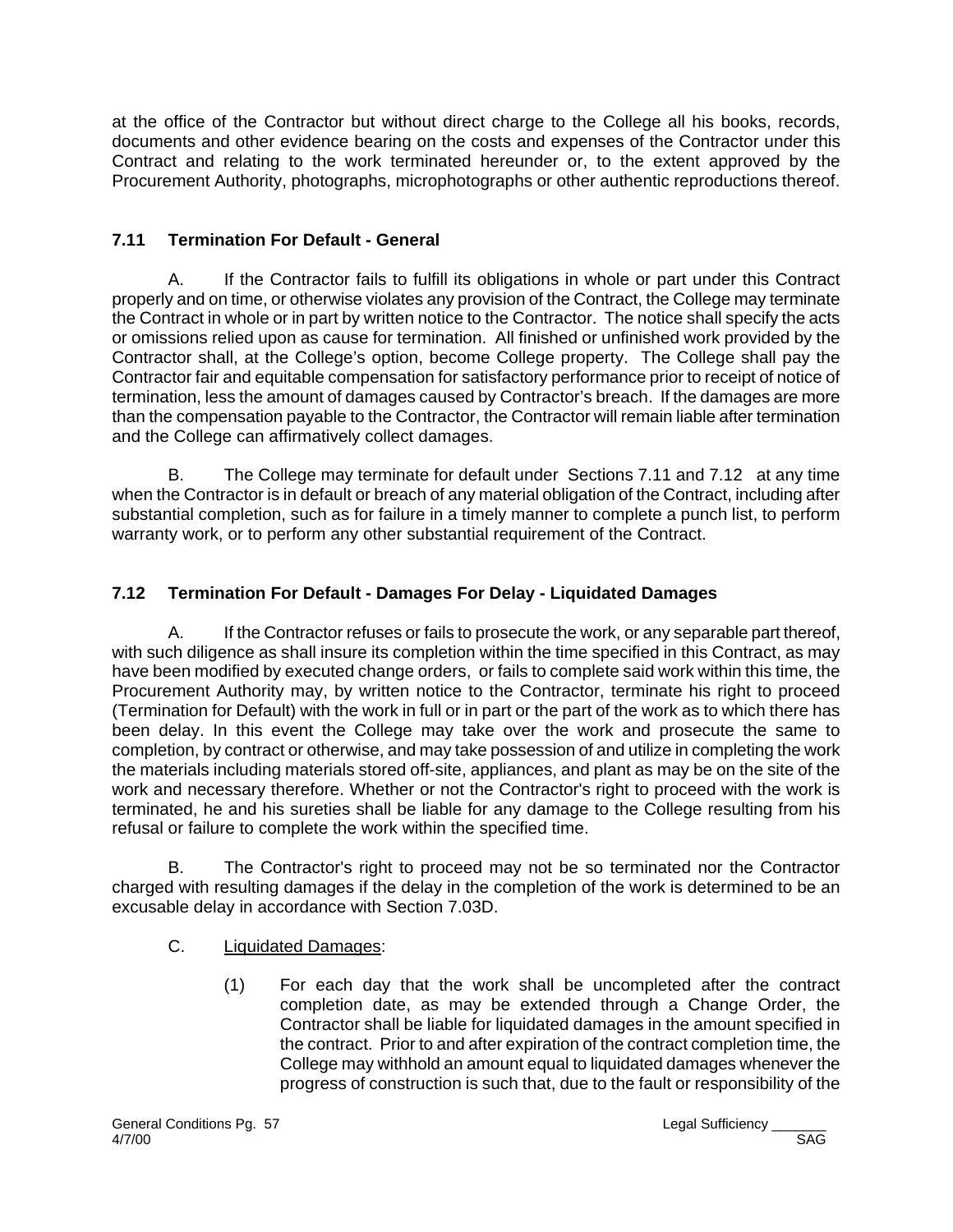Contractor, the Contractor, in the judgment of the Associate Vice President of Facilities, is behind schedule so as not reasonably to be able to complete the Contract on time. Due account shall be taken of excusable delays, any extensions of time reasonably due the Contractor for completion of additional work under change orders, and for delays for which the College is responsible, provided that the Contractor has properly requested, in writing, time extensions therefor. After submission of a bid, the Contractor may not contest the reasonableness of the amount of liquidated damages stated in the contract.

- (2) Liquidated damages will be assessed from the date specified as the contract completion date, as may be adjusted by an executed Change Order, per the following:
	- (a) If fixed and agreed liquidated damages are provided in the Contract and if the College so terminates the Contractor's right to proceed, the resulting damage shall consist of such liquidated damages until a reasonable time as may be required for final completion of the work together with any increased costs occasioned the College in completing the work.
	- (b) If fixed and agreed liquidated damages are provided in the Contract and if the College does not so terminate the Contractor's right to proceed, the resulting damage shall consist of these liquidated damages until the work is completed or accepted.
	- (c) The College shall deduct and retain out of the contract amount due to the Contractor hereunder the amount of liquidated damages, and if the amounts due the Contractor are less than the amount of such damages, the Contractor shall be liable to the College for the difference.

D. If, after notice of termination for default of the Contractor's right to proceed under the provisions of this clause, it is determined for any reason that the Contractor was not in default under the provisions of Section 7.11 and/or 7.12 , or that the delay was excusable under the provisions of Section 7.03, the rights and obligations of the parties shall be the same as if the notice of termination had been issued pursuant to a termination for convenience of the College.

E. The rights and remedies of the College provided in this Section are in addition to any other rights and remedies provided by law or under this Contract.

 F. As used in this Section, the term "Subcontractors or Suppliers" means Subcontractors or Suppliers at any tier.

G. If the Contract includes several completion dates for different portions of the work, then the provisions of this Section shall apply to each completion date.

### **7.13 Partial Acceptance**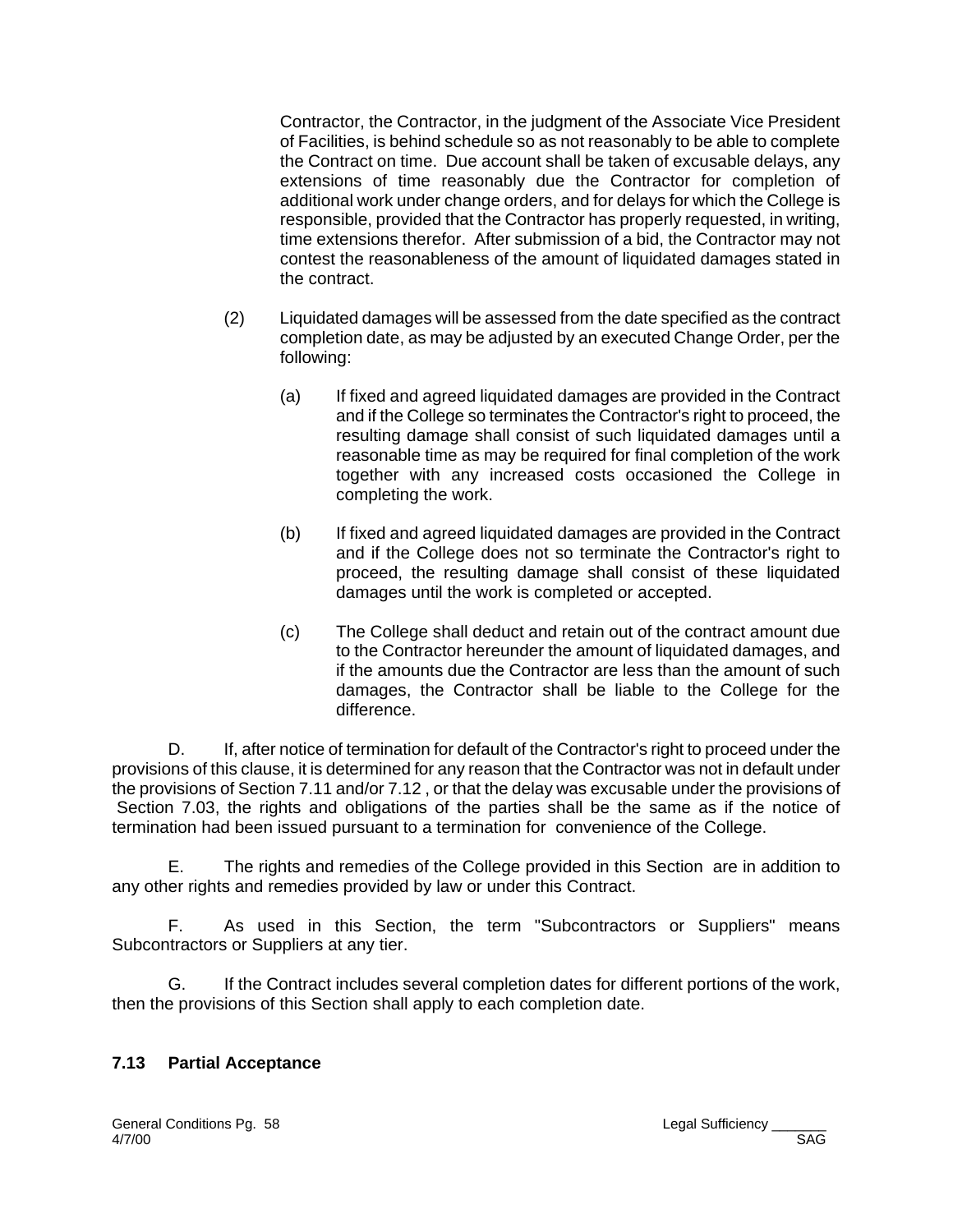A. If during the construction of work the College, in its sole discretion, desires to occupy any portion of the project, the College shall have the right to occupy and use those portions of the project which in the written opinion of the Associate Vice President of Facilities can be used for their intended purpose; provided that (1) the conditions of occupancy and use are established by the Associate Vice President of Facilities and (2) the responsibilities of the Contractor and the College for maintenance, heat, light, utilities, and insurance are mutually agreed to in writing by the Contractor and the Associate Vice President of Facilities. If no agreement can be reached, the College may move into the facility and the matter of the responsibility of the Contractor and College for maintenance of heat, lights, utilities, and insurance may be decided by the Procurement Review Committee pursuant to Section 6.11. The Contractor has the duty to advise the College of any reasons which may make partial occupancy unsafe.

B. Partial occupancy shall in no way relieve the Contractor of his responsibilities under the Contract.

C. When the College occupies the project in portions or accepts the work in portions, if the beneficial use of any accepted portion or of the project as a whole depends on substantial completion or beneficial use of any other portion, then: (1) warranties on the accepted portions do not begin to run until substantial completion of all portions on which beneficial use of the whole project depends, and (2) substantial completion of the whole project shall not be deemed to be achieved until substantial completion of all portions on which beneficial use of the whole depends.

# **7.14 Substantial Completion And Final Inspection**

A. When the work is substantially completed, the Contractor shall notify the College and the Architect that the work will be ready for final inspection by the Architect and College and test on a definite date. Sufficient notice shall be given to permit the Architect and the Associate Vice President of Facilities to schedule the final inspection.

B. Final inspection shall not be scheduled until after the Contractor has obtained all permits or approvals from outside agencies (Fire Marshall, electrical, etc.) as required for use and occupancy.

C. On the basis of the inspection, if the Architect and the College determine that the work is substantially complete and the project can be occupied or used for its intended purpose, the Associate Vice President of Facilities shall establish the date of substantial completion in writing and shall state the responsibilities of the College and the Contractor for maintenance, heat, utilities, and insurance and shall fix the time for which the guarantee will begin.

D. The Associate Vice President of Facilities shall fix the time within which the Contractor shall complete any remaining items of work which will be indicated on a punch list prepared by the Architect and/or the College. If the Contractor fails to complete the remaining items so listed in the time stipulated by the College, the College shall have the undisputed right to complete the work and deduct any cost incurred from any monies retained under the Contract. The Contractor may be required to complete multiple punch lists until the Contract is performed in its entirety. Failure to complete punch list work in a timely manner shall constitute grounds for termination of the Contract for default.

E. At all times during the period in which punch work is to be completed, the Contractor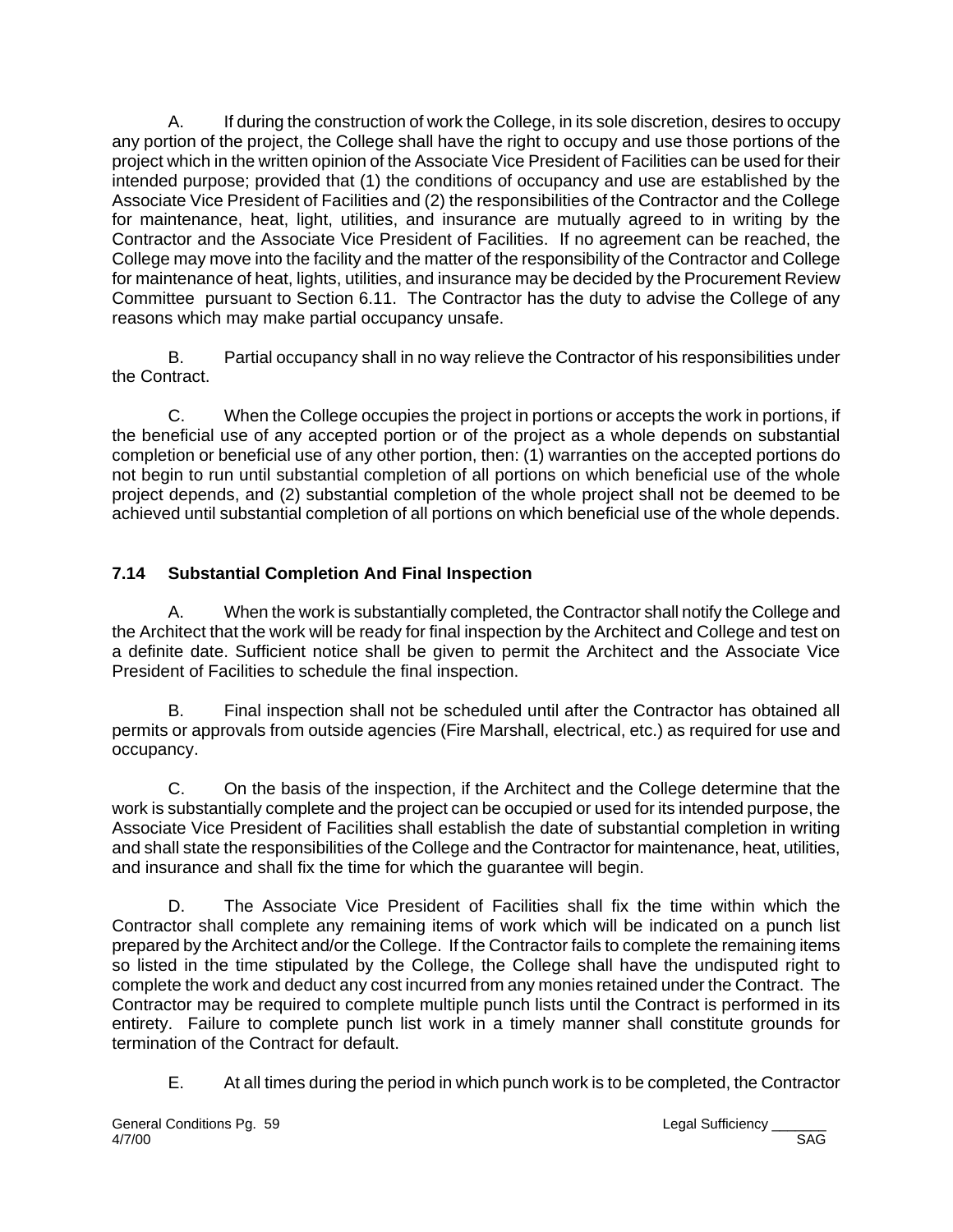shall keep up to date a copy of the punch list on site indicating completed work.

F. Acceptance of the work as substantially complete shall not excuse or waive any failure of the Contractor to complete the Contract as required by the Contract.

G. The work shall not be considered substantially complete until (1) all electrical, mechanical, and life safety systems shall be completed and successfully inspected for conformity to all requirements of the Contract and all applicable codes and standards, (2) all training, demonstrations, and owner's manuals, as required by the Contract, are satisfactorily provided, (3) As-Builts are delivered and (4) all other requirements for substantial completion are met.

# **7.15 Cleaning-up**

The Contractor shall at all times keep the construction area, including storage areas used by it, free from accumulations of waste material or rubbish and prior to completion of the work remove any rubbish from the premises and all tools, scaffolding, equipment, and materials not the property of the College. Upon completion of the construction, the Contractor shall leave the work and premises in a clean, neat and workmanlike condition satisfactory to the Associate Vice President of Facilities.

At the end of each work day the Contractor shall remove from areas outside his controlled construction area, at his expense, all trash and debris resulting from work on this Contract. At all times rubbish, trash, dirt and debris generated from this Contract shall be kept clear of vehicle and pedestrian circulation throughout the site.

 Prior to final acceptance all areas shall be thoroughly cleaned by sweeping and or washing. Any defacement or stains shall be removed at no additional cost to the College. All construction equipment, excess materials, tools, rubbish and debris shall be removed from the site.

### **7.16 Guarantees**

A. The Contractor guarantees the following for a two year period (unless a greater period is specified in the Contract) commencing on the date of substantial completion of the project as a whole except as provided in Sections 7.13 and/or 7.14 :

- (1) That the work contains no faulty or imperfect material or equipment or any imperfect, careless, or unskilled workmanship;
- (2) That all mechanical and electrical equipment, machines, devices, etc. shall be adequate for the use to which they are intended, and shall operate with ordinary care and attention in a satisfactory and efficient manner;
- (3) That he will expeditiously re-execute, correct, repair, or remove and replace with proper work, without cost to the College, any work found not to be as guaranteed by this section. The Contractor shall also make good all damages caused to other work or materials in the process of complying with this section;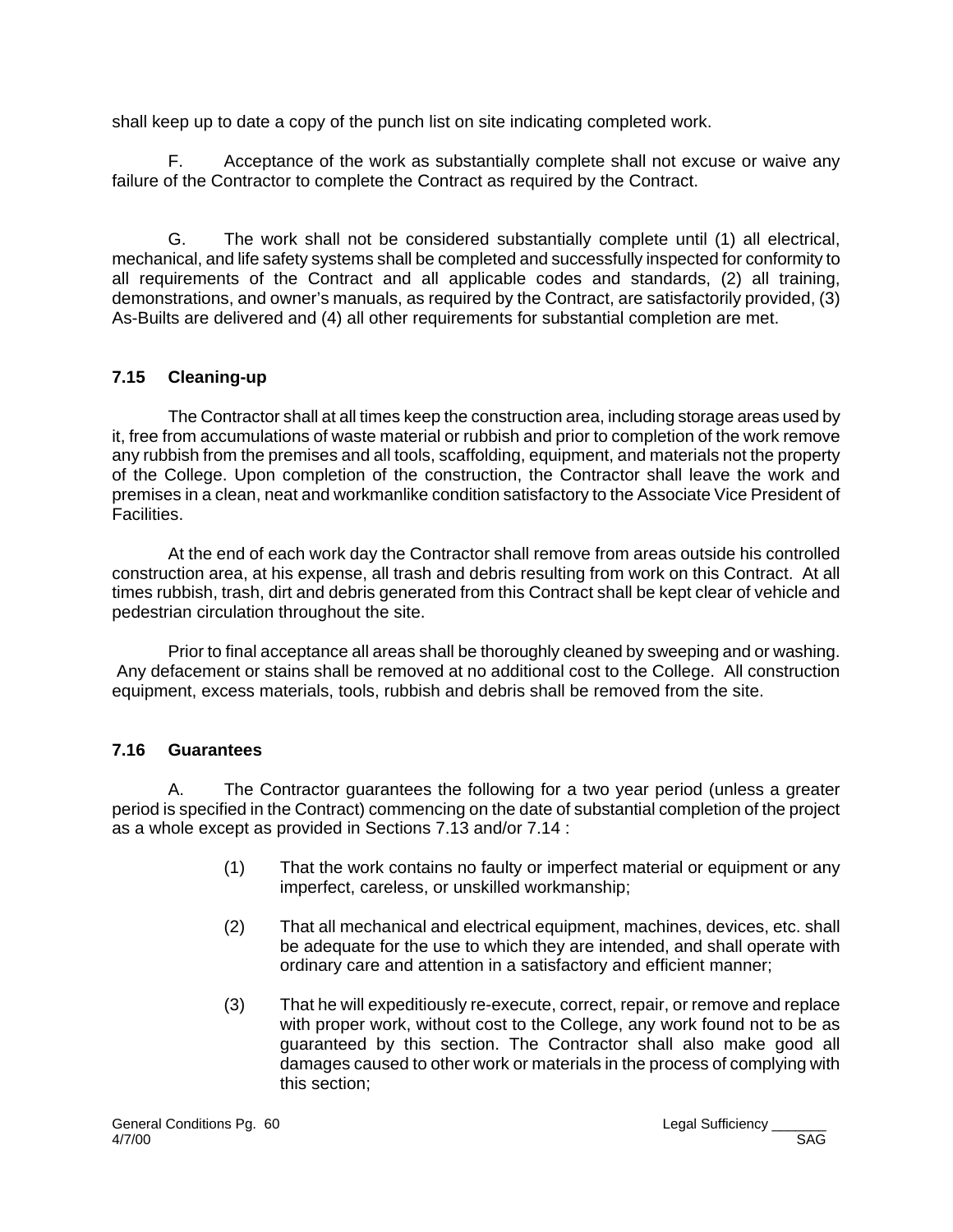- (4) That the entire work shall be water-tight and leak-proof in every particular; and
- (5) That method of installation or workmanship by the Contractor will not result in a lessening of manufacturers warrantee for installed item.

B. During the guarantee period, the Contractor is bound to replace work in addition to being liable for failure to perform the Contract in accordance with its terms. Nothing herein releases or limits the Contractor's liability for latent defects or for any substantial failure to perform the work in accordance with the Contract, even if such defects or failures are discovered after the expiration of the warranty period provided by this section.

### **7.17 Notice To College Of Labor Disputes**

A. Whenever the Contractor has knowledge that any actual or potential labor dispute is delaying or threatens to delay the timely performance of this Contract, the Contractor shall immediately give notice thereof, including all relevant information with respect thereto, to the Associate Vice President of Facilities.

B. The Contractor agrees to insert the substance of this clause, including this Section B., in any subcontract hereunder as to which a labor dispute may delay the timely performance of this Contract; except that each such subcontract shall provide that in the event its timely performance is delayed or threatened by delay by any actual or potential labor dispute, the Subcontractor shall immediately notify his next higher tier Subcontractor, or the prime Contractor, as the case may be, of all relevant information with respect to such dispute.

### **SECTION 8 - PAYMENTS**

### **8.01 Invoicing**

A. For this Section 8, the terms "invoice", "pay requests", and "application for payment" are interchangeable.

B. To the extent of the then current contract amount as it has been modified by executed change orders, if any, the Contractor may only invoice the College for:

- (1) The value of work accomplished.
- (2) On account of materials or equipment delivered on the site which are suitably stored and protected.
- (3) On account of materials or equipment stored at an approved off-site location agreed upon by the College; conditioned upon submission by the Contractor of bills of sale or such other procedures satisfactory to the College to establish the College's title to such materials or equipment or otherwise protect the College's interest including applicable insurance, transportation to site, and freedom from liens and security interests.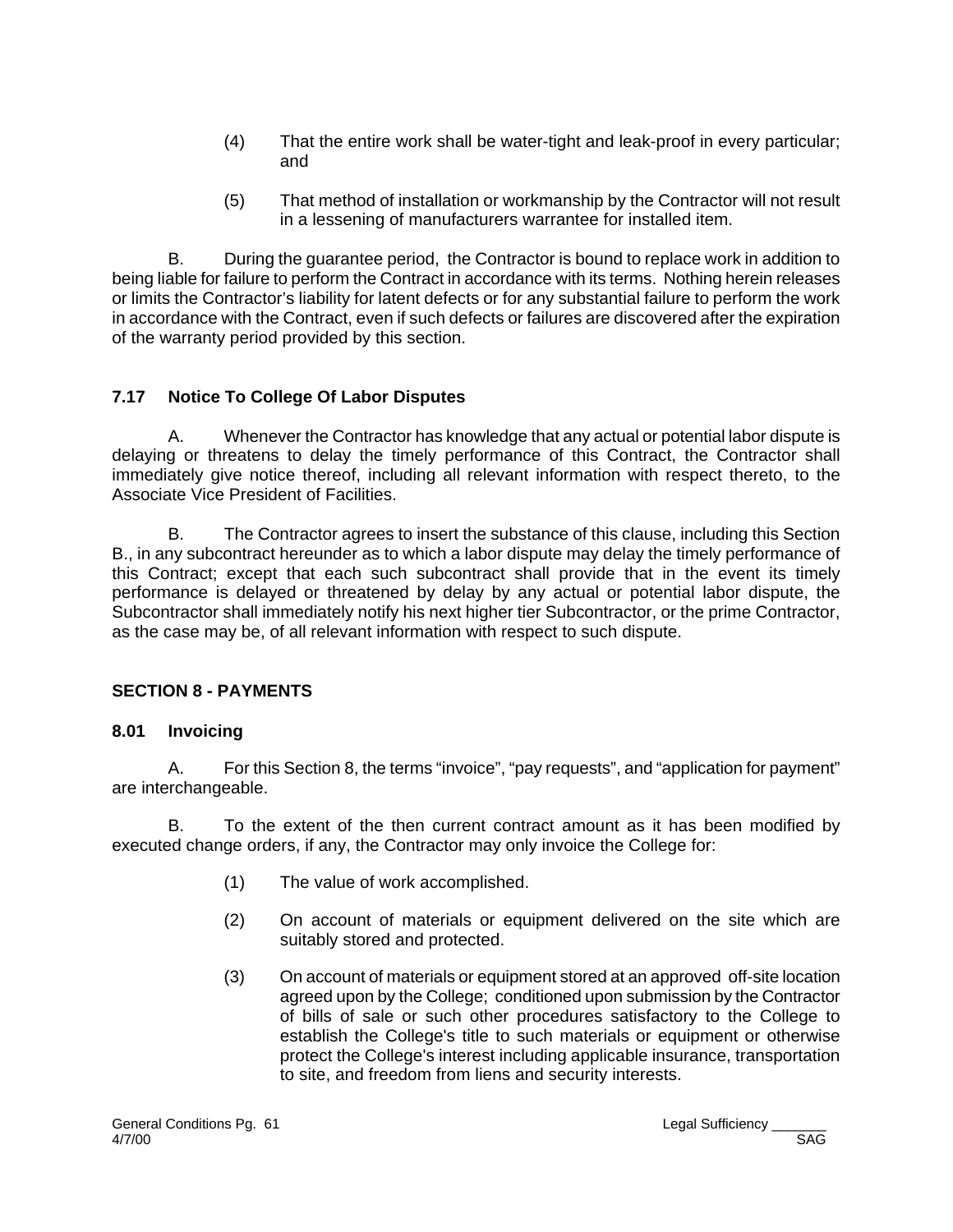C. Prior to application for the first payment, the Contractor shall submit to the College and the Architect a schedule of values of the various parts of the work, including quantities, aggregating the total sum of the Contract.. The form of this submission shall be as the Contractor and the College have agreed upon and shall be supported by such evidence as to correctness as the College may direct. This schedule shall be used as a basis for certificates of payments unless at a later date found to be in error.

D. Application for payment shall be submitted on a monthly basis.

E. In applying for payments the Contractor shall submit an invoice, based upon the schedule of values (see C above) itemized in such form and supported by such evidence as the College may require. In addition, no payments will be made to the Contractor without the proper submission of the following:

- (1) In applying for all payments, excluding the first payment, the Contractor shall submit, in addition to the above an affidavit that he has paid:
	- (a) All labor to date.
	- (b) All vendors and material suppliers to date for all items received.
	- (c) All Subcontractors to date, less the retained amount.
- (2) The Contractor shall also submit with each pay request, excluding the first pay request, an affidavit signed by each of the Subcontractors that they have been paid, less any retainages, for all pay requests to date.
- (2) The Contractor shall also submit with each pay request a certification that record drawings ("As-Builts") are current and up to date. Prior to the College's approval of the pay request the Contractor shall review the record drawings with the Architect and obtain the Architect's concurrence that the record drawings are satisfactorily maintained and up to date.
- (4) The Contractor will also submit with each pay request updated schedule reports which indicate the current progress and, as appropriate, revise the schedule for remaining work. Schedules are to be updated per Section 7.02.
- (5) Contractor will also submit with each pay request all MBE Progress reports as specified in Section 10, if applicable.

F. Payments of College Obligations: The Contractor agrees to include on the face of all invoices billed to the College both the Contract Number and the Firm's Federal ID number or Contractor's Social Security Number. The Contractor shall mail invoices with all supporting documents required herein to: Accounts Payable, St. Mary's College of Maryland, St. Mary's City, MD 20686, and, simultaneously will submit a complete copy to the Architect and Project Manager for approval.

G The Contractor will review the pay request with the Architect and the Project Manager and obtain their written approval. After obtaining approval by the Architect and the Project Manager, the Project Manager will authorize Accounts Payable to process the invoice.

H. Payments made to the Contractor pursuant to this Contract shall be made no later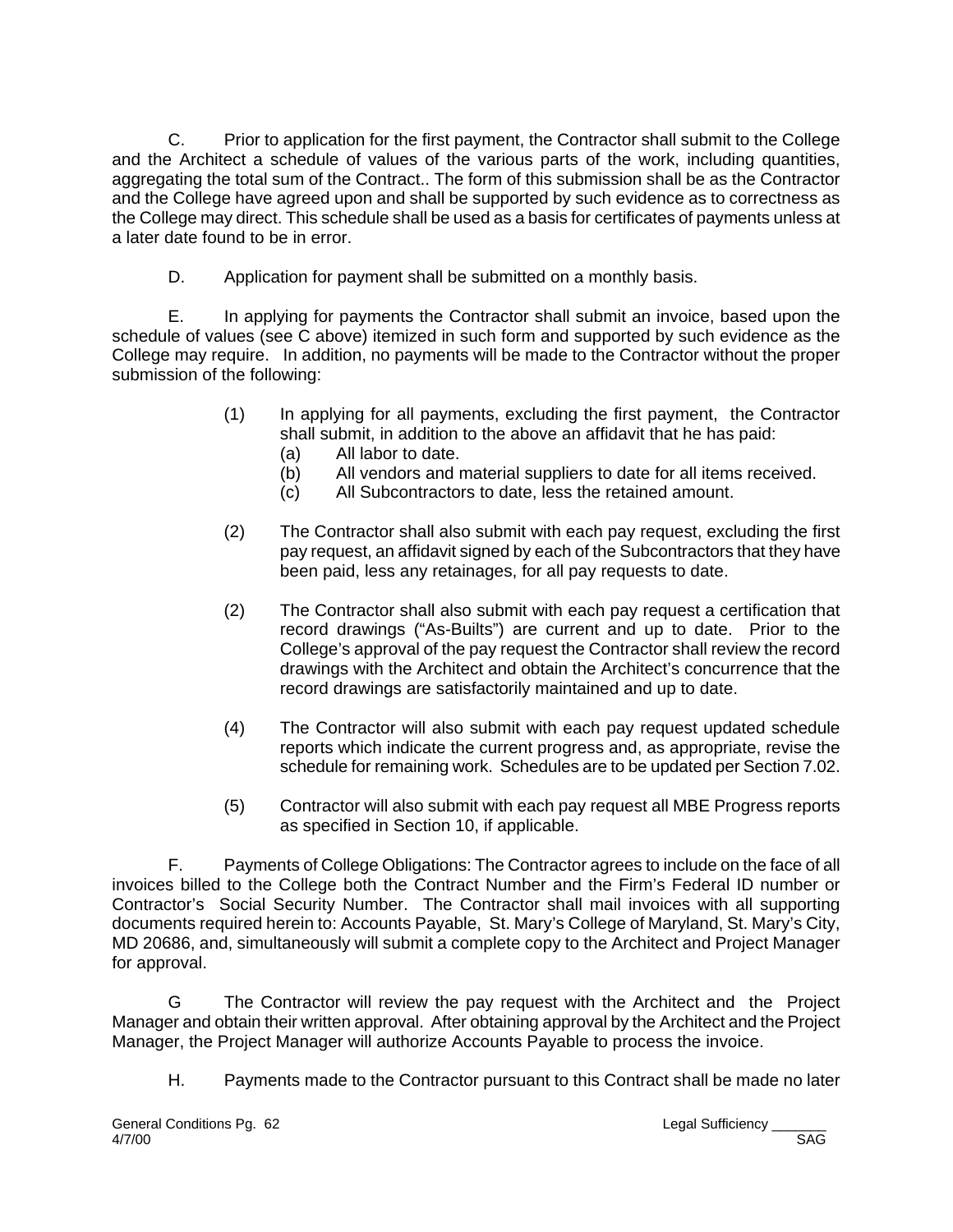than thirty (30) days after the College has received and approved of a proper invoice from the Contractor. Charges for late payment of invoices, other than as prescribed by Title 15, Subtitle 1, of the State Finance and Procurement Article, Annotated Code of Maryland, or by the Public Service Commission of Maryland with respect to regulated public utilities, as applicable, are prohibited.

I. In addition to any other available remedies if, in the opinion of the Associate Vice President of Facilities, the Contractor fails to perform in a satisfactory and timely manner, the Associate Vice President of Facilities may refuse to allow or limit approval of any invoice for payment, and may cause payments to the Contractor to be reduced or withheld until such time as the Contractor meets performance standards as established by the Associate Vice President of Facilities.

# **8.02 Force Account Work**

A. When the Contractor is required to perform work on a Force Account basis, as directed through issuance of a Change Directive, per Section 3.04, the basis for compensation shall be in accordance with this Section. The compensation as set forth herein shall be received by the Contractor as payment in full for the work done on a force account basis.

- (1) Labor. For all labor and for foremen in direct charge of the specific operations, the Contractor shall receive the actual wages and usual prorated benefits and indirect costs, for each and every hour that said labor and foremen are actually engaged in Force Account work.
- (2) Materials. For materials accepted by the Architect and Project Manager and used, the Contractor shall receive the actual cost of such materials delivered on the work, including transportation paid by him (exclusive of machinery rentals as hereinafter set forth).
- (3) Equipment. For any machinery or special equipment (other than small tools, whether rented or owned), the Contractor shall receive the rates agreed upon in writing before such work is begun, or the Contractor shall receive those rates which may be specified elsewhere in the Contract. For purpose of definition, equipment with a new cost of \$500 or less will be considered small tools.
- (4) Materials and Supplies Not Incorporated in the Work. For materials and supplies expended in the performance of the work (excluding those required for rented equipment) and approved by the Architect (and Project Manager), the Contractor shall receive the actual cost of such materials and supplies used.
- (5) Bond, Insurance, and Tax. For bond premiums, if an increase in the bonds is required by the College, and insurance premiums for property damage and liability, the Contractor and Associate Vice President of Facilities shall determine an equitable percent to be applied.
- (6) Subcontractors. For work done solely by a Subcontractor, the Subcontractor's cost shall be determined as stipulated in Section 8.02 A(1)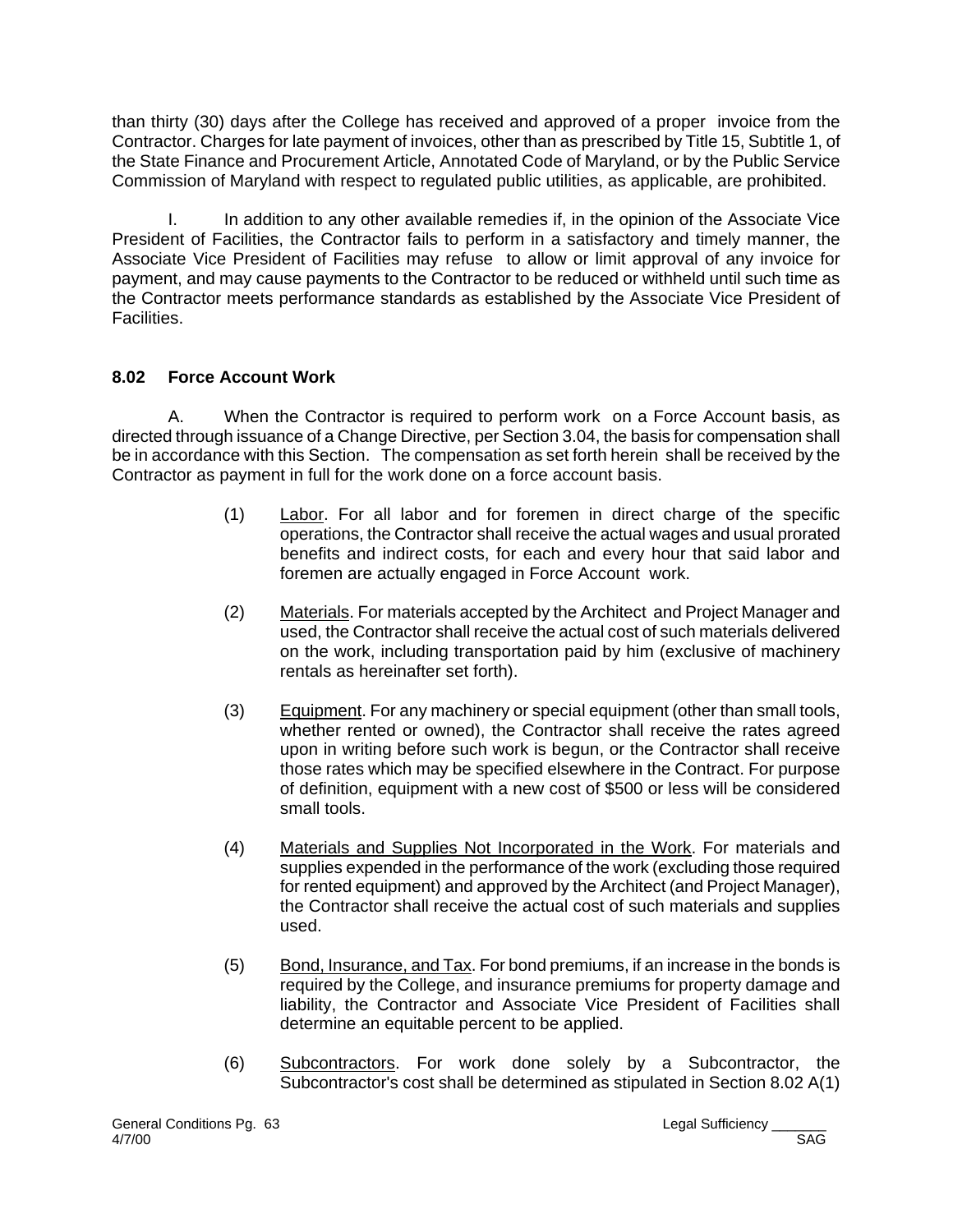through (5). The allowable percentages for combined overhead and profit for the Subcontractor shall be a reasonable amount not to exceed 15% of the Subcontractor's cost. . The Contractor shall be entitled to an allowance of five percent (5%) of the Subcontractor's total cost of doing the work.

- (7) Superintendence. No additional allowance shall be made for general superintendence, the use of small tools, or other costs for which no specific allowance is herein provided. The cost of foremen may be considered only when the modification makes necessary the hiring of additional supervisory personnel or makes necessary their employment for time additional to that required by the Contract.
- (8) Contractor's Overhead and Profit. The Contractor will be paid for completed work performed by his own forces, a percentage thereof to cover his overhead and profit which shall be a reasonable amount not to exceed 15% of the Contractor's cost.

B. Daily Accounting: At the end of each day, the Contractor shall submit to the Project Manager his records of the cost of work performed that day as ordered on a force account basis.

C. Final Accounting: Upon completion of the Force Account work, or sooner as may be requested by the Project Manager, the Contractor shall furnish the records supporting his actual costs in performance of the Force Account work. The Contractor shall include the following:

- (1) Name, classification, date, daily hours, total hours, rate, and extension for such laborer, foreman;
- (2) Designation, dates, daily hours, total hours, rental rate, and extension for each unit of machinery and equipment;
- (3) Quantities of materials, prices, and extensions;
- (4) Costs of transportation of materials; and
- (5) Cost of property damage, liability and Workmen's compensation insurance premiums, unemployment insurance contributions, and social security tax.
- (6) Items under Sections (3) and (4) shall be accompanied by original receipted invoices for materials used and transportation charges. If, however, the materials used in the force account work are not specifically purchased for such work but are taken from the Contractor's stock, then in lieu of the original invoices, the statements shall contain or be accompanied by an affidavit of the Contractor which shall certify that such materials were taken from his stock, that the quantity claimed was actually used and that the price and transportation of the material as claimed represent actual cost.
- (7) Force Account work performed by Subcontractors shall be in accordance with Sections (1) through (6) above.
- D. Upon review and approval by the Associate Vice President of Facilities of the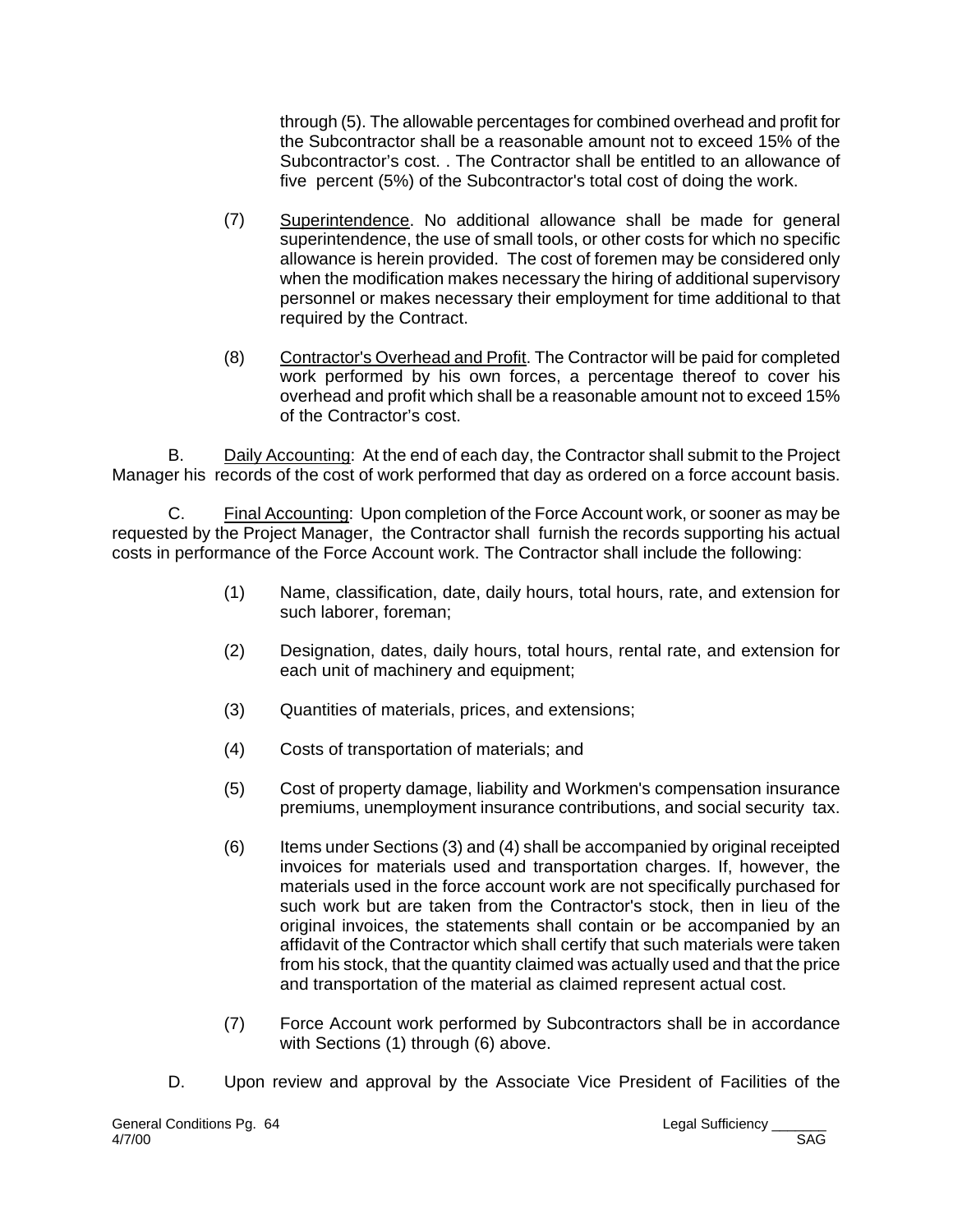information provided in Section 8.02C above, the College will issue a Change Order.

### **8.03 Cash Allowances**

Whenever an allowance is mentioned in the specifications, then the Contractor shall include in his contract sum the entire amount of such specified allowances. The Contractor's expenditure of these allowances is at the Associate Vice President of Facilities direction. However, the allowance expenditure is limited to items properly inferable from the title and description of the allowance. Unexpended balances are to revert to the College via the change in work procedure (Section 3.04). The cost of installation of materials purchased with these specified allowances and other expenses, and Contractor's profit are not included in the allowance. The Contractor shall install all material purchased under allowances and shall include in the contract bid a sufficient amount, in addition to the allowance to cover the installation, other costs and profit.

### **8.04 Payments Withheld**

A. The College may withhold or, on account of subsequently discovered evidence, nullify or reduce the whole or part of any certificate or payment to such extent as may be necessary to protect the College from loss on account of any of the following:

- (1) Defective work not remedied
- (2) Claims filed or reasonable evidence indicating probable filing of claims against the College for which the Contractor may be liable to the College
- (3) Failure of the Contractor to make payments properly to Subcontractors or Suppliers for material or labor
- (4) A reasonable doubt that the Contract can be completed for the balance then unpaid
- (5) Damage to another Contractor caused by the Contractor
- (6) Liquidated damages or other damages or compensation due to the College for claims of the College against the Contractor
- (7) Failure to maintain As-Builts
- (8) Retainage
- (9) Failure to update progress schedules
- (10) Estimated or actual cost of completing unfinished punch list or warranty work.

B. When the above grounds are removed, payment shall be made for amounts withheld because of them.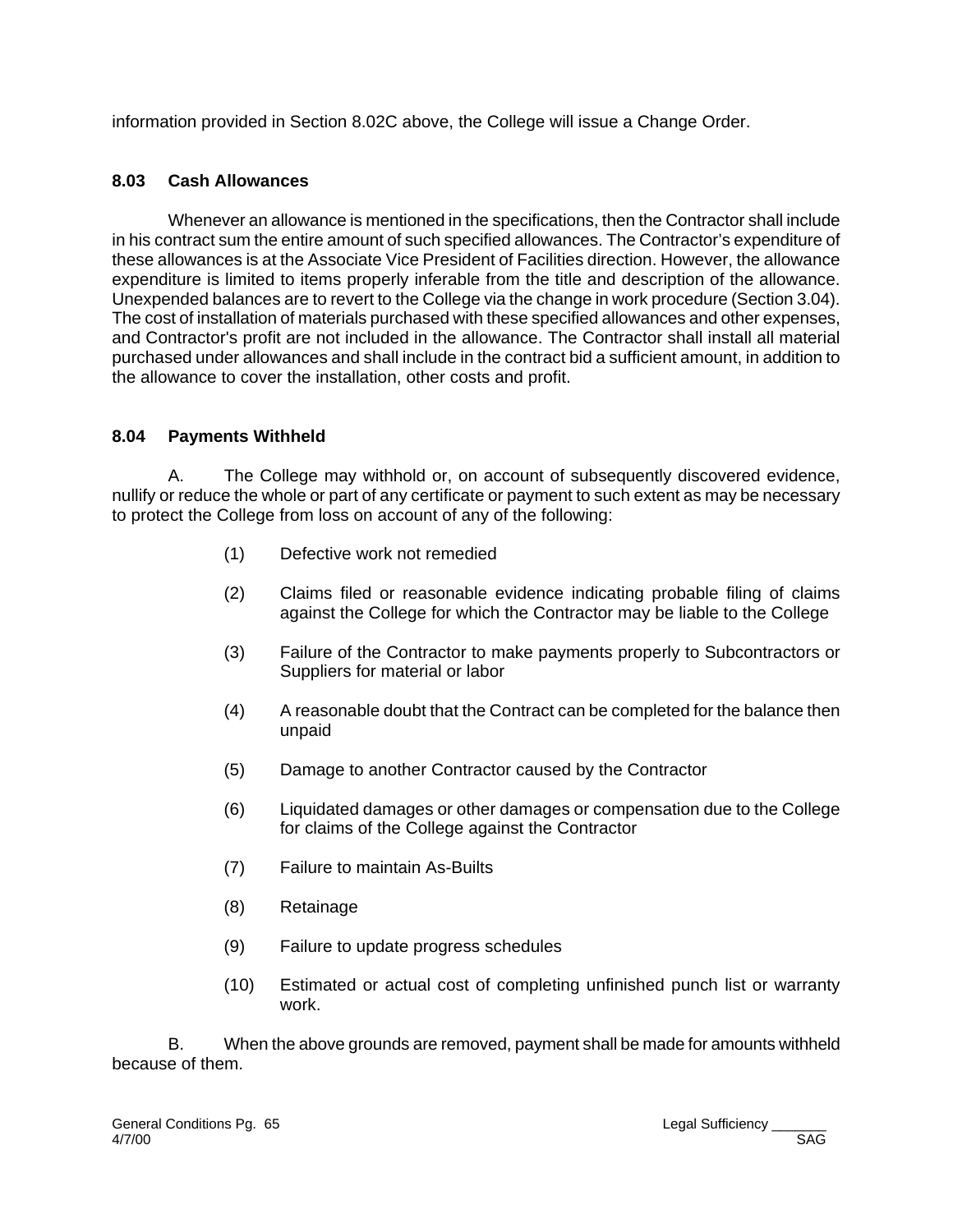C. Retainage: The College will withhold ten (10) percent retainage from all payments until final payment. Reduction of the retainage percentage may be allowed at the discretion of the Associate Vice President of Facilities. Retainage is in addition to any deductions, charges, back charges, or liquidated damages as may be imposed by the Associate Vice President of Facilities in accordance with Section 8.04 A.

### **8.05 Acceptance And Final Payment**

- A. (1) Upon final completion of the work, the Contractor shall prepare final payment forms and submit them.
	- (2) The College will promptly proceed to make any necessary final surveys, to complete any necessary computations of quantities, and to complete other activities necessary to determine the Contractor's right to final payment. The Associate Vice President of Facilities will then reply to the Contractor's request for final payment, informing the Contractor of the amount of final payment considered to be due the Contractor. Such reply shall inform the Contractor of all deductions, damages, costs, backcharges, and other charges assessed against the Contractor by the College and the reasons therefor.
	- (3) Final payment shall not be made until all contract work, including punch list, is complete to the satisfaction of the College. In no case shall final payment to the Contractor be made without the Contractor providing the following:
		- (a) Such evidence as will establish the College's title to materials and give reasonable assurance that causes for liens by labor and other do not exist;
		- (b) All permits, certificates, etc. from inspecting agencies as required by the Contract;
		- (c) All other guarantees as called for by the Contract;
		- (d) All required equipment, operation, training, maintenance and other equipment manuals and parts lists; and
		- (e) Complete set of all drawings indicating as-built conditions to the College with a copy to the Architect.

B. Notwithstanding Section 8.05A(1) above, prior to or in the absence of a request from Contractor for final payment, the Associate Vice President of Facilities may determine under Section 8.05A(2) the amount of the final payment it considers to be due the Contractor. In such case, the Associate Vice President of Facilities shall notify the Contractor in writing of his determination.

C. If the Contractor disagrees with the Associate Vice President of Facilities reply regarding final payment due after the Associate Vice President of Facilities issues his reply, the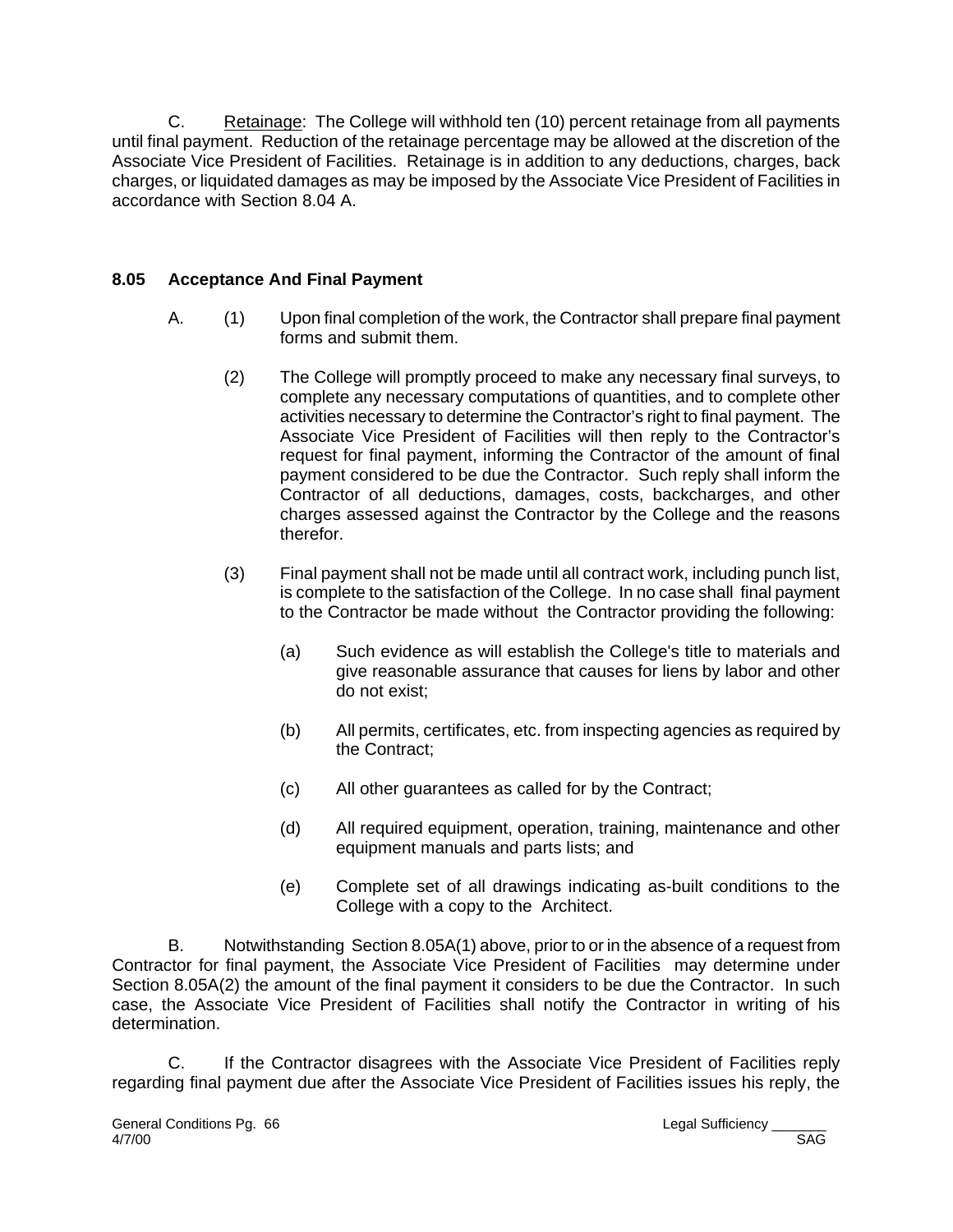Contractor has up to thirty (30) days to provide notice of such disagreement. If following notice the Contractor and Associate Vice President of Facilities cannot agree on the final payment due, the Contractor shall request a Final Decision in accordance with Section 6.11. At its option, the College may withhold final payment pending completion of the Dispute process. If the Contractor fails to file a notice with the Associate Vice President of Facilities that the Contractor disagrees with the Associate Vice President of Facilities' computation of the final payment due within the thirty (30) day period, the Associate Vice President of Facilities may initiate final payment.

D. Acceptance by the Contractor of any payment identified by the College as being final payment shall operate as an accord and satisfaction and a general release of all claims of the Contractor against the College arising out of or connected with the Contract, except as may be expressly agreed otherwise in writing between the Contractor and the Procurement Authority.

E. No claims by the Contractor may be asserted for the first time after application is made by the Contractor for final payment or after final payment is made by the College.

F. All prior partial estimates and payments shall be subject to correction at the time of Acceptance and Final Payment and if the Contractor has been previously overpaid, the amount of such overpayment shall be set forth in the Final Payment forms and the Contractor hereby agrees that he will reimburse the College for such overpayment within forty-five (45) days of receipt of such advice, and his surety will not be granted release from obligations under the terms of the Contract until reimbursement has been made in full.

### **8.06 Retention Of Records - Audits By The College**

A. The Contractor and his Subcontractors and Suppliers at any tier shall retain and maintain all records and documents relating to this Contract for three years after final payment by the College hereunder or any applicable statue of limitations whichever is longer, and shall make them available for inspection and audit by authorized representatives of the College including the Associate Vice President of Facilities, at all reasonable times.

B. If Contractor or his Subcontractors or Suppliers at any tier fail to retain for the period of time required by this section original documents used, made, or relating to the preparation or calculation of Contractor's bid to the College or of bids, quotes, estimates of Subcontractors or Suppliers at any tier, Contractor shall be entitled to no damages, compensation, or equitable adjustments (including time extensions) for any claims based on calculations, assumptions, understandings or beliefs allegedly made at the time of preparation of such bids, quotes, or estimates.

C. In the event a claim is initiated under Section 6.11, the Contractor and his Subcontractors or Suppliers at any tier shall retain such books, papers, records and any other documents until expiration of the aforesaid three-year period or until final, unappealable resolution of the claim or dispute, whichever is later.

### **SECTION 9 - EMPLOYEES, SUBCONTRACTORS AND WORK CONDITIONS**

### **9.01 Employees And Workmanship**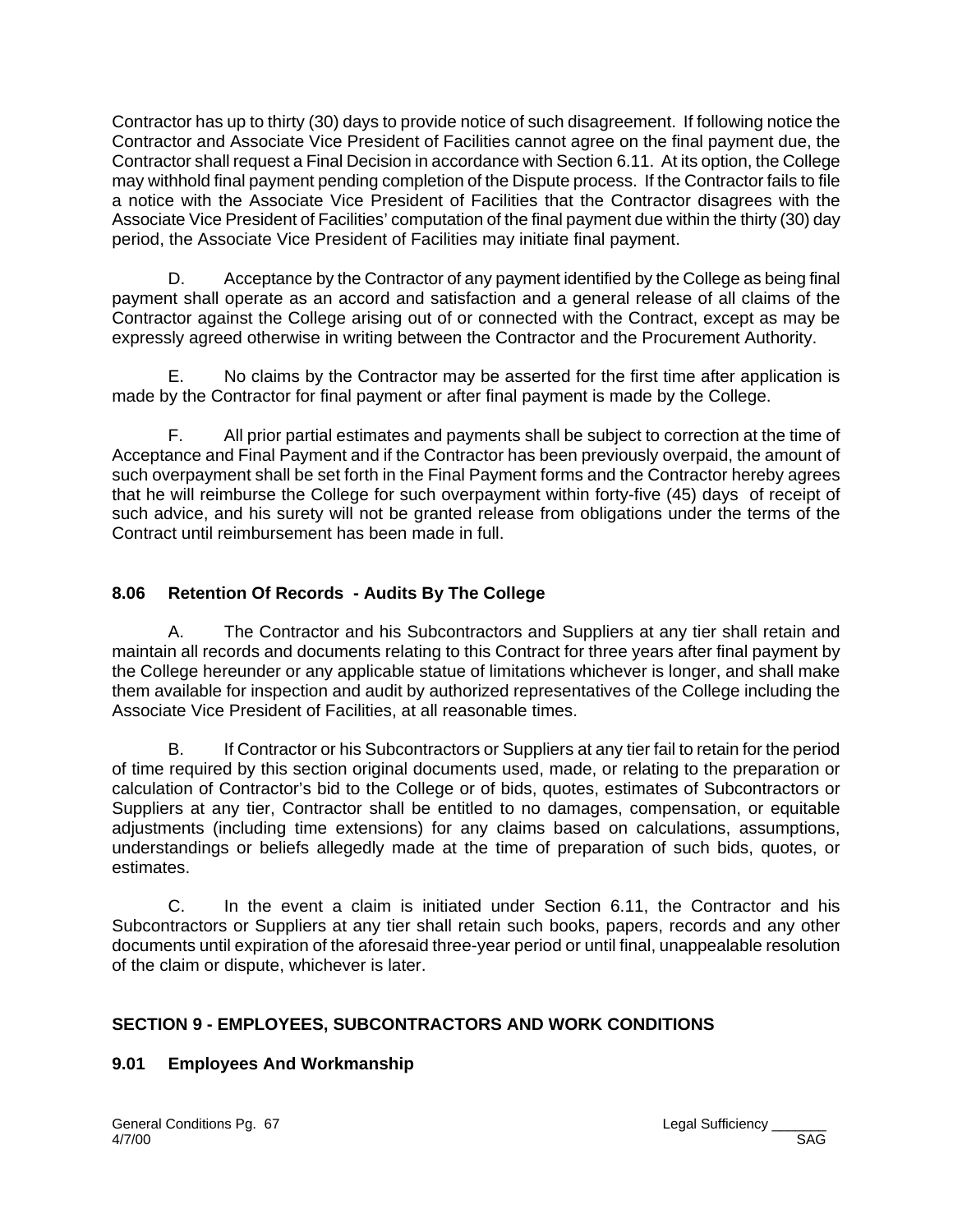A. **Qualification of Employees: Only personnel thoroughly trained and skilled in the task** assigned them may be employed on any portion of the work. Any employee found to be unskilled or untrained in his work shall be removed from the work.

B. Licensed Employees: When Municipal, County, State or Federal laws require that certain personnel (electricians, plumbers, etc.) be licensed, then all such personnel employed on the work shall be so licensed.

C. Quantity of Labor: The Contractor shall employ on the work, at all times, sufficient personnel to complete the work within the time stated in the Contract.

D. Work Areas: The Contractor shall confine the operations of his employees to the limits as provided by law, ordinance, permits or directions of the College. Generally, the work area will be as indicated in the construction documents.

- E. Methods and Quality:
	- (1) Whenever the method of the work or manner of procedure is not specifically stated in the Contract, then it is intended that the highest standard of practice shall be followed. Unless the Contract expressly require stricter standards, recommendations of the manufacturers of approved materials shall be considered as a part of these specifications and all materials shall be applied, installed, connected, erected, used, cleaned and conditioned as so called for thereby. If any manufacturer's recommendations are defective, faulty, inaccurate or negligently made, the Contractor shall be responsible for any loss resulting therefrom, including liability for loss incurred by the College.
	- (2) All materials shall be accurately assembled, set, etc., and when so required in good construction, shall be true to line, even, square, plumb, level and regularly spaced, coursed, etc. Under no circumstances, either in new or old work shall any material be applied over another which has not been thoroughly cleaned, sanded, or otherwise treated so as not to impair the finish, adhesion, or efficiency of the next applied item.
	- (3) All methods, procedure and results are subject to the Architect's and Associate Vice President of Facilities' approval as to finished result to be obtained. However, this is not to be interpreted as placing upon the Architect or Associate Vice President of Facilities any responsibility for the work management which is solely the responsibility of the Contractor.
- F. Scheduling and Coordination:
	- (1) The Contractor shall so schedule and coordinate the work as to ensure expeditious, efficient and uninterrupted progress and to hold to an absolute minimum the cutting and patching of new work. All cutting, patching and digging necessary to the execution of the work should be included in the schedule.
	- (2) The Contractor shall so schedule the construction performed by each group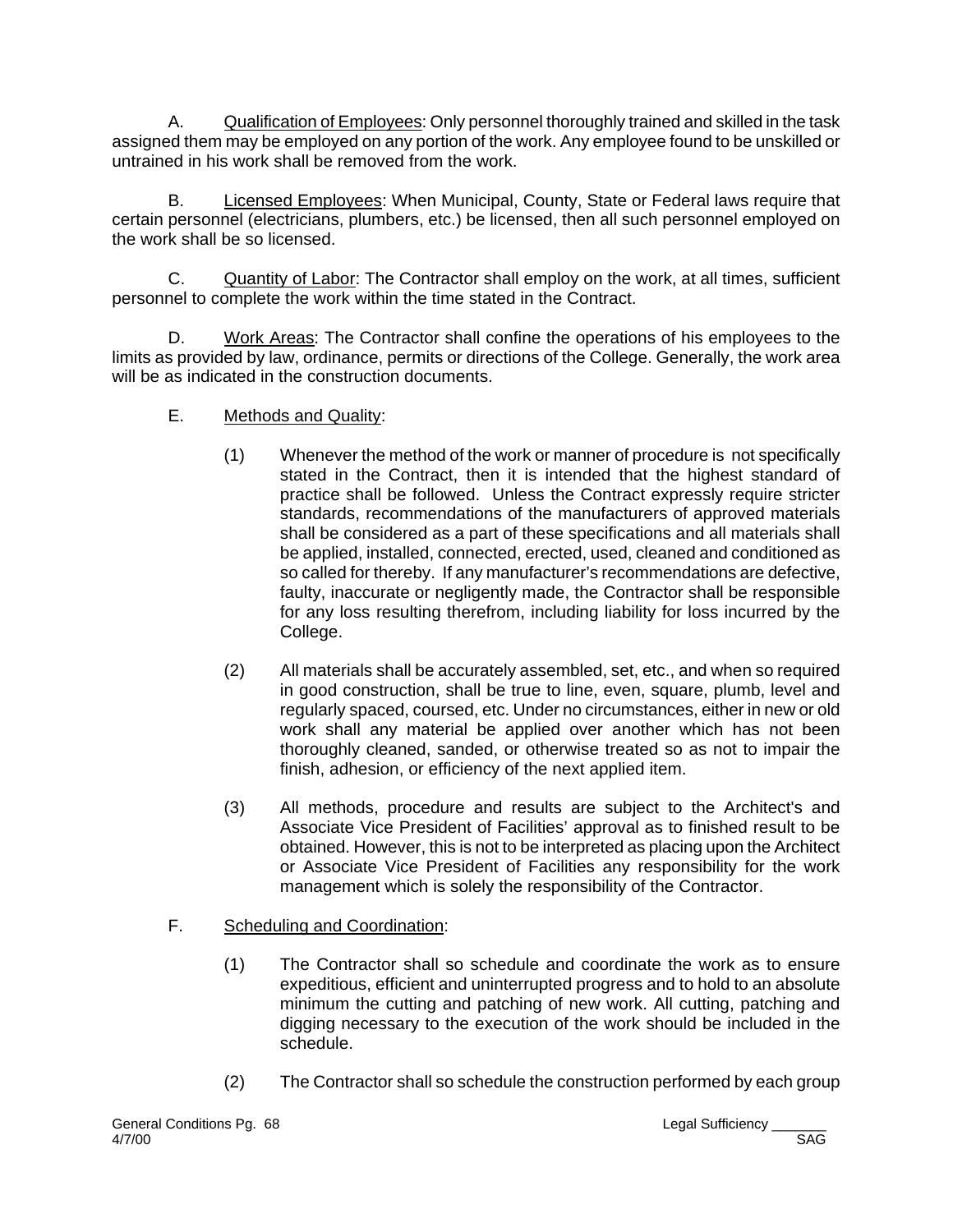or trade that each installation or portion of the construction shall member with and join with every other new or old work as required for a complete installation, all according to accepted best construction practice.

G. Superintendent. The Contractor shall keep on the work, at all times during its progress, a competent Superintendent who is able to communicate with the College and its representatives and any necessary assistants, all of whom shall be approved by the College prior to commencement of the work. The Contractor shall submit in writing to the College the name of the person it intends to employ as superintendent for the execution of this Contract with a statement of the proposed superintendent's qualifications. This data will be reviewed by the College and an approval or rejection given in writing. Persons who have previously proved unsatisfactory on work executed for the College or the State of Maryland, or who are without proper qualifications, will not be approved. Should it be necessary to change the superintendent, this procedure will be repeated. A single Superintendent will be permitted to superintend two or more projects only when approved by the Associate Vice President of Facilities in writing. The Superintendent shall represent the Contractor. All directions given to the Superintendent shall be as binding as if given to the Contractor. Should the Associate Vice President of Facilities request removal of the Superintendent, he shall be immediately removed from the work and a new Superintendent shall immediately obtained by the Contractor and approved as described above.

H. The Contractor shall at all times enforce strict discipline and good order among his employees and Subcontractors and shall not employ or permit to remain on the work any unfit person. He shall enforce all instructions relative to use of water, heat, power, no smoking, and control and use of fires as required by law, the College, and the State. Employees must not be allowed to loiter on the premises before or after working hours. The Contractor's employees shall not fraternize with individuals at or around the project site not having an official responsibility in connection with this project. The Associate Vice President of Facilities shall have the right to require the Contractor to remove any individual from his workforce or the workforce of his Subcontractors who fails to conduct himself/herself in a professional manner.

I. The Contractor shall designate a responsible member of his organization, on the work site, whose duty it shall be, in addition to his other duties, to prevent accidents and to enforce the standards of Section 9.05. The name and position of the person so designated shall be reported to the Associate Vice President of Facilities with a copy to the Architect, by the Contractor at the commencement of the work.

### **9.02 Non-discrimination In Employment Policies**

A. The contents of Section 13-219 of the State Finance & Procurement Article of the Annotated Code of Maryland, is adopted by the College, and is called to the attention of the Contractor and Subcontractors as follows:

> (1) A contract subject to this Article may not be awarded to any Contractor unless the Contract contains provisions obligating the Contractor not to discriminate in any manner against any employee or applicant for employment because of sex, race, creed, color, national origin or age and obligating the Contractor to include a similar clause in all subcontracts, except subcontracts for standard commercial supplies or raw materials. In addition, the Contractor and Subcontractor agree to post in conspicuous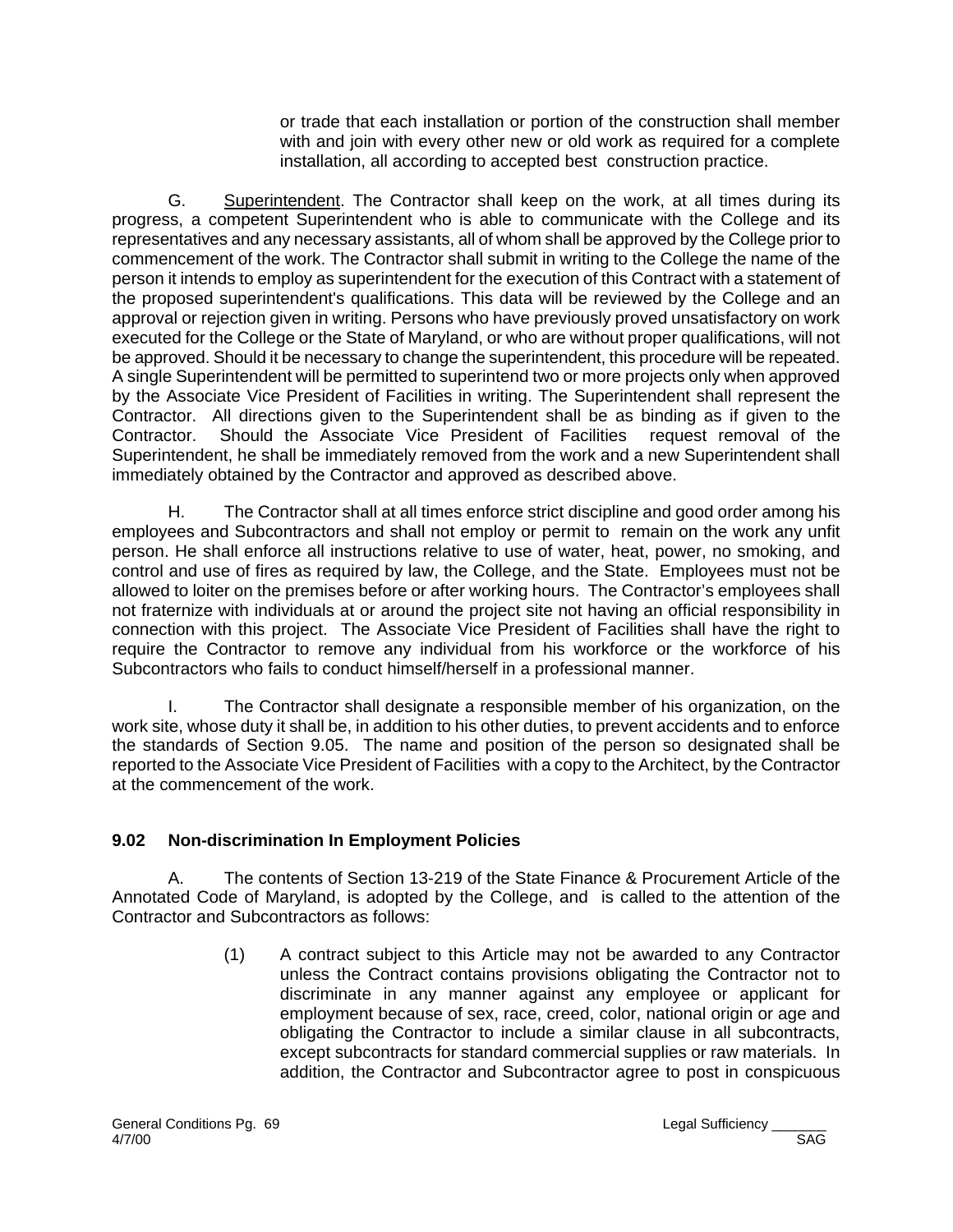places, available to employees and applicants for employment, notices setting forth the provisions of the nondiscrimination clause.

- (2) Failure to include such a contract provision renders any contract void *ab initio*, but any party shall be entitled to the reasonable value of services performed and materials supplied. However, the College may elect to compel the performance of any contract under this section not containing the nondiscrimination provisions, but recovery against the proper party shall be limited to the reasonable value of services performed and materials supplied.
- (3) Where the Contractor willfully fails to comply with the nondiscrimination provisions the College may, where the Contract is still executory in part, compel continued performances of the Contract, but it shall be liable only for the reasonable value of services performed and materials supplied from the date that the breach of contract was discovered or should have been discovered, and any sums previously paid by the College under the Contract, shall be set off against the sums to become due as the Contract is performed.
- (4) If the Subcontractor willfully fails to comply with the nondiscrimination provisions, the Contractor may void the contract note and shall be liable only for the reasonable value of the services performed and materials supplied.

B. It is understood that the provisions of the Civil Rights Act of 1964 as amended are hereby included in this Contract to the end that no person in the United States shall, on the ground of race, color, sex, religion or natural origin, be excluded from participation in, be denied the benefits of, or otherwise subjected to discrimination under this Agreement.

C . If requested, each Contractor with the College will submit to the Purchasing Agent of the College information as to the composition of the Contractor's work force. This information will be furnished in a form to be prescribed by the College.

D. The Contractor and all Subcontractors will develop and maintain an Affirmative Action Plan directed at increasing the utilization of women and members of minority groups on College projects.

### **9.03 Subcontracts**

A. The Contractor shall, as soon as practicable and before the execution of the Contract, notify the Architect and the College in writing, of the names of subcontractors proposed for the principal parts of the work and for such others as the Associate Vice President of Facilities may direct and shall not employ any that the Architect or the College may reasonably object to as incompetent or unfit.

B. The Contractor agrees that he is as fully responsible to the College for the acts and omissions of his Subcontractors and of persons either directly employed by them, as he is for the acts and omissions of persons directly employed by him.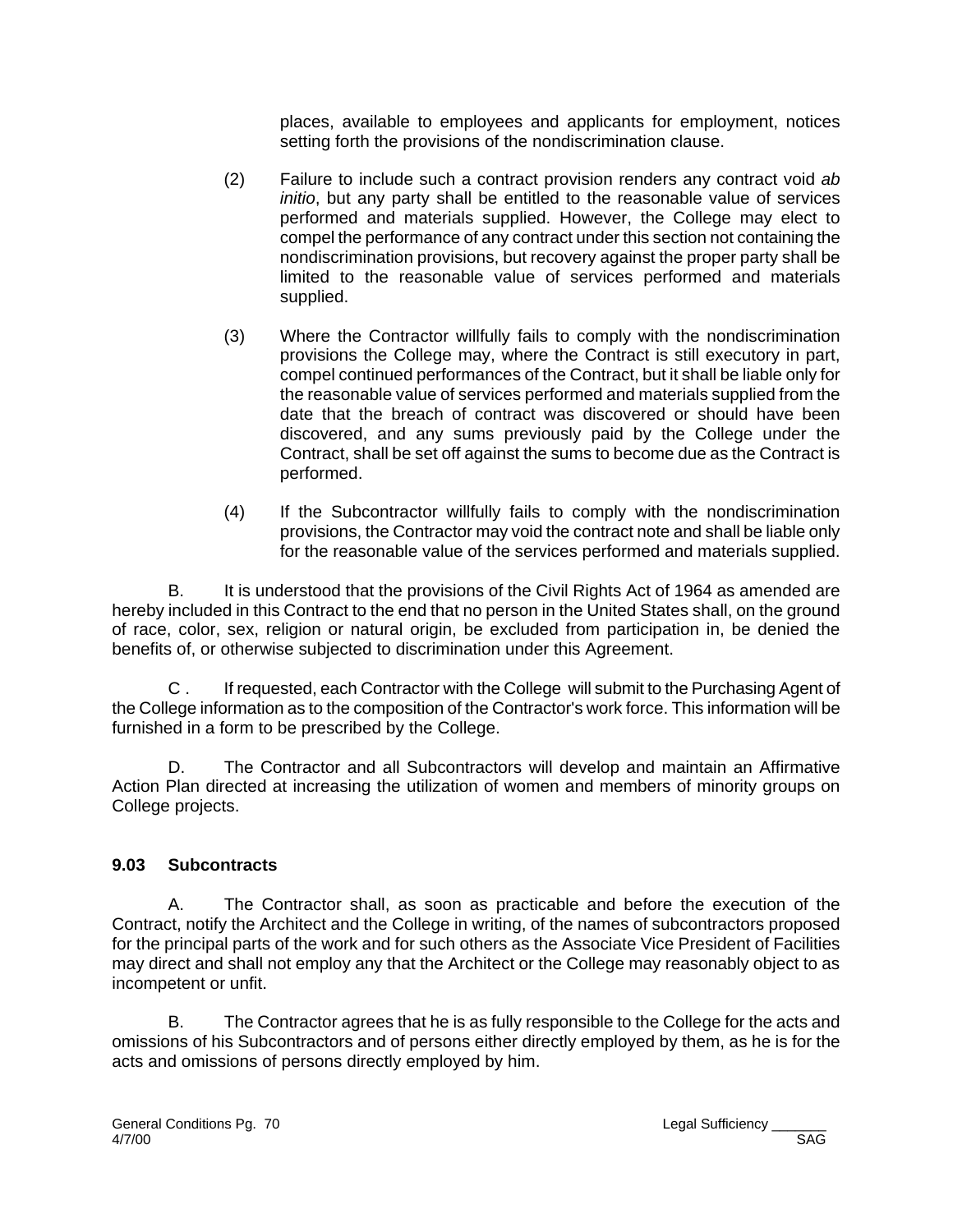C. Nothing contained in the Contract shall create any contractual relation between any Subcontractor and the College, and nothing in the Contract is intended to make the Subcontractor a beneficiary of the Contract between the College and the Contractor.

### **9.04 Relation Of Contractor To Subcontractor And Suppliers**

A. The Contractor agrees to bind every Subcontractor and Supplier and will see that every Subcontractor agrees to be bound by the terms of the Agreement, the General Conditions, the Drawings and Specifications as far as applicable to his work and any documents incorporated by the Agreement, unless specifically noted to the contrary in a subcontract approved in writing as adequate by the College.

B. The Contractor agrees to include the following provisions in all subcontracts and supply contracts applicable to the work:

- (1) Subcontractor and Supplier agrees to be bound to the Contractor by the terms of the Contract and any other documents incorporated thereto, and to assume toward him all obligations and responsibilities that he, by those documents, assumes toward the College;
- (2) The Subcontractor and Supplier agrees to submit to the Contractor applications for payment in such reasonable time as to enable the Contractor to apply for payment under Section 8 of these General Conditions;
- (3) The Subcontractor and Supplier agrees to make all claims for extras, for extensions of time, and for damages for delays or otherwise, to the Contractor in the manner provided in the General Conditions for like claims by the Contractor upon the College, except that the time for making claims by the Subcontractor or Supplier to the General Contractor for extra cost is five days; and
- (4) The Subcontractor and Supplier agrees, upon completion of his work, to promptly pay all labor, material suppliers, vendors, subcontractors and others, to permit simultaneous final payment by the Contractor.

C. The Contractor shall not be relieved of any obligation to the College under the Contract by any action, inaction, delay, default, breach, omission, or neglect, on the part of Contractor's Subcontractors and Suppliers at any tier or by any effect in their materials, whether the Subcontractors, Suppliers, or materials were selected or specified by the College or by the Contractor.

- D. The Contractor also agrees:
	- (1) To pay the Subcontractors, upon the payment of certificates, if issued under the schedule of values described in Section 8 of these General Conditions, the amount allowed to the Contractor on account of the Subcontractor's work to the extent of the Subcontractor's or Supplier's interest therein;
	- (2) To pay the Subcontractor or Supplier, upon the payment by the College , so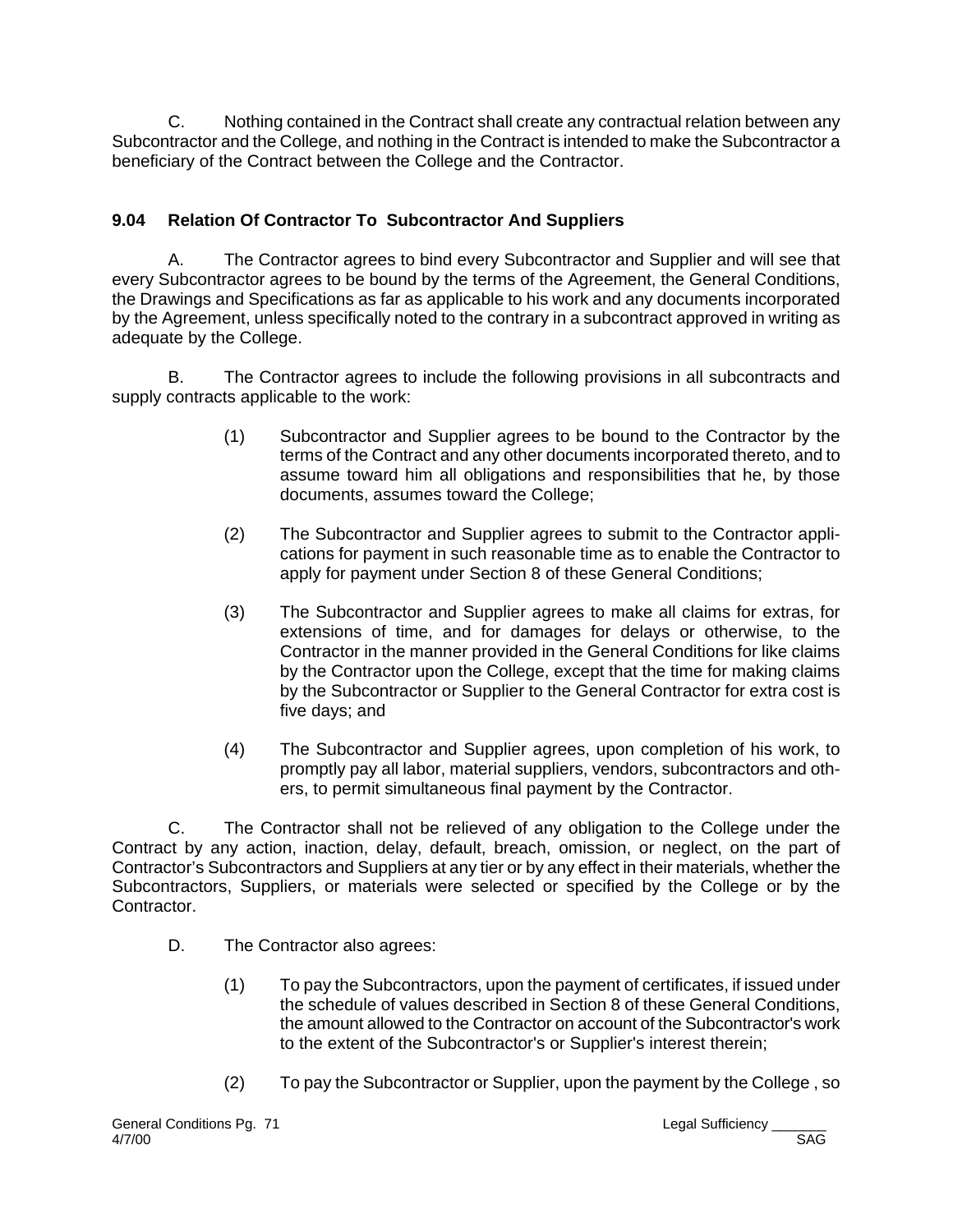that all at times the Subcontractor or Supplier total payments shall be as large in proportion to the value of the work done by him as the total amount certified to the Contractor is to the value of the work done by him;

- (3) To pay the Subcontractor or Supplier promptly to such extent as may be provided by the Contract or the subcontract between the Contractor and Subcontractor or Supplier, if either of these provides for earlier or larger payments than the above;
- (4) To pay the Subcontractor on demand for his work or materials as far as executed and fixed in place, less the retained percentage, at the time the certificate should be issued, whether or not payment is made wholly or in part by the College, unless the College's failure to issue payment is due to the fault or unsatisfactory work or material of the Subcontractor or Supplier;
- (5) To pay the Subcontractor an equitable share of any fire or other insurance money received by the Contractor to which the Subcontractor is rightly due;
- (6) To make no demand for liquidated damages or penalty for delay in any sum in excess of such amount as may be specifically named in the subcontract; and
- (7) To give the Subcontractor an opportunity to be present and to submit evidence in any matter involving his rights.

E. Every Subcontractor, supplier, or other entity at any tier furnishing any work, labor, services, materials or supplies to or for use in the project, by virtue of furnishing same shall be bound to and does accept and agree to all terms and provisions of the Contract between Contractor and the College.

F. The Contractor agrees that no claim for services rendered or materials furnished by the Contractor to the Subcontractor shall be valid unless written notice thereof is given by the Contractor to the Subcontractor during the first ten days of the calendar month following that in which the claim originated.

G. The Contractor and the Subcontractor agree that nothing in this section shall create any obligation on the part of the College to pay to or to see to the payment of any sums to any Subcontractor.

# **9.05 Construction Safety And Health Standards**

A. It is a condition of the Contract, and shall be made a condition of each subcontract entered into pursuant to this Contract, that the Contractor and any Subcontractor shall not require any laborer or mechanic employed in performance of the Contract to work in surroundings or under working conditions which are unsanitary, hazardous, or dangerous to his health or safety, as determined under construction safety and health standards, and laws and regulations of the locality in which the work is done, the State, and the Federal government.

B. The Contractor shall provide and maintain work environments and procedures which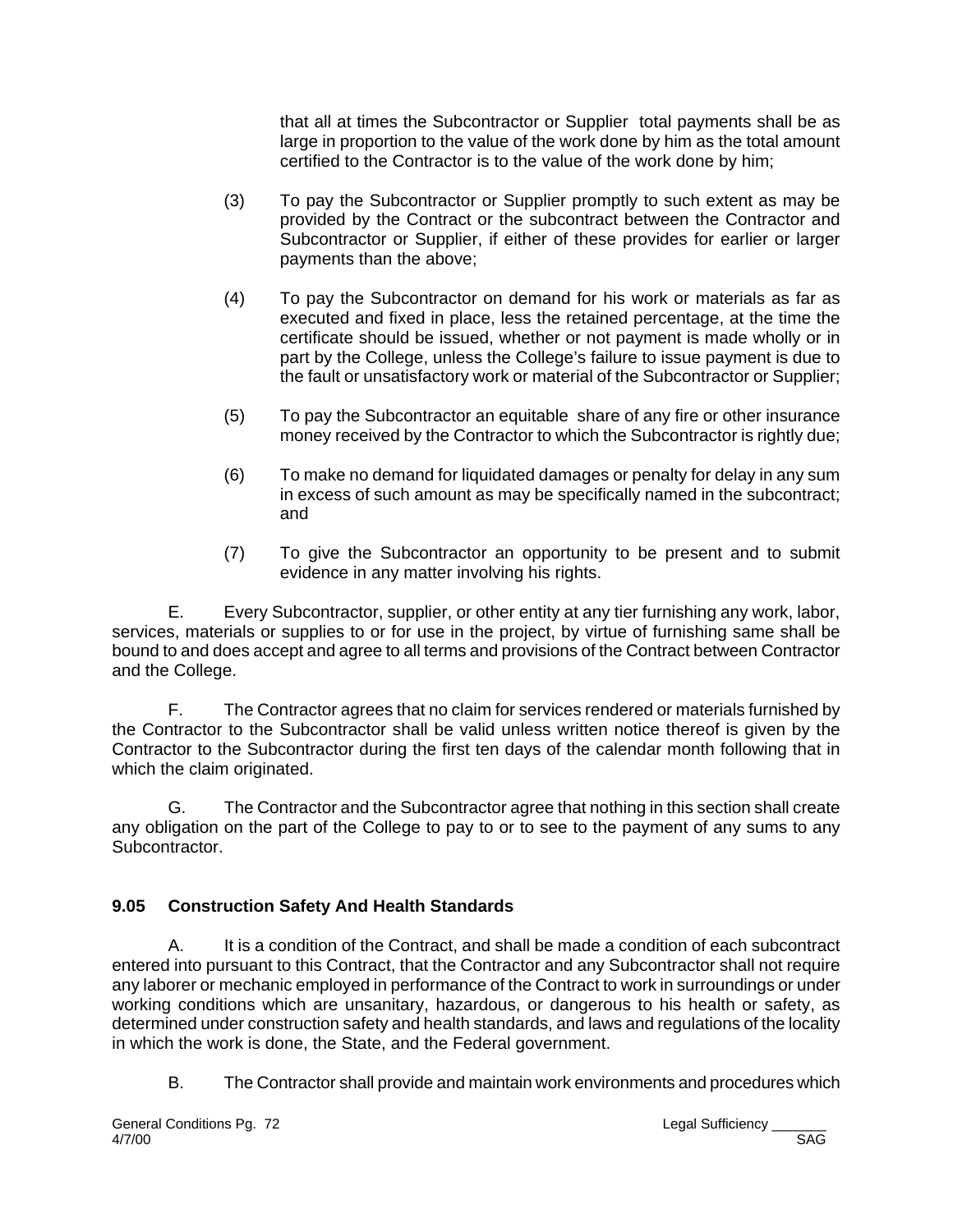will:

- (1) Safeguard the public, workers on the site, and College students and personnel, property, materials, supplies, and equipment exposed to Contractor operations and activities;
- (2) Avoid interruptions of College operations, utilities, and delays in project completion dates;
- (3) Control costs in the performance of this Contract; and
- (4) Maintain the work to the highest standards of quality.
- C. For these purposes, the Contractor shall:
	- (1) Provide appropriate safety barricades, signs, and signal lights;
	- (2) Comply with the provisions of the Maryland Occupational Safety and Health Act;
	- (3) Comply with the standards issued by the Secretary of Labor at 29 CFR Part 1926 and 29 CFR Part 1910; and
	- (4) Comply with all requirements of the Contract and any additional safety measures the Associate Vice President of Facilities may determine to be reasonably necessary.

# **SECTION 10 - MINORITY BUSINESS ENTERPRISE UTILIZATION**

## **10.01 Purpose**

The Contractor shall attempt to achieve the result that a minimum of ten (10%) percent of the total dollar value of the Contract is performed directly or indirectly by certified minority business enterprises. Such performance by a Certified Minority Business Enterprises shall be in accordance with this section. The provisions of this section are applicable to contracts with a value of \$100,000 or more. The Contractor agrees to use his best efforts to carry out the requirements of this section consistent with the efficient performance of the project.

## **10.02 Definitions**

As used in this section, the following words have the meanings indicated.

A. Certification: means a determination by the Maryland Department of Transportation that a legal entity is a Minority Business Enterprise for the purpose of the regulations. Contractors seeking to be certified for procurements solicited by designated departments or procurement agencies shall apply to the Department of Transportation. All reference to Minority Business Enterprise in the Contract refers to only those Minority Business Enterprise hereinafter MBE certified by the Maryland department of Transportation.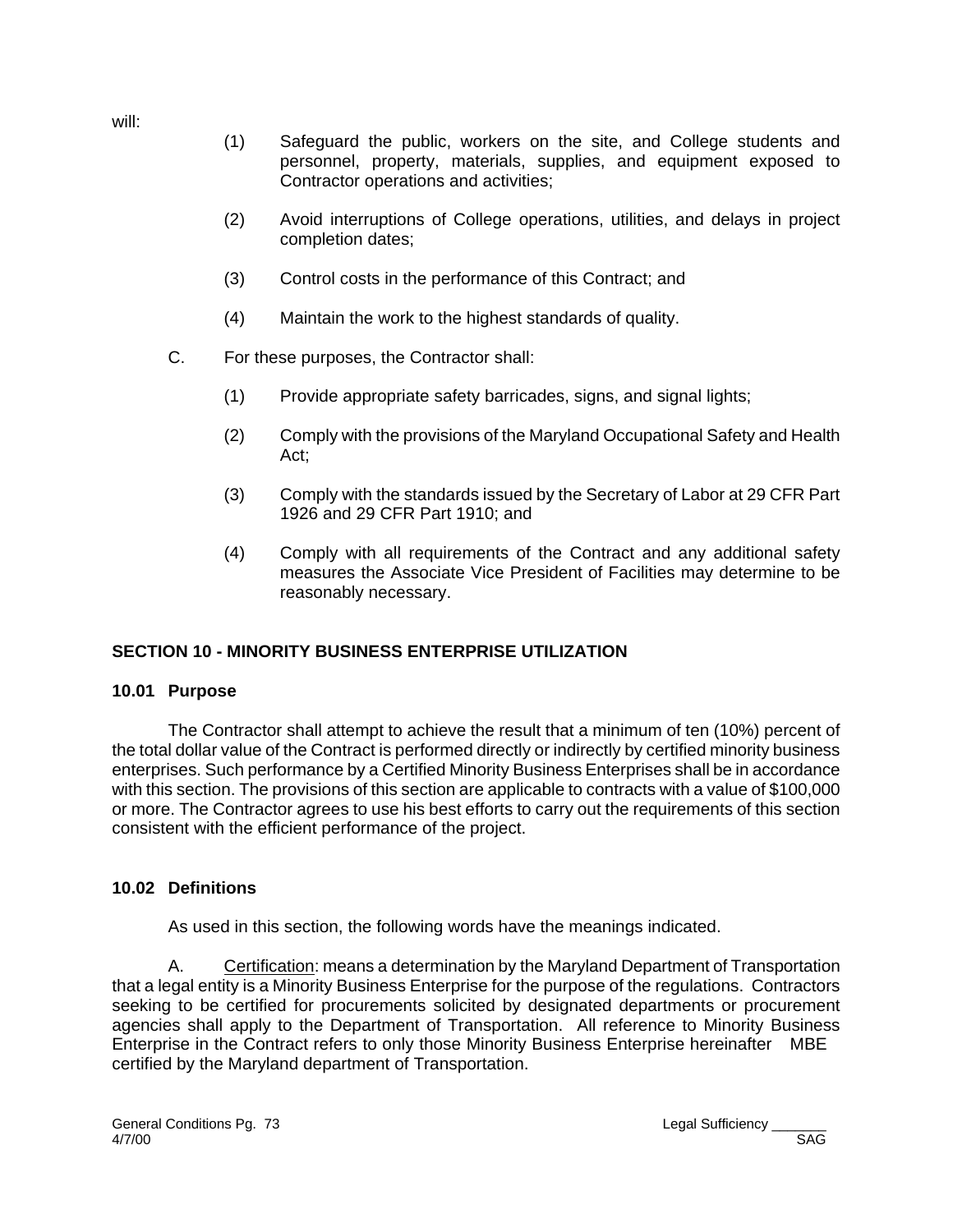B. MBE Administrator: The College employee responsible for monitoring and reporting compliance with the College regulations regarding MBE participation. The Purchasing Agent is identified as the College MBE administrator.

C. Solicitation notice: means public notice of a solicitation for bids, offers, or expressions of interest which contains the nature of the procurement, relevant dates, the availability of solicitation documents, if any, and other pertinent information. The notice may consist of but is not limited to:

- (1) Legal advertisement;
- (2) Newspaper notice;
- (3) Bid Board notice; or
- (4) Bid or proposal documents including the invitation for bids or request for proposals.

## **10.03 Contractor Responsibilities**

A. An MBE participation goal of a minimum of ten percent (10%) of the Contract has been established for this procurement. The Contractor agrees that he will make every effort to achieve this amount of the Contract being performed by certified Minority Business Enterprises. Good faith efforts to achieve the MBE goal must be demonstrated to the College's satisfaction prior to award of this Contract.

B. As of July 1, 1995, the contractor cannot obtain the entire MBE goal using the cost of the products/supplies purchased for a project. Only the fee received by the certified MBE supplier or distributor can be counted toward the MBE goal. No portion of the price of the supplies can be counted toward the MBE goal.

- C. (1) An MBE prime contractor responding to the solicitation shall, if awarded the contract, accomplish an amount of work not less than the MBE subcontract goal with his own work force, MBE subcontractors, or both in combination. The documentation requirements of D below are applicable only if MBE subcontractors are to be utilized in the performance of the contract. The MBE prime contractor shall, however, be certified in accordance with D (4) below.
	- (2) A contractor shall, prior to bidding:
		- (a) Identify specific work categories appropriate for subcontracting;
		- (b) At least 10 days before bid opening, solicit through written notice and attempt to make personal contact with minority business enterprises:
			- (i) describing the categories of work under item (a) of this Section; and
			- (ii) providing information regarding the type of work being solicited and specific instruction on how to submit a bid;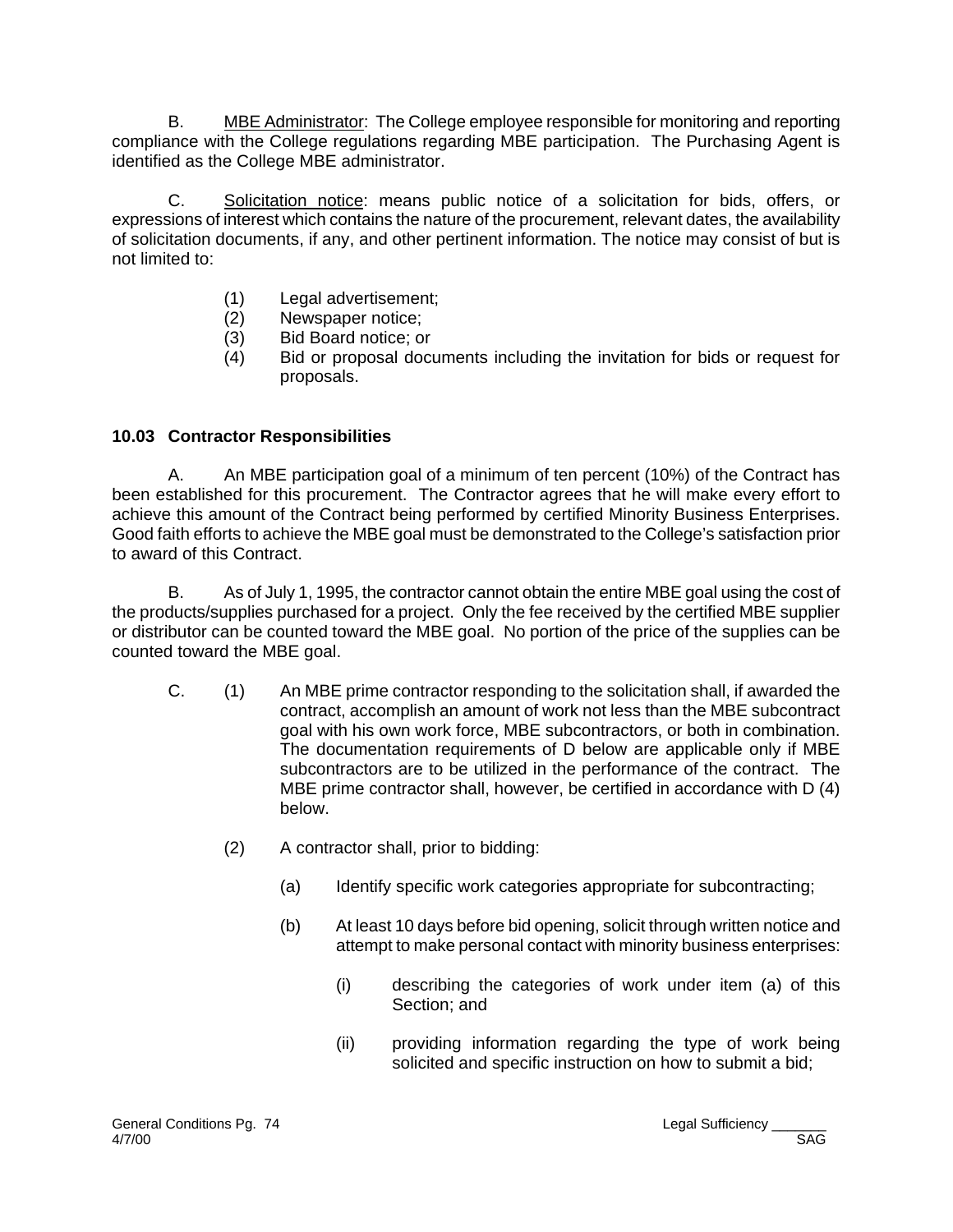- (c) Assist minority business enterprises to fulfill bonding requirements or to obtain a waiver of those requirements; and
- (d) In order to publicize contracting opportunities to Minority Business Enterprises, attend prebid meetings or other meetings scheduled by the College.
- (3) Upon request and prior to contract award the Contractor shall provide the College with a list of MBE's with whom the Contractor negotiated, including price quotes from minority and non-minority firms.

D. The following documentation shall be part of the Contract and shall be furnished by the apparent low bidder to the College prior to award of contract.

- (1) (Form SMC-MBE-01A) MBE Utilization Affidavit. Each bid or offer submitted in response to this solicitation shall be accompanied by a completed MBE Utilization Affidavit whereby the Contractor acknowledges the MBE participation goal and commits to make a good faith effort to achieve the goal.
- (2) (Form SMC-MBE-02B) Schedule For Participation. Name each MBE who will participate in the project, describes the contract items to be performed or furnished by the MBE, the prices agreed to be paid to each MBE for the work or supply.
- (3) (Form SMC-MBE-03C) Minority Contractor Unavailability Certificate. If the apparent low bidder or offerer is unable to award subcontracts to, or procure supplies and services from MBE's with a value that is equal to the minimum goal established, the apparent successful bidder or offerer will request in writing, a waiver to this requirement. No award shall be made until all matters relating to MBE participation have been met and documented by the Contractor. The justification for the waiver shall include, but not be limited to, the following:
	- (a) A detailed statement of the efforts made to select portions of the work proposed to be performed by MBEs in order to increase the likelihood of achieving the stated goal;
	- (b) A detailed statement of the efforts made to contact and negotiate with MBEs including the names, addresses, dates and telephone number of MBEs contacted, and a description of the information provided to MBE's regarding the plans, specifications, and anticipated time schedule for portions of the work to be performed;
	- (c) As to each MBE that placed a subcontract quotation which the apparent low bidder considers not to be acceptable, a detailed statement of the reasons for this conclusion. The College considers failure of an MBE firm to submit the lowest bid to the General Contractor an acceptable reason for not selecting that particular MBE firm; and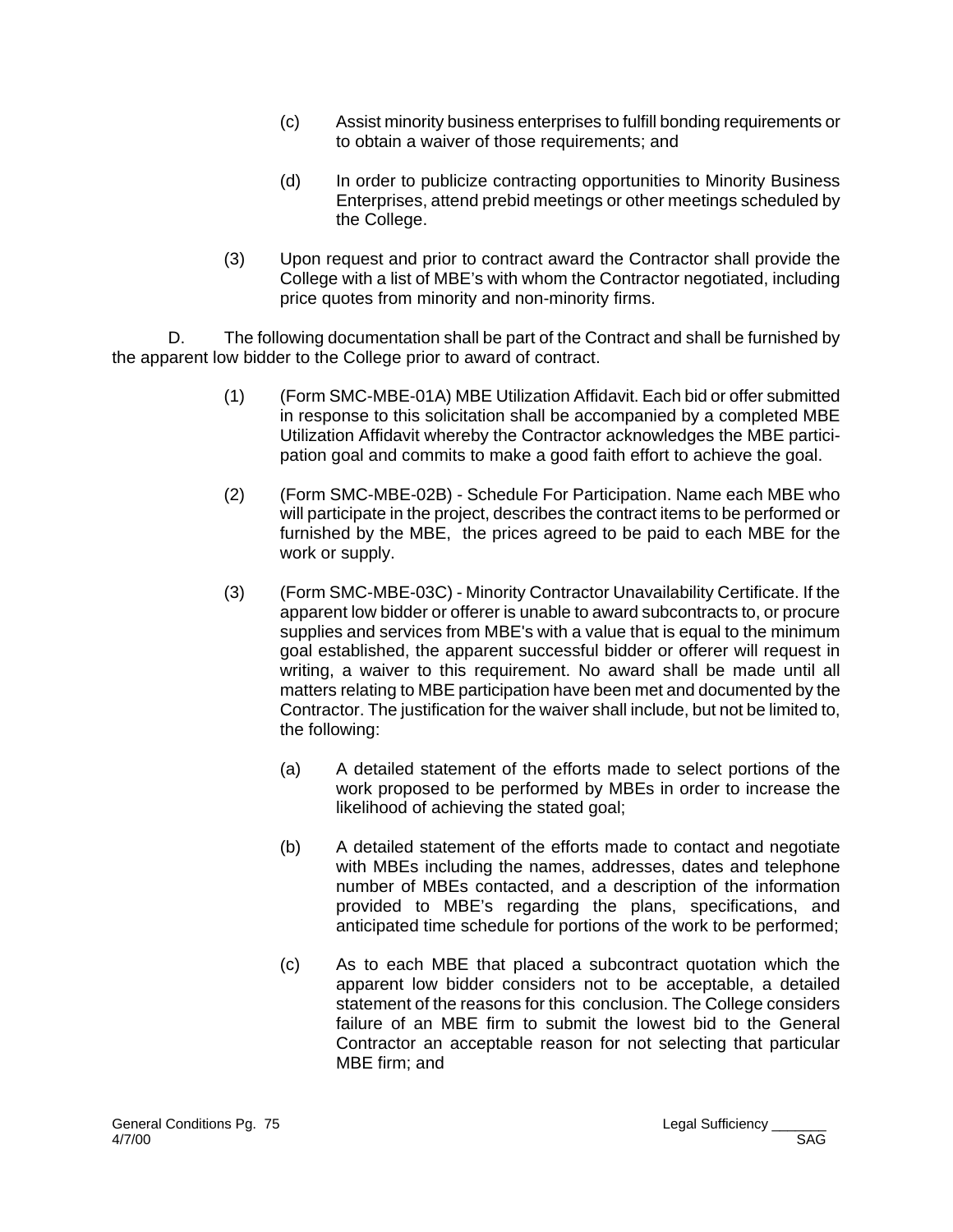- (d) A list of MBE subcontractors found to be unavailable. This should be accompanied by the Minority Contractor Unavailability Certificate (form SMC-MBE-03C) signed by each Minority Business Enterprise contacted or a statement from the apparent low bidder that the minority business refused to give the written certification.
- (4) (Form SMC-MBE-04D) Statement of Intent. MBE subcontractor project participation statement signed by both the bidder and each MBE listed in the schedule of participation which shall include:
	- (a) A Statement of Intent to enter into a contract between the prime Contractor and each Subcontractor if a contract is executed between the College and the prime Contractor, or, if the prime contract has been awarded, copies of the subcontract agreement or agreements;
	- (b) The prices agreed to be paid to each MBE for the work or supply;
	- (c) The amount and type of bonds required of MBE Contractors, if any; and
	- (d) A description of work/services to be performed or furnished by the MBE.
- (5) (Form SMC-MBE-06F) Solicitation Affidavit. Completed and signed by the apparent low bidder stating that, in the solicitation of subcontract quotations, certified MBE subcontractors were provided not less than the same information and amount of time to respond as were non-MBE subcontractors, and that the solicitation process was conducted in such a manner as to otherwise not place MBE subcontractors at a competitive disadvantage to non-MBE subcontractors.
- (6) (Form SMC-MBE-07G) Minority Business Enterprise Monthly Cost Breakdown for Progress Payments. This form shall include a list of all MBE subcontractors and the amounts paid them for that period. Copies of each invoice submitted by the MBE subcontractor for work completed or supplies delivered shall be attached to the back. This form shall be submitted with each invoice submitted to the College by the prime contractor. To assure that the minority participation goal is being met the contractor's retainer will be held at the completion of the project until proof is provided that the agreed MBE participation percentage is paid as agreed to in the MBE's Statement of Intent.
- (7) (Form SMC-MBE-08G) Contract Compliance Certification. This information should be completed, certified and submitted monthly to the Purchasing Agent for the College. The certified documents, will be made part of the Contract file and will be subject to confirmation audits by the College. If during the confirmation audit the information given is found to be untrue, the signatories to the certification will be subject to:
	- (a) termination of the contract; and/or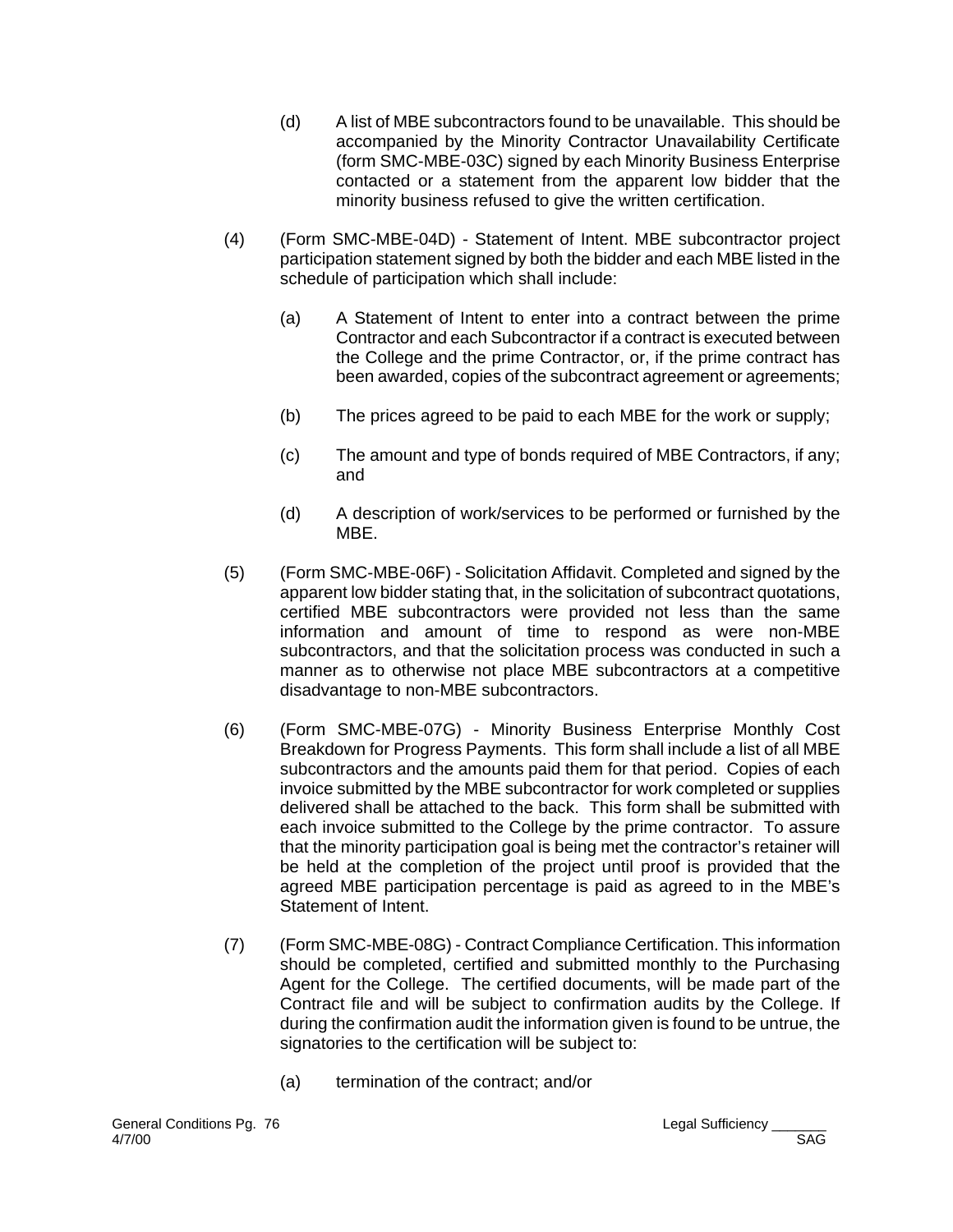(b) referral to the office of the Attorney General for appropriate action.

E. The College reserves the right to request any other documentation considered appropriate to ascertain bidder responsibility in connection with the contract MBE participation goal. No award shall be made until all requirements relating to MBE participation have been met and documented by the Contractor.

F. The Contractor, by submitting its bid or offer, consents to provide such documentation as requested by the College.

## **10.04 Additional Records And Reports**

A. The Contractor shall maintain such records as are necessary to confirm compliance with its minority business enterprise utilization obligations. These records shall indicate the identity of minority and non-minority subcontractors employed on the contract, the type of work performed by each, and the actual dollar value of work, services and procurement achieved by each contractor and subcontractor.

B. For construction contracts, the Contractor shall submit supplemental information with his Monthly Cost Breakdown for Progress Payments (SMC-MBE-07G) which indicates the dollar value of contracts awarded to Minority Business Enterprises as the contract work occurs. This information will be submitted as a supplement to the Monthly Cost Breakdown For Progress Payments.

C. Failure of the Contractor to submit the required supplementary MBE participation information may result in delays in processing progress payments.

D. All records concerning MBE participation must be retained by the Contractor and will be available for inspection by the College for a period of three years after final completion of the contract.

## **10.05 Enforcement**

A. The College retains the right to conduct inspections to confirm compliance with the terms of section 10. The Contractor will have the following available for inspection:

- (1) Copies of purchase orders and subcontracts containing Equal Opportunity clauses;
- (2) Records to indicate the number, names, dollar value of the certified business, subcontracts, the amount and dates, and the scheduled times for each Certified business to be on the job site; and
- (3) Any other appropriate documents.

B. If the College determines that the Contractor or Subcontractors are not in compliance with this section, the College will notify the Contractor of those measures which must be taken to restore the Contract to a state of compliance. If the Contractor or Subcontractor fails to take corrective action it shall be reported to the Procurement Authority for appropriate action.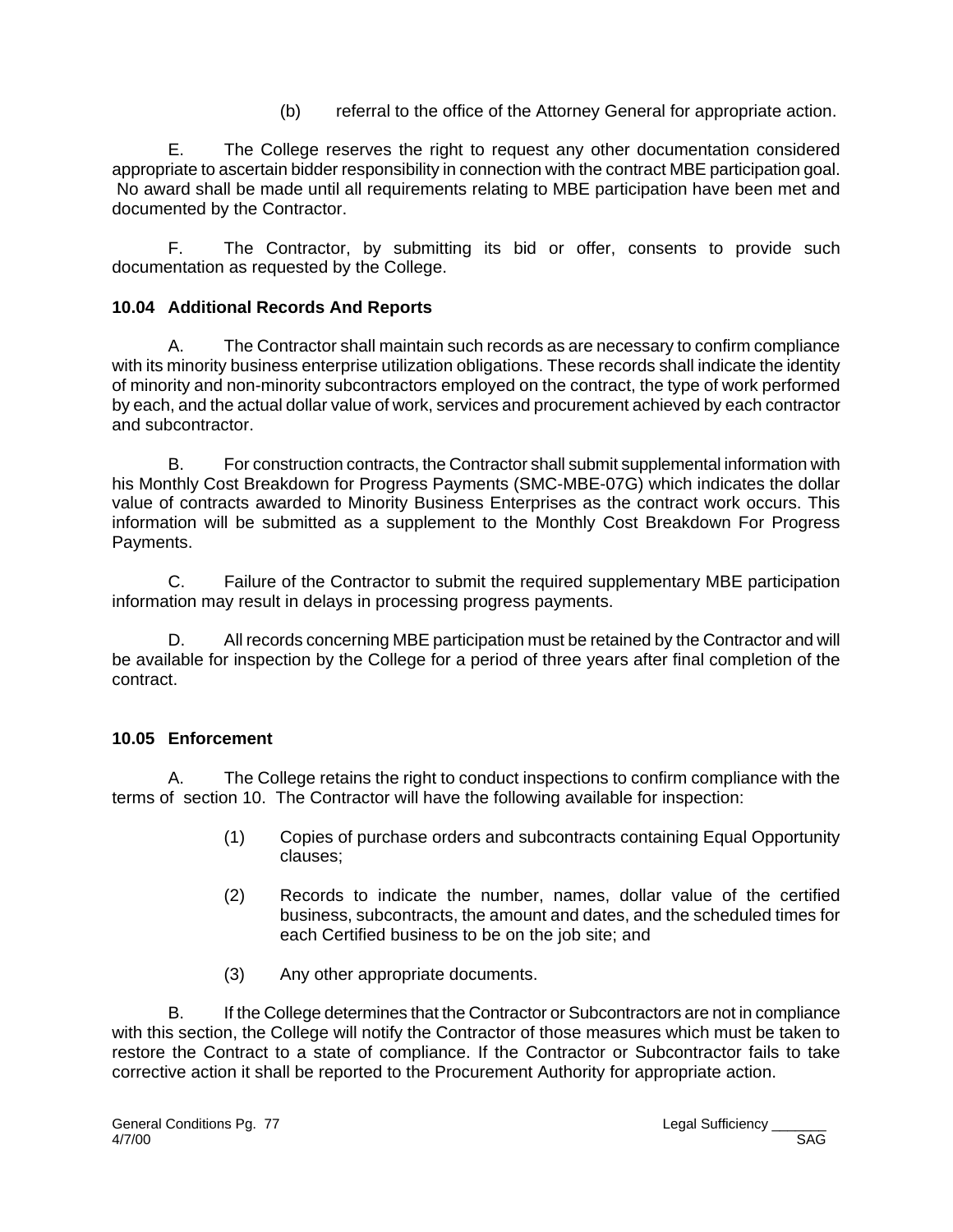C. If the documentary material submitted by the Contractor or Subcontractor to determine minority business status contains false, misleading information or other misrepresentations, the matter will be referred to the Attorney General for appropriate action.